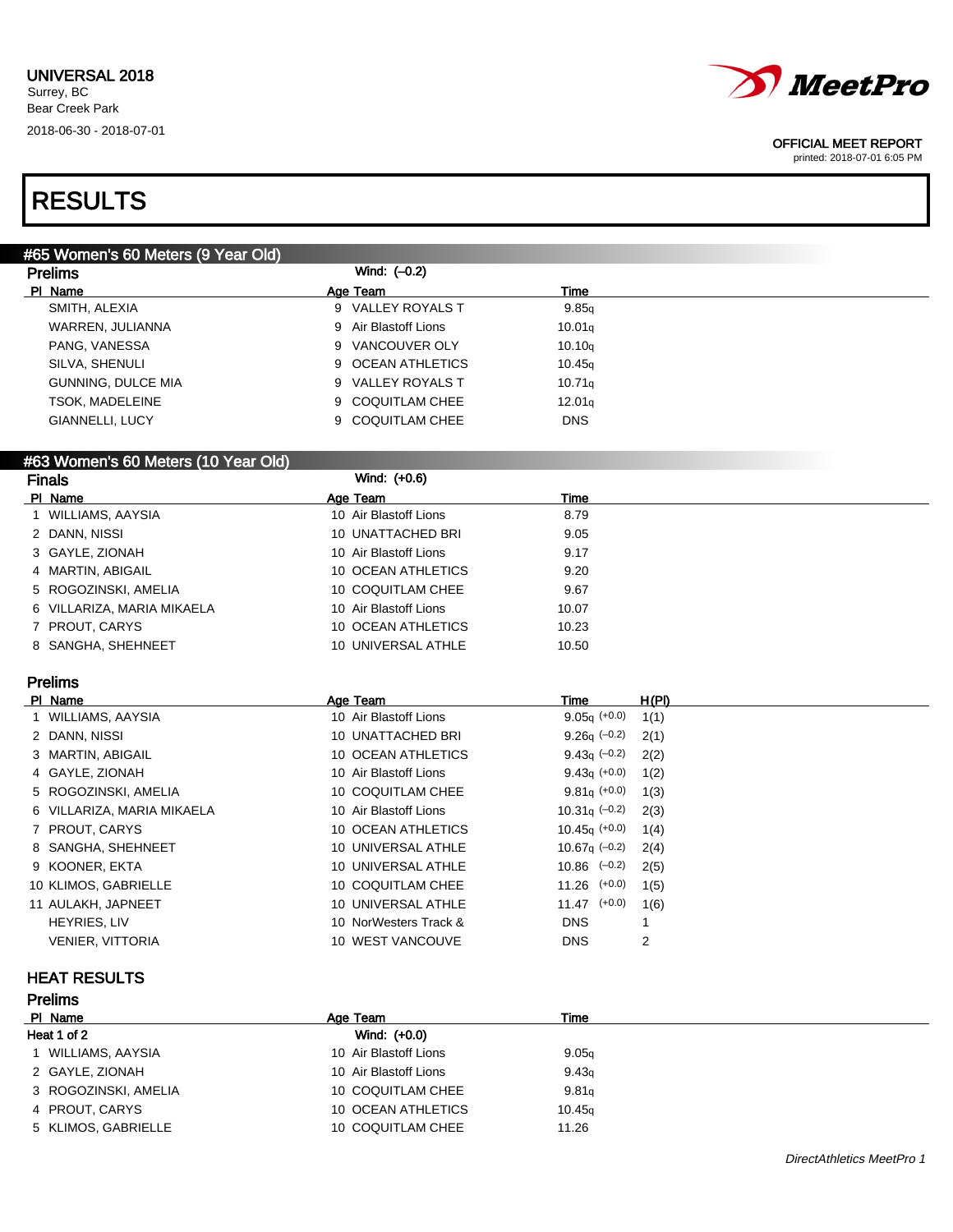

printed: 2018-07-01 6:05 PM

## RESULTS

| #63 Women's 60 Meters (10 Year Old) (cont'd) |                       |                          |
|----------------------------------------------|-----------------------|--------------------------|
| <b>Prelims</b>                               |                       |                          |
| PI Name                                      | <b>Age Team</b>       | Time                     |
| 6 AULAKH, JAPNEET                            | 10 UNIVERSAL ATHLE    | 11.47                    |
| HEYRIES, LIV                                 | 10 NorWesters Track & | <b>DNS</b>               |
| Heat 2 of 2                                  | Wind: (-0.2)          |                          |
| 1 DANN, NISSI                                | 10 UNATTACHED BRI     | 9.26q                    |
| 2 MARTIN, ABIGAIL                            | 10 OCEAN ATHLETICS    | 9.43q                    |
| 3 VILLARIZA, MARIA MIKAELA                   | 10 Air Blastoff Lions | 10.31q                   |
| 4 SANGHA, SHEHNEET                           | 10 UNIVERSAL ATHLE    | 10.67q                   |
| 5 KOONER, EKTA                               | 10 UNIVERSAL ATHLE    | 10.86                    |
| <b>VENIER, VITTORIA</b>                      | 10 WEST VANCOUVE      | <b>DNS</b>               |
| #61 Women's 60 Meters (11 Year Old)          |                       |                          |
| <b>Finals</b>                                | Wind: (+2.8)          |                          |
| PI Name                                      | Age Team              | <b>Time</b>              |
| 1 MCLAUGHLIN, JAEDYN                         | 11 COQUITLAM CHEE     | 8.68                     |
| 2 CARDEY, AVA                                | 11 VANCOUVER OLY      | 8.79                     |
| 3 GUL, LAILA                                 | 11 NorWesters Track & | 8.96                     |
| 4 SELF, MAKENNA                              | 11 COQUITLAM CHEE     | 9.22                     |
| 5 VARMA-VITUG, SOFIA                         | 11 KAJAKS TRACK & F   | 9.44                     |
| 6 YOUNG, JORDYN                              | 11 COQUITLAM CHEE     | 9.46                     |
| 7 SELF, DELANEY                              | 11 COQUITLAM CHEE     | 9.75                     |
| MCCREADY, ALESSANDRA                         | 11 NorWesters Track & | <b>DNS</b>               |
|                                              |                       |                          |
| <b>Prelims</b>                               |                       |                          |
| PI Name                                      | Age Team              | H(PI)<br>Time            |
| 1 MCLAUGHLIN, JAEDYN                         | 11 COQUITLAM CHEE     | $8.86q (+0.2)$<br>2(1)   |
| 2 CARDEY, AVA                                | 11 VANCOUVER OLY      | $8.98q (+0.2)$<br>2(2)   |
| 3 SELF, MAKENNA                              | 11 COQUITLAM CHEE     | $9.06q (+0.2)$<br>1(1)   |
| 4 GUL, LAILA                                 | 11 NorWesters Track & | $9.08q (+0.2)$<br>1(2)   |
| 5 YOUNG, JORDYN                              | 11 COQUITLAM CHEE     | $9.50q (+0.2)$<br>2(3)   |
| 6 MCCREADY, ALESSANDRA                       | 11 NorWesters Track & | $9.59q (+0.2)$<br>2(4)   |
| 7 VARMA-VITUG, SOFIA                         | 11 KAJAKS TRACK & F   | $9.67q (+0.2)$<br>2(5)   |
| 8 SELF, DELANEY                              | 11 COQUITLAM CHEE     | $9.89q (+0.2)$<br>1(3)   |
| 9 GREENE, TEEAURAH                           | 11 VALLEY ROYALS T    | $9.93$ $(+0.2)$<br>1(4)  |
| 10 SCHERK, VERONICA                          | 11 NorWesters Track & | $9.98$ $(+0.2)$<br>2(6)  |
| 11 MCLEAN, AYLA                              | 11 COQUITLAM CHEE     | $10.13$ $(+0.2)$<br>1(5) |
| 12 LOGAN, KATE                               | 11 VANCOUVER THU      | $10.17$ (+0.2)<br>1(6)   |
| 13 MANDER, GURLEEN                           | 11 UNIVERSAL ATHLE    | $11.10$ $(+0.2)$<br>1(7) |
| 14 DHILLON, GURJOT                           | 11 UNIVERSAL ATHLE    | 1(8)<br>$11.32$ $(+0.2)$ |
| MCLAUGHLIN, CAMDYN                           | 11 COQUITLAM CHEE     | <b>DNS</b><br>2          |
| MYRING, HOLLY                                | 11 COQUITLAM CHEE     | <b>DNS</b><br>2          |
|                                              |                       |                          |
| <b>HEAT RESULTS</b>                          |                       |                          |
| <b>Prelims</b>                               |                       |                          |
| PI Name                                      | Age Team              | Time                     |
| Heat 1 of 2                                  | Wind: (+0.2)          |                          |

1 SELF, MAKENNA 11 COQUITLAM CHEE 9.06q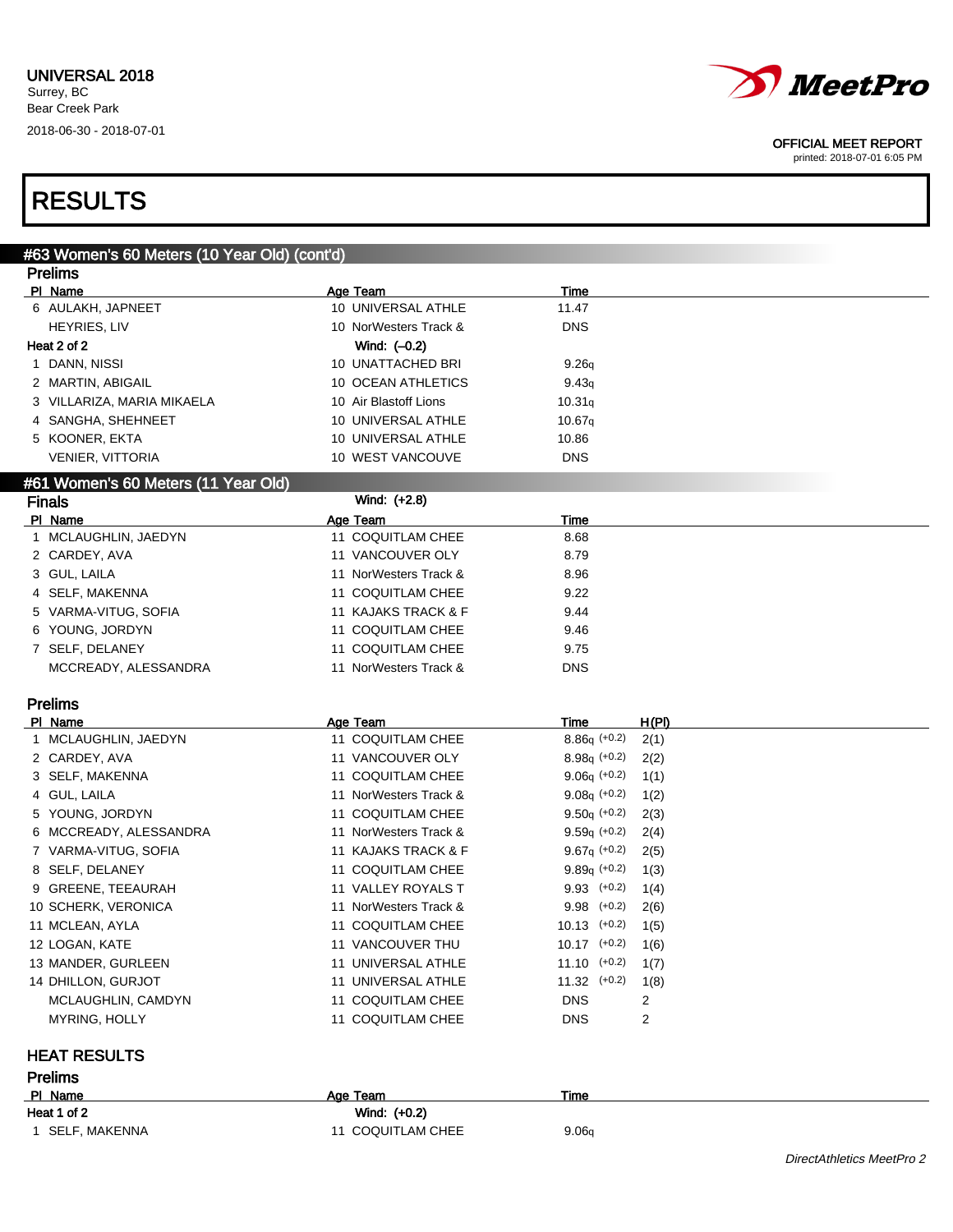

printed: 2018-07-01 6:05 PM

# RESULTS

| #61 Women's 60 Meters (11 Year Old) (cont'd) |                             |                    |  |
|----------------------------------------------|-----------------------------|--------------------|--|
| <b>Prelims</b>                               |                             |                    |  |
| PI Name                                      | Age Team                    | <b>Time</b>        |  |
| 2 GUL, LAILA                                 | 11 NorWesters Track &       | 9.08q              |  |
| 3 SELF, DELANEY                              | 11 COQUITLAM CHEE           | 9.89q              |  |
| 4 GREENE, TEEAURAH                           | 11 VALLEY ROYALS T          | 9.93               |  |
| 5 MCLEAN, AYLA                               | 11 COQUITLAM CHEE           | 10.13              |  |
| 6 LOGAN, KATE                                | 11 VANCOUVER THU            | 10.17              |  |
| MANDER, GURLEEN                              | 11 UNIVERSAL ATHLE          | 11.10              |  |
| 8 DHILLON, GURJOT                            | 11 UNIVERSAL ATHLE          | 11.32              |  |
| Heat 2 of 2                                  | Wind: (+0.2)                |                    |  |
| MCLAUGHLIN, JAEDYN                           | 11 COQUITLAM CHEE           | 8.86q              |  |
| 2 CARDEY, AVA                                | 11 VANCOUVER OLY            | 8.98q              |  |
| 3 YOUNG, JORDYN                              | 11 COQUITLAM CHEE           | 9.50q              |  |
| 4 MCCREADY, ALESSANDRA                       | 11 NorWesters Track &       | 9.59q              |  |
| 5 VARMA-VITUG, SOFIA                         | 11 KAJAKS TRACK & F         | 9.67q              |  |
| 6 SCHERK, VERONICA                           | 11 NorWesters Track &       | 9.98               |  |
| MCLAUGHLIN, CAMDYN                           | 11 COQUITLAM CHEE           | <b>DNS</b>         |  |
| <b>MYRING, HOLLY</b>                         | 11 COQUITLAM CHEE           | <b>DNS</b>         |  |
| #35 Women's 100 Meters (9 Year Old)          |                             |                    |  |
| <b>Prelims</b>                               | Wind: (+1.5)                |                    |  |
| PI Name                                      | Age Team                    | <b>Time</b>        |  |
| WARREN, JULIANNA                             | 9 Air Blastoff Lions        | 15.90 <sub>q</sub> |  |
| 2 HARDCASTLE, ELIZABETH                      | VANCOUVER OLY<br>9          | 16.73q             |  |
| 3 GIANNELLI, LUCY                            | <b>COQUITLAM CHEE</b><br>9  | 16.99q             |  |
| 4 SILVA, SHENULI                             | <b>OCEAN ATHLETICS</b><br>9 | 17.09q             |  |
| 5 GUNNING, DULCE MIA                         | <b>VALLEY ROYALS T</b><br>9 | 18.02q             |  |
|                                              |                             |                    |  |

### #33 Women's 100 Meters (10 Year Old)

| <b>Finals</b>           | Wind: (+1.0)          |            |
|-------------------------|-----------------------|------------|
| PI Name                 | Age Team              | Time       |
| WILLIAMS, AAYSIA        | 10 Air Blastoff Lions | 14.29      |
| 2 DANN, NISSI           | 10 UNATTACHED BRI     | 14.95      |
| 3 MARTIN, ABIGAIL       | 10 OCEAN ATHLETICS    | 15.15      |
| 4 ROGOZINSKI, AMELIA    | 10 COQUITLAM CHEE     | 15.75      |
| 5 HEYRIES, LIV          | 10 NorWesters Track & | 16.00      |
| 6 LOFING, NICOLE        | 10 OCEAN ATHLETICS    | 16.08      |
| PROUT, CARYS            | 10 OCEAN ATHLETICS    | 16.93      |
| <b>VENIER, VITTORIA</b> | 10 WEST VANCOUVE      | <b>DNS</b> |

| <b>Prelims</b>       |                       |                 |       |  |
|----------------------|-----------------------|-----------------|-------|--|
| PI Name              | Age Team              | Time            | H(PI) |  |
| 1 WILLIAMS, AAYSIA   | 10 Air Blastoff Lions | $14.17q$ (+1.6) | 2(1)  |  |
| 2 DANN, NISSI        | 10 UNATTACHED BRI     | $14.86q (+1.3)$ | 1(1)  |  |
| 3 MARTIN, ABIGAIL    | 10 OCEAN ATHLETICS    | $14.93q (+1.3)$ | 1(2)  |  |
| 4 VENIER, VITTORIA   | 10 WEST VANCOUVE      | $15.04q$ (+1.3) | 1(3)  |  |
| 5 ROGOZINSKI, AMELIA | 10 COQUITLAM CHEE     | $15.52a$ (+1.6) | 2(2)  |  |
| 6 HEYRIES, LIV       | 10 NorWesters Track & | $16.11a$ (+1.6) | 2(3)  |  |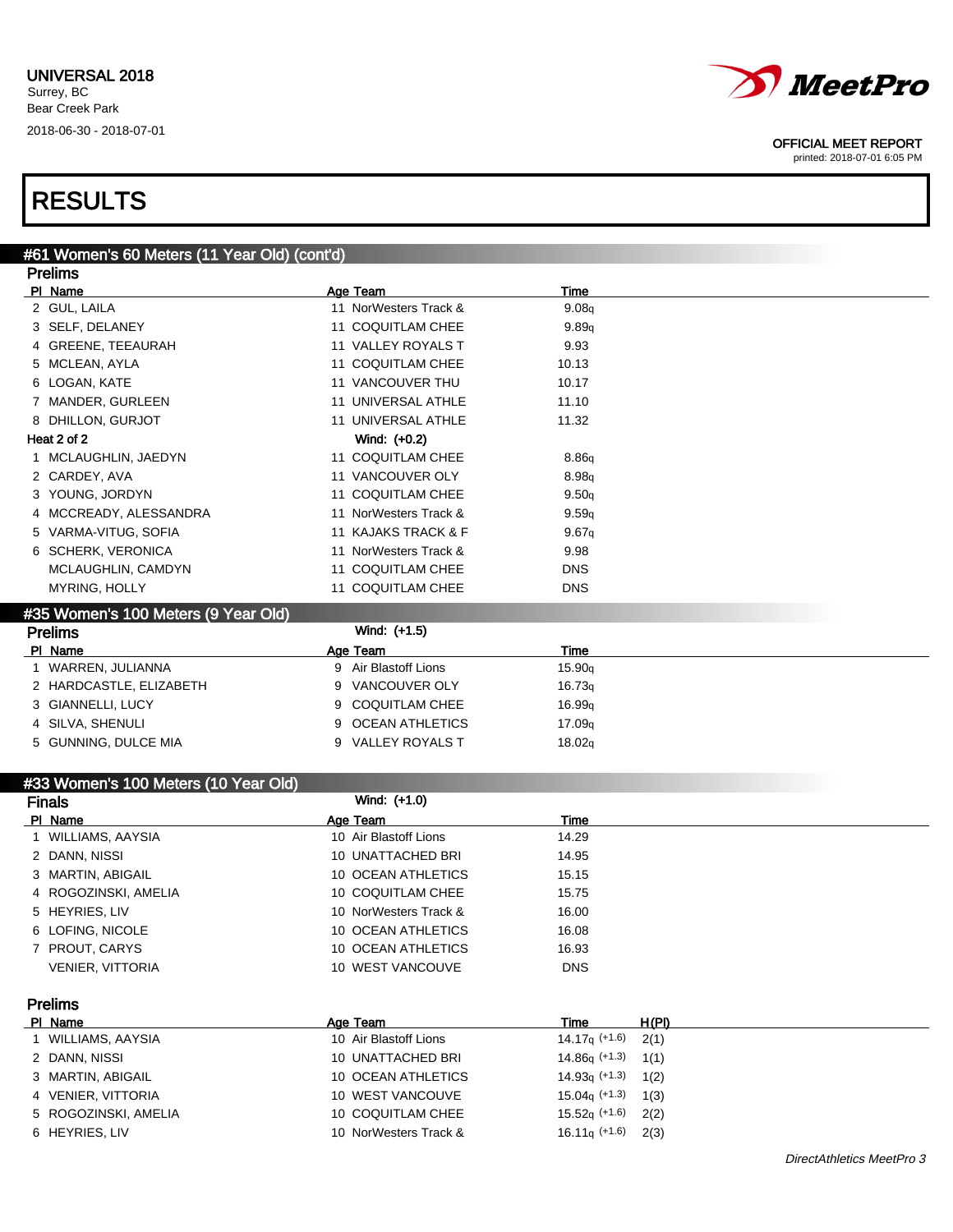

printed: 2018-07-01 6:05 PM

# RESULTS

| #33 Women's 100 Meters (10 Year Old) (cont'd) |                       |                  |       |  |  |
|-----------------------------------------------|-----------------------|------------------|-------|--|--|
| <b>Prelims</b>                                |                       |                  |       |  |  |
| PI Name                                       | Age Team              | Time             | H(PI) |  |  |
| 7 LOFING, NICOLE                              | 10 OCEAN ATHLETICS    | $16.60q (+1.6)$  | 2(4)  |  |  |
| 8 PROUT, CARYS                                | 10 OCEAN ATHLETICS    | $16.86q (+1.3)$  | 1(4)  |  |  |
| 9 SANGHA, SHEHNEET                            | 10 UNIVERSAL ATHLE    | $17.18$ $(+1.3)$ | 1(5)  |  |  |
| 10 AULAKH, JAPNEET                            | 10 UNIVERSAL ATHLE    | $18.50$ $(+1.6)$ | 2(5)  |  |  |
| SCOTT-MONCRIEFF, LEAH                         | 10 COQUITLAM CHEE     | <b>DNS</b>       |       |  |  |
| GAYLE, ZIONAH                                 | 10 Air Blastoff Lions | <b>DNS</b>       | 2     |  |  |
| <b>HEAT RESULTS</b>                           |                       |                  |       |  |  |
| <b>Prelims</b>                                |                       |                  |       |  |  |
| PI Name                                       | Age Team              | Time             |       |  |  |

|                       | $1.99$ $1.99$         |                    |  |
|-----------------------|-----------------------|--------------------|--|
| Heat 1 of 2           | Wind: (+1.3)          |                    |  |
| 1 DANN, NISSI         | 10 UNATTACHED BRI     | 14.86g             |  |
| 2 MARTIN, ABIGAIL     | 10 OCEAN ATHLETICS    | 14.93 <sub>a</sub> |  |
| 3 VENIER, VITTORIA    | 10 WEST VANCOUVE      | 15.04 <sub>q</sub> |  |
| 4 PROUT, CARYS        | 10 OCEAN ATHLETICS    | 16.86g             |  |
| 5 SANGHA, SHEHNEET    | 10 UNIVERSAL ATHLE    | 17.18              |  |
| SCOTT-MONCRIEFF, LEAH | 10 COQUITLAM CHEE     | <b>DNS</b>         |  |
| Heat 2 of 2           | Wind: (+1.6)          |                    |  |
| 1 WILLIAMS, AAYSIA    | 10 Air Blastoff Lions | 14.17 <sub>g</sub> |  |
| 2 ROGOZINSKI, AMELIA  | 10 COQUITLAM CHEE     | 15.52q             |  |
| 3 HEYRIES, LIV        | 10 NorWesters Track & | 16.11q             |  |
| 4 LOFING, NICOLE      | 10 OCEAN ATHLETICS    | 16.60q             |  |
| 5 AULAKH, JAPNEET     | 10 UNIVERSAL ATHLE    | 18.50              |  |
| GAYLE, ZIONAH         | 10 Air Blastoff Lions | <b>DNS</b>         |  |

### #31 Women's 100 Meters (11 Year Old)

| Age Team              | Time         |
|-----------------------|--------------|
| 11 COQUITLAM CHEE     | 13.98        |
| 11 ROYAL CITY TRAC    | 14.26        |
| 11 NorWesters Track & | 14.37        |
| 11 UNIVERSAL ATHLE    | 14.49        |
| 11 COQUITLAM CHEE     | 14.75        |
| 11 VANCOUVER THU      | 14.78        |
| 11 VANCOUVER OLY      | 15.02        |
| 11 COQUITLAM CHEE     | 15.70        |
|                       | Wind: (+2.8) |

### Prelims

| PI Name              | Age Team              | Time             | H(PI) |
|----------------------|-----------------------|------------------|-------|
| 1 MCLAUGHLIN, JAEDYN | 11 COQUITLAM CHEE     | 14.20 $q$ (+1.2) | 3(1)  |
| 2 YONG, ELLIE        | 11 ROYAL CITY TRAC    | $14.56q$ (+0.7)  | 2(1)  |
| 3 TATEH, MBUNYA      | 11 UNIVERSAL ATHLE    | $14.61q$ (+1.0)  | 1(1)  |
| 4 SELF, MAKENNA      | 11 COQUITLAM CHEE     | $14.62a$ (+1.0)  | 1(2)  |
| 5 GUL, LAILA         | 11 NorWesters Track & | $14.75a$ (+0.7)  | 2(2)  |
| 6 SYMON, CHLOE       | 11 VANCOUVER THU      | $14.93q$ (+1.2)  | 3(2)  |
| 7 TORRANCE, ALLISON  | 11 VANCOUVER OLY      | $15.24q$ (+1.2)  | 3(3)  |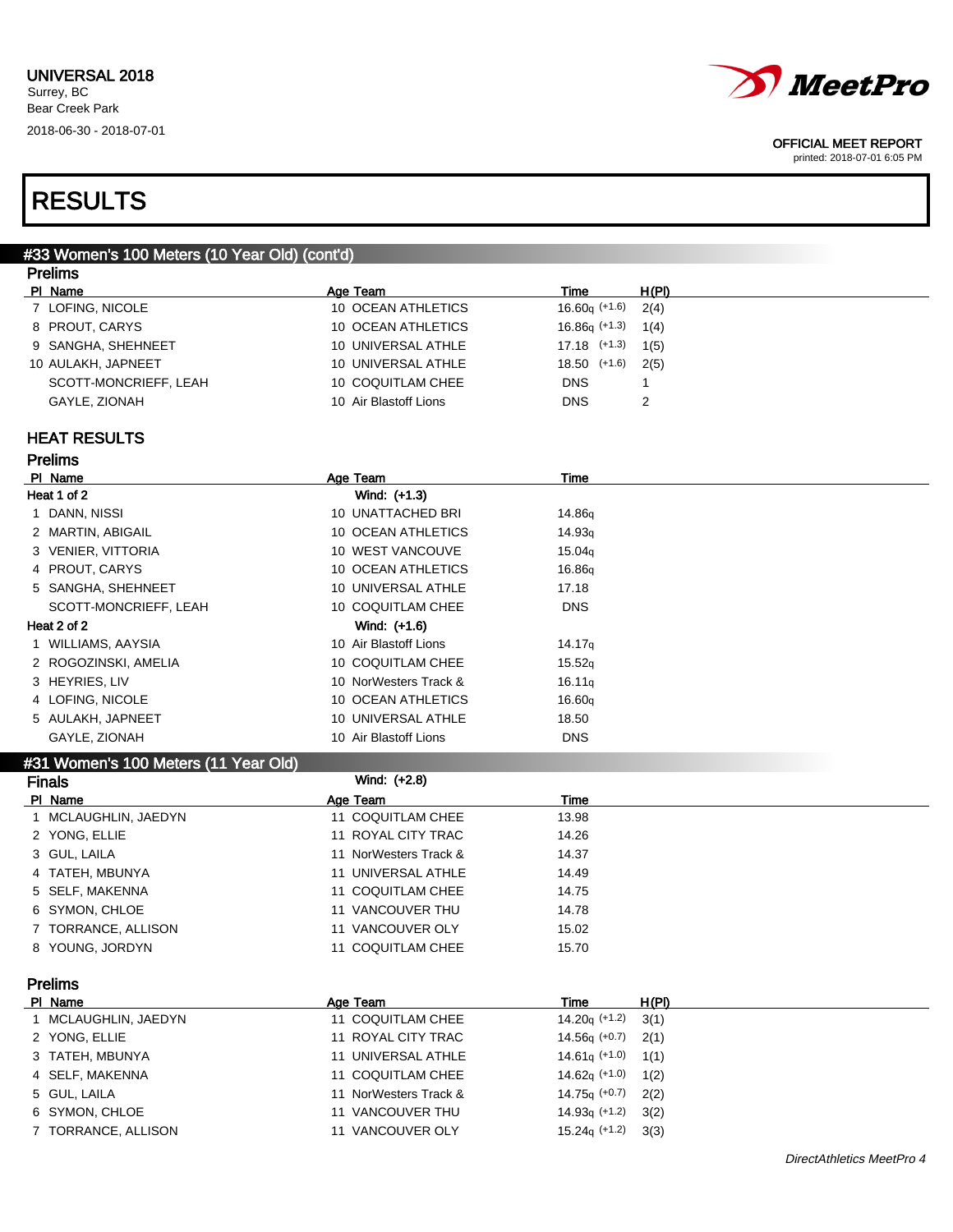

printed: 2018-07-01 6:05 PM

# RESULTS

 $\frac{1}{2}$   $\frac{1}{2}$   $\frac{1}{2}$   $\frac{1}{2}$   $\frac{1}{2}$   $\frac{1}{2}$   $\frac{1}{2}$   $\frac{1}{2}$   $\frac{1}{2}$   $\frac{1}{2}$   $\frac{1}{2}$   $\frac{1}{2}$   $\frac{1}{2}$   $\frac{1}{2}$   $\frac{1}{2}$   $\frac{1}{2}$   $\frac{1}{2}$   $\frac{1}{2}$   $\frac{1}{2}$   $\frac{1}{2}$   $\frac{1}{2}$   $\frac{1}{2}$ 

| <b>Prelims</b>        |                     |                          |  |
|-----------------------|---------------------|--------------------------|--|
| PI Name               | Age Team            | H(PI)<br>Time            |  |
| 8 YOUNG, JORDYN       | 11 COQUITLAM CHEE   | $15.29q (+0.7)$<br>2(3)  |  |
| 9 VARMA-VITUG, SOFIA  | 11 KAJAKS TRACK & F | $15.47$ $(+0.7)$<br>2(4) |  |
| 10 GREENE, TEEAURAH   | 11 VALLEY ROYALS T  | $16.10$ $(+1.0)$<br>1(3) |  |
| 11 SELF, DELANEY      | 11 COQUITLAM CHEE   | $16.12$ $(+1.2)$<br>3(4) |  |
| 12 MCLEAN, AYLA       | 11 COQUITLAM CHEE   | $16.15$ $(+1.2)$<br>3(5) |  |
| 13 LOGAN, KATE        | 11 VANCOUVER THU    | $16.16$ $(+1.2)$<br>3(6) |  |
| 14 MANDER, GURLEEN    | 11 UNIVERSAL ATHLE  | $17.32$ $(+1.0)$<br>1(4) |  |
| 15 SANGHA, KAMAL      | 11 UNIVERSAL ATHLE  | $17.50$ $(+0.7)$<br>2(5) |  |
| 16 HO, ASHLYN         | 11 VANCOUVER THU    | $17.87$ $(+0.7)$<br>2(6) |  |
| 17 DHALIWHAL, TANISHA | 11 Unattached       | $18.11$ $(+1.0)$<br>1(5) |  |
| 18 MCLAUGHLIN, CAMDYN | 11 COQUITLAM CHEE   | $18.49$ $(+1.0)$<br>1(6) |  |
| <b>MYRING, HOLLY</b>  | 11 COQUITLAM CHEE   | 2<br><b>DNS</b>          |  |

#### HEAT RESULTS Prelims

| <u>LIAIIII?</u>                      |                             |                    |  |
|--------------------------------------|-----------------------------|--------------------|--|
| PI Name                              | Age Team                    | Time               |  |
| Heat 1 of 3                          | Wind: (+1.0)                |                    |  |
| 1 TATEH, MBUNYA                      | 11 UNIVERSAL ATHLE          | 14.61q             |  |
| 2 SELF, MAKENNA                      | 11 COQUITLAM CHEE           | 14.62g             |  |
| 3 GREENE, TEEAURAH                   | 11 VALLEY ROYALS T          | 16.10              |  |
| 4 MANDER, GURLEEN                    | 11 UNIVERSAL ATHLE          | 17.32              |  |
| 5 DHALIWHAL, TANISHA                 | 11 Unattached               | 18.11              |  |
| 6 MCLAUGHLIN, CAMDYN                 | 11 COQUITLAM CHEE           | 18.49              |  |
| Heat 2 of 3                          | Wind: (+0.7)                |                    |  |
| 1 YONG, ELLIE                        | 11 ROYAL CITY TRAC          | 14.56g             |  |
| 2 GUL, LAILA                         | 11 NorWesters Track &       | 14.75 <sub>a</sub> |  |
| 3 YOUNG, JORDYN                      | 11 COQUITLAM CHEE           | 15.29q             |  |
| 4 VARMA-VITUG, SOFIA                 | 11 KAJAKS TRACK & F         | 15.47              |  |
| 5 SANGHA, KAMAL                      | 11 UNIVERSAL ATHLE          | 17.50              |  |
| 6 HO, ASHLYN                         | 11 VANCOUVER THU            | 17.87              |  |
| <b>MYRING, HOLLY</b>                 | 11 COQUITLAM CHEE           | <b>DNS</b>         |  |
| Heat 3 of 3                          | Wind: (+1.2)                |                    |  |
| 1 MCLAUGHLIN, JAEDYN                 | 11 COQUITLAM CHEE           | 14.20q             |  |
| 2 SYMON, CHLOE                       | 11 VANCOUVER THU            | 14.93 <sub>q</sub> |  |
| 3 TORRANCE, ALLISON                  | VANCOUVER OLY<br>11         | 15.24 <sub>q</sub> |  |
| 4 SELF, DELANEY                      | 11 COQUITLAM CHEE           | 16.12              |  |
| 5 MCLEAN, AYLA                       | <b>COQUITLAM CHEE</b><br>11 | 16.15              |  |
| 6 LOGAN, KATE                        | 11 VANCOUVER THU            | 16.16              |  |
| #29 Women's 100 Meters (12 Year Old) |                             |                    |  |
|                                      |                             |                    |  |

| <b>Finals</b>           | Wind: (+1.1)       |       |  |
|-------------------------|--------------------|-------|--|
| PI Name                 | Age Team           | Time  |  |
| NAGRA, JASLEEN          | 12 UNIVERSAL ATHLE | 13.78 |  |
| HERRELL, AMELIA         | 12 COQUITLAM CHEE  | 14.04 |  |
| <b>BEUTHIN, MICHELA</b> | 12 COQUITLAM CHEE  | 14.13 |  |
| TENN. ALEXANDRA         | 12 WEST VANCOUVE   | 14.22 |  |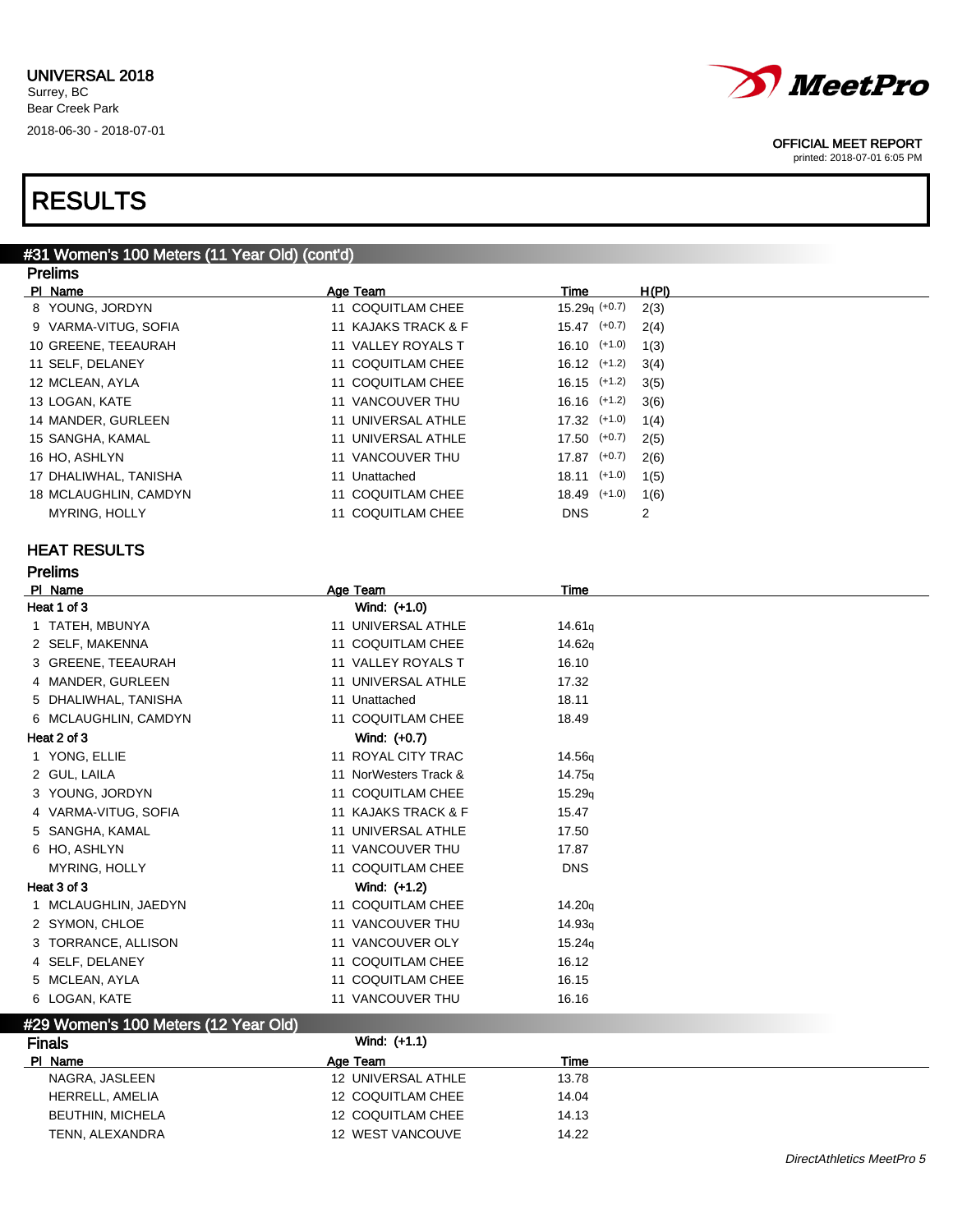

printed: 2018-07-01 6:05 PM

# RESULTS

| #29 Women's 100 Meters (12 Year Old) (cont'd) |                          |                  |       |
|-----------------------------------------------|--------------------------|------------------|-------|
| <b>Finals</b>                                 | Wind: (+1.1)             |                  |       |
| PI Name                                       | Age Team                 | <b>Time</b>      |       |
| ROZMAN, RENZEY                                | 12 KAJAKS TRACK & F      | 14.26            |       |
| <b>GREENE, SIERRA</b>                         | 12 VALLEY ROYALS T       | 14.68            |       |
| YOUNG, PAYTON                                 | 12 COQUITLAM CHEE        | 15.73            |       |
| PERRAULT, JAIME                               | 12 UNATTACHED BRI        | <b>DNS</b>       |       |
| <b>Prelims</b>                                |                          |                  |       |
| PI Name                                       | Age Team                 | Time             | H(PI) |
| PERRAULT, JAIME                               | <b>12 UNATTACHED BRI</b> | $13.57q$ (+1.5)  | 2(1)  |
| NAGRA, JASLEEN                                | 12 UNIVERSAL ATHLE       | $13.62q (+1.9)$  | 1(1)  |
| <b>BEUTHIN, MICHELA</b>                       | 12 COQUITLAM CHEE        | $14.20q$ (+1.5)  | 2(2)  |
| TENN, ALEXANDRA                               | 12 WEST VANCOUVE         | $14.52q$ (+1.9)  | 1(2)  |
| <b>GREENE, SIERRA</b>                         | 12 VALLEY ROYALS T       | $14.74q$ (+1.5)  | 2(3)  |
| HERRELL, AMELIA                               | 12 COQUITLAM CHEE        | $14.96q$ (+1.9)  | 1(3)  |
| ROZMAN, RENZEY                                | 12 KAJAKS TRACK & F      | $15.07q$ (+1.5)  | 2(4)  |
| YOUNG, PAYTON                                 | 12 COQUITLAM CHEE        | $15.94q$ (+1.5)  | 2(5)  |
| HO, CHARLOTTE                                 | 12 VANCOUVER THU         | $17.10$ $(+1.9)$ | 1(4)  |
| MYINT, KATELYN                                | 12 NANAIMO               | <b>DNS</b><br>1  |       |
| <b>BINNG, SAREENA</b>                         | 12 UNIVERSAL ATHLE       | <b>DNS</b><br>1  |       |
| <b>HEAT RESULTS</b>                           |                          |                  |       |

## Prelims

| PI Name               | Age Team            | Time               |  |
|-----------------------|---------------------|--------------------|--|
| Heat 1 of 2           | Wind: (+1.9)        |                    |  |
| 1 NAGRA, JASLEEN      | 12 UNIVERSAL ATHLE  | 13.62q             |  |
| 2 TENN, ALEXANDRA     | 12 WEST VANCOUVE    | 14.52 <sub>g</sub> |  |
| 3 HERRELL, AMELIA     | 12 COQUITLAM CHEE   | 14.96 <sub>g</sub> |  |
| 4 HO, CHARLOTTE       | 12 VANCOUVER THU    | 17.10              |  |
| MYINT, KATELYN        | 12 NANAIMO          | <b>DNS</b>         |  |
| <b>BINNG, SAREENA</b> | 12 UNIVERSAL ATHLE  | <b>DNS</b>         |  |
| Heat 2 of 2           | Wind: (+1.5)        |                    |  |
| 1 PERRAULT, JAIME     | 12 UNATTACHED BRI   | 13.57 <sub>q</sub> |  |
| 2 BEUTHIN, MICHELA    | 12 COQUITLAM CHEE   | 14.20 <sub>g</sub> |  |
| 3 GREENE, SIERRA      | 12 VALLEY ROYALS T  | 14.74 <sub>g</sub> |  |
| 4 ROZMAN, RENZEY      | 12 KAJAKS TRACK & F | 15.07 <sub>g</sub> |  |
| 5 YOUNG, PAYTON       | 12 COQUITLAM CHEE   | 15.94g             |  |

### #27 Women's 100 Meters (13 Year Old)

| <b>Finals</b>             | Wind: (+2.0)            |       |  |
|---------------------------|-------------------------|-------|--|
| PI Name                   | Age Team                | Time  |  |
| 1 EISSES, LOREN           | 13 VANCOUVER THU        | 13.07 |  |
| 2 ERDEVICKI, ANA NATALIJA | 13 KAJAKS TRACK & F     | 13.26 |  |
| 3 REED, JORDYN            | 13 VANCOUVER THU        | 13.51 |  |
| 4 JACKSON, AVA            | 13 Burnaby Striders Tra | 13.57 |  |
| 5 ROHU, ROBIN             | 13 ROYAL CITY TRAC      | 13.66 |  |
| 6 HAMADA, KAIYA           | 13 KAJAKS TRACK & F     | 13.76 |  |
| 7 LEUNG, VICTORIA         | 13 KAJAKS TRACK & F     | 13.90 |  |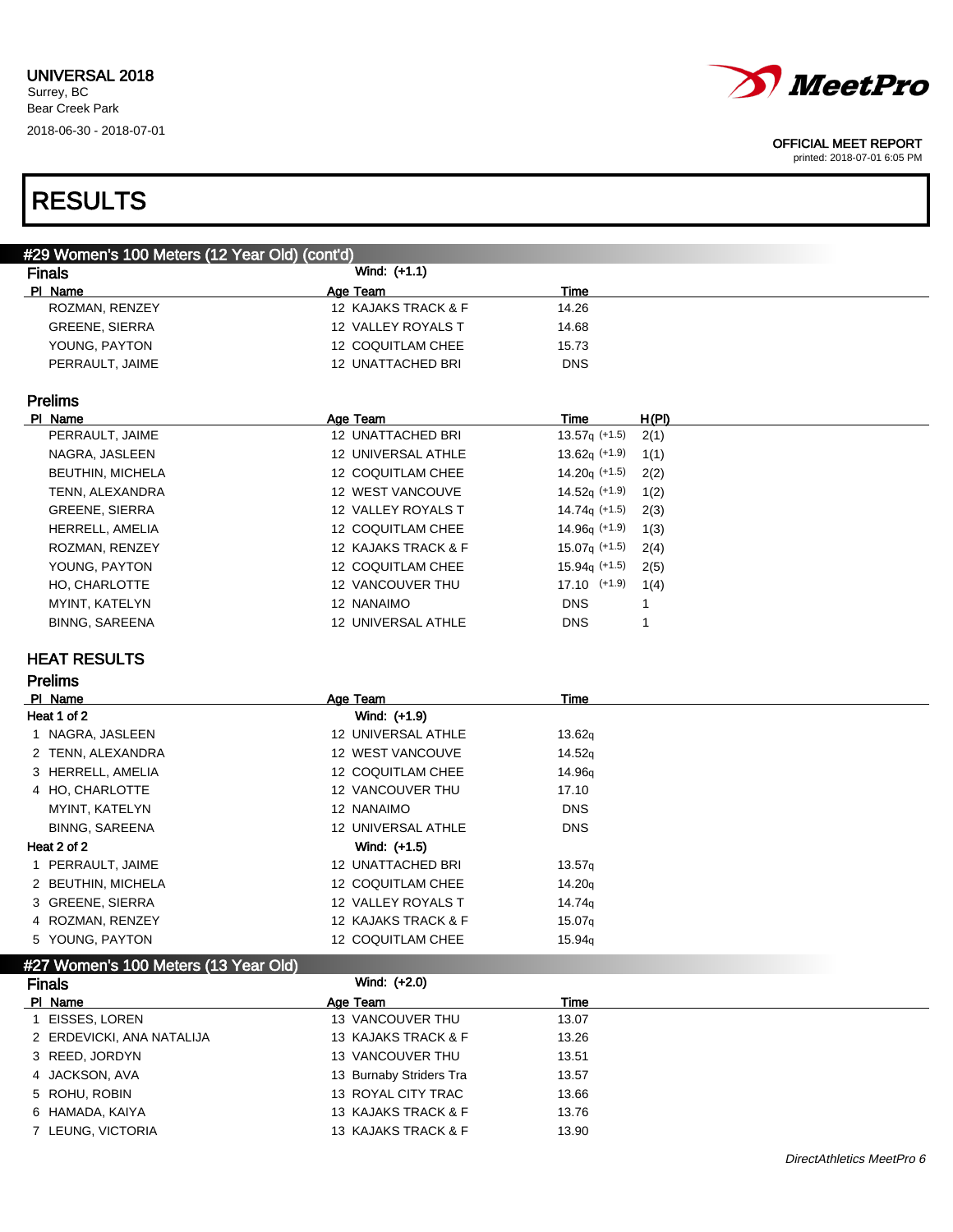

printed: 2018-07-01 6:05 PM

## RESULTS

| <b>Finals</b>                | Wind: (+2.0)            |                          |
|------------------------------|-------------------------|--------------------------|
| PI Name                      | Age Team                | Time                     |
| WADE, SKYLA                  | 13 COQUITLAM CHEE       | <b>DNS</b>               |
| <b>Prelims</b>               |                         |                          |
| PI Name                      | Age Team                | H(PI)<br>Time            |
| 1 EISSES, LOREN              | 13 VANCOUVER THU        | $13.16q$ (+2.3)<br>2(1)  |
| 2 ERDEVICKI, ANA NATALIJA    | 13 KAJAKS TRACK & F     | $13.38q$ (+0.6)<br>1(1)  |
| 3 REED, JORDYN               | 13 VANCOUVER THU        | $13.62q (+0.6)$<br>1(2)  |
| 4 ROHU, ROBIN                | 13 ROYAL CITY TRAC      | $13.66q (+2.3)$<br>2(2)  |
| 5 HAMADA, KAIYA              | 13 KAJAKS TRACK & F     | $13.72q$ (+0.6)<br>1(3)  |
| 6 WADE, SKYLA                | 13 COQUITLAM CHEE       | $13.88q$ (+2.3)<br>2(3)  |
| 7 JACKSON, AVA               | 13 Burnaby Striders Tra | $13.90q (+2.3)$<br>2(4)  |
| 8 LEUNG, VICTORIA            | 13 KAJAKS TRACK & F     | $13.96q (+0.6)$<br>1(4)  |
| 9 ZIETSMA, MIKIAH            | 13 VALLEY ROYALS T      | $14.13$ $(+2.3)$<br>2(5) |
| 10 YONG, ANNIKA              | 13 ROYAL CITY TRAC      | $14.16$ $(+0.6)$<br>1(5) |
| 11 BRAR, MEHAK PREET         | 13 UNIVERSAL ATHLE      | $14.21$ $(+2.3)$<br>2(6) |
| 12 LOGAN, CLARE              | 13 VANCOUVER THU        | $14.25$ $(+0.6)$<br>1(6) |
| 13 PARK, HAEWON              | 13 COQUITLAM CHEE       | $14.98$ $(+0.6)$<br>1(7) |
| 14 MAGILL-PATTERSON, CADENCE | 13 KAJAKS TRACK & F     | $16.40$ $(+2.3)$<br>2(7) |
| <b>GREWAL, NIMI</b>          | 13 UNIVERSAL ATHLE      | <b>NT</b>                |
| <b>MYRING, ANNABELLE</b>     | 13 COQUITLAM CHEE       | <b>NT</b><br>2           |

### HEAT RESULTS

Prelims

| PI Name                   | Age Team                | Time               |
|---------------------------|-------------------------|--------------------|
| Heat 1 of 2               | Wind: (+0.6)            |                    |
| 1 ERDEVICKI, ANA NATALIJA | 13 KAJAKS TRACK & F     | 13.38q             |
| 2 REED, JORDYN            | 13 VANCOUVER THU        | 13.62q             |
| 3 HAMADA, KAIYA           | 13 KAJAKS TRACK & F     | 13.72q             |
| 4 LEUNG, VICTORIA         | 13 KAJAKS TRACK & F     | 13.96 <sub>q</sub> |
| 5 YONG, ANNIKA            | 13 ROYAL CITY TRAC      | 14.16              |
| 6 LOGAN, CLARE            | 13 VANCOUVER THU        | 14.25              |
| 7 PARK, HAEWON            | 13 COQUITLAM CHEE       | 14.98              |
| GREWAL, NIMI              | 13 UNIVERSAL ATHLE      | <b>NT</b>          |
| Heat 2 of 2               | Wind: (+2.3)            |                    |
| 1 EISSES, LOREN           | 13 VANCOUVER THU        | 13.16q             |
| 2 ROHU, ROBIN             | 13 ROYAL CITY TRAC      | 13.66q             |
| 3 WADE, SKYLA             | 13 COQUITLAM CHEE       | 13.88 <sub>q</sub> |
| 4 JACKSON, AVA            | 13 Burnaby Striders Tra | 13.90q             |
| 5 ZIETSMA, MIKIAH         | 13 VALLEY ROYALS T      | 14.13              |
| 6 BRAR, MEHAK PREET       | 13 UNIVERSAL ATHLE      | 14.21              |
| MAGILL-PATTERSON, CADENCE | 13 KAJAKS TRACK & F     | 16.40              |
| MYRING, ANNABELLE         | 13 COQUITLAM CHEE       | <b>NT</b>          |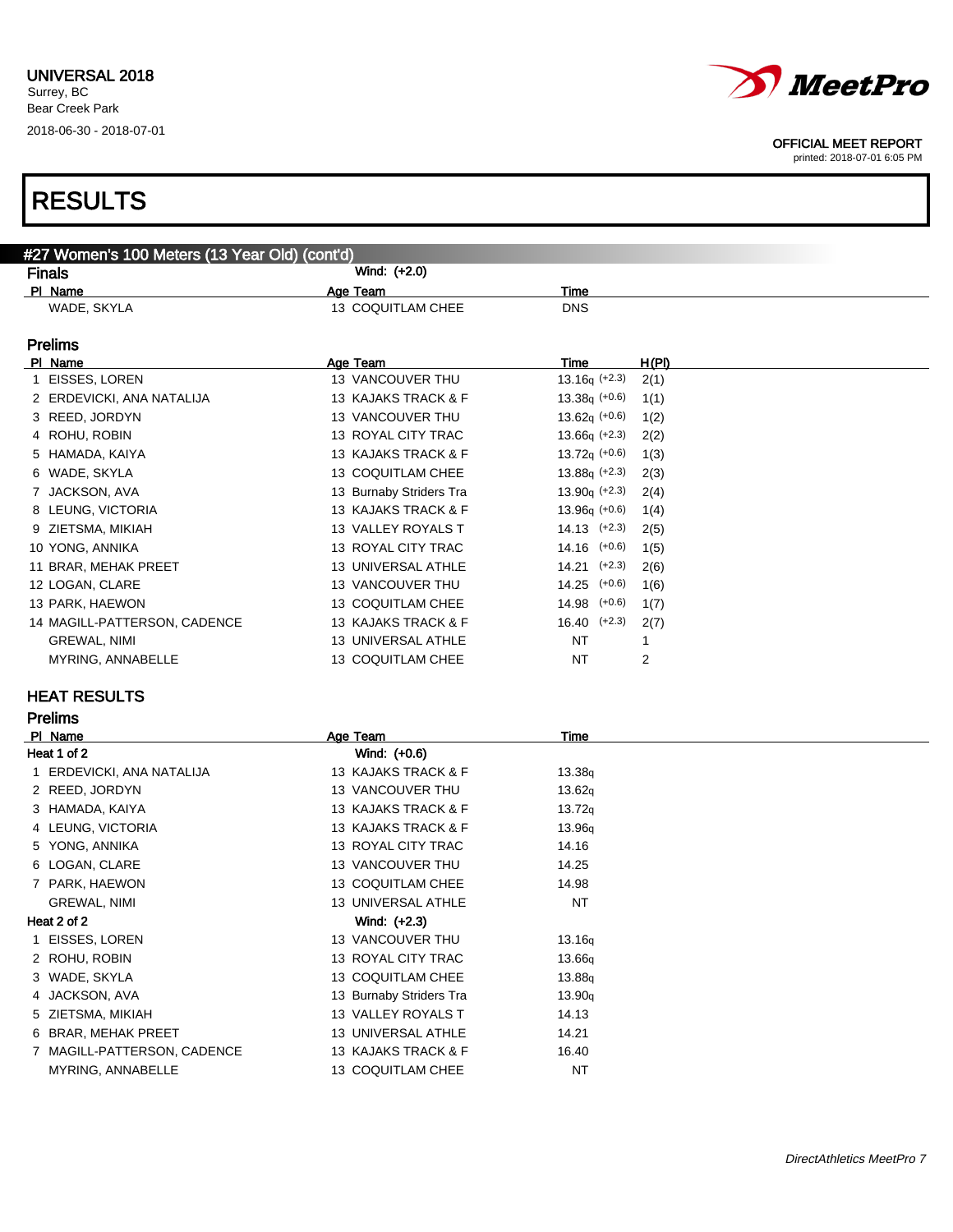

printed: 2018-07-01 6:05 PM

# RESULTS

| #25 Women's 100 Meters (Midget) |  |
|---------------------------------|--|
|                                 |  |

| <b>Finals</b>            | Wind: (+2.4)              |                          |
|--------------------------|---------------------------|--------------------------|
| PI Name                  | Age Team                  | <b>Time</b>              |
| 1 MAINELLA, ESTELLA      | 15 UNIVERSAL ATHLE        | 12.27                    |
| 2 CUMMINGS, JAELAND      | 14 UNATTACHED BRI         | 12.57                    |
| 3 BATISTE, TAYA          | 15 UNATTACHED BRI         | 12.59                    |
| 4 WASHINGTON, IMANI      | 14 UNIVERSAL ATHLE        | 12.72                    |
| 5 TUNTI, LAYSHA          | 15 COQUITLAM CHEE         | 12.81                    |
| 6 OBAZUGHANMWEN, CHARITY | 15 UNIVERSAL ATHLE        | 12.89                    |
| 7 WALTON-KNIGHT, BETHANY | 15 NorWesters Track &     | 12.96                    |
| 8 HAMNETT, AMELIA        | 14 COQUITLAM CHEE         | 12.98                    |
|                          |                           |                          |
| <b>Prelims</b>           |                           |                          |
| PI Name                  | Age Team                  | H(PI)<br>Time            |
| 1 MAINELLA, ESTELLA      | 15 UNIVERSAL ATHLE        | $12.57q$ (+1.6)<br>1(1)  |
| 2 CUMMINGS, JAELAND      | 14 UNATTACHED BRI         | $12.76q (+0.4)$<br>2(1)  |
| 2 BATISTE, TAYA          | 15 UNATTACHED BRI         | $12.76q$ (+1.3)<br>3(1)  |
| 4 WALTON-KNIGHT, BETHANY | 15 NorWesters Track &     | $12.84q (+0.4)$<br>2(2)  |
| 5 OBAZUGHANMWEN, CHARITY | 15 UNIVERSAL ATHLE        | $12.89q$ (+1.6)<br>1(2)  |
| 6 WASHINGTON, IMANI      | 14 UNIVERSAL ATHLE        | $12.90q (+1.3)$<br>3(2)  |
| 7 TUNTI, LAYSHA          | <b>15 COQUITLAM CHEE</b>  | $13.06q (+1.3)$<br>3(3)  |
| 8 HAMNETT, AMELIA        | 14 COQUITLAM CHEE         | $13.20q (+1.6)$<br>1(3)  |
| 9 SHEEHAN, MEGHAN        | 15 COMOX VALLEY C         | $13.34$ $(+0.4)$<br>2(3) |
| 10 PRIMROSE, KENNEDY     | 15 UNIVERSAL ATHLE        | $13.34$ $(+1.3)$<br>3(4) |
| 11 BOSMA, CLAIRE         | 15 KAJAKS TRACK & F       | $13.46$ $(+0.4)$<br>2(4) |
| 12 WYLIE, MORGAN         | <b>14 LANGLEY MUSTAN</b>  | $13.46$ $(+0.4)$<br>2(5) |
| 13 BLAKER, JORDAN        | <b>14 LANGLEY MUSTAN</b>  | $13.62$ (+1.3)<br>3(5)   |
| 14 COTE, LARISSA         | <b>14 CHILLIWACK TRAC</b> | $13.65$ $(+1.6)$<br>1(4) |
| 14 KANG, KARMAN          | 15 UNIVERSAL ATHLE        | $13.65$ $(+0.4)$<br>2(6) |
| 16 BAJARUNAS, LIEPA      | 14 COQUITLAM CHEE         | $13.75$ (+1.3)<br>3(6)   |
| 17 GEHERAN, AMELIA       | 15 VANCOUVER THU          | $13.86$ $(+1.6)$<br>1(5) |
| 18 CHIANG-TSUI, MADISON  | 14 COQUITLAM CHEE         | $14.73$ $(+0.4)$<br>2(7) |
| 19 AULAKH, ANUREET       | <b>14 UNIVERSAL ATHLE</b> | $14.80$ $(+1.6)$<br>1(6) |
|                          |                           |                          |

### HEAT RESULTS

| Шn | ٠. |
|----|----|
|----|----|

| PI Name                  | Age Team                  | Time               |
|--------------------------|---------------------------|--------------------|
| Heat 1 of 3              | Wind: (+1.6)              |                    |
| 1 MAINELLA, ESTELLA      | 15 UNIVERSAL ATHLE        | 12.57 <sub>q</sub> |
| 2 OBAZUGHANMWEN, CHARITY | 15 UNIVERSAL ATHLE        | 12.89q             |
| 3 HAMNETT, AMELIA        | 14 COQUITLAM CHEE         | 13.20q             |
| 4 COTE, LARISSA          | <b>14 CHILLIWACK TRAC</b> | 13.65              |
| 5 GEHERAN, AMELIA        | <b>15 VANCOUVER THU</b>   | 13.86              |
| 6 AULAKH, ANUREET        | 14 UNIVERSAL ATHLE        | 14.80              |
| Heat 2 of 3              | Wind: $(+0.4)$            |                    |
| 1 CUMMINGS, JAELAND      | <b>14 UNATTACHED BRI</b>  | 12.76 <sub>g</sub> |
| 2 WALTON-KNIGHT, BETHANY | 15 NorWesters Track &     | 12.84g             |
| 3 SHEEHAN, MEGHAN        | 15 COMOX VALLEY C         | 13.34              |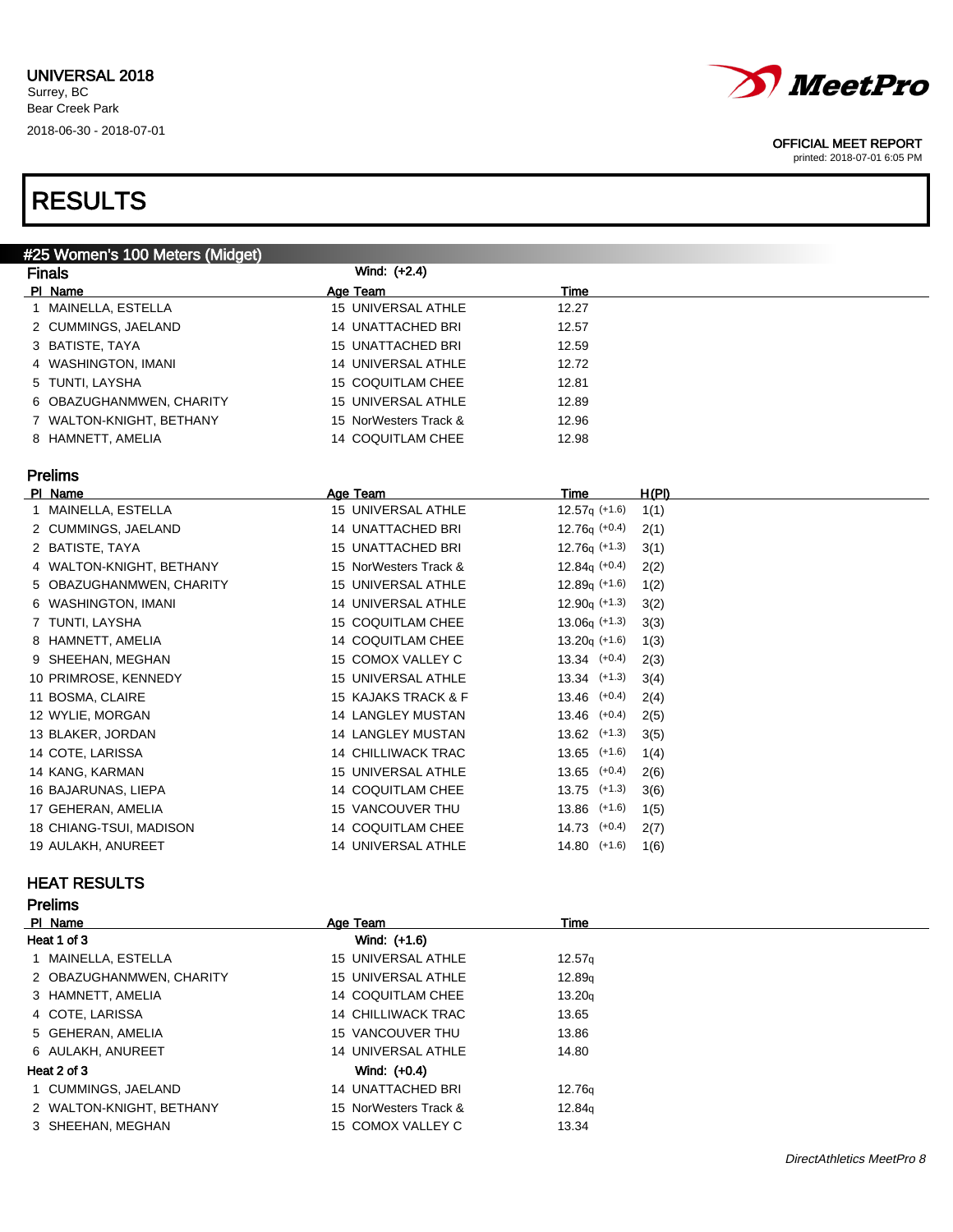

printed: 2018-07-01 6:05 PM

# RESULTS

| #25 Women's 100 Meters (Midget) (cont'd)  |                                         |                                   |
|-------------------------------------------|-----------------------------------------|-----------------------------------|
| <b>Prelims</b>                            |                                         |                                   |
| PI Name<br>4 BOSMA, CLAIRE                | Age Team<br>15 KAJAKS TRACK & F         | Time<br>13.46                     |
| 5 WYLIE, MORGAN                           | 14 LANGLEY MUSTAN                       | 13.46                             |
| 6 KANG, KARMAN                            | 15 UNIVERSAL ATHLE                      | 13.65                             |
| 7 CHIANG-TSUI, MADISON                    | 14 COQUITLAM CHEE                       | 14.73                             |
| Heat 3 of 3                               | Wind: (+1.3)                            |                                   |
| 1 BATISTE, TAYA                           | 15 UNATTACHED BRI                       | 12.76q                            |
| 2 WASHINGTON, IMANI                       | 14 UNIVERSAL ATHLE                      | 12.90q                            |
| 3 TUNTI, LAYSHA                           | 15 COQUITLAM CHEE                       | 13.06q                            |
| 4 PRIMROSE, KENNEDY                       | 15 UNIVERSAL ATHLE                      | 13.34                             |
| 5 BLAKER, JORDAN                          | <b>14 LANGLEY MUSTAN</b>                | 13.62                             |
| 6 BAJARUNAS, LIEPA                        | 14 COQUITLAM CHEE                       | 13.75                             |
|                                           |                                         |                                   |
| #23 Women's 100 Meters (Youth)            |                                         |                                   |
| <b>Prelims</b>                            | Wind: (+0.8)                            |                                   |
| PI Name                                   | Age Team                                | <b>Time</b>                       |
| 1 SANGHA, MANREET                         | 17 UNIVERSAL ATHLE                      | 13.05q                            |
| 2 TAYLOR, JESSE                           | 16 KAJAKS TRACK & F                     | 13.10q                            |
| 3 DUNCAN, AMARA                           | 17 COQUITLAM CHEE                       | 13.24q                            |
| 4 PETERS, ANGELA<br>5 CHIRKOOTSINGH, AVNI | 16 OCEAN ATHLETICS<br>16 COQUITLAM CHEE | 13.26q                            |
|                                           |                                         | 13.94q                            |
| #21 Women's 100 Meters (Junior)           |                                         |                                   |
| <b>Prelims</b>                            | Wind: (+0.8)                            |                                   |
| PI Name                                   | Age Team                                | Time                              |
| 1 URBAN, JESSICA                          | 18 VANCOUVER OLY                        | 13.21q                            |
|                                           |                                         |                                   |
| #19 Women's 100 Meters (Open)             |                                         |                                   |
| <b>Prelims</b>                            | Wind: (+0.8)                            |                                   |
| PI Name                                   | Age Team                                | Time                              |
| 1 QUAYNOR, MEYER                          | 20 UNATTACHED BRI                       | 12.52q                            |
| 2 BUNBURY, SHAUNA                         | 41 NorWesters Track &                   | 14.64g                            |
|                                           |                                         |                                   |
| #89 Women's 200 Meters (11 Year Old)      |                                         |                                   |
| PI Name                                   | Age Team                                | H(PI)<br>Time                     |
| 1 MCLAUGHLIN, JAEDYN                      | 11 COQUITLAM CHEE                       | $29.14$ $(-0.7)$<br>2(1)          |
| 2 GUL, LAILA                              | 11 NorWesters Track &                   | $30.27$ $(-1.1)$<br>1(1)          |
| 3 SYMON, CHLOE                            | 11 VANCOUVER THU                        | $30.30 \left(-0.7\right)$<br>2(2) |
| 4 SELF, MAKENNA                           | 11 COQUITLAM CHEE                       | $30.52$ $(-0.7)$<br>2(3)          |
| 5 MCCREADY, ALESSANDRA                    | 11 NorWesters Track &                   | $31.62$ $(-1.1)$<br>1(2)          |
| 6 VARMA-VITUG, SOFIA                      | 11 KAJAKS TRACK & F                     | $32.03$ $(-0.7)$<br>2(4)          |
| 7 LOGAN, KATE                             | 11 VANCOUVER THU                        | $33.02$ $(-1.1)$<br>1(3)          |
| 8 HAINTZ, DELILAH                         | 11 GOLDEN EARS AT                       | $36.32 \quad (-1.1)$<br>1(4)      |
| 9 DHALIWHAL, TANISHA                      | 11 Unattached                           | $36.98$ $(-1.1)$<br>1(5)          |
| CARDEY, AVA                               | 11 VANCOUVER OLY                        | <b>DNS</b><br>2                   |
|                                           |                                         |                                   |

### SECTION RESULTS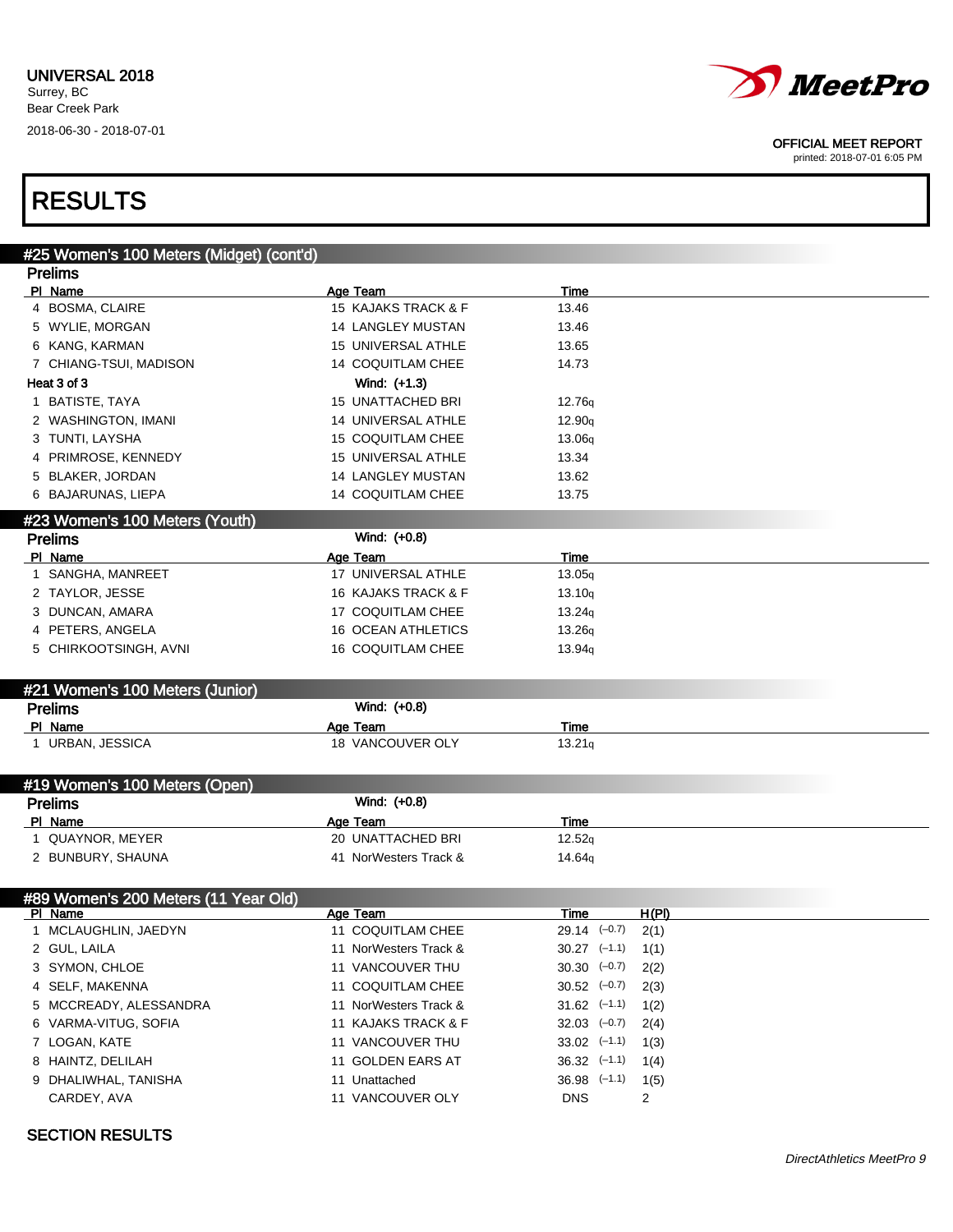

printed: 2018-07-01 6:05 PM

# RESULTS

| Age Team<br>PI Name<br>Time<br>Wind: (-1.1)<br>Section 1 of 2<br>1 GUL, LAILA<br>11 NorWesters Track &<br>30.27<br>2 MCCREADY, ALESSANDRA<br>11 NorWesters Track &<br>31.62<br>3 LOGAN, KATE<br>11 VANCOUVER THU<br>33.02<br>11 GOLDEN EARS AT<br>36.32<br>4 HAINTZ, DELILAH<br>11 Unattached<br>36.98<br>5 DHALIWHAL, TANISHA<br>Section 2 of 2<br>Wind: (-0.7)<br>11 COQUITLAM CHEE<br>1 MCLAUGHLIN, JAEDYN<br>29.14<br>2 SYMON, CHLOE<br>11 VANCOUVER THU<br>30.30<br>11 COQUITLAM CHEE<br>30.52<br>3 SELF, MAKENNA<br>4 VARMA-VITUG, SOFIA<br>11 KAJAKS TRACK & F<br>32.03<br>CARDEY, AVA<br>11 VANCOUVER OLY<br><b>DNS</b><br>#87 Women's 200 Meters (12 Year Old)<br>Wind: (-0.6)<br>PI Name<br>Time<br>Age Team<br>1 NAGRA, JASLEEN<br>12 UNIVERSAL ATHLE<br>28.77<br>12 COQUITLAM CHEE<br>29.12<br>2 BEUTHIN, MICHELA<br>12 COQUITLAM CHEE<br>29.62<br>3 HERRELL, AMELIA<br>12 KAJAKS TRACK & F<br>30.04<br>4 ROZMAN, RENZEY<br>12 WEST VANCOUVE<br>5 TENN, ALEXANDRA<br>30.11<br>6 GREENE, SIERRA<br>12 VALLEY ROYALS T<br>31.10<br>12 ROYAL CITY TRAC<br>32.42<br>7 FLOOD, NATHALIE<br>8 BINNG, SAREENA<br>12 UNIVERSAL ATHLE<br>34.51<br>#85 Women's 200 Meters (13 Year Old)<br>H(PI)<br>PI Name<br>Age Team<br>Time<br>1 EISSES, LOREN<br>13 VANCOUVER THU<br>$27.42$ $(+0.1)$<br>2(1)<br>2 FINDING, ELLA<br>13 COQUITLAM CHEE<br>$27.72$ (+0.7)<br>1(1)<br>3 ERDEVICKI, ANA NATALIJA<br>13 KAJAKS TRACK & F<br>27.81 (+0.1)<br>2(2)<br>4 WOODE, RACHEL<br>13 Air Blastoff Lions<br>$28.33$ $(+0.1)$<br>2(3)<br>5 JACKSON, AVA<br>13 Burnaby Striders Tra<br>28.44 (+0.1)<br>2(4)<br>6 ROHU, ROBIN<br>13 ROYAL CITY TRAC<br>$28.65$ (+0.1)<br>2(5)<br>13 COQUITLAM CHEE<br>$28.69$ $(+0.1)$<br>7 WADE, SKYLA<br>2(6)<br>8 REED, JORDYN<br>13 VANCOUVER THU<br>28.99 (+0.1)<br>2(7)<br>9 LOGAN, CLARE<br>13 VANCOUVER THU<br>29.10 (+0.7)<br>1(2)<br>10 ROBERTS, RACHEL<br>13 Burnaby Striders Tra<br>$29.33$ $(+0.1)$<br>2(8)<br>13 UNIVERSAL ATHLE<br>29.67 (+0.7)<br>11 BRAR, MEHAK PREET<br>1(3)<br>12 MAGILL-PATTERSON, CADENCE<br>13 KAJAKS TRACK & F<br>$34.42$ $(+0.7)$<br>1(4)<br><b>GREWAL, NIMI</b><br>13 UNIVERSAL ATHLE<br><b>DNS</b><br>1<br>MYRING, ANNABELLE<br>13 COQUITLAM CHEE<br><b>DNS</b><br>1<br>FAORO, NATALIE<br>13 COQUITLAM CHEE<br><b>DNS</b><br>1<br><b>SECTION RESULTS</b> | #89 Women's 200 Meters (11 Year Old) (cont'd) |  |
|----------------------------------------------------------------------------------------------------------------------------------------------------------------------------------------------------------------------------------------------------------------------------------------------------------------------------------------------------------------------------------------------------------------------------------------------------------------------------------------------------------------------------------------------------------------------------------------------------------------------------------------------------------------------------------------------------------------------------------------------------------------------------------------------------------------------------------------------------------------------------------------------------------------------------------------------------------------------------------------------------------------------------------------------------------------------------------------------------------------------------------------------------------------------------------------------------------------------------------------------------------------------------------------------------------------------------------------------------------------------------------------------------------------------------------------------------------------------------------------------------------------------------------------------------------------------------------------------------------------------------------------------------------------------------------------------------------------------------------------------------------------------------------------------------------------------------------------------------------------------------------------------------------------------------------------------------------------------------------------------------------------------------------------------------------------------------------------------------------------------------------------------------------------------------------------------------------------------------------------------------------------------------------------------------------------------|-----------------------------------------------|--|
|                                                                                                                                                                                                                                                                                                                                                                                                                                                                                                                                                                                                                                                                                                                                                                                                                                                                                                                                                                                                                                                                                                                                                                                                                                                                                                                                                                                                                                                                                                                                                                                                                                                                                                                                                                                                                                                                                                                                                                                                                                                                                                                                                                                                                                                                                                                      |                                               |  |
|                                                                                                                                                                                                                                                                                                                                                                                                                                                                                                                                                                                                                                                                                                                                                                                                                                                                                                                                                                                                                                                                                                                                                                                                                                                                                                                                                                                                                                                                                                                                                                                                                                                                                                                                                                                                                                                                                                                                                                                                                                                                                                                                                                                                                                                                                                                      |                                               |  |
|                                                                                                                                                                                                                                                                                                                                                                                                                                                                                                                                                                                                                                                                                                                                                                                                                                                                                                                                                                                                                                                                                                                                                                                                                                                                                                                                                                                                                                                                                                                                                                                                                                                                                                                                                                                                                                                                                                                                                                                                                                                                                                                                                                                                                                                                                                                      |                                               |  |
|                                                                                                                                                                                                                                                                                                                                                                                                                                                                                                                                                                                                                                                                                                                                                                                                                                                                                                                                                                                                                                                                                                                                                                                                                                                                                                                                                                                                                                                                                                                                                                                                                                                                                                                                                                                                                                                                                                                                                                                                                                                                                                                                                                                                                                                                                                                      |                                               |  |
|                                                                                                                                                                                                                                                                                                                                                                                                                                                                                                                                                                                                                                                                                                                                                                                                                                                                                                                                                                                                                                                                                                                                                                                                                                                                                                                                                                                                                                                                                                                                                                                                                                                                                                                                                                                                                                                                                                                                                                                                                                                                                                                                                                                                                                                                                                                      |                                               |  |
|                                                                                                                                                                                                                                                                                                                                                                                                                                                                                                                                                                                                                                                                                                                                                                                                                                                                                                                                                                                                                                                                                                                                                                                                                                                                                                                                                                                                                                                                                                                                                                                                                                                                                                                                                                                                                                                                                                                                                                                                                                                                                                                                                                                                                                                                                                                      |                                               |  |
|                                                                                                                                                                                                                                                                                                                                                                                                                                                                                                                                                                                                                                                                                                                                                                                                                                                                                                                                                                                                                                                                                                                                                                                                                                                                                                                                                                                                                                                                                                                                                                                                                                                                                                                                                                                                                                                                                                                                                                                                                                                                                                                                                                                                                                                                                                                      |                                               |  |
|                                                                                                                                                                                                                                                                                                                                                                                                                                                                                                                                                                                                                                                                                                                                                                                                                                                                                                                                                                                                                                                                                                                                                                                                                                                                                                                                                                                                                                                                                                                                                                                                                                                                                                                                                                                                                                                                                                                                                                                                                                                                                                                                                                                                                                                                                                                      |                                               |  |
|                                                                                                                                                                                                                                                                                                                                                                                                                                                                                                                                                                                                                                                                                                                                                                                                                                                                                                                                                                                                                                                                                                                                                                                                                                                                                                                                                                                                                                                                                                                                                                                                                                                                                                                                                                                                                                                                                                                                                                                                                                                                                                                                                                                                                                                                                                                      |                                               |  |
|                                                                                                                                                                                                                                                                                                                                                                                                                                                                                                                                                                                                                                                                                                                                                                                                                                                                                                                                                                                                                                                                                                                                                                                                                                                                                                                                                                                                                                                                                                                                                                                                                                                                                                                                                                                                                                                                                                                                                                                                                                                                                                                                                                                                                                                                                                                      |                                               |  |
|                                                                                                                                                                                                                                                                                                                                                                                                                                                                                                                                                                                                                                                                                                                                                                                                                                                                                                                                                                                                                                                                                                                                                                                                                                                                                                                                                                                                                                                                                                                                                                                                                                                                                                                                                                                                                                                                                                                                                                                                                                                                                                                                                                                                                                                                                                                      |                                               |  |
|                                                                                                                                                                                                                                                                                                                                                                                                                                                                                                                                                                                                                                                                                                                                                                                                                                                                                                                                                                                                                                                                                                                                                                                                                                                                                                                                                                                                                                                                                                                                                                                                                                                                                                                                                                                                                                                                                                                                                                                                                                                                                                                                                                                                                                                                                                                      |                                               |  |
|                                                                                                                                                                                                                                                                                                                                                                                                                                                                                                                                                                                                                                                                                                                                                                                                                                                                                                                                                                                                                                                                                                                                                                                                                                                                                                                                                                                                                                                                                                                                                                                                                                                                                                                                                                                                                                                                                                                                                                                                                                                                                                                                                                                                                                                                                                                      |                                               |  |
|                                                                                                                                                                                                                                                                                                                                                                                                                                                                                                                                                                                                                                                                                                                                                                                                                                                                                                                                                                                                                                                                                                                                                                                                                                                                                                                                                                                                                                                                                                                                                                                                                                                                                                                                                                                                                                                                                                                                                                                                                                                                                                                                                                                                                                                                                                                      |                                               |  |
|                                                                                                                                                                                                                                                                                                                                                                                                                                                                                                                                                                                                                                                                                                                                                                                                                                                                                                                                                                                                                                                                                                                                                                                                                                                                                                                                                                                                                                                                                                                                                                                                                                                                                                                                                                                                                                                                                                                                                                                                                                                                                                                                                                                                                                                                                                                      |                                               |  |
|                                                                                                                                                                                                                                                                                                                                                                                                                                                                                                                                                                                                                                                                                                                                                                                                                                                                                                                                                                                                                                                                                                                                                                                                                                                                                                                                                                                                                                                                                                                                                                                                                                                                                                                                                                                                                                                                                                                                                                                                                                                                                                                                                                                                                                                                                                                      |                                               |  |
|                                                                                                                                                                                                                                                                                                                                                                                                                                                                                                                                                                                                                                                                                                                                                                                                                                                                                                                                                                                                                                                                                                                                                                                                                                                                                                                                                                                                                                                                                                                                                                                                                                                                                                                                                                                                                                                                                                                                                                                                                                                                                                                                                                                                                                                                                                                      |                                               |  |
|                                                                                                                                                                                                                                                                                                                                                                                                                                                                                                                                                                                                                                                                                                                                                                                                                                                                                                                                                                                                                                                                                                                                                                                                                                                                                                                                                                                                                                                                                                                                                                                                                                                                                                                                                                                                                                                                                                                                                                                                                                                                                                                                                                                                                                                                                                                      |                                               |  |
|                                                                                                                                                                                                                                                                                                                                                                                                                                                                                                                                                                                                                                                                                                                                                                                                                                                                                                                                                                                                                                                                                                                                                                                                                                                                                                                                                                                                                                                                                                                                                                                                                                                                                                                                                                                                                                                                                                                                                                                                                                                                                                                                                                                                                                                                                                                      |                                               |  |
|                                                                                                                                                                                                                                                                                                                                                                                                                                                                                                                                                                                                                                                                                                                                                                                                                                                                                                                                                                                                                                                                                                                                                                                                                                                                                                                                                                                                                                                                                                                                                                                                                                                                                                                                                                                                                                                                                                                                                                                                                                                                                                                                                                                                                                                                                                                      |                                               |  |
|                                                                                                                                                                                                                                                                                                                                                                                                                                                                                                                                                                                                                                                                                                                                                                                                                                                                                                                                                                                                                                                                                                                                                                                                                                                                                                                                                                                                                                                                                                                                                                                                                                                                                                                                                                                                                                                                                                                                                                                                                                                                                                                                                                                                                                                                                                                      |                                               |  |
|                                                                                                                                                                                                                                                                                                                                                                                                                                                                                                                                                                                                                                                                                                                                                                                                                                                                                                                                                                                                                                                                                                                                                                                                                                                                                                                                                                                                                                                                                                                                                                                                                                                                                                                                                                                                                                                                                                                                                                                                                                                                                                                                                                                                                                                                                                                      |                                               |  |
|                                                                                                                                                                                                                                                                                                                                                                                                                                                                                                                                                                                                                                                                                                                                                                                                                                                                                                                                                                                                                                                                                                                                                                                                                                                                                                                                                                                                                                                                                                                                                                                                                                                                                                                                                                                                                                                                                                                                                                                                                                                                                                                                                                                                                                                                                                                      |                                               |  |
|                                                                                                                                                                                                                                                                                                                                                                                                                                                                                                                                                                                                                                                                                                                                                                                                                                                                                                                                                                                                                                                                                                                                                                                                                                                                                                                                                                                                                                                                                                                                                                                                                                                                                                                                                                                                                                                                                                                                                                                                                                                                                                                                                                                                                                                                                                                      |                                               |  |
|                                                                                                                                                                                                                                                                                                                                                                                                                                                                                                                                                                                                                                                                                                                                                                                                                                                                                                                                                                                                                                                                                                                                                                                                                                                                                                                                                                                                                                                                                                                                                                                                                                                                                                                                                                                                                                                                                                                                                                                                                                                                                                                                                                                                                                                                                                                      |                                               |  |
|                                                                                                                                                                                                                                                                                                                                                                                                                                                                                                                                                                                                                                                                                                                                                                                                                                                                                                                                                                                                                                                                                                                                                                                                                                                                                                                                                                                                                                                                                                                                                                                                                                                                                                                                                                                                                                                                                                                                                                                                                                                                                                                                                                                                                                                                                                                      |                                               |  |
|                                                                                                                                                                                                                                                                                                                                                                                                                                                                                                                                                                                                                                                                                                                                                                                                                                                                                                                                                                                                                                                                                                                                                                                                                                                                                                                                                                                                                                                                                                                                                                                                                                                                                                                                                                                                                                                                                                                                                                                                                                                                                                                                                                                                                                                                                                                      |                                               |  |
|                                                                                                                                                                                                                                                                                                                                                                                                                                                                                                                                                                                                                                                                                                                                                                                                                                                                                                                                                                                                                                                                                                                                                                                                                                                                                                                                                                                                                                                                                                                                                                                                                                                                                                                                                                                                                                                                                                                                                                                                                                                                                                                                                                                                                                                                                                                      |                                               |  |
|                                                                                                                                                                                                                                                                                                                                                                                                                                                                                                                                                                                                                                                                                                                                                                                                                                                                                                                                                                                                                                                                                                                                                                                                                                                                                                                                                                                                                                                                                                                                                                                                                                                                                                                                                                                                                                                                                                                                                                                                                                                                                                                                                                                                                                                                                                                      |                                               |  |
|                                                                                                                                                                                                                                                                                                                                                                                                                                                                                                                                                                                                                                                                                                                                                                                                                                                                                                                                                                                                                                                                                                                                                                                                                                                                                                                                                                                                                                                                                                                                                                                                                                                                                                                                                                                                                                                                                                                                                                                                                                                                                                                                                                                                                                                                                                                      |                                               |  |
|                                                                                                                                                                                                                                                                                                                                                                                                                                                                                                                                                                                                                                                                                                                                                                                                                                                                                                                                                                                                                                                                                                                                                                                                                                                                                                                                                                                                                                                                                                                                                                                                                                                                                                                                                                                                                                                                                                                                                                                                                                                                                                                                                                                                                                                                                                                      |                                               |  |
|                                                                                                                                                                                                                                                                                                                                                                                                                                                                                                                                                                                                                                                                                                                                                                                                                                                                                                                                                                                                                                                                                                                                                                                                                                                                                                                                                                                                                                                                                                                                                                                                                                                                                                                                                                                                                                                                                                                                                                                                                                                                                                                                                                                                                                                                                                                      |                                               |  |
|                                                                                                                                                                                                                                                                                                                                                                                                                                                                                                                                                                                                                                                                                                                                                                                                                                                                                                                                                                                                                                                                                                                                                                                                                                                                                                                                                                                                                                                                                                                                                                                                                                                                                                                                                                                                                                                                                                                                                                                                                                                                                                                                                                                                                                                                                                                      |                                               |  |
|                                                                                                                                                                                                                                                                                                                                                                                                                                                                                                                                                                                                                                                                                                                                                                                                                                                                                                                                                                                                                                                                                                                                                                                                                                                                                                                                                                                                                                                                                                                                                                                                                                                                                                                                                                                                                                                                                                                                                                                                                                                                                                                                                                                                                                                                                                                      |                                               |  |
|                                                                                                                                                                                                                                                                                                                                                                                                                                                                                                                                                                                                                                                                                                                                                                                                                                                                                                                                                                                                                                                                                                                                                                                                                                                                                                                                                                                                                                                                                                                                                                                                                                                                                                                                                                                                                                                                                                                                                                                                                                                                                                                                                                                                                                                                                                                      |                                               |  |
|                                                                                                                                                                                                                                                                                                                                                                                                                                                                                                                                                                                                                                                                                                                                                                                                                                                                                                                                                                                                                                                                                                                                                                                                                                                                                                                                                                                                                                                                                                                                                                                                                                                                                                                                                                                                                                                                                                                                                                                                                                                                                                                                                                                                                                                                                                                      |                                               |  |
|                                                                                                                                                                                                                                                                                                                                                                                                                                                                                                                                                                                                                                                                                                                                                                                                                                                                                                                                                                                                                                                                                                                                                                                                                                                                                                                                                                                                                                                                                                                                                                                                                                                                                                                                                                                                                                                                                                                                                                                                                                                                                                                                                                                                                                                                                                                      |                                               |  |
|                                                                                                                                                                                                                                                                                                                                                                                                                                                                                                                                                                                                                                                                                                                                                                                                                                                                                                                                                                                                                                                                                                                                                                                                                                                                                                                                                                                                                                                                                                                                                                                                                                                                                                                                                                                                                                                                                                                                                                                                                                                                                                                                                                                                                                                                                                                      |                                               |  |
|                                                                                                                                                                                                                                                                                                                                                                                                                                                                                                                                                                                                                                                                                                                                                                                                                                                                                                                                                                                                                                                                                                                                                                                                                                                                                                                                                                                                                                                                                                                                                                                                                                                                                                                                                                                                                                                                                                                                                                                                                                                                                                                                                                                                                                                                                                                      |                                               |  |
|                                                                                                                                                                                                                                                                                                                                                                                                                                                                                                                                                                                                                                                                                                                                                                                                                                                                                                                                                                                                                                                                                                                                                                                                                                                                                                                                                                                                                                                                                                                                                                                                                                                                                                                                                                                                                                                                                                                                                                                                                                                                                                                                                                                                                                                                                                                      |                                               |  |
|                                                                                                                                                                                                                                                                                                                                                                                                                                                                                                                                                                                                                                                                                                                                                                                                                                                                                                                                                                                                                                                                                                                                                                                                                                                                                                                                                                                                                                                                                                                                                                                                                                                                                                                                                                                                                                                                                                                                                                                                                                                                                                                                                                                                                                                                                                                      |                                               |  |
|                                                                                                                                                                                                                                                                                                                                                                                                                                                                                                                                                                                                                                                                                                                                                                                                                                                                                                                                                                                                                                                                                                                                                                                                                                                                                                                                                                                                                                                                                                                                                                                                                                                                                                                                                                                                                                                                                                                                                                                                                                                                                                                                                                                                                                                                                                                      |                                               |  |
| Age Team<br>PI Name<br>Time                                                                                                                                                                                                                                                                                                                                                                                                                                                                                                                                                                                                                                                                                                                                                                                                                                                                                                                                                                                                                                                                                                                                                                                                                                                                                                                                                                                                                                                                                                                                                                                                                                                                                                                                                                                                                                                                                                                                                                                                                                                                                                                                                                                                                                                                                          |                                               |  |
| Section 1 of 2<br>Wind: (+0.7)                                                                                                                                                                                                                                                                                                                                                                                                                                                                                                                                                                                                                                                                                                                                                                                                                                                                                                                                                                                                                                                                                                                                                                                                                                                                                                                                                                                                                                                                                                                                                                                                                                                                                                                                                                                                                                                                                                                                                                                                                                                                                                                                                                                                                                                                                       |                                               |  |
| 13 COQUITLAM CHEE<br>1 FINDING, ELLA<br>27.72                                                                                                                                                                                                                                                                                                                                                                                                                                                                                                                                                                                                                                                                                                                                                                                                                                                                                                                                                                                                                                                                                                                                                                                                                                                                                                                                                                                                                                                                                                                                                                                                                                                                                                                                                                                                                                                                                                                                                                                                                                                                                                                                                                                                                                                                        |                                               |  |
|                                                                                                                                                                                                                                                                                                                                                                                                                                                                                                                                                                                                                                                                                                                                                                                                                                                                                                                                                                                                                                                                                                                                                                                                                                                                                                                                                                                                                                                                                                                                                                                                                                                                                                                                                                                                                                                                                                                                                                                                                                                                                                                                                                                                                                                                                                                      |                                               |  |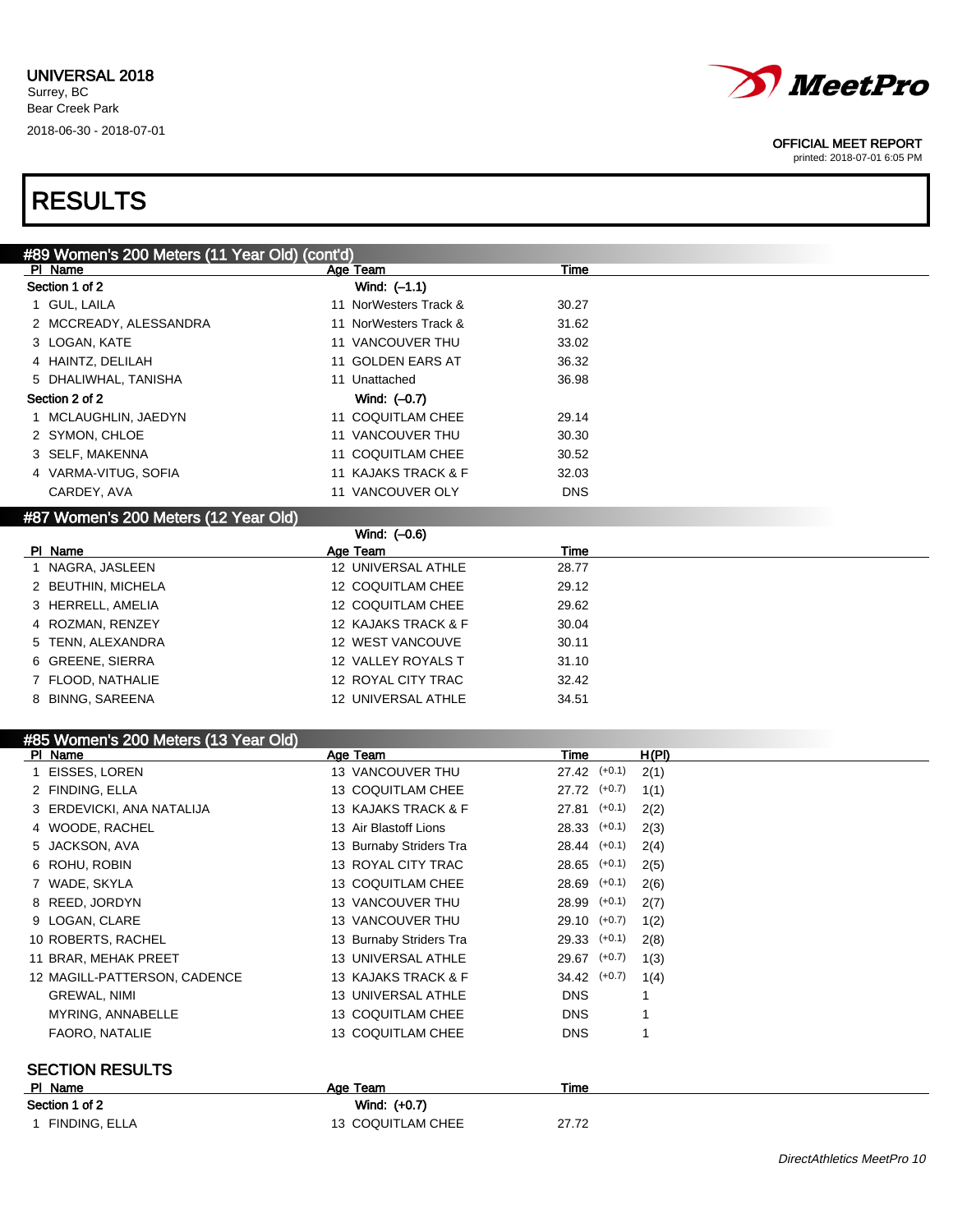

printed: 2018-07-01 6:05 PM

## RESULTS

| #85 Women's 200 Meters (13 Year Old) (cont'd) |                          |                          |  |
|-----------------------------------------------|--------------------------|--------------------------|--|
| PI Name                                       | Age Team                 | Time                     |  |
| 2 LOGAN, CLARE                                | 13 VANCOUVER THU         | 29.10                    |  |
| 3 BRAR, MEHAK PREET                           | 13 UNIVERSAL ATHLE       | 29.67                    |  |
| 4 MAGILL-PATTERSON, CADENCE                   | 13 KAJAKS TRACK & F      | 34.42                    |  |
| <b>GREWAL, NIMI</b>                           | 13 UNIVERSAL ATHLE       | <b>DNS</b>               |  |
| MYRING, ANNABELLE                             | 13 COQUITLAM CHEE        | <b>DNS</b>               |  |
| FAORO, NATALIE                                | 13 COQUITLAM CHEE        | <b>DNS</b>               |  |
| Section 2 of 2                                | Wind: $(+0.1)$           |                          |  |
| 1 EISSES, LOREN                               | 13 VANCOUVER THU         | 27.42                    |  |
| 2 ERDEVICKI, ANA NATALIJA                     | 13 KAJAKS TRACK & F      | 27.81                    |  |
| 3 WOODE, RACHEL                               | 13 Air Blastoff Lions    | 28.33                    |  |
| 4 JACKSON, AVA                                | 13 Burnaby Striders Tra  | 28.44                    |  |
| 5 ROHU, ROBIN                                 | 13 ROYAL CITY TRAC       | 28.65                    |  |
| 6 WADE, SKYLA                                 | 13 COQUITLAM CHEE        | 28.69                    |  |
| 7 REED, JORDYN                                | 13 VANCOUVER THU         | 28.99                    |  |
| 8 ROBERTS, RACHEL                             | 13 Burnaby Striders Tra  | 29.33                    |  |
|                                               |                          |                          |  |
| #83 Women's 200 Meters (Midget)<br>PI Name    | Age Team                 | H(PI)<br>Time            |  |
| 1 CUMMINGS, JAELAND                           | 14 UNATTACHED BRI        | $26.25$ $(-0.1)$<br>3(1) |  |
| 2 OBAZUGHANMWEN, CHARITY                      | 15 UNIVERSAL ATHLE       | $26.62$ $(-0.1)$<br>3(2) |  |
| 3 BATISTE, TAYA                               | 15 UNATTACHED BRI        | $26.95$ $(-0.3)$<br>1(1) |  |
| 4 SHEEHAN, MEGHAN                             | 15 COMOX VALLEY C        | $27.10 (-0.1)$<br>3(3)   |  |
| 5 BOSMA, CLAIRE                               | 15 KAJAKS TRACK & F      | $27.20 (-0.7)$<br>2(1)   |  |
| 6 HAMNETT, AMELIA                             | 14 COQUITLAM CHEE        | $27.68$ $(-0.1)$<br>3(4) |  |
| 7 HOREL (BIGGS), KAILEY                       | 14 COMOX VALLEY C        | $27.85$ $(-0.1)$<br>3(5) |  |
| 8 BLAKER, JORDAN                              | 14 LANGLEY MUSTAN        | $28.13$ $(-0.7)$<br>2(2) |  |
| 9 ROBERTS, VERONICA                           | 15 LANGLEY MUSTAN        | $28.17$ $(-0.3)$<br>1(2) |  |
| 10 WYLIE, MORGAN                              | 14 LANGLEY MUSTAN        | $28.33$ $(-0.7)$<br>2(3) |  |
| 11 BOYKO, TAYJA                               | 14 LANGLEY MUSTAN        | $28.49$ $(-0.7)$<br>2(4) |  |
| 12 GEHERAN, AMELIA                            | 15 VANCOUVER THU         | $28.60$ $(-0.7)$<br>2(5) |  |
| 13 BORNTRAEGER, KAYLIE                        | 15 OCEAN ATHLETICS       | $28.66$ $(-0.3)$<br>1(3) |  |
| 14 BILLOWS, ANGELICA                          | 15 UNIVERSAL ATHLE       | 28.75 (-0.7)<br>2(6)     |  |
| 15 CHIANG-TSUI, MADISON                       | 14 COQUITLAM CHEE        | $29.79$ $(-0.3)$<br>1(4) |  |
| 16 MOHTADI, JASMINE                           | 14 COMOX VALLEY C        | $30.10 (-0.3)$<br>1(5)   |  |
| AULAKH, ANUREET                               | 14 UNIVERSAL ATHLE       | <b>DNS</b><br>1          |  |
| MAINELLA, ESTELLA                             | 15 UNIVERSAL ATHLE       | <b>DNS</b><br>3          |  |
|                                               |                          | 3                        |  |
| WARAICH, MUSKAAN                              | 15 UNIVERSAL ATHLE       | <b>DNS</b>               |  |
| <b>SECTION RESULTS</b>                        |                          |                          |  |
| PI Name                                       | Age Team                 | Time                     |  |
| Section 1 of 3                                | Wind: (-0.3)             |                          |  |
| 1 BATISTE, TAYA                               | 15 UNATTACHED BRI        | 26.95                    |  |
| 2 ROBERTS, VERONICA                           | <b>15 LANGLEY MUSTAN</b> | 28.17                    |  |
| 3 BORNTRAEGER, KAYLIE                         | 15 OCEAN ATHLETICS       | 28.66                    |  |
| 4 CHIANG-TSUI, MADISON                        | 14 COQUITLAM CHEE        | 29.79                    |  |
| 5 MOHTADI, JASMINE                            | 14 COMOX VALLEY C        | 30.10                    |  |

AULAKH, ANUREET 14 UNIVERSAL ATHLE DNS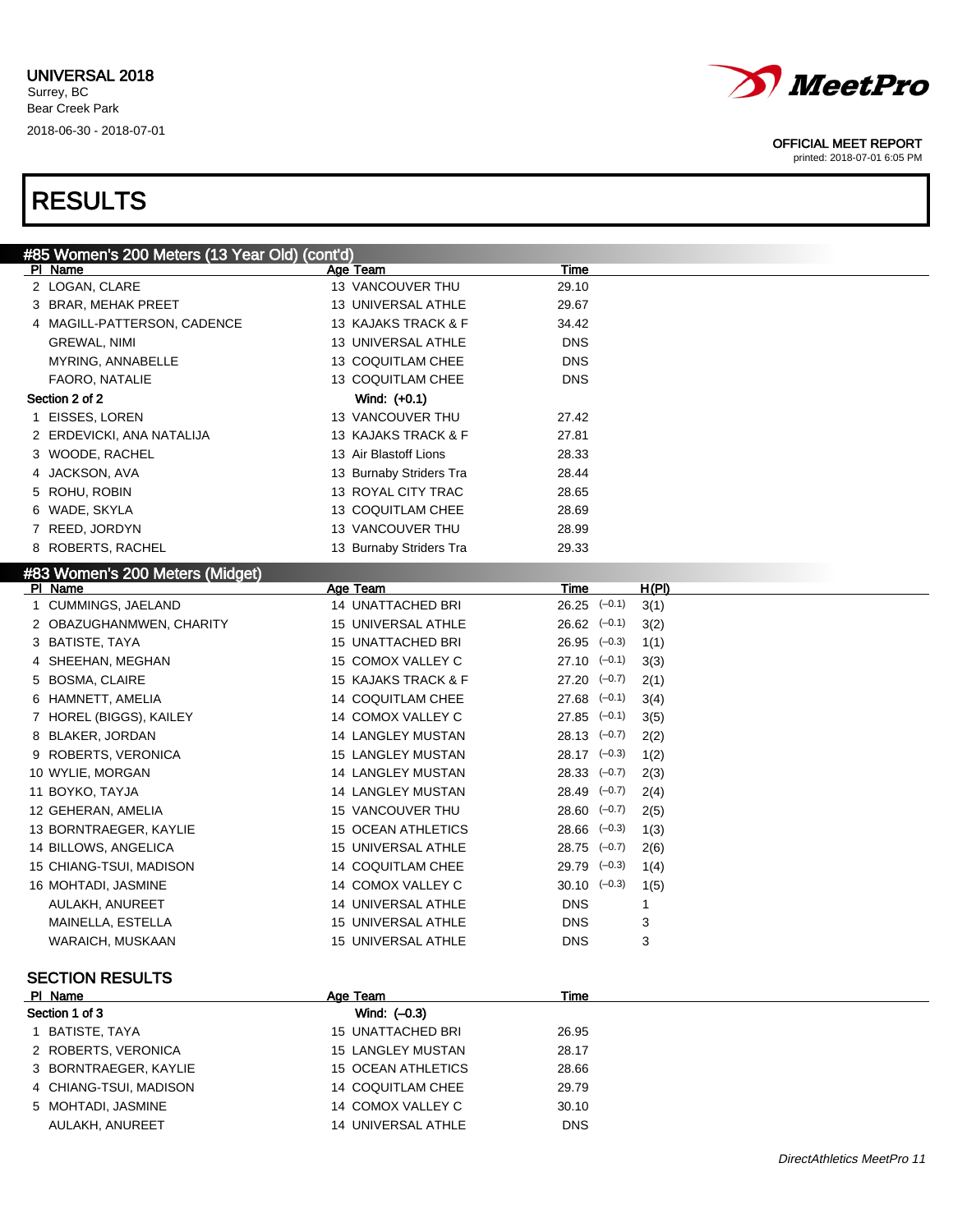

printed: 2018-07-01 6:05 PM

# RESULTS

| #83 Women's 200 Meters (Midget) (cont'd) |                           |            |  |
|------------------------------------------|---------------------------|------------|--|
| PI Name                                  | Age Team                  | Time       |  |
| Section 2 of 3                           | Wind: (-0.7)              |            |  |
| 1 BOSMA, CLAIRE                          | 15 KAJAKS TRACK & F       | 27.20      |  |
| 2 BLAKER, JORDAN                         | <b>14 LANGLEY MUSTAN</b>  | 28.13      |  |
| 3 WYLIE, MORGAN                          | 14 LANGLEY MUSTAN         | 28.33      |  |
| 4 BOYKO, TAYJA                           | <b>14 LANGLEY MUSTAN</b>  | 28.49      |  |
| 5 GEHERAN, AMELIA                        | 15 VANCOUVER THU          | 28.60      |  |
| 6 BILLOWS, ANGELICA                      | 15 UNIVERSAL ATHLE        | 28.75      |  |
| Section 3 of 3                           | Wind: $(-0.1)$            |            |  |
| 1 CUMMINGS, JAELAND                      | <b>14 UNATTACHED BRI</b>  | 26.25      |  |
| 2 OBAZUGHANMWEN, CHARITY                 | <b>15 UNIVERSAL ATHLE</b> | 26.62      |  |
| 3 SHEEHAN, MEGHAN                        | 15 COMOX VALLEY C         | 27.10      |  |
| 4 HAMNETT, AMELIA                        | <b>14 COQUITLAM CHEE</b>  | 27.68      |  |
| 5 HOREL (BIGGS), KAILEY                  | 14 COMOX VALLEY C         | 27.85      |  |
| MAINELLA, ESTELLA                        | 15 UNIVERSAL ATHLE        | <b>DNS</b> |  |
| WARAICH, MUSKAAN                         | <b>15 UNIVERSAL ATHLE</b> | <b>DNS</b> |  |
| #81 Women's 200 Meters (Youth)           |                           |            |  |
|                                          | Wind: (-0.5)              |            |  |
| PI Name                                  | Age Team                  | Time       |  |
| 1 MALMQUIST, KATELYN                     | 16 Burnaby Striders Tra   | 26.80      |  |
| 2 PETERS, ANGELA                         | <b>16 OCEAN ATHLETICS</b> | 27.02      |  |
| 3 DOLMAN, EMMA                           | 16 ROYAL CITY TRAC        | 27.57      |  |
| 4 TAYLOR, JESSE                          | 16 KAJAKS TRACK & F       | 27.87      |  |
| 5 CUNHA, ALANNA                          | <b>16 OCEAN ATHLETICS</b> | 28.58      |  |
| 6 TANNER, MAIAH                          | 17 COMOX VALLEY C         | 28.93      |  |
| 7 CHIRKOOTSINGH, AVNI                    | <b>16 COQUITLAM CHEE</b>  | 29.37      |  |

### #79 Women's 200 Meters (Junior)

|                | Wind: $(-0.5)$     |            |  |
|----------------|--------------------|------------|--|
| PI Name        | Age Team           | Time       |  |
| MOORE. AMANDA  | 18 UNIVERSAL ATHLE | 26.62      |  |
| URBAN, JESSICA | 18 VANCOUVER OLY   | <b>DNS</b> |  |

### #77 Women's 200 Meters (Open)

|                        | Wind: $(-0.5)$        |       |  |
|------------------------|-----------------------|-------|--|
| PI Name                | Age Team              | Time  |  |
| <b>ERICKSON, QUINN</b> | 27 COMOX VALLEY C     | 25.83 |  |
| FRIEDMANN, NATASHA     | 22 UNIVERSAL ATHLE    | 26.42 |  |
| GILL, JASMINE          | 22 UNIVERSAL ATHLE    | 27.15 |  |
| ADANDE, KARIN          | 32 NorWesters Track & | 28.45 |  |
| BUNBURY, SHAUNA        | 41 NorWesters Track & | 29.89 |  |

| #245 Women's 300 Meters (12 Year Old) |                   |       |  |
|---------------------------------------|-------------------|-------|--|
| PI Name                               | Age Team          | Time  |  |
| MYINT. KATELYN                        | 12 NANAIMO        | 47.49 |  |
| 2 SMITS, QUINN                        | 12 COMOX VALLEY C | 48.04 |  |
| 3 ROGOZINSKI, VICTORIA                | 12 COQUITLAM CHEE | 48.97 |  |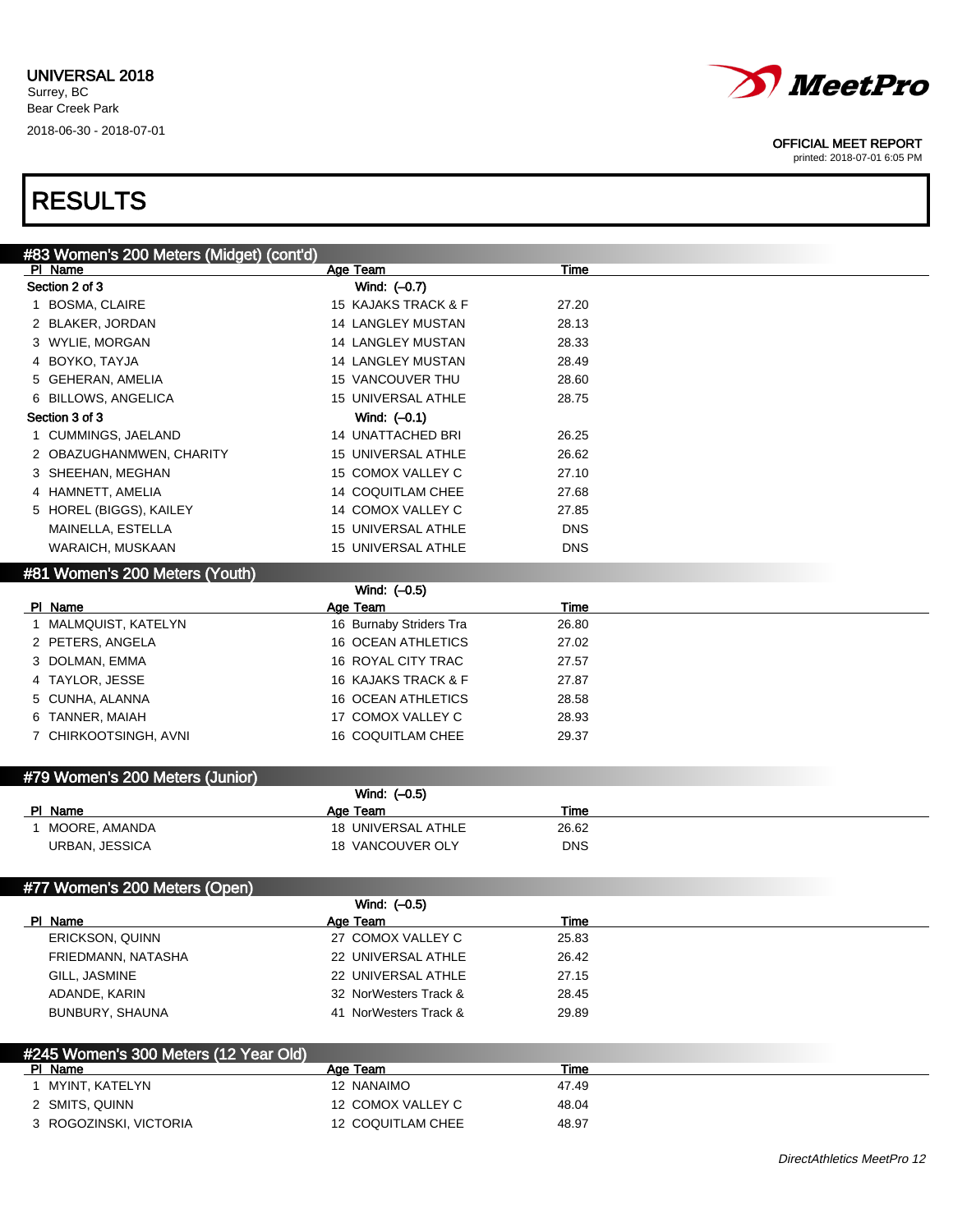

printed: 2018-07-01 6:05 PM

# RESULTS

|   | #245 Women's 300 Meters (12 Year Old) (cont'd) |                         |            |       |
|---|------------------------------------------------|-------------------------|------------|-------|
|   | PI Name                                        | Age Team                | Time       |       |
|   | 4 ROZMAN, RENZEY                               | 12 KAJAKS TRACK & F     | 49.41      |       |
|   | 5 HERRELL, AMELIA                              | 12 COQUITLAM CHEE       | 50.84      |       |
|   | 6 GREENE, SIERRA                               | 12 VALLEY ROYALS T      | 53.04      |       |
|   | HODGSON, MAELLA                                | 12 OCEAN ATHLETICS      | <b>DNS</b> |       |
|   | PERRAULT, JAIME                                | 12 UNATTACHED BRI       | <b>DNS</b> |       |
|   |                                                |                         |            |       |
|   | #53 Women's 300 Meters (13 Year Old)           |                         |            |       |
|   | PI Name                                        | Age Team                | Time       | H(PI) |
|   | 1 JACKSON, AVA                                 | 13 Burnaby Striders Tra | 44.51      | 2(1)  |
|   | 2 WOODE, RACHEL                                | 13 Air Blastoff Lions   | 44.61      | 2(2)  |
|   | 3 HAMADA, KAIYA                                | 13 KAJAKS TRACK & F     | 45.15      | 2(3)  |
|   | 4 WADE, SKYLA                                  | 13 COQUITLAM CHEE       | 46.39      | 2(4)  |
|   | 5 LOGAN, CLARE                                 | 13 VANCOUVER THU        | 46.59      | 1(1)  |
|   | 6 MAZZIOTTI, MARISA                            | 13 Burnaby Striders Tra | 47.12      | 2(5)  |
|   | 7 SYBERG-OLSEN, KATE                           | 13 Air Blastoff Lions   | 47.54      | 1(2)  |
|   | 8 ROHU, ROBIN                                  | 13 ROYAL CITY TRAC      | 47.86      | 1(3)  |
|   | 9 FAORO, NATALIE                               | 13 COQUITLAM CHEE       | 53.01      | 1(4)  |
|   | 10 PARK, HAEWON                                | 13 COQUITLAM CHEE       | 54.99      | 1(5)  |
|   |                                                |                         |            |       |
|   | <b>SECTION RESULTS</b>                         |                         |            |       |
|   | PI Name                                        | Age Team                | Time       |       |
|   | Section 1 of 2                                 |                         |            |       |
|   | 1 LOGAN, CLARE                                 | 13 VANCOUVER THU        | 46.59      |       |
|   | 2 SYBERG-OLSEN, KATE                           | 13 Air Blastoff Lions   | 47.54      |       |
|   | 3 ROHU, ROBIN                                  | 13 ROYAL CITY TRAC      | 47.86      |       |
|   | 4 FAORO, NATALIE                               | 13 COQUITLAM CHEE       | 53.01      |       |
|   | 5 PARK, HAEWON                                 | 13 COQUITLAM CHEE       | 54.99      |       |
|   | Section 2 of 2                                 |                         |            |       |
|   | 1 JACKSON, AVA                                 | 13 Burnaby Striders Tra | 44.51      |       |
|   | 2 WOODE, RACHEL                                | 13 Air Blastoff Lions   | 44.61      |       |
|   | 3 HAMADA, KAIYA                                | 13 KAJAKS TRACK & F     | 45.15      |       |
|   | 4 WADE, SKYLA                                  | 13 COQUITLAM CHEE       | 46.39      |       |
|   | 5 MAZZIOTTI, MARISA                            | 13 Burnaby Striders Tra | 47.12      |       |
|   | #51 Women's 300 Meters (Midget)                |                         |            |       |
|   | PI Name                                        | Age Team                | Time       | H(PI) |
| 1 | <b>BOSMA, CLAIRE</b>                           | 15 KAJAKS TRACK & F     | 42.72      | 2(1)  |
|   | 2 CUMMINGS, JAELAND                            | 14 UNATTACHED BRI       | 43.74      | 2(2)  |
|   | 3 SHEEHAN, MEGHAN                              | 15 COMOX VALLEY C       | 43.99      | 2(3)  |
|   | 4 TAYLOR, SOPHIE                               | 15 VANCOUVER THU        | 44.22      | 1(1)  |
| 5 | HOREL (BIGGS), KAILEY                          | 14 COMOX VALLEY C       | 44.88      | 2(4)  |
| 6 | HUTCHISON, ALLYSSA                             | 14 VALLEY ROYALS T      | 45.25      | 2(5)  |
| 7 | <b>BILLOWS, ANGELICA</b>                       | 15 UNIVERSAL ATHLE      | 46.15      | 1(2)  |
|   | 8 HAMNETT, AMELIA                              | 14 COQUITLAM CHEE       | 46.47      | 1(3)  |
| 9 | CHIANG-TSUI, MADISON                           | 14 COQUITLAM CHEE       | 47.89      | 1(4)  |
|   | 10 BHULLAR, JASMAN                             | 14 UNIVERSAL ATHLE      | 48.15      | 2(6)  |
|   | 11 MOHTADI, JASMINE                            | 14 COMOX VALLEY C       | 49.86      | 1(5)  |
|   |                                                |                         |            |       |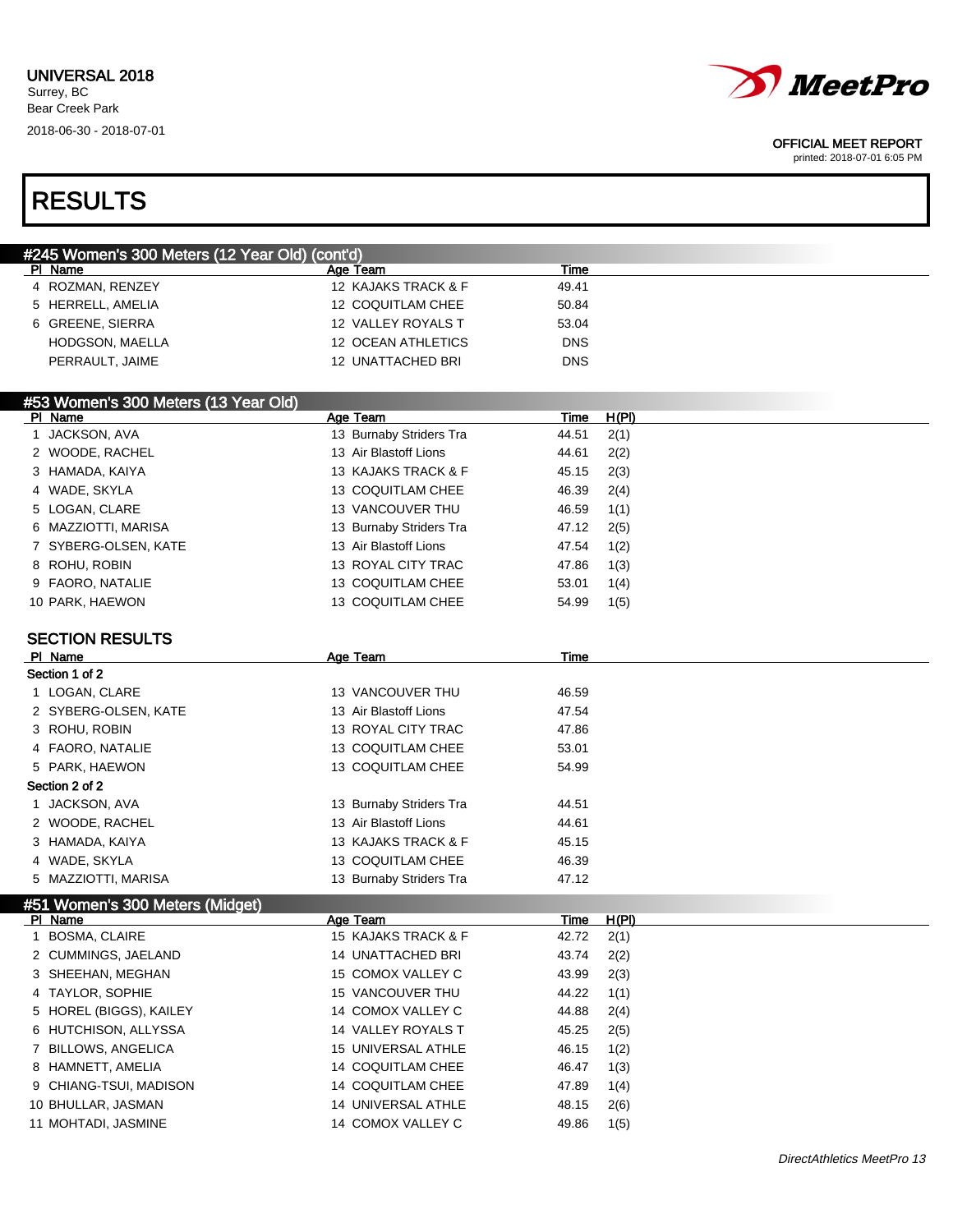

printed: 2018-07-01 6:05 PM

# RESULTS

| #51 Women's 300 Meters (Midget) (cont'd)  |                           |             |  |
|-------------------------------------------|---------------------------|-------------|--|
| <b>SECTION RESULTS</b>                    |                           |             |  |
| PI_Name                                   | Age Team                  | Time        |  |
| Section 1 of 2                            |                           |             |  |
| 1 TAYLOR, SOPHIE                          | 15 VANCOUVER THU          | 44.22       |  |
| 2 BILLOWS, ANGELICA                       | <b>15 UNIVERSAL ATHLE</b> | 46.15       |  |
| 3 HAMNETT, AMELIA                         | 14 COQUITLAM CHEE         | 46.47       |  |
| 4 CHIANG-TSUI, MADISON                    | 14 COQUITLAM CHEE         | 47.89       |  |
| 5 MOHTADI, JASMINE                        | 14 COMOX VALLEY C         | 49.86       |  |
| Section 2 of 2                            |                           |             |  |
| 1 BOSMA, CLAIRE                           | 15 KAJAKS TRACK & F       | 42.72       |  |
| 2 CUMMINGS, JAELAND                       | <b>14 UNATTACHED BRI</b>  | 43.74       |  |
| 3 SHEEHAN, MEGHAN                         | 15 COMOX VALLEY C         | 43.99       |  |
| 4 HOREL (BIGGS), KAILEY                   | 14 COMOX VALLEY C         | 44.88       |  |
| 5 HUTCHISON, ALLYSSA                      | 14 VALLEY ROYALS T        | 45.25       |  |
| 6 BHULLAR, JASMAN                         | 14 UNIVERSAL ATHLE        | 48.15       |  |
|                                           |                           |             |  |
| #59 Women's 400 Meters (Youth)<br>PI Name | Age Team                  | <u>Time</u> |  |
| 1 HUTCHISON, CASSIDY                      | 17 VALLEY ROYALS T        | 1:02.34     |  |
| 2 PETERS, ANGELA                          | 16 OCEAN ATHLETICS        | 1:02.41     |  |
| 3 MALMQUIST, KATELYN                      | 16 Burnaby Striders Tra   | 1:04.27     |  |
| 4 TANNER, MAIAH                           | 17 COMOX VALLEY C         | 1:09.62     |  |
| 5 SURIYA, SHAUNIKA                        | <b>16 LANGLEY MUSTAN</b>  | 1:12.48     |  |
| DUNCAN, AMARA                             | 17 COQUITLAM CHEE         | <b>DNS</b>  |  |
|                                           |                           |             |  |
| #57 Women's 400 Meters (Junior)           |                           |             |  |
| PI Name                                   | Age Team                  | Time        |  |
| 1 MOORE, AMANDA                           | 18 UNIVERSAL ATHLE        | 58.71       |  |
| 2 TERRY, ALYSSA                           | 18 COASTAL TRACK C        | 1:02.45     |  |
| CURIEL, ARIONA                            | 18 COQUITLAM CHEE         | <b>DNS</b>  |  |
|                                           |                           |             |  |
| #55 Women's 400 Meters (Open)             |                           |             |  |
| PI Name                                   | Age Team                  | Time        |  |
| 1 ERICKSON, QUINN                         | 27 COMOX VALLEY C         | 59.00       |  |
| 2 FRIEDMANN, NATASHA                      | 22 UNIVERSAL ATHLE        | 1:00.74     |  |
|                                           |                           |             |  |
| #107 Women's 600 Meters (9 Year Old)      |                           |             |  |
| PI Name                                   | <u>Age Team</u>           | <b>Time</b> |  |
| 1 SMITH, ALEXIA                           | 9 VALLEY ROYALS T         | 2:08.09     |  |
| 2 SILVA, SHENULI                          | 9 OCEAN ATHLETICS         | 2:12.66     |  |
| 3 HARDCASTLE, ELIZABETH                   | 9 VANCOUVER OLY           | 2:19.26     |  |
| 4 GUNNING, DULCE MIA                      | 9 VALLEY ROYALS T         | 2:24.28     |  |
| 5 TSOK, MADELEINE                         | 9 COQUITLAM CHEE          | 2:33.92     |  |
| 6 CARR, MAKENNA                           | 9 GOLDEN EARS AT          | 2:52.56     |  |
|                                           |                           |             |  |
| #105 Women's 600 Meters (10 Year Old)     |                           |             |  |
| PI Name                                   | Age Team                  | <b>Time</b> |  |
| 1 DON, BIANCA                             | 10 GOLDEN EARS AT         | 2:03.73     |  |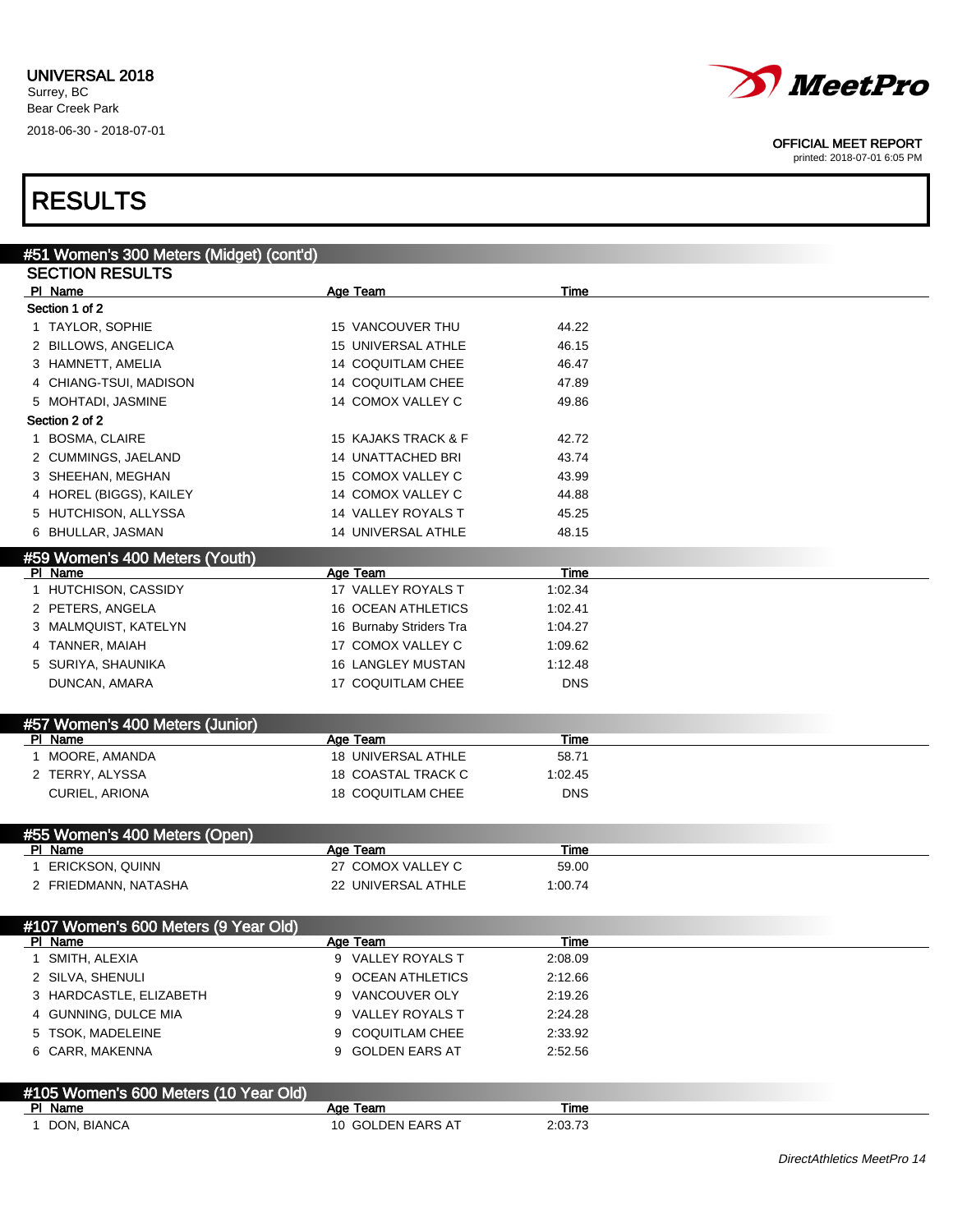

printed: 2018-07-01 6:05 PM

# RESULTS

| #105 Women's 600 Meters (10 Year Old) (cont'd)  |                       |             |  |
|-------------------------------------------------|-----------------------|-------------|--|
| PI Name                                         | Age Team              | Time        |  |
| 2 VILLARIZA, MARIA MIKAELA                      | 10 Air Blastoff Lions | 2:07.65     |  |
| 3 LOFING, NICOLE                                | 10 OCEAN ATHLETICS    | 2:10.47     |  |
| CARLSEN, LEILA                                  | 10 Air Blastoff Lions | <b>DNS</b>  |  |
| <b>CLARK, BRONTE</b>                            | 10 GOLDEN EARS AT     | <b>DNS</b>  |  |
| HEYRIES, LIV                                    | 10 NorWesters Track & | <b>DNS</b>  |  |
| #103 Women's 600 Meters (11 Year Old)           |                       |             |  |
| PI Name                                         | Age Team              | Time        |  |
| 1 HALLER, EZRA                                  | 11 GOLDEN EARS AT     | 1:51.85     |  |
| 2 SYMON, CHLOE                                  | 11 VANCOUVER THU      | 1:52.82     |  |
| 3 YONG, ELLIE                                   | 11 ROYAL CITY TRAC    | 1:54.73     |  |
| 4 LOGAN, KATE                                   | 11 VANCOUVER THU      | 1:54.75     |  |
| 5 VARMA-VITUG, SOFIA                            | 11 KAJAKS TRACK & F   | 2:15.06     |  |
| 6 DHILLON, GURJOT                               | 11 UNIVERSAL ATHLE    | 2:31.55     |  |
| HO, ASHLYN                                      | 11 VANCOUVER THU      | <b>DNS</b>  |  |
| #101 Women's 800 Meters (12 Year Old)           |                       |             |  |
| PI Name                                         | Age Team              | Time        |  |
| 1 VAN DER HOVEN, NICOLETTE                      | 12 GOLDEN EARS AT     | 2:37.57     |  |
| 2 SMITS, QUINN                                  | 12 COMOX VALLEY C     | 2:37.66     |  |
| 3 MYINT, KATELYN                                | 12 NANAIMO            | 2:41.24     |  |
| 4 FLOOD, NATHALIE                               | 12 ROYAL CITY TRAC    | 2:49.77     |  |
| 5 ROZMAN, RENZEY                                | 12 KAJAKS TRACK & F   | 3:07.22     |  |
| HO, CHARLOTTE                                   | 12 VANCOUVER THU      | <b>DNS</b>  |  |
| VIRGINILLO, SHANTELLE                           | 12 GOLDEN EARS AT     | <b>DNS</b>  |  |
| #99 Women's 800 Meters (13 Year Old)<br>PI Name | Age Team              | <b>Time</b> |  |
| 1 WOODE, RACHEL                                 | 13 Air Blastoff Lions | 2:27.58     |  |
| 2 SOOBRIAN, LAUREN                              | 13 VANCOUVER THU      | 2:29.10     |  |
| 3 HOWARTH, JENNA                                | 13 KAJAKS TRACK & F   | 2:33.60     |  |
| 4 LOGAN, CLARE                                  | 13 VANCOUVER THU      | 2:40.49     |  |
| 5 CURIEL, ITZEL                                 | 13 COQUITLAM CHEE     | 2:42.36     |  |
|                                                 | 13 COQUITLAM CHEE     | <b>DNS</b>  |  |
| FAORO, NATALIE                                  |                       |             |  |
| #97 Women's 800 Meters (Midget)<br>PI Name      | Age Team              | Time        |  |
| 1 KALISCH, MILENA                               | 15 OCEAN ATHLETICS    | 2:22.68     |  |
| 2 SANGHA, NANAKI                                | 15 COASTAL TRACK C    | 2:24.36     |  |
|                                                 |                       |             |  |

3 ARCADI, MONIKA 14 ROYAL CITY TRAC 2:30.28 4 JAMES, SOPHIE 15 KAJAKS TRACK & F 2:32.95 5 CRESSMAN, TILDA 14 VANCOUVER OLY 2:33.09 6 WARAICH, MUSKAAN 15 UNIVERSAL ATHLE 2:34.88 SADA, DANIELA DISTRIMATION DISTRIMATION DRIVE AND A LANGLEY MUSTAN DISTRIMATION DRIVE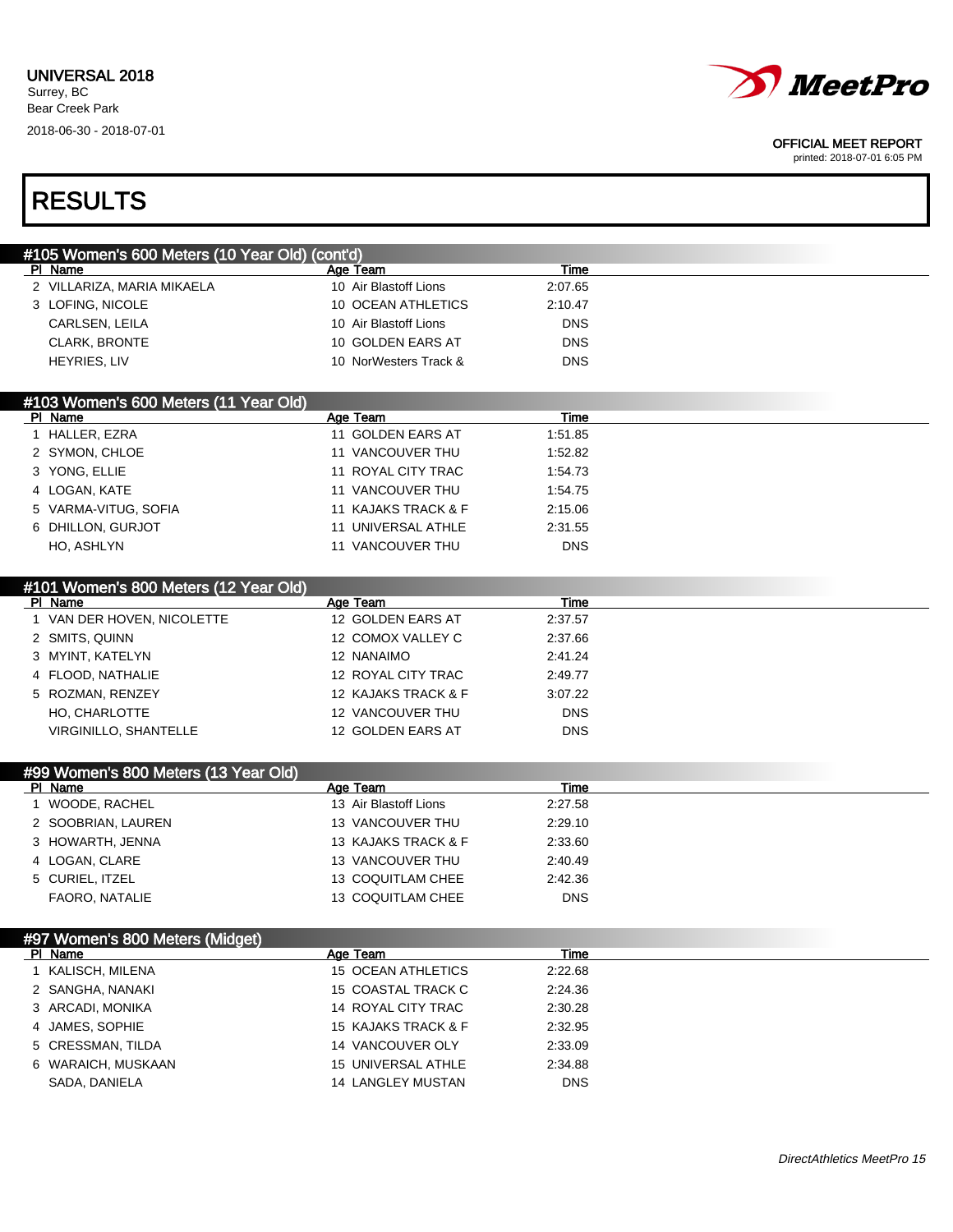Г



#### OFFICIAL MEET REPORT

printed: 2018-07-01 6:05 PM

1

| <b>RESULTS</b>                                  |                               |                 |                            |
|-------------------------------------------------|-------------------------------|-----------------|----------------------------|
| #95 Women's 800 Meters (Youth)                  |                               |                 |                            |
| PI Name                                         | Age Team                      | Time            |                            |
| 1 BAZIW, BRIDGETT                               | 17 VANCOUVER OLY              | 2:22.78         |                            |
| 2 SOKOL-SNYDER, NATALIE                         | 17 HERSHEY HARRIE             | 2:22.94         |                            |
| 3 WARING, ARSHDEEP                              | 16 VALLEY ROYALS T            | 2:36.38         |                            |
| #91 Women's 800 Meters (Open)                   |                               |                 |                            |
| PI Name<br>1 SHANNON, JENNIFER                  | Age Team<br>20 UNATTACHED BRI | Time<br>2:19.98 |                            |
| 2 ADANDE, KARIN                                 | 32 NorWesters Track &         | 2:46.33         |                            |
| #5 Women's 1000 Meters (9 Year Old)             |                               |                 |                            |
| PI Name                                         | Age Team                      | Time            |                            |
| 1 GUNNING, DULCE MIA                            | 9 VALLEY ROYALS T             | 4:30.80         |                            |
| MCEACHERN, MADELAINE                            | 9 GOLDEN EARS AT              | <b>DNS</b>      |                            |
| #3 Women's 1000 Meters (10 Year Old)            |                               |                 |                            |
| PI Name                                         | Age Team                      | Time            |                            |
| 1 HEYRIES, LIV                                  | 10 NorWesters Track &         | 3:47.80         |                            |
| 2 DON, BIANCA                                   | 10 GOLDEN EARS AT             | 3:57.80         |                            |
| 3 VILLARIZA, MARIA MIKAELA                      | 10 Air Blastoff Lions         | 3:58.56         |                            |
| 4 TINSLEY, EMILY                                | 10 VALLEY ROYALS T            | 4:00.03         |                            |
| CLARK, BRONTE                                   | 10 GOLDEN EARS AT             | <b>DNS</b>      |                            |
| #1 Women's 1000 Meters (11 Year Old)<br>PI Name | Age Team                      | Time            |                            |
| 1 LOGAN, KATE                                   | 11 VANCOUVER THU              | 3:27.88         |                            |
| 2 HALLER, EZRA                                  | 11 GOLDEN EARS AT             | 3:34.58         |                            |
| 3 HO, ASHLYN                                    | 11 VANCOUVER THU              | 3:57.75         |                            |
| 4 EDEN, HALEY                                   | 11 COQUITLAM CHEE             | 4:00.27         |                            |
| 5 MCLEAN, AYLA                                  | 11 COQUITLAM CHEE             | 4:11.09         |                            |
| #11 Women's 1200 Meters (12 Year Old)           |                               |                 |                            |
| PI Name                                         | <b>Age Team</b>               | Time            |                            |
| 1 MYINT, KATELYN                                | 12 NANAIMO                    | 4:28.44         |                            |
| 2 HO, CHARLOTTE                                 | 12 VANCOUVER THU              | 5:09.82         |                            |
| HODGSON, MAELLA                                 | 12 OCEAN ATHLETICS            | <b>DNS</b>      |                            |
| VIRGINILLO, SHANTELLE                           | 12 GOLDEN EARS AT             | <b>DNS</b>      |                            |
| #9 Women's 1200 Meters (13 Year Old)<br>PI Name | Age Team                      | Time            |                            |
| 1 MADSEN, ELLA                                  | 13 COQUITLAM CHEE             | 3:43.00         |                            |
| 2 WOODE, RACHEL                                 | 13 Air Blastoff Lions         | 3:58.86         |                            |
| 3 SOOBRIAN, LAUREN                              | 13 VANCOUVER THU              | 4:00.13         |                            |
| 4 LOGAN, CLARE                                  | 13 VANCOUVER THU              | 4:10.18         |                            |
| 5 ZIETSMA, MIKIAH                               | 13 VALLEY ROYALS T            | 4:16.31         |                            |
| 6 SYBERG-OLSEN, KATE                            | 13 Air Blastoff Lions         | 4:17.49         |                            |
| 7 CURIEL, ITZEL                                 | 13 COQUITLAM CHEE             | 4:24.53         |                            |
| HOWARTH, JENNA                                  | 13 KAJAKS TRACK & F           | <b>DNS</b>      |                            |
|                                                 |                               |                 | DirectAthletics MeetPro 16 |
|                                                 |                               |                 |                            |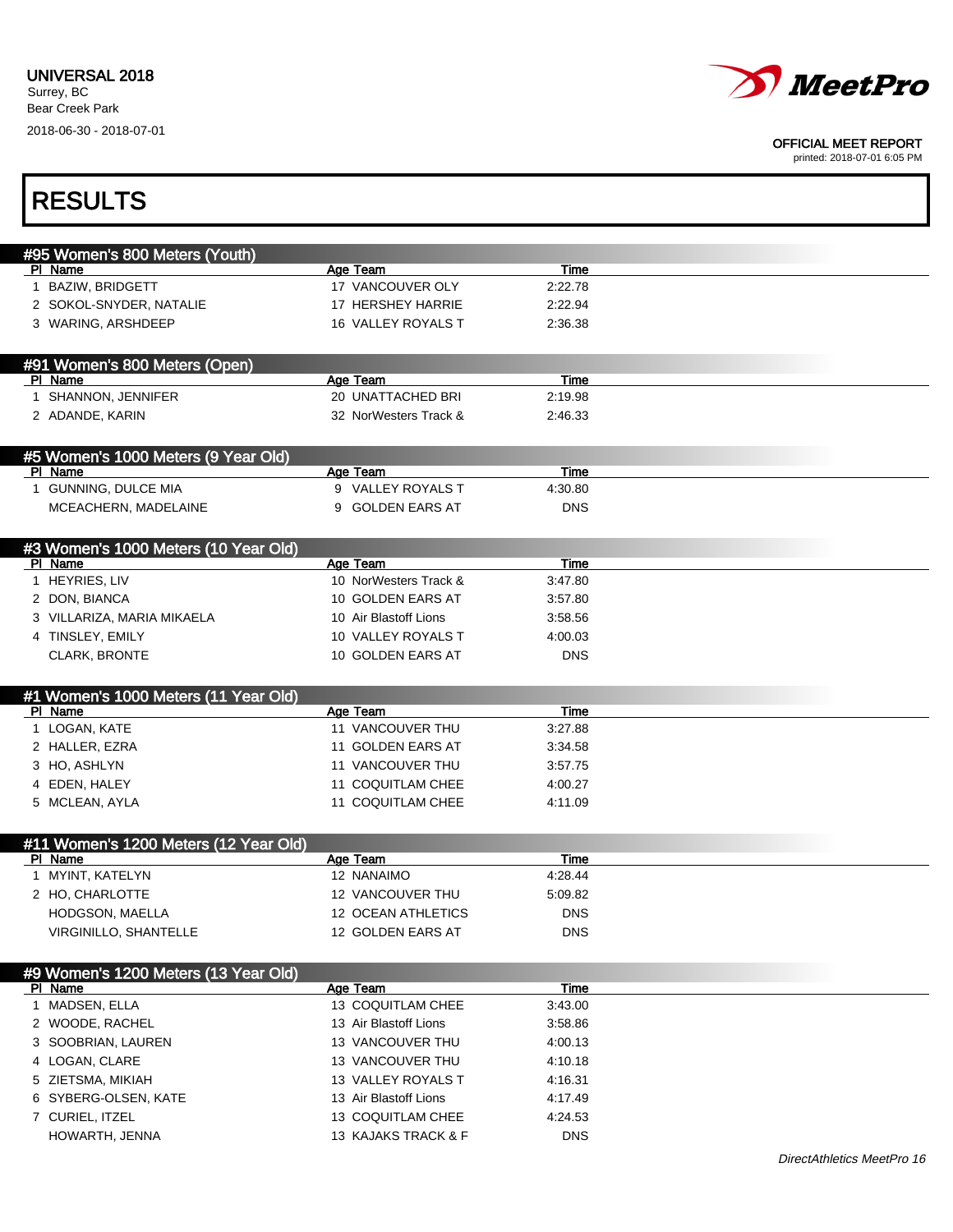

printed: 2018-07-01 6:05 PM

# RESULTS

| #7 Women's 1200 Meters (Midget)       |                          |             |  |
|---------------------------------------|--------------------------|-------------|--|
| PI Name                               | Age Team                 | Time        |  |
| 1 STEWART-BARNETT, KATELYN            | 15 ROYAL CITY TRAC       | 3:55.26     |  |
| 2 BRUNORO, ISABELLA                   | 15 ROYAL CITY TRAC       | 3:57.49     |  |
| 3 GREWAL, JASLEEN                     | 15 UNIVERSAL ATHLE       | 4:05.15     |  |
| 4 KAWAMURA, KEZIA                     | 14 KAJAKS TRACK & F      | 4:08.18     |  |
| 5 HUTCHISON, ALLYSSA                  | 14 VALLEY ROYALS T       | 4:09.38     |  |
|                                       |                          |             |  |
| #17 Women's 1500 Meters (Youth)       |                          |             |  |
| PI Name                               | Age Team                 | Time        |  |
| 1 MORTIMER, RACHEL                    | 17 UNATTACHED BRI        | 4:55.14     |  |
| 2 SOKOL-SNYDER, NATALIE               | 17 HERSHEY HARRIE        | 5:07.12     |  |
| 3 PRANGLEY, CHARLOTTE                 | 16 HERSHEY HARRIE        | 5:18.03     |  |
| 4 FERGUSON, DAYLANA                   | <b>17 LANGLEY MUSTAN</b> | 5:44.21     |  |
| <b>BAZIW, BRIDGETT</b>                | 17 VANCOUVER OLY         | <b>DNS</b>  |  |
|                                       |                          |             |  |
| #15 Women's 1500 Meters (Junior)      |                          |             |  |
| PI Name                               | Age Team                 | <b>Time</b> |  |
| 1 CURIEL, ARIONA                      | 18 COQUITLAM CHEE        | 5:58.74     |  |
|                                       |                          |             |  |
| #69 Women's 2000 Meters (13 Year Old) |                          |             |  |
| PI Name                               | Age Team                 | Time        |  |
| 1 BAECHLER, MAYA                      | 13 VANCOUVER THU         | 6.49.91     |  |
| 2 KALNINS, ELLA                       | 13 COQUITLAM CHEE        | 7:34.82     |  |
| 3 SYBERG-OLSEN, KATE                  | 13 Air Blastoff Lions    | 7:53.96     |  |
|                                       |                          |             |  |
| #67 Women's 2000 Meters (Midget)      |                          |             |  |
| PI Name                               | Age Team                 | Time        |  |
| 1 SYMON, ELLA                         | 15 VANCOUVER THU         | 7:07.10     |  |
| 2 CRESSMAN, TILDA                     | 14 VANCOUVER OLY         | 7:26.37     |  |
| 3 GREWAL, JASLEEN                     | 15 UNIVERSAL ATHLE       | 7:37.27     |  |
| STEWART-BARNETT, KATELYN              | 15 ROYAL CITY TRAC       | <b>DNS</b>  |  |
|                                       |                          |             |  |
| #73 Women's 3000 Meters (Youth)       |                          |             |  |
| PI Name                               | Age Team                 | Time        |  |
| 1 FERGUSON, DAYLANA                   | 17 LANGLEY MUSTAN        | 12:21.51    |  |
|                                       |                          |             |  |
| #71 Women's 3000 Meters (Junior)      |                          |             |  |
| PI Name                               | Age Team                 | <u>Time</u> |  |
| DESBRISAY, SYDNEY                     | 18 VANCOUVER THU         | <b>NT</b>   |  |
|                                       |                          |             |  |
| #125 Women's 60m Hurdles (9 Year Old) |                          |             |  |
|                                       | Wind: (+0.0)             |             |  |
| PI Name                               | Age Team                 | <b>Time</b> |  |
| 1 PANG, VANESSA                       | 9 VANCOUVER OLY          | 11.17       |  |
| 2 WARREN, JULIANNA                    | 9 Air Blastoff Lions     | 11.97       |  |
| 3 HARDCASTLE, ELIZABETH               | 9 VANCOUVER OLY          | 12.75       |  |
| 4 HORLOCK, LILI                       | 9 VANCOUVER THU          | 13.14       |  |
| 5 SILVA, SHENULI                      | 9 OCEAN ATHLETICS        | 13.58       |  |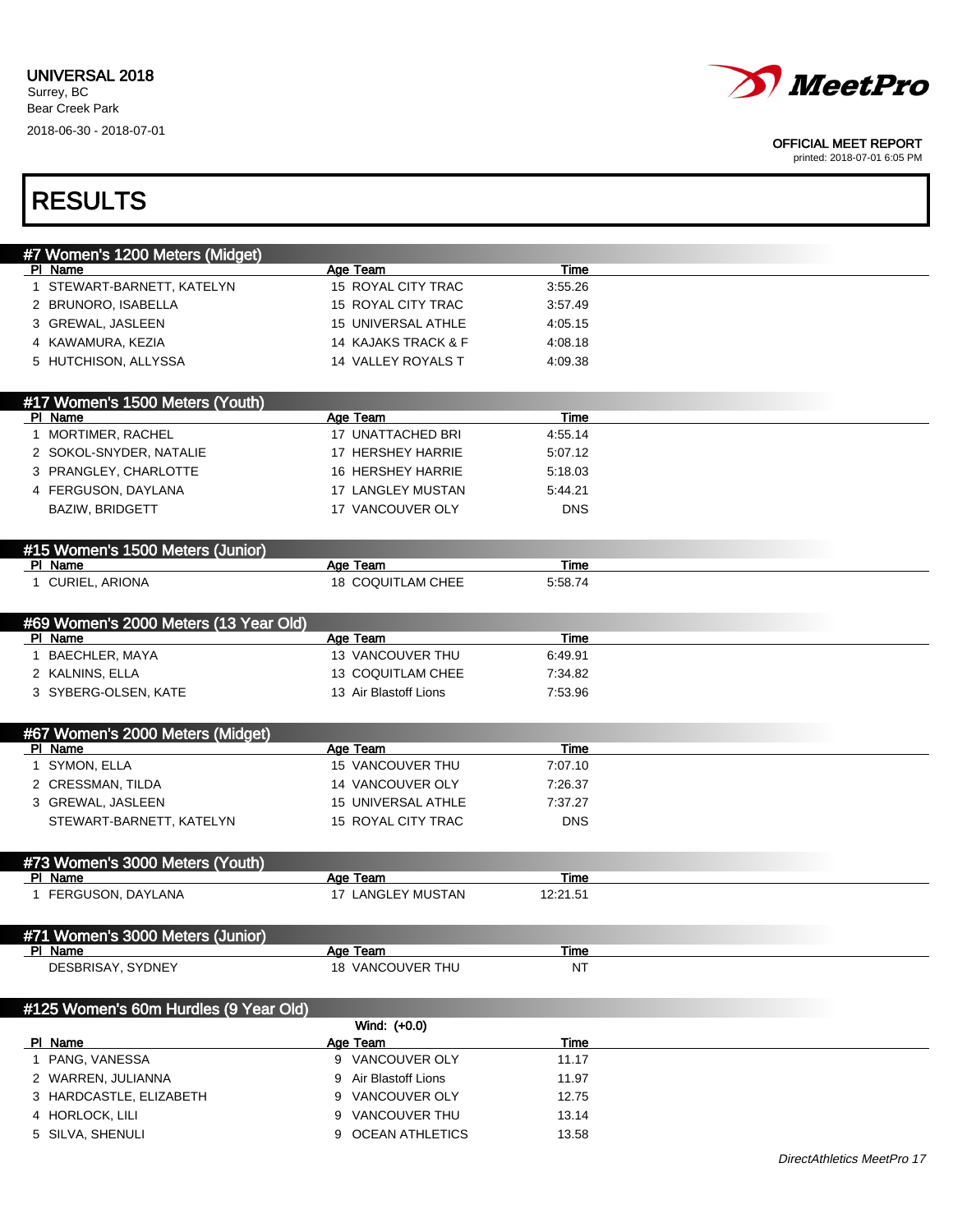

| <b>RESULTS</b>                                    |                                        |                          |  |
|---------------------------------------------------|----------------------------------------|--------------------------|--|
| #125 Women's 60m Hurdles (9 Year Old) (cont'd)    |                                        |                          |  |
|                                                   | Wind: (+0.0)                           |                          |  |
| 6 CARR, MAKENNA                                   | 9 GOLDEN EARS AT                       | 16.21                    |  |
| GIANNELLI, LUCY                                   | <b>COQUITLAM CHEE</b><br>9             | <b>DNS</b>               |  |
|                                                   |                                        |                          |  |
| #123 Women's 60m Hurdles (10 Year Old)            |                                        |                          |  |
|                                                   | Wind: (+0.0)                           |                          |  |
| PI Name                                           | Age Team                               | Time                     |  |
| 1 ROGOZINSKI, AMELIA                              | 10 COQUITLAM CHEE                      | 12.49                    |  |
|                                                   |                                        |                          |  |
| #121 Women's 60m Hurdles (11 Year Old)<br>PI Name | Age Team                               | H(PI)<br>Time            |  |
| CARDEY, AVA                                       | 11 VANCOUVER OLY                       | $10.31$ $(-1.7)$<br>2(1) |  |
| TATEH, MBUNYA                                     | 11 UNIVERSAL ATHLE                     | $10.47$ $(-1.7)$<br>2(2) |  |
| YONG, ELLIE                                       | 11 ROYAL CITY TRAC                     | $10.97$ $(-1.7)$<br>2(3) |  |
| SELF, MAKENNA                                     | 11 COQUITLAM CHEE                      | $11.04$ $(-1.7)$<br>2(4) |  |
| TORRANCE, ALLISON                                 | 11 VANCOUVER OLY                       | $11.06$ $(+2.6)$<br>1(1) |  |
| SELF, DELANEY                                     | 11 COQUITLAM CHEE                      | $11.62$ $(-1.7)$<br>2(5) |  |
| YOUNG, JORDYN                                     | 11 COQUITLAM CHEE                      | $11.79$ $(+2.6)$<br>1(2) |  |
| <b>SCHERK, VERONICA</b>                           | 11 NorWesters Track &                  | $12.01$ $(-1.7)$<br>2(6) |  |
| VARMA-VITUG, SOFIA                                | 11 KAJAKS TRACK & F                    | $12.28$ $(+2.6)$<br>1(3) |  |
| <b>GREENE, TEEAURAH</b>                           | 11 VALLEY ROYALS T                     | $12.36$ $(+2.6)$<br>1(4) |  |
| MCLAUGHLIN, CAMDYN                                | 11 COQUITLAM CHEE                      | <b>DNS</b><br>1          |  |
| MCLAUGHLIN, JAEDYN                                | 11 COQUITLAM CHEE                      | <b>DNS</b><br>1          |  |
| <b>TANIOUS, LINDSAY</b>                           | 11 NorWesters Track &                  | <b>DNS</b><br>1          |  |
| TURNER, MADELEINE                                 | 11 OCEAN ATHLETICS                     | 2<br><b>DNS</b>          |  |
|                                                   |                                        |                          |  |
| <b>SECTION RESULTS</b>                            |                                        |                          |  |
| PI Name                                           | Age Team                               | Time                     |  |
| Section 1 of 2                                    | Wind: (+2.6)                           |                          |  |
| 1 TORRANCE, ALLISON                               | 11 VANCOUVER OLY                       | 11.06                    |  |
| 2 YOUNG, JORDYN                                   | 11 COQUITLAM CHEE                      | 11.79                    |  |
| 3 VARMA-VITUG, SOFIA                              | 11 KAJAKS TRACK & F                    | 12.28                    |  |
| 4 GREENE, TEEAURAH                                | 11 VALLEY ROYALS T                     | 12.36                    |  |
| MCLAUGHLIN, CAMDYN                                | 11 COQUITLAM CHEE                      | <b>DNS</b>               |  |
| MCLAUGHLIN, JAEDYN                                | 11 COQUITLAM CHEE                      | <b>DNS</b>               |  |
| TANIOUS, LINDSAY                                  | 11 NorWesters Track &                  | <b>DNS</b>               |  |
| Section 2 of 2                                    | Wind: (-1.7)                           |                          |  |
| 1 CARDEY, AVA                                     | 11 VANCOUVER OLY                       | 10.31                    |  |
| 2 TATEH, MBUNYA                                   | 11 UNIVERSAL ATHLE                     | 10.47                    |  |
| 3 YONG, ELLIE<br>4 SELF, MAKENNA                  | 11 ROYAL CITY TRAC                     | 10.97                    |  |
|                                                   | 11 COQUITLAM CHEE<br>11 COQUITLAM CHEE | 11.04                    |  |
| 5 SELF, DELANEY<br>6 SCHERK, VERONICA             | 11 NorWesters Track &                  | 11.62<br>12.01           |  |
| TURNER, MADELEINE                                 | 11 OCEAN ATHLETICS                     | <b>DNS</b>               |  |
|                                                   |                                        |                          |  |
| #119 Women's 80m Hurdles (12 Year Old)            |                                        |                          |  |
| <b>PI Name</b>                                    | Wind: $(-2.1)$<br><b>Age Team</b>      | <b>Time</b>              |  |
|                                                   |                                        |                          |  |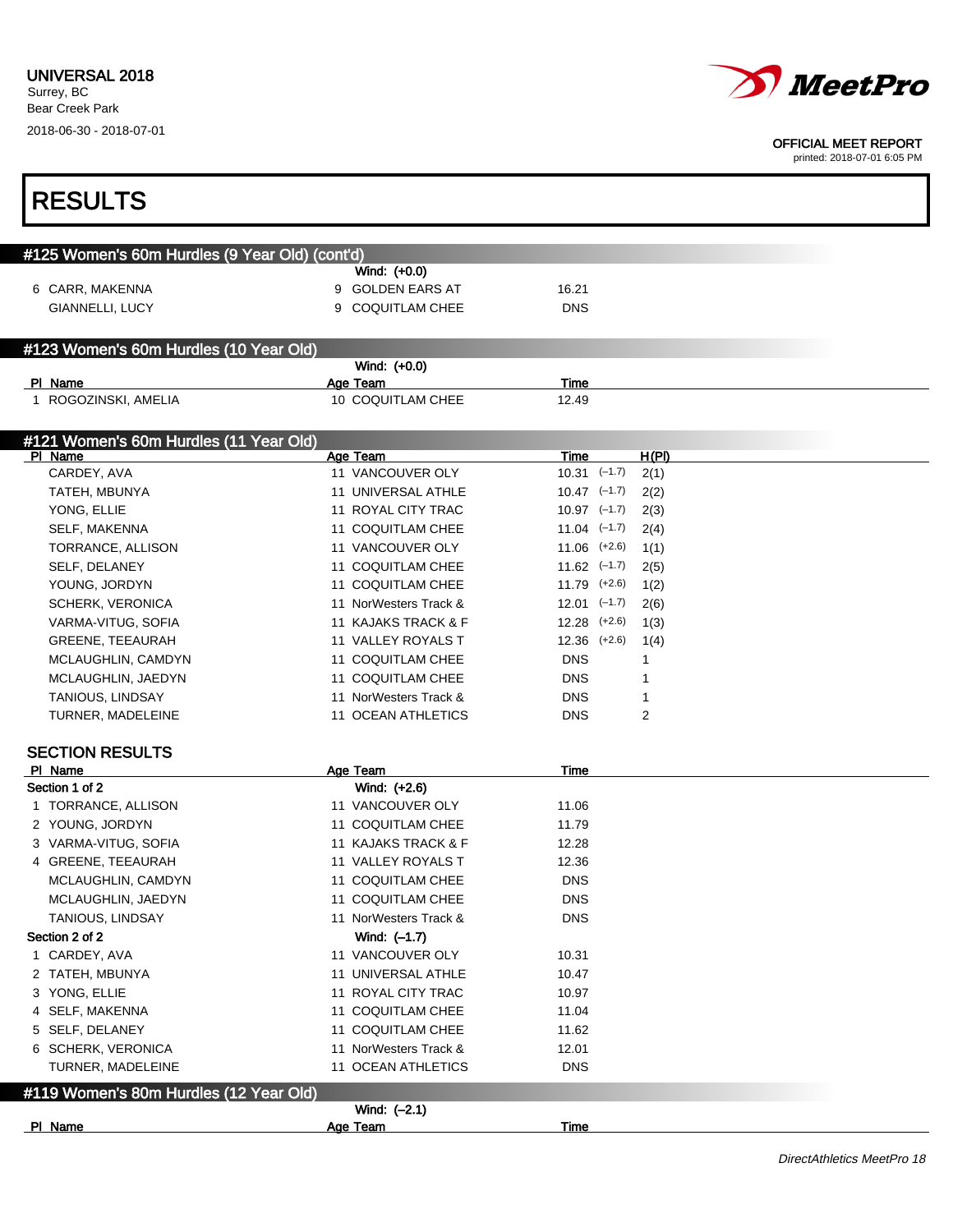

printed: 2018-07-01 6:05 PM

## RESULTS

### #119 Women's 80m Hurdles (12 Year Old) (cont'd)

|                        | Wind: $(-2.1)$      |       |
|------------------------|---------------------|-------|
| 1 ROGOZINSKI, VICTORIA | 12 COQUITLAM CHEE   | 13.74 |
| 2 DMITRUK, TAYANA      | 12 UNIVERSAL ATHLE  | 14.25 |
| 3 QUESTROO, KAITLYN    | 12 COQUITLAM CHEE   | 15.84 |
| 4 SMITS, QUINN         | 12 COMOX VALLEY C   | 16.32 |
| 5 ROZMAN, RENZEY       | 12 KAJAKS TRACK & F | 16.91 |
| 6 FLOOD, NATHALIE      | 12 ROYAL CITY TRAC  | 17.11 |
| 7 YOUNG, PAYTON        | 12 COQUITLAM CHEE   | 17.65 |

### #118 Women's 80m Hurdles (13 Year Old)

|                             | Wind: (+2.8)        |       |  |
|-----------------------------|---------------------|-------|--|
| PI Name                     | Age Team            | Time  |  |
| I WADE, SKYLA               | 13 COQUITLAM CHEE   | 12.88 |  |
| 2 YONG, ANNIKA              | 13 ROYAL CITY TRAC  | 13.69 |  |
| 3 REED, JORDYN              | 13 VANCOUVER THU    | 14.80 |  |
| 4 FAORO, NATALIE            | 13 COQUITLAM CHEE   | 17.72 |  |
| 5 MAGILL-PATTERSON, CADENCE | 13 KAJAKS TRACK & F | 19.54 |  |

### #116 Women's 80m Hurdles (Midget)

|                  | Wind: (+2.7)          |       |  |
|------------------|-----------------------|-------|--|
| PI Name          | Age Team              | Time  |  |
| 1 TUNTI, LAYSHA  | 15 COQUITLAM CHEE     | 11.85 |  |
| 2 BREMER, ALICIA | 15 COQUITLAM CHEE     | 12.13 |  |
| 3 KANG, KARMAN   | 15 UNIVERSAL ATHLE    | 12.44 |  |
| 4 WHITE, PYPER   | 14 NEW WEST SPART     | 13.75 |  |
| 5 MILLARD, EMILY | 14 NorWesters Track & | 15.05 |  |

### #115 Women's 100m Hurdles (Youth)

|                       | Wind: $(+0.1)$     |       |  |
|-----------------------|--------------------|-------|--|
| PI Name               | Age Team           | Time  |  |
| SANGHA, MANREET       | 17 UNIVERSAL ATHLE | 14.84 |  |
| 2 TUNTI, JAZIEL       | 17 COQUITLAM CHEE  | 15.18 |  |
| 3 O'FLAHERTY, CALEIGH | 16 NEW WEST SPART  | 15.75 |  |
| 4 KENNEDY, ANGELIQUE  | 16 COMOX VALLEY C  | 17.09 |  |

### #49 Women's 200m Hurdles (12 Year Old)

|                        | Wind: (+0.0)        |       |  |
|------------------------|---------------------|-------|--|
| PI Name                | Age Team            | Time  |  |
| 1 PERRAULT, JAIME      | 12 UNATTACHED BRI   | 29.62 |  |
| 2 ROGOZINSKI, VICTORIA | 12 COQUITLAM CHEE   | 31.34 |  |
| 3 NAGRA, JASLEEN       | 12 UNIVERSAL ATHLE  | 32.29 |  |
| 4 DMITRUK, TAYANA      | 12 UNIVERSAL ATHLE  | 32.79 |  |
| 5 SMITS, QUINN         | 12 COMOX VALLEY C   | 32.81 |  |
| 6 WARAICH, MADELEINE   | 12 UBC Thunderbirds | 33.26 |  |
| 7 ROZMAN, RENZEY       | 12 KAJAKS TRACK & F | 34.76 |  |
| 8 THORNBURN, SARAH     | 12 LANGLEY MUSTAN   | 36.25 |  |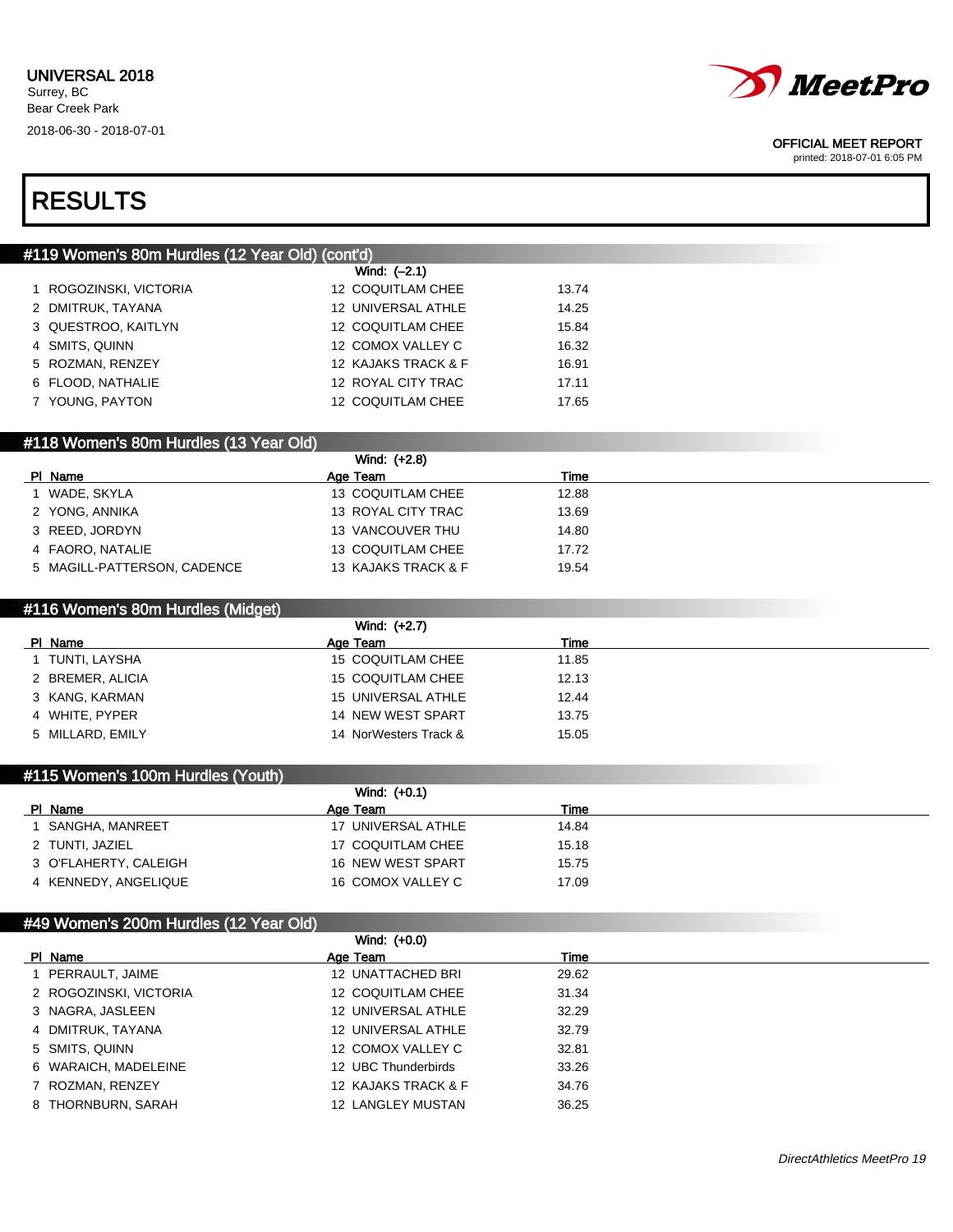

printed: 2018-07-01 6:05 PM

| <b>RESULTS</b> |
|----------------|
|----------------|

| #47 Women's 200m Hurdles (13 Year Old)       |                          |             |  |
|----------------------------------------------|--------------------------|-------------|--|
|                                              | Wind: (+0.6)             |             |  |
| PI Name                                      | Age Team                 | Time        |  |
| 1 WADE, SKYLA                                | 13 COQUITLAM CHEE        | 31.20       |  |
| 2 YONG, ANNIKA                               | 13 ROYAL CITY TRAC       | 31.27       |  |
| 3 FAORO, NATALIE                             | 13 COQUITLAM CHEE        | 35.32       |  |
| 4 PARK, HAEWON                               | 13 COQUITLAM CHEE        | 37.03       |  |
|                                              |                          |             |  |
| #45 Women's 200m Hurdles (Midget)            |                          |             |  |
|                                              | Wind: (+2.3)             |             |  |
| PI Name                                      | Age Team                 | Time        |  |
| 1 KANG, KARMAN                               | 15 UNIVERSAL ATHLE       | 30.79       |  |
| 2 WHITE, PYPER                               | 14 NEW WEST SPART        | 32.43       |  |
| 3 BHULLAR, JASMAN                            | 14 UNIVERSAL ATHLE       | 32.93       |  |
|                                              |                          |             |  |
| #43 Women's 300m Hurdles (Midget)            |                          |             |  |
| PI Name                                      | Age Team                 | <b>Time</b> |  |
| SYMON, ELLA                                  | 15 VANCOUVER THU         | 51.31       |  |
| MOHTADI, JASMINE                             | 14 COMOX VALLEY C        | 53.30       |  |
|                                              |                          |             |  |
|                                              |                          |             |  |
| #42 Women's 400m Hurdles (Youth)<br>PI Name  | Age Team                 | Time        |  |
| 1 WICKRAMAARACHCHI, PRABHASHA                | <b>16 LANGLEY MUSTAN</b> | 1:07.24     |  |
| 2 O'FLAHERTY, CALEIGH                        | 16 NEW WEST SPART        | 1:10.97     |  |
| 3 TANNER, MAIAH                              | 17 COMOX VALLEY C        | 1:16.36     |  |
| KENNEDY, ANGELIQUE                           | 16 COMOX VALLEY C        | <b>DNF</b>  |  |
|                                              |                          |             |  |
|                                              |                          |             |  |
| #41 Women's 400m Hurdles (Junior)<br>PI Name | Age Team                 | Time        |  |
| 1 KURUCZ, AARYANNA                           | 18 UNIVERSAL ATHLE       | 1:04.43     |  |
|                                              |                          |             |  |
|                                              |                          |             |  |
| #127 Men's & Women's 4 x 100m Relay (Mixed)  |                          |             |  |
| 10 Year Old                                  |                          |             |  |
| PI Team                                      | <b>AG</b>                | <u>Time</u> |  |
| 1 Air Blastoff Lions (A)                     | 10 Year                  | 1:00.85     |  |
|                                              |                          |             |  |
| 13 Year Old                                  |                          |             |  |
| PI Team                                      | <u>AG</u>                | <u>Time</u> |  |
| 1 OCEAN ATHLETICS (A)                        | 13 Year                  | 58.14       |  |
| 2 KAJAKS TRACK & FIELD CLUB (A)              | 13 Year                  | 1:08.56     |  |
|                                              |                          |             |  |
| Midget                                       |                          |             |  |
| PI Team                                      | <b>AG</b>                | <b>Time</b> |  |
| 1 COQUITLAM CHEETAHS (A)                     | Midget                   | 58.04       |  |
|                                              |                          |             |  |
| #130 Women's High Jump (9 Year Old)          |                          |             |  |
| PI Name                                      | Age Team                 | <b>Mark</b> |  |
| 1 HARDCASTLE, ELIZABETH                      | 9 VANCOUVER OLY          | 1.07m       |  |

2 SILVA, SHENULI 9 OCEAN ATHLETICS 0.95m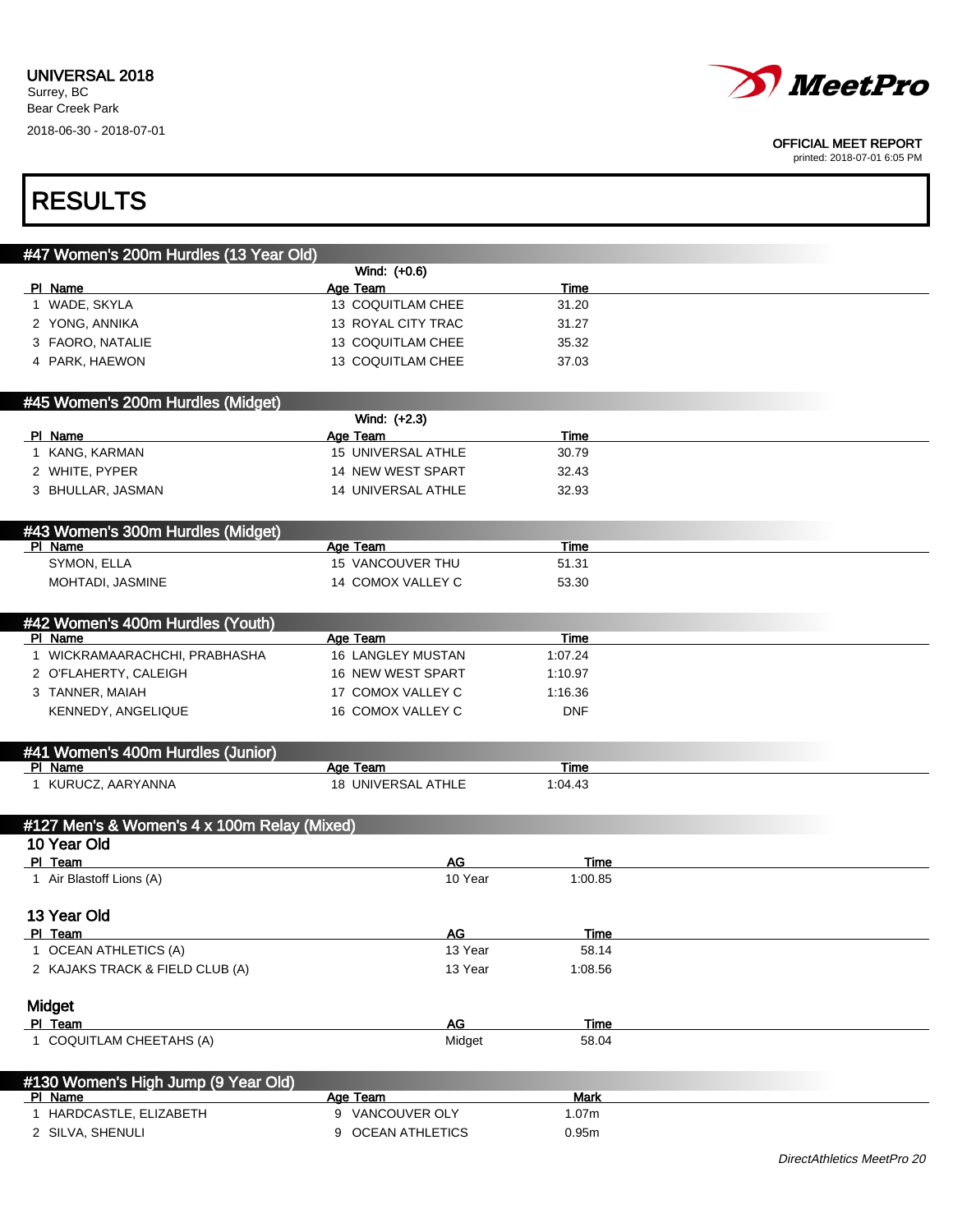

printed: 2018-07-01 6:05 PM

# RESULTS

| #134 Women's High Jump (10 Year Old)<br>PI Name | Age Team                  | <b>Mark</b>       |  |
|-------------------------------------------------|---------------------------|-------------------|--|
| 1 GREWAL, BHAVNEET                              | 10 VALLEY ROYALS T        | 1.10m             |  |
| 2 FRANKE, NATALIE                               | 10 VANCOUVER THU          | 1.05m             |  |
| 3 VILLARIZA, MARIA MIKAELA                      | 10 Air Blastoff Lions     | 1.05m             |  |
| 4 MARTIN, ABIGAIL                               | 10 OCEAN ATHLETICS        | 1.00m             |  |
| 5 TINSLEY, EMILY                                | 10 VALLEY ROYALS T        | 0.95 <sub>m</sub> |  |
|                                                 |                           |                   |  |
| #194 Women's High Jump (11 Year Old)            |                           |                   |  |
| PI Name                                         | Age Team                  | <b>Mark</b>       |  |
| 1 TURNER, MADELEINE                             | 11 OCEAN ATHLETICS        | 1.30m             |  |
| 2 GUL, LAILA                                    | 11 NorWesters Track &     | 1.25m             |  |
| 3 YONG, ELLIE                                   | 11 ROYAL CITY TRAC        | 1.25m             |  |
| 4 SELF, DELANEY                                 | 11 COQUITLAM CHEE         | 1.20m             |  |
| 5 YOUNG, JORDYN                                 | 11 COQUITLAM CHEE         | 1.15m             |  |
| 6 SELF, MAKENNA                                 | 11 COQUITLAM CHEE         | 1.15m             |  |
| 7 OLSON, EVA                                    | 11 VALLEY ROYALS T        | 1.05m             |  |
| TANIOUS, LINDSAY                                | 11 NorWesters Track &     | <b>NH</b>         |  |
| <b>SCHERK, VERONICA</b>                         | 11 NorWesters Track &     | <b>NH</b>         |  |
|                                                 |                           |                   |  |
| #131 Women's High Jump (12 Year Old)            |                           |                   |  |
| PI Name                                         | Age Team                  | Mark              |  |
| 1 VAN DER HOVEN, NICOLETTE                      | 12 GOLDEN EARS AT         | 1.45m             |  |
| 2 WARAICH, MADELEINE                            | 12 UBC Thunderbirds       | 1.30 <sub>m</sub> |  |
| 3 HERRELL, AMELIA                               | 12 COQUITLAM CHEE         | 1.25m             |  |
|                                                 |                           |                   |  |
| #192 Women's High Jump (13 Year Old)            |                           |                   |  |
| PI Name                                         | Age Team                  | <b>Mark</b>       |  |
| 1J LOGAN, CLARE                                 | 13 VANCOUVER THU          | 1.40m             |  |
| 2J FRANKE, EMILY                                | 13 VANCOUVER THU          | 1.25m             |  |
|                                                 |                           |                   |  |
| #128 Women's High Jump (Midget)                 |                           |                   |  |
| PI Name                                         | Age Team                  | <b>Mark</b>       |  |
| 1J STEWART-BARNETT, KATELYN                     | 15 ROYAL CITY TRAC        | 1.55m             |  |
| 2J COTE, LARISSA                                | <b>14 CHILLIWACK TRAC</b> | 1.50m             |  |
| 3J ARCADI, MONIKA                               | 14 ROYAL CITY TRAC        | 1.40m             |  |
| 4J SYMON, ELLA                                  | 15 VANCOUVER THU          | 1.35m             |  |
| 5J MILLARD, EMILY                               | 14 NorWesters Track &     | 1.40m             |  |
| 6J SADA, DANIELA                                | <b>14 LANGLEY MUSTAN</b>  | 1.35m             |  |
|                                                 |                           |                   |  |
| #137 Women's High Jump (Youth)                  |                           |                   |  |

| $\pi$ TO $\tau$ . The fight during the data $\tau$ |                     |           |  |
|----------------------------------------------------|---------------------|-----------|--|
| PI Name                                            | Age Team            | Mark      |  |
| 1 TUNTI, JAZIEL                                    | 17 COQUITLAM CHEE   | 1.60m     |  |
| 2 TAYLOR, JESSE                                    | 16 KAJAKS TRACK & F | 1.45m     |  |
| 3 SURIYA, SHAUNIKA                                 | 16 LANGLEY MUSTAN   | 1.40m     |  |
| 4 O'FLAHERTY, CALEIGH                              | 16 NEW WEST SPART   | 1.40m     |  |
| SEEMANN, CARLY                                     | 16 COQUITLAM CHEE   | <b>NH</b> |  |
|                                                    |                     |           |  |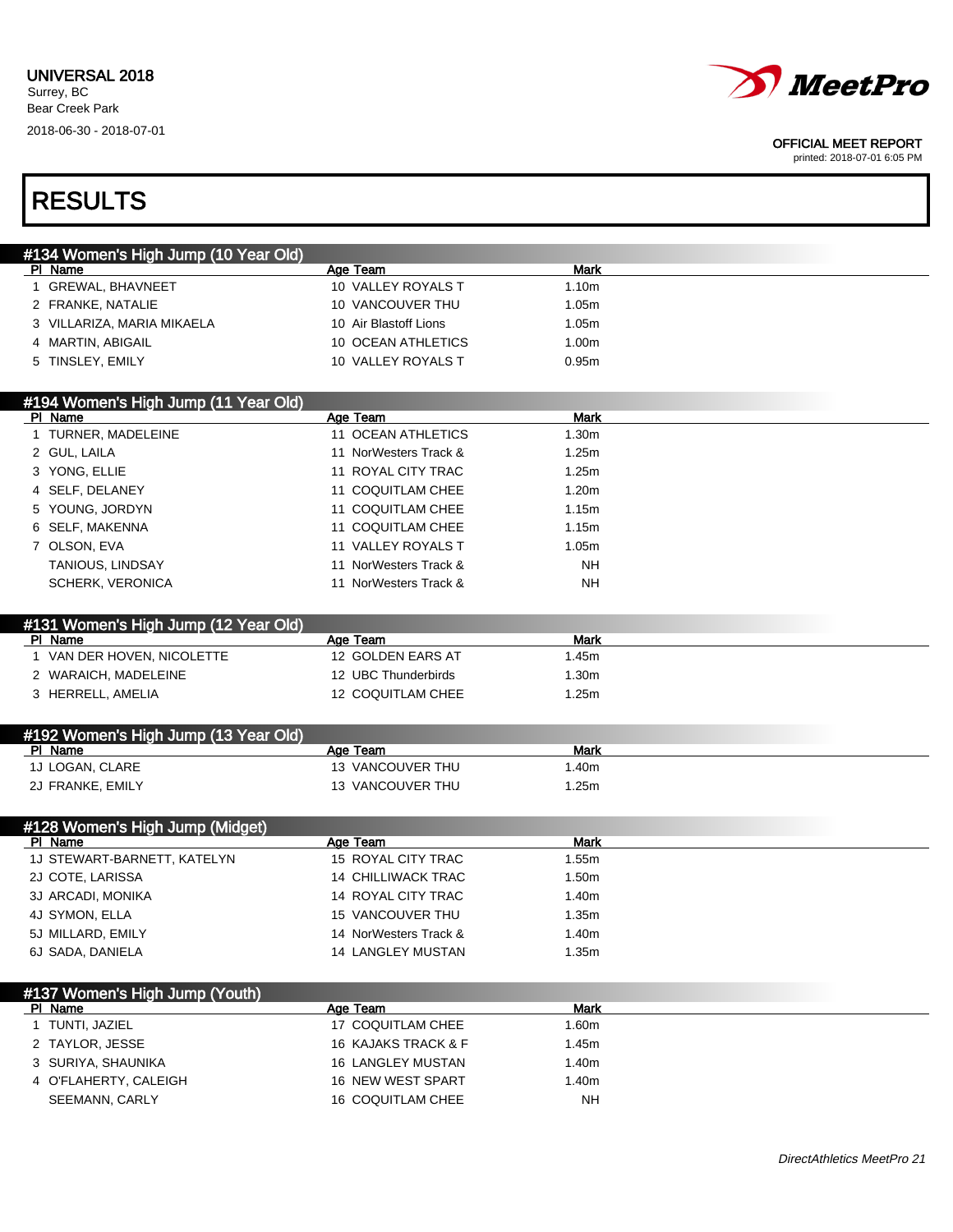

| <b>RESULTS</b> |
|----------------|
|----------------|

| #135 Women's High Jump (Open)                   |                             |              |  |
|-------------------------------------------------|-----------------------------|--------------|--|
| PI Name                                         | <b>Age Team</b>             | Mark         |  |
| 1 KIMOTO, EMMA                                  | 27 VALLEY ROYALS T          | 1.73m        |  |
| 2 CATHCART, SARA                                | 20 UBC Thunderbirds         | 1.50m        |  |
|                                                 |                             |              |  |
| #196 Women's Long Jump (9 Year Old)<br>PI Name  | Age Team                    | <b>Mark</b>  |  |
| 1 PANG, VANESSA                                 | 9 VANCOUVER OLY             | 3.20m (NW)   |  |
| 2 WARREN, JULIANNA                              | Air Blastoff Lions<br>9     | $2.86m$ (NW) |  |
| 3 HARDCASTLE, ELIZABETH                         | VANCOUVER OLY<br>9          | $2.81m$ (NW) |  |
| 4 SILVA, SHENULI                                | <b>OCEAN ATHLETICS</b><br>9 | $2.71m$ (NW) |  |
| 5 HORLOCK, LILI                                 | VANCOUVER THU<br>9          | $2.56m$ (NW) |  |
| 6 MCLEAN, TESS                                  | <b>COQUITLAM CHEE</b><br>9  | $2.38m$ (NW) |  |
| 7 SVELANDER, RAQUEL                             | VALLEY ROYALS T<br>9        | 2.22m (NW)   |  |
| 8 CARR, MAKENNA                                 | <b>GOLDEN EARS AT</b><br>9  | 1.77m (NW)   |  |
|                                                 |                             |              |  |
| #144 Women's Long Jump (10 Year Old)            |                             |              |  |
| PI Name                                         | <b>Age Team</b>             | Mark         |  |
| 1 VENIER, VITTORIA                              | 10 WEST VANCOUVE            | 3.63m (NW)   |  |
| 2 TINSLEY, EMILY                                | 10 VALLEY ROYALS T          | $3.32m$ (NW) |  |
| 3 FRANKE, NATALIE                               | 10 VANCOUVER THU            | $3.31m$ (NW) |  |
| 5 MARTIN, ABIGAIL                               | 10 OCEAN ATHLETICS          | $3.27m$ (NW) |  |
| 6 ROGOZINSKI, AMELIA                            | 10 COQUITLAM CHEE           | $3.12m$ (NW) |  |
| 7 PHANGURA, TALIA                               | 10 ROYAL CITY TRAC          | 2.86m (NW)   |  |
| 8 SANGHA, SHEHNEET                              | 10 UNIVERSAL ATHLE          | 2.69m (NW)   |  |
| 9 GREWAL, BHAVNEET                              | 10 VALLEY ROYALS T          | 2.62m (NW)   |  |
| 10 KOONER, EKTA                                 | 10 UNIVERSAL ATHLE          | $2.61m$ (NW) |  |
| 11 AULAKH, JAPNEET                              | 10 UNIVERSAL ATHLE          | $2.21m$ (NW) |  |
| <b>KLIMOS, GABRIELLE</b>                        | 10 COQUITLAM CHEE           | <b>NM</b>    |  |
| HEYRIES, LIV                                    | 10 NorWesters Track &       | <b>NM</b>    |  |
|                                                 |                             |              |  |
| #142 Women's Long Jump (11 Year Old)            |                             |              |  |
| PI Name                                         | Age Team                    | Mark         |  |
| 1 MCLAUGHLIN, JAEDYN                            | 11 COQUITLAM CHEE           | 4.04m (NW)   |  |
| 2 YONG, ELLIE                                   | 11 ROYAL CITY TRAC          | $4.03m$ (NW) |  |
| 3 TURNER, MADELEINE                             | 11 OCEAN ATHLETICS          | $3.89m$ (NW) |  |
| 4 SYMON, CHLOE                                  | 11 VANCOUVER THU            | $3.74m$ (NW) |  |
| 5 GUL, LAILA                                    | 11 NorWesters Track &       | 3.59m (NW)   |  |
| 5 TORRANCE, ALLISON                             | 11 VANCOUVER OLY            | 3.59m (NW)   |  |
| 7 VARMA-VITUG, SOFIA                            | 11 KAJAKS TRACK & F         | 3.43m (NW)   |  |
| 8 MCLEAN, AYLA                                  | 11 COQUITLAM CHEE           | 3.29m (NW)   |  |
| 9 HO, ASHLYN                                    | 11 VANCOUVER THU            | 2.79m (NW)   |  |
| 10 DHILLON, GURJOT                              | 11 UNIVERSAL ATHLE          | 2.67m (NW)   |  |
| 11 MANDER, GURLEEN                              | 11 UNIVERSAL ATHLE          | $2.43m$ (NW) |  |
|                                                 |                             |              |  |
| #200 Women's Long Jump (12 Year Old)<br>PI Name | Age Team                    | Mark         |  |
| 1 VAN DER HOVEN, NICOLETTE                      | 12 GOLDEN EARS AT           | 4.09m (NW)   |  |
| 2 MYINT, KATELYN                                | 12 NANAIMO                  | 3.80m (NW)   |  |
|                                                 |                             |              |  |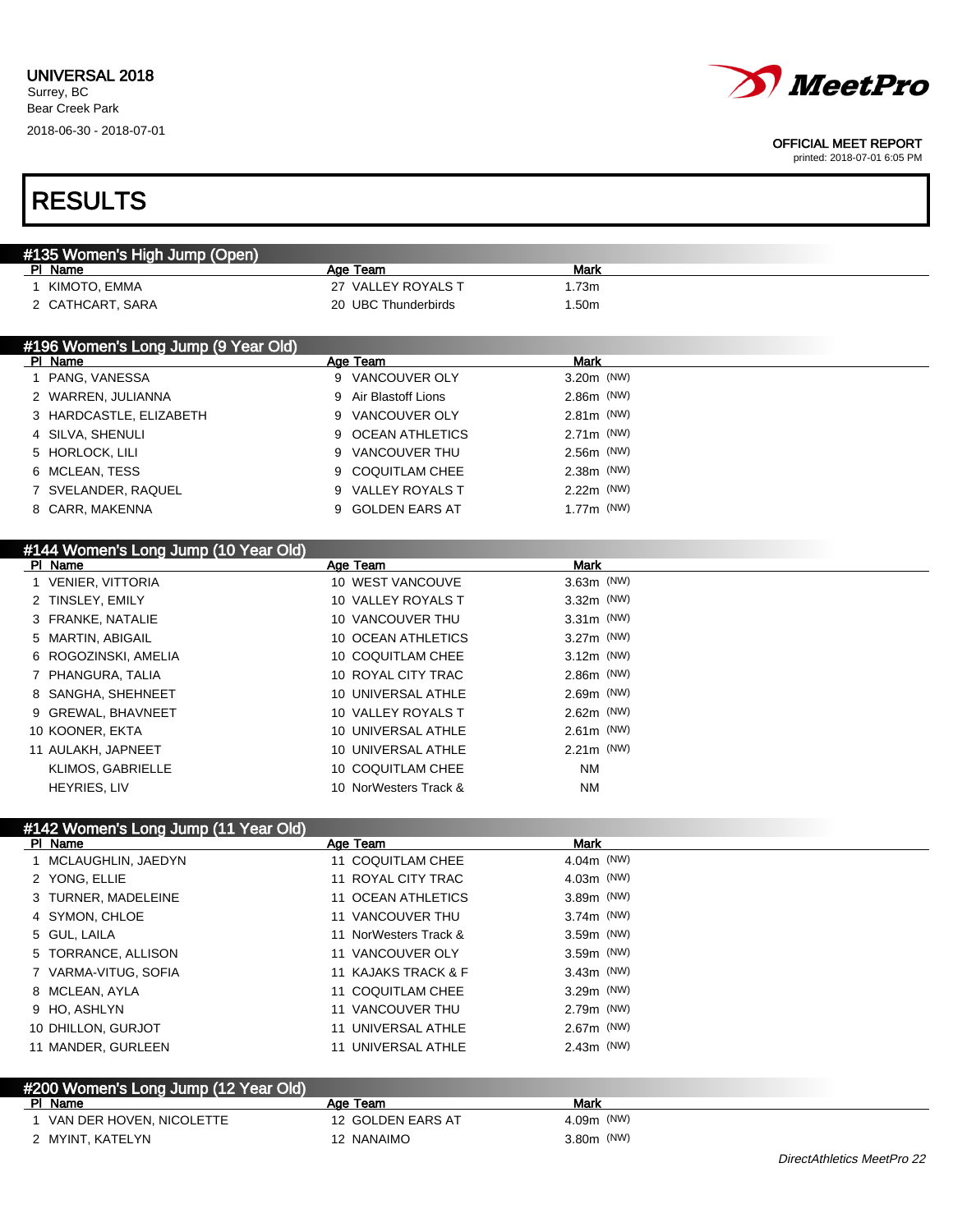

printed: 2018-07-01 6:05 PM

# RESULTS

| #200 Women's Long Jump (12 Year Old) (cont'd) |                           |              |
|-----------------------------------------------|---------------------------|--------------|
| PI Name                                       | Age Team                  | <b>Mark</b>  |
| 3 FLOOD, NATHALIE                             | 12 ROYAL CITY TRAC        | 3.77m (NW)   |
| 5 ROZMAN, RENZEY                              | 12 KAJAKS TRACK & F       | 3.60m (NW)   |
| 6 ROGOZINSKI, VICTORIA                        | 12 COQUITLAM CHEE         | 3.59m (NW)   |
| 7 QUESTROO, KAITLYN                           | 12 COQUITLAM CHEE         | 3.50m (NW)   |
| 8 HO, CHARLOTTE                               | 12 VANCOUVER THU          | 2.85m (NW)   |
| 9 LONG, KAITLYN                               | 12 Westwind Elementar     | 1.45m (NW)   |
| DHILLON, ROOP                                 | 12 UNIVERSAL ATHLE        | <b>NM</b>    |
|                                               |                           |              |
| #146 Women's Long Jump (13 Year Old)          |                           |              |
| PI Name                                       | Age Team                  | <b>Mark</b>  |
| 1 MAZZIOTTI, MARISA                           | 13 Burnaby Striders Tra   | 4.76m (NW)   |
| 2 REED, JORDYN                                | 13 VANCOUVER THU          | 4.30m (NW)   |
| 3 LOGAN, CLARE                                | 13 VANCOUVER THU          | 4.28m (NW)   |
| 4 JACKSON, AVA                                | 13 Burnaby Striders Tra   | 4.20m (NW)   |
| 5 YONG, ANNIKA                                | 13 ROYAL CITY TRAC        | 4.18m (NW)   |
| 6 LEUNG, VICTORIA                             | 13 KAJAKS TRACK & F       | 4.15m (NW)   |
| 7 WOODE, RACHEL                               | 13 Air Blastoff Lions     | 4.00m (NW)   |
| 8 FRANKE, EMILY                               | 13 VANCOUVER THU          | 3.95m (NW)   |
| 9 ZIETSMA, MIKIAH                             | 13 VALLEY ROYALS T        | 3.90m (NW)   |
| 10 HOWARTH, JENNA                             | 13 KAJAKS TRACK & F       | 3.89m (NW)   |
| 11 CANTARELLA, ERIANTHE                       | 13 KAJAKS TRACK & F       | 3.67m (NW)   |
| 12 MAGILL-PATTERSON, CADENCE                  | 13 KAJAKS TRACK & F       | 3.45m (NW)   |
| 13 ERDEVICKI, ANA NATALIJA                    | 13 KAJAKS TRACK & F       | $3.11m$ (NW) |
| 14 KOONER, DAYA                               | 13 UNIVERSAL ATHLE        | 2.68m (NW)   |
| FAORO, NATALIE                                | 13 COQUITLAM CHEE         | <b>NM</b>    |
| SULINA, NICOLE                                | 13 WEST VANCOUVE          | <b>NM</b>    |
| PARK, HAEWON                                  | 13 COQUITLAM CHEE         | ΝM           |
|                                               |                           |              |
| #198 Women's Long Jump (Midget)               |                           |              |
| PI Name                                       | Age Team                  | Mark         |
| 1 TUNTI, LAYSHA                               | 15 COQUITLAM CHEE         | 4.86m (NW)   |
| 2 BREMER, ALICIA                              | <b>15 COQUITLAM CHEE</b>  | 4.70m (NW)   |
| 3 COTE, LARISSA                               | <b>14 CHILLIWACK TRAC</b> | 4.60m (NW)   |
| 4 PRIMROSE, KENNEDY                           | <b>15 UNIVERSAL ATHLE</b> | 4.59m (NW)   |
| 5 JAMES, SOPHIE                               | 15 KAJAKS TRACK & F       | 4.54m (NW)   |
| 6 LOO, KAITLYN                                | 15 VANCOUVER OLY          | 4.51m (NW)   |
| 7 HAMNETT, AMELIA                             | 14 COQUITLAM CHEE         | 4.40m (NW)   |
| 8 AULAKH, ANUREET                             | 14 UNIVERSAL ATHLE        | 3.83m (NW)   |
| NOBLE, ALANNA                                 | 14 COQUITLAM CHEE         | <b>FOUL</b>  |
|                                               |                           |              |
| #206 Women's Long Jump (Youth)                |                           |              |
| PI Name                                       | Age Team                  | <b>Mark</b>  |

1 OBIOHA, CHISOM 16 GOLDEN EARS AT 5.39m (+0.0) 2 SURIYA, SHAUNIKA 16 LANGLEY MUSTAN 16 1.34m (+0.0)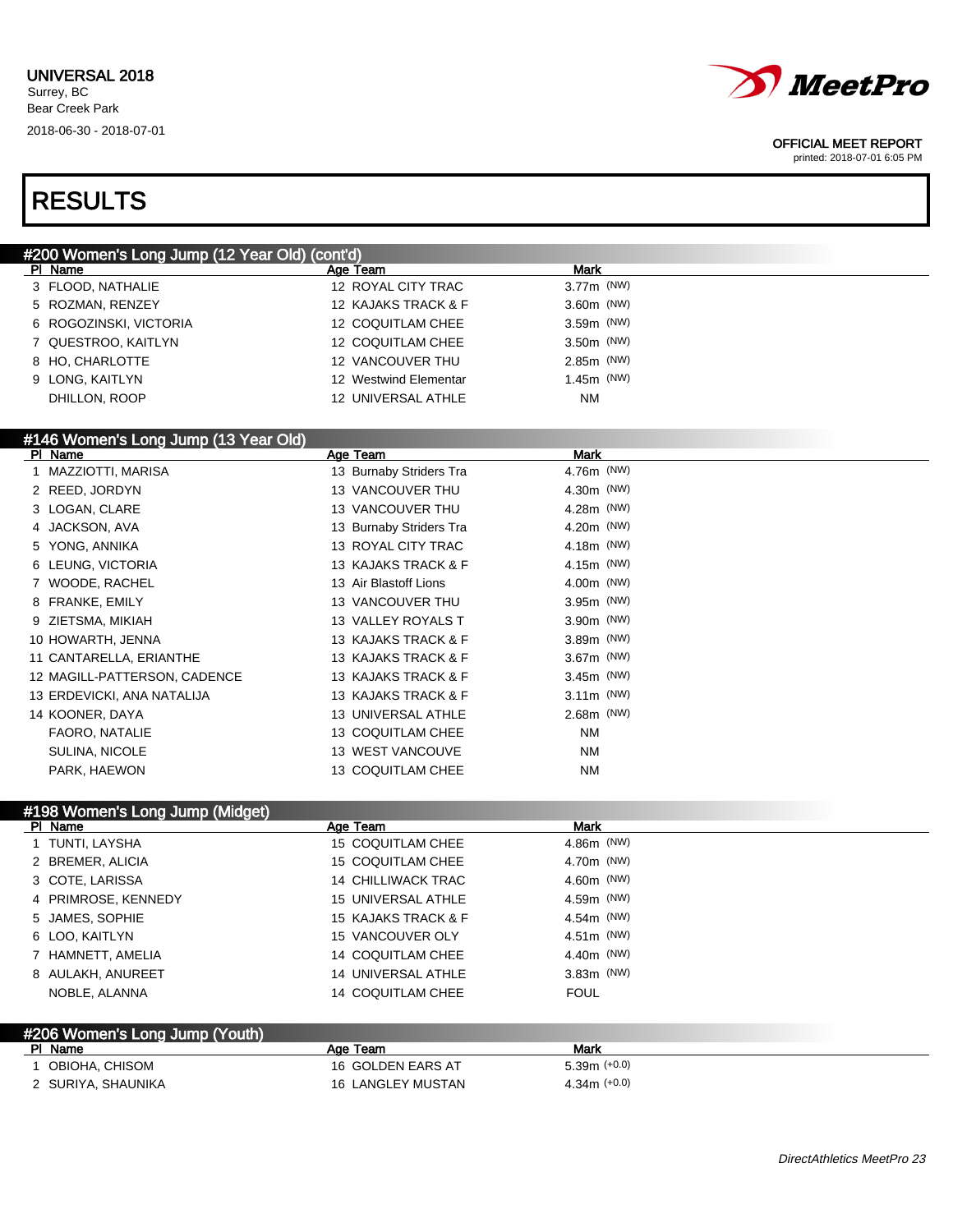

| <b>RESULTS</b>                                 |                              |                                |                            |
|------------------------------------------------|------------------------------|--------------------------------|----------------------------|
|                                                |                              |                                |                            |
| #204 Women's Long Jump (Junior)<br>PI Name     | Age Team                     | <b>Mark</b>                    |                            |
| 1 LEW, JASMINE                                 | 18 Air Blastoff Lions        | $5.31m (+0.0)$                 |                            |
| 2 URBAN, JESSICA                               | 18 VANCOUVER OLY             | 4.56m $(-0.1)$                 |                            |
|                                                |                              |                                |                            |
| #202 Women's Long Jump (Open)                  |                              |                                |                            |
| PI Name                                        | Age Team                     | <b>Mark</b>                    |                            |
| 1 BUNBURY, SHAUNA                              | 41 NorWesters Track &        | $4.32m (+0.0)$                 |                            |
| HUSER, EMILY                                   | 24 VANCOUVER THU             | <b>NM</b>                      |                            |
|                                                |                              |                                |                            |
| #208 Women's Triple Jump (13 Year Old)         |                              |                                |                            |
| PI Name                                        | Age Team                     | <b>Mark</b>                    |                            |
| 1 REED, JORDYN                                 | 13 VANCOUVER THU             | 9.32m (NW)                     |                            |
| 2 SULINA, NICOLE                               | 13 WEST VANCOUVE             | 9.18m (NW)                     |                            |
| 3 LEUNG, VICTORIA                              | 13 KAJAKS TRACK & F          | 8.79m (NW)                     |                            |
|                                                |                              |                                |                            |
| #154 Women's Triple Jump (Midget)              |                              |                                |                            |
| PI Name<br>1 LOO, KAITLYN                      | Age Team<br>15 VANCOUVER OLY | <b>Mark</b><br>$10.54m (-0.6)$ |                            |
| 2 PRIMROSE, KENNEDY                            | 15 UNIVERSAL ATHLE           | $10.52m$ (-0.4)                |                            |
| 3 FOSTER, ELLA                                 | 15 ROYAL CITY TRAC           | $10.35m$ (-1.0)                |                            |
| 4 BORNTRAEGER, KAYLIE                          | 15 OCEAN ATHLETICS           | $10.26m$ (+1.0)                |                            |
| 5 WALTON-KNIGHT, BETHANY                       | 15 NorWesters Track &        | $9.52m (+1.1)$                 |                            |
| 6 MILLARD, EMILY                               | 14 NorWesters Track &        | $9.04m$ (-0.5)                 |                            |
|                                                |                              |                                |                            |
| #149 Women's Triple Jump (Junior)              |                              |                                |                            |
| PI Name                                        | Age Team                     | <b>Mark</b>                    |                            |
| LO, ALICIA                                     | 18 KAJAKS TRACK & F          | <b>NM</b>                      |                            |
|                                                |                              |                                |                            |
| #148 Women's Triple Jump (Open)                |                              |                                |                            |
| PI Name                                        | Age Team                     | Mark                           |                            |
| 1 HUSER, EMILY                                 | 24 VANCOUVER THU             | $10.99m (-0.1)$                |                            |
|                                                |                              |                                |                            |
| #156 Women's Shot Put (9 Year Old)             |                              |                                |                            |
| <u>PI Name</u>                                 | Age Team                     | Mark                           |                            |
| 1 HARDCASTLE, ELIZABETH                        | 9 VANCOUVER OLY              | 3.88m                          |                            |
| 2 HORLOCK, LILI                                | VANCOUVER THU                | 3.83m                          |                            |
| 3 MCLEAN, TESS                                 | <b>COQUITLAM CHEE</b><br>9   | 3.63m                          |                            |
|                                                |                              |                                |                            |
| #158 Women's Shot Put (10 Year Old)<br>PI Name | Age Team                     | <b>Mark</b>                    |                            |
| 1 PHANGURA, TALIA                              | 10 ROYAL CITY TRAC           | 7.72m                          |                            |
| 2 FRANKE, NATALIE                              | 10 VANCOUVER THU             | 6.67m                          |                            |
| PROUT, CARYS                                   | 10 OCEAN ATHLETICS           | <b>NM</b>                      |                            |
|                                                |                              |                                |                            |
| #210 Women's Shot Put (11 Year Old)            |                              |                                |                            |
| PI Name                                        | Age Team                     | <b>Mark</b>                    |                            |
| 1 MANDER, GURLEEN                              | 11 UNIVERSAL ATHLE           | 7.71m                          |                            |
| 2 TURNER, MADELEINE                            | 11 OCEAN ATHLETICS           | 7.25m                          |                            |
|                                                |                              |                                | DirectAthletics MeetPro 24 |
|                                                |                              |                                |                            |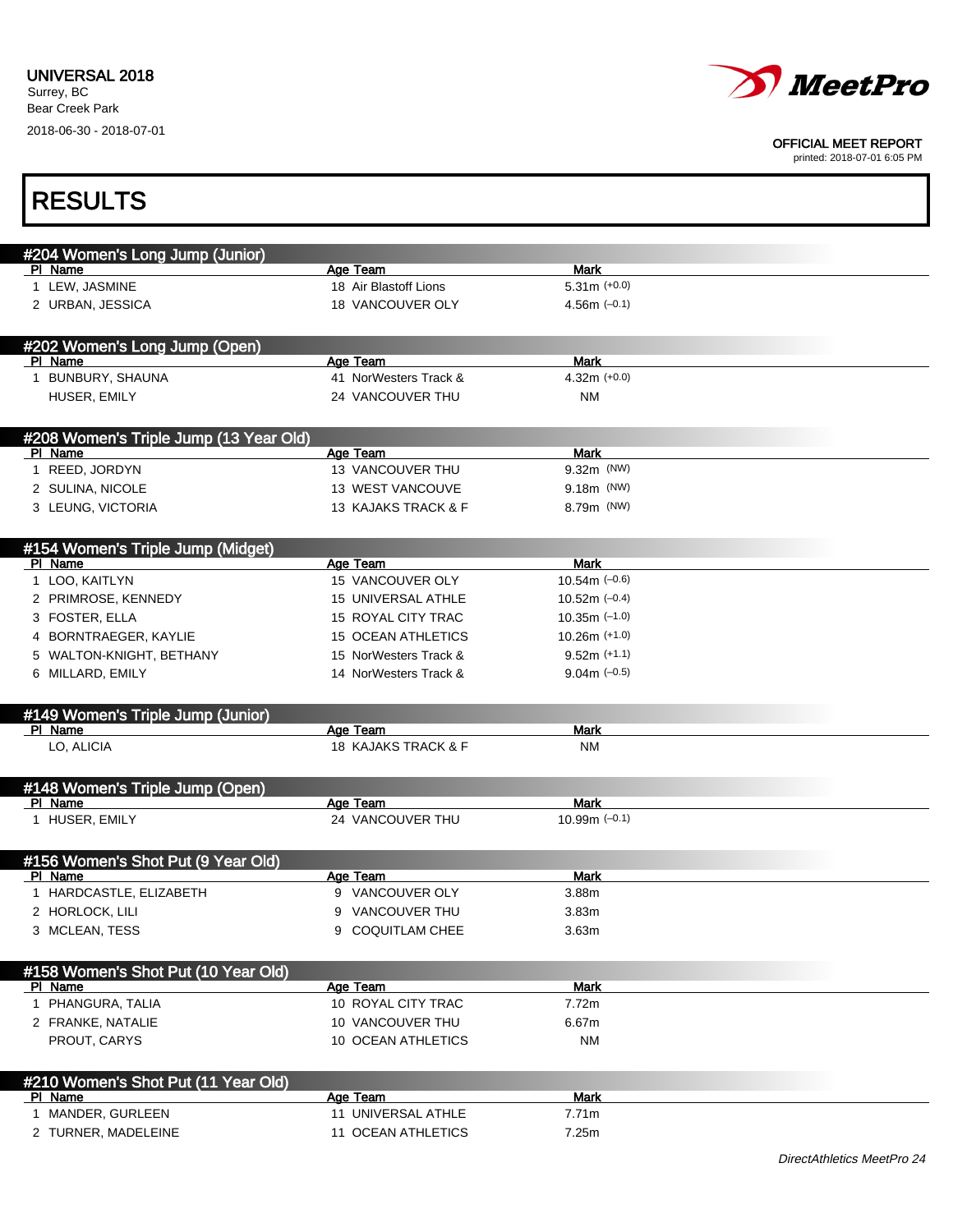

printed: 2018-07-01 6:05 PM

# RESULTS

| #210 Women's Shot Put (11 Year Old) (cont'd) |                       |       |  |
|----------------------------------------------|-----------------------|-------|--|
| PI Name                                      | Age Team              | Mark  |  |
| 3 YOUNG, JORDYN                              | 11 COQUITLAM CHEE     | 7.04m |  |
| 4 CARDEY, AVA                                | 11 VANCOUVER OLY      | 4.78m |  |
| 5 SYMON, CHLOE                               | 11 VANCOUVER THU      | 4.75m |  |
| MCLAUGHLIN, CAMDYN<br>6                      | 11 COQUITLAM CHEE     | 4.10m |  |
| <b>TANIOUS, LINDSAY</b>                      | 11 NorWesters Track & | NM    |  |

### #214 Women's Shot Put (12 Year Old)

| PI Name                    | Age Team              | <b>Mark</b> |  |
|----------------------------|-----------------------|-------------|--|
| 1 VAN DER HOVEN, NICOLETTE | 12 GOLDEN EARS AT     | 8.25m       |  |
| 2 CURTIS, LAUREN           | 12 GOLDEN EARS AT     | 7.29m       |  |
| 3 DHILLON, ROOP            | 12 UNIVERSAL ATHLE    | 6.88m       |  |
| 4 PERRAULT, JAIME          | 12 UNATTACHED BRI     | 6.12m       |  |
| 5 ROZMAN, RENZEY           | 12 KAJAKS TRACK & F   | 5.98m       |  |
| 6 NAGRA, JASLEEN           | 12 UNIVERSAL ATHLE    | 5.87m       |  |
| 7 YOUNG, PAYTON            | 12 COQUITLAM CHEE     | 5.84m       |  |
| 8 SMITS, QUINN             | 12 COMOX VALLEY C     | 5.70m       |  |
| 9 QUESTROO, KAITLYN        | 12 COQUITLAM CHEE     | 4.97m       |  |
| 10 FLOOD, NATHALIE         | 12 ROYAL CITY TRAC    | 4.70m       |  |
| 11 LONG. KAITLYN           | 12 Westwind Elementar | 4.09m       |  |
| HERRELL, AMELIA            | 12 COQUITLAM CHEE     | <b>NM</b>   |  |

### #212 Women's Shot Put (13 Year Old)

| Name<br>DI.        | Age Team           | Mark              |  |
|--------------------|--------------------|-------------------|--|
| 1J FRANKE. EMILY   | 13 VANCOUVER THU   | 9.41 <sub>m</sub> |  |
| 2J DHILLON, KEERAT | 13 UNIVERSAL ATHLE | 8.91m             |  |
| 3J LOGAN, CLARE    | 13 VANCOUVER THU   | 7.70m             |  |

| #166 Women's Shot Put (Midget) |                       |        |  |
|--------------------------------|-----------------------|--------|--|
| PI Name                        | Age Team              | Mark   |  |
| BHANDAL, JASMIN                | 15 KAJAKS TRACK & F   | 11.64m |  |
| 2 YAU, NOELLE                  | 15 VANCOUVER THU      | 11.36m |  |
| 3 CREGO, RYLEE                 | 14 KAJAKS TRACK & F   | 8.67m  |  |
| 4 MILLARD, EMILY               | 14 NorWesters Track & | 7.10m  |  |
| 5 REEHAL, BALJOT               | 15 Air Blastoff Lions | 6.84m  |  |

|    | #162 Women's Shot Put (Youth) |                         |        |
|----|-------------------------------|-------------------------|--------|
| ΡI | Name                          | Age Team                | Mark   |
|    | DADSON, MICHELLE              | 16 South Surrey Athleti | 14.06m |
|    | 2 BANGAR, SIMRAN              | 17 UNIVERSAL ATHLE      | 11.92m |
|    | 3 HAINTZ, MATEYA              | 17 UNATTACHED BRI       | 11.82m |

| #160 Women's Shot Put (Open) |                          |       |  |
|------------------------------|--------------------------|-------|--|
| PI Name                      | Aae<br>Team              | Mark  |  |
| CATHCART.<br>SARA            | 20 UBC T<br>Thunderbirds | 8.34m |  |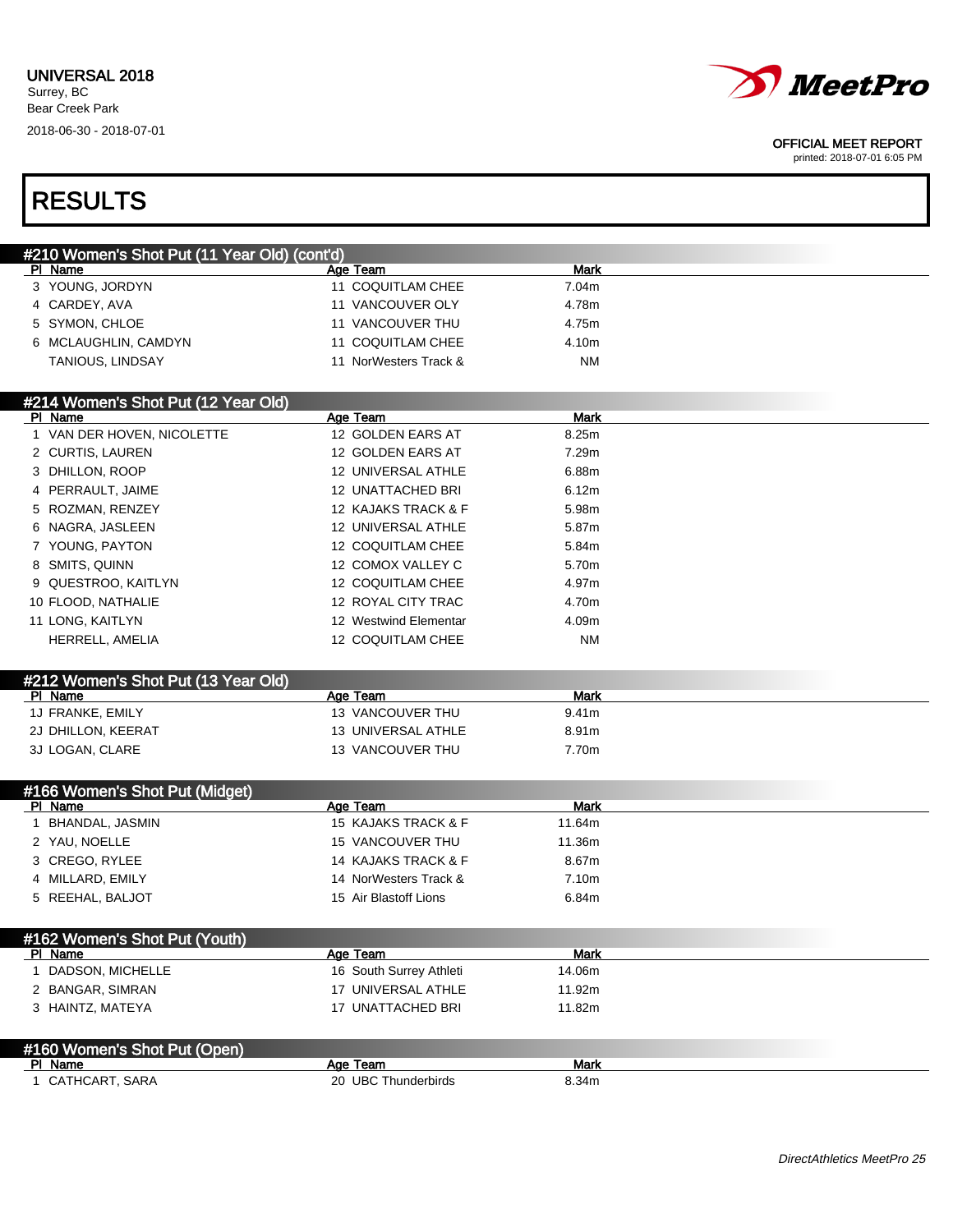

printed: 2018-07-01 6:05 PM

# RESULTS

| #178 Women's Discus (10 Year Old) |                       |             |  |
|-----------------------------------|-----------------------|-------------|--|
| PI Name                           | Age Team              | <b>Mark</b> |  |
| 1 PHANGURA, TALIA                 | 10 ROYAL CITY TRAC    | 15.06m      |  |
| 2 FRANKE, NATALIE                 | 10 VANCOUVER THU      | 14.36m      |  |
|                                   |                       |             |  |
| #177 Women's Discus (11 Year Old) |                       |             |  |
| PI Name                           | Age Team              | <b>Mark</b> |  |
| 1 MANDER, GURLEEN                 | 11 UNIVERSAL ATHLE    | 19.78m      |  |
| 2 TATEH, MBUNYA                   | 11 UNIVERSAL ATHLE    | 19.69m      |  |
| 3 MCKAY, KAILEY                   | 11 OCEAN ATHLETICS    | 18.91m      |  |
| 4 SELF, MAKENNA                   | 11 COQUITLAM CHEE     | 16.00m      |  |
| 5 HAINTZ, DELILAH                 | 11 GOLDEN EARS AT     | 13.95m      |  |
| 6 SCHERK, VERONICA                | 11 NorWesters Track & | 13.32m      |  |
| 7 SELF, DELANEY                   | 11 COQUITLAM CHEE     | 12.88m      |  |
| 8 DHILLON, GURJOT                 | 11 UNIVERSAL ATHLE    | 12.40m      |  |
| 9 LOGAN, KATE                     | 11 VANCOUVER THU      | 12.30m      |  |
| 10 YOUNG, JORDYN                  | 11 COQUITLAM CHEE     | 11.55m      |  |
| 11 MCKAY, MEAGAN                  | 11 OCEAN ATHLETICS    | 9.84m       |  |
| 12 MCLAUGHLIN, CAMDYN             | 11 COQUITLAM CHEE     | 6.10m       |  |
|                                   |                       |             |  |
| #226 Women's Discus (12 Year Old) |                       |             |  |
| PI Name                           | Age Team              | Mark        |  |
| 1 QUESTROO, KAITLYN               | 12 COQUITLAM CHEE     | 21.13m      |  |
| 2 CURTIS, LAUREN                  | 12 GOLDEN EARS AT     | 20.08m      |  |
| 3 DHILLON, ROOP                   | 12 UNIVERSAL ATHLE    | 17.86m      |  |
| 4 CLIFFORD, VIENNA                | 12 OCEAN ATHLETICS    | 17.76m      |  |
| 5 YOUNG, PAYTON                   | 12 COQUITLAM CHEE     | 17.54m      |  |
| 6 ROGOZINSKI, VICTORIA            | 12 COQUITLAM CHEE     | 17.23m      |  |
| 7 MYINT, KATELYN                  | 12 NANAIMO            | 16.72m      |  |
| 8 HERRELL, AMELIA                 | 12 COQUITLAM CHEE     | 16.18m      |  |
| 9 THORNBURN, SARAH                | 12 LANGLEY MUSTAN     | 10.02m      |  |
|                                   |                       |             |  |
| #174 Women's Discus (13 Year Old) |                       |             |  |
| PI Name                           | Age Team              | <b>Mark</b> |  |
| 1J DHILLON, KEERAT                | 13 UNIVERSAL ATHLE    | 29.01m      |  |
| 2J FRANKE, EMILY                  | 13 VANCOUVER THU      | 25.34m      |  |
| 3 LOGAN, CLARE                    | 13 VANCOUVER THU      | 20.43m      |  |
| 4J GOUDRON, LINDSAY               | 13 ROYAL CITY TRAC    | 20.37m      |  |
| 5J PAUSCHE, NAOMI                 | 13 COQUITLAM CHEE     | 16.09m      |  |
| PARK, HAEWON                      | 13 COQUITLAM CHEE     | <b>NM</b>   |  |
|                                   |                       |             |  |
| #234 Women's Discus (Midget)      |                       |             |  |
| PI Name                           | Age Team              | <b>Mark</b> |  |
| 1 YAU, NOELLE                     | 15 VANCOUVER THU      | 29.36m      |  |
| 2 BHANDAL, JASMIN                 | 15 KAJAKS TRACK & F   | 28.96m      |  |
| 3 CREGO, RYLEE                    | 14 KAJAKS TRACK & F   | 24.58m      |  |
|                                   |                       |             |  |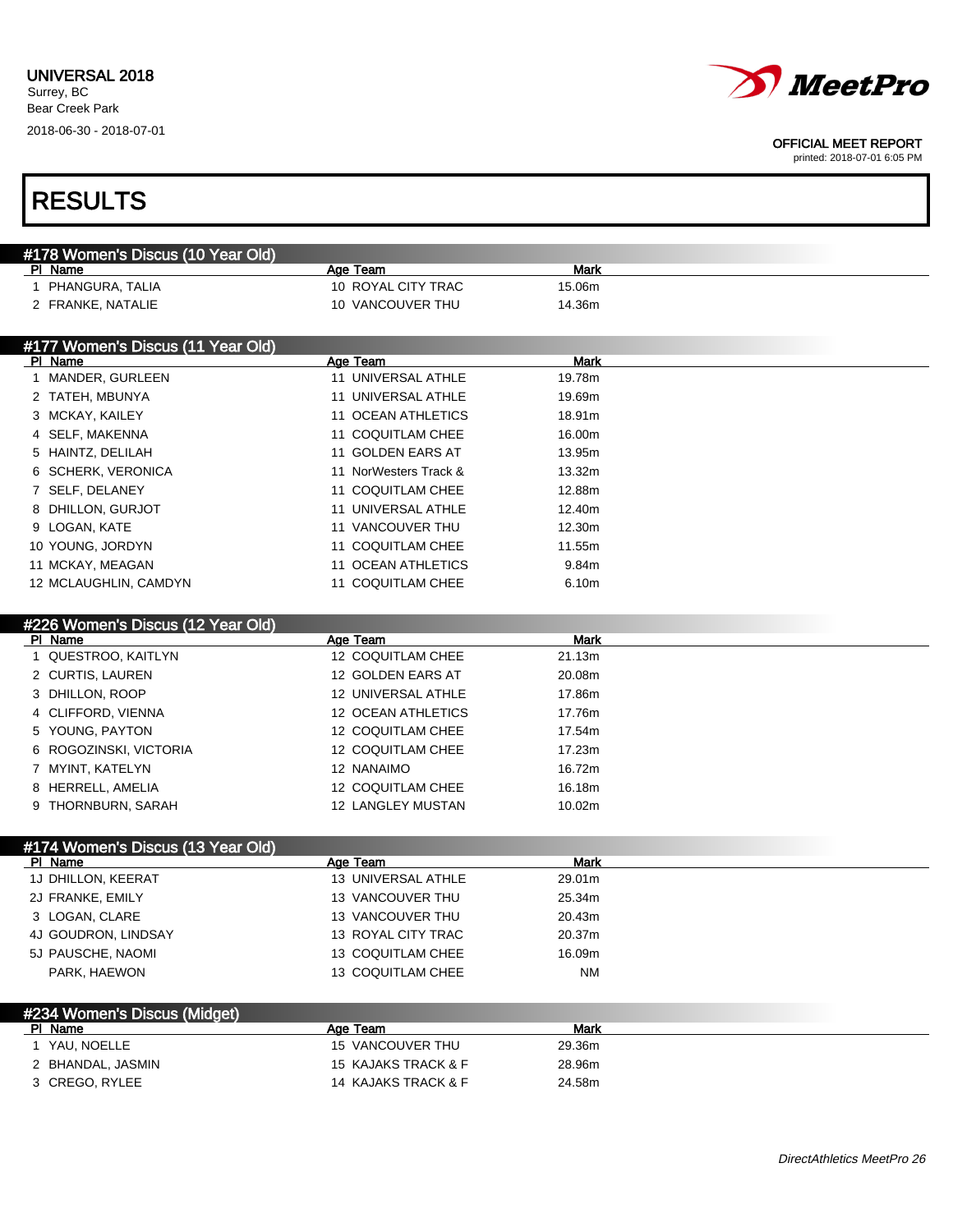Г



#### OFFICIAL MEET REPORT

printed: 2018-07-01 6:05 PM

٦

| <b>RESULTS</b>                                |                          |             |  |
|-----------------------------------------------|--------------------------|-------------|--|
|                                               |                          |             |  |
| #232 Women's Discus (Youth)                   |                          |             |  |
| PI Name                                       | Age Team                 | <b>Mark</b> |  |
| 1 DADSON, MICHELLE                            | 16 South Surrey Athleti  | 31.96m      |  |
| 2 BANGAR, SIMRAN                              | 17 UNIVERSAL ATHLE       | 30.17m      |  |
| SURIYA, SHAUNIKA                              | <b>16 LANGLEY MUSTAN</b> | <b>NM</b>   |  |
| #228 Women's Discus (Open)                    |                          |             |  |
| PI Name                                       | Age Team                 | <b>Mark</b> |  |
| 1 BHANDAL, GURLEEN                            | 20 KAJAKS TRACK & F      | 37.97m      |  |
| #241 Women's Discus (Class F11)               |                          |             |  |
| PI Name                                       | Age Team                 | Mark        |  |
| 1 MURBY, NESS                                 | 33 UNATTACHED BRI        | 26.10m      |  |
| #180 Women's Hammer (12 Year Old)             |                          |             |  |
| PI Name                                       | Age Team                 | <b>Mark</b> |  |
| 1 CURTIS, LAUREN                              | 12 GOLDEN EARS AT        | 20.37m      |  |
| #182 Women's Hammer (13 Year Old)             |                          |             |  |
| PI Name                                       | Age Team                 | <b>Mark</b> |  |
| 1 DHILLON, KEERAT                             | 13 UNIVERSAL ATHLE       | 31.63m      |  |
| 2 FRANKE, EMILY                               | 13 VANCOUVER THU         | 18.97m      |  |
| #184 Women's Hammer (Midget)                  |                          |             |  |
| PI Name                                       | Age Team                 | Mark        |  |
| 1 KOLODKO, SASHA                              | 14 UNATTACHED BRI        | 37.51m      |  |
| 2 BHANDAL, JASMIN                             | 15 KAJAKS TRACK & F      | 37.28m      |  |
| 3 CREGO, RYLEE                                | 14 KAJAKS TRACK & F      | 34.71m      |  |
| #186 Women's Hammer (Youth)                   |                          |             |  |
| PI Name                                       | Age Team                 | <b>Mark</b> |  |
| 1 HAINTZ, MATEYA                              | 17 UNATTACHED BRI        | 57.63m      |  |
| 2 DADSON, MICHELLE                            | 16 South Surrey Athleti  | 46.56m      |  |
| 3 LINIEWSKI, ZUZANNA                          | 16 ROYAL CITY TRAC       | 44.68m      |  |
| 4 SURIYA, SHAUNIKA                            | 16 LANGLEY MUSTAN        | 32.41m      |  |
| #188 Women's Hammer (Junior)                  |                          |             |  |
| PI Name                                       | Age Team                 | <b>Mark</b> |  |
| 1 CAYENNE, NIA                                | 19 South Surrey Athleti  | 44.08m      |  |
| 2 DUBOIS, JENNA                               | 18 South Surrey Athleti  | 29.82m      |  |
| #190 Women's Hammer (Open)                    |                          |             |  |
| PI Name                                       | Age Team                 | <b>Mark</b> |  |
| 1 BUTLER, KAILA                               | 20 UNATTACHED BRI        | 60.72m      |  |
|                                               |                          |             |  |
| #224 Women's Javelin (10 Year Old)<br>PI Name | Age Team                 | <b>Mark</b> |  |
| 1 PHANGURA, TALIA                             | 10 ROYAL CITY TRAC       | 9.14m       |  |
| 2 KLIMOS, GABRIELLE                           | 10 COQUITLAM CHEE        | 8.91m       |  |
|                                               |                          |             |  |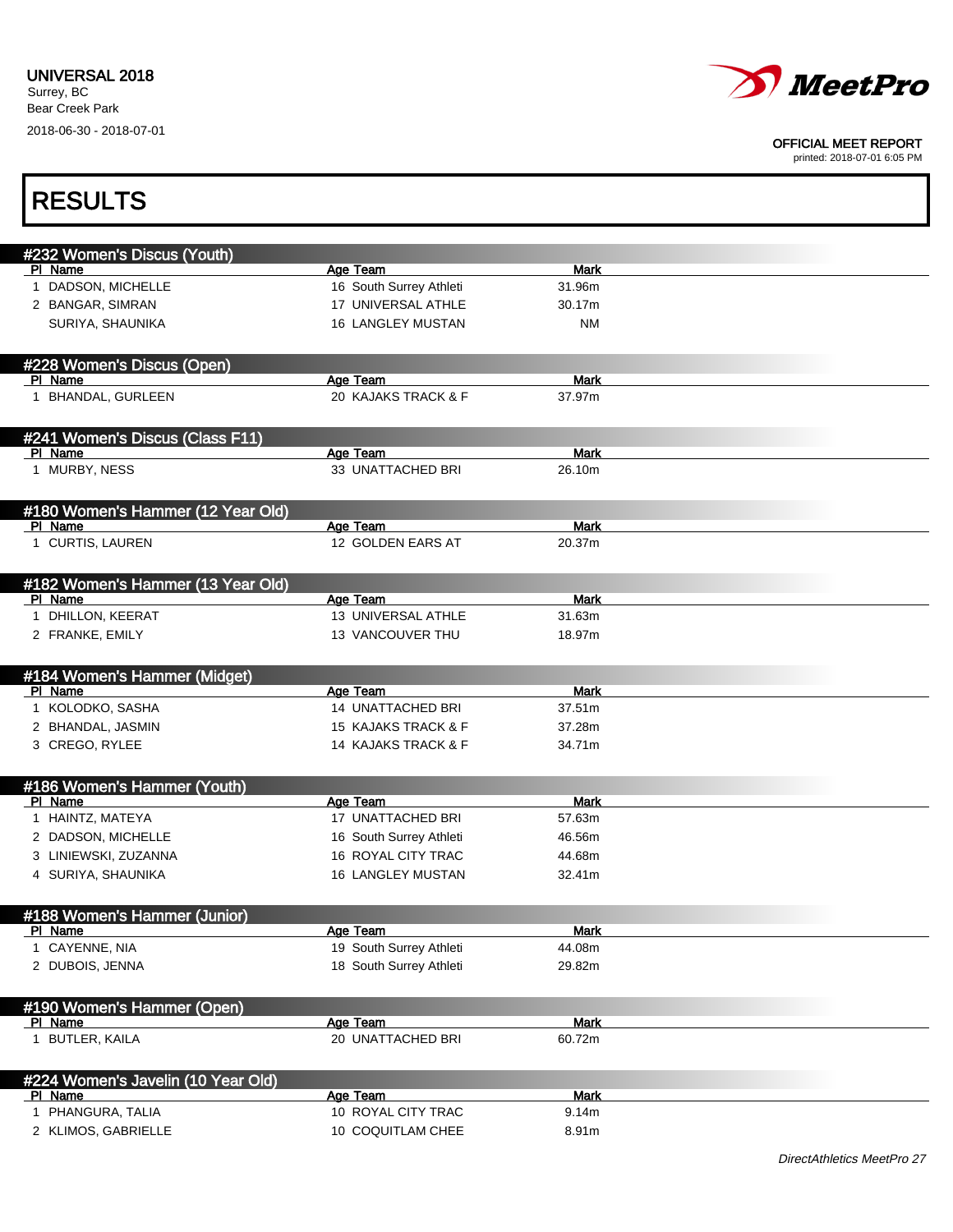

| <b>RESULTS</b>                                |                                |             |  |
|-----------------------------------------------|--------------------------------|-------------|--|
| #224 Women's Javelin (10 Year Old) (cont'd)   |                                |             |  |
| PI Name                                       | Age Team                       | <b>Mark</b> |  |
| 3 ROGOZINSKI, AMELIA                          | 10 COQUITLAM CHEE              | 5.94m       |  |
| 4 LONGLEY, CLARA                              | 10 COQUITLAM CHEE              | 5.67m       |  |
| #170 Women's Javelin (11 Year Old)<br>PI Name | Age Team                       | Mark        |  |
| 1 MCKAY, MEAGAN                               | 11 OCEAN ATHLETICS             | 17.80m      |  |
| 2 TURNER, MADELEINE                           | 11 OCEAN ATHLETICS             | 15.67m      |  |
| 3 HAINTZ, DELILAH                             | 11 GOLDEN EARS AT              | 15.25m      |  |
| 4 MCKAY, KAILEY                               | 11 OCEAN ATHLETICS             | 14.36m      |  |
| 5 YOUNG, JORDYN                               | 11 COQUITLAM CHEE              | 14.06m      |  |
| 6 YONG, ELLIE                                 | 11 ROYAL CITY TRAC             | 13.37m      |  |
| 7 SELF, DELANEY                               | 11 COQUITLAM CHEE              | 9.90m       |  |
| 8 MCLEAN, AYLA                                | 11 COQUITLAM CHEE              | 9.18m       |  |
| TANIOUS, LINDSAY                              | 11 NorWesters Track &          | NM          |  |
| MCLAUGHLIN, CAMDYN                            | 11 COQUITLAM CHEE              | <b>NM</b>   |  |
| #168 Women's Javelin (12 Year Old)            |                                |             |  |
| PI Name                                       | Age Team                       | Mark        |  |
| 1 QUESTROO, KAITLYN                           | 12 COQUITLAM CHEE              | 21.45m      |  |
| 2 YOUNG, PAYTON                               | 12 COQUITLAM CHEE              | 13.90m      |  |
| 3 CLIFFORD, VIENNA                            | 12 OCEAN ATHLETICS             | 13.19m      |  |
| 4 ROGOZINSKI, VICTORIA                        | 12 COQUITLAM CHEE              | 12.46m      |  |
| 5 WARAICH, MADELEINE                          | 12 UBC Thunderbirds            | 12.28m      |  |
| 6 THORNBURN, SARAH                            | 12 LANGLEY MUSTAN              | 9.43m       |  |
| #172 Women's Javelin (13 Year Old)<br>PI Name |                                | <b>Mark</b> |  |
| 1 YONG, ANNIKA                                | Age Team<br>13 ROYAL CITY TRAC | 21.09m      |  |
| 2 ERDEVICKI, ANA NATALIJA                     | 13 KAJAKS TRACK & F            | 20.15m      |  |
| 3 HOWARTH, JENNA                              | 13 KAJAKS TRACK & F            | 18.29m      |  |
| 4 HAMADA, KAIYA                               | 13 KAJAKS TRACK & F            | 17.13m      |  |
| 5 GOUDRON, LINDSAY                            | 13 ROYAL CITY TRAC             | 14.24m      |  |
| 6 FAORO, NATALIE                              | 13 COQUITLAM CHEE              | 9.81m       |  |
| 7 PARK, HAEWON                                | 13 COQUITLAM CHEE              | 8.94m       |  |
| #222 Women's Javelin (Midget)                 |                                |             |  |
| PI Name                                       | Age Team                       | <b>Mark</b> |  |
| 1 CREGO, RYLEE                                | 14 KAJAKS TRACK & F            | 27.97m      |  |
| 2 YAU, NOELLE                                 | 15 VANCOUVER THU               | 26.03m      |  |
| 3 CHIANG-TSUI, MADISON                        | 14 COQUITLAM CHEE              | 26.02m      |  |
| #220 Women's Javelin (Youth)                  |                                |             |  |
| PI Name                                       | Age Team                       | <b>Mark</b> |  |
| 1 SAVELA, LAURYN                              | 16 ROYAL CITY TRAC             | 38.27m      |  |
| HAMNETT, GEORGIA                              | 16 COQUITLAM CHEE              | <b>NM</b>   |  |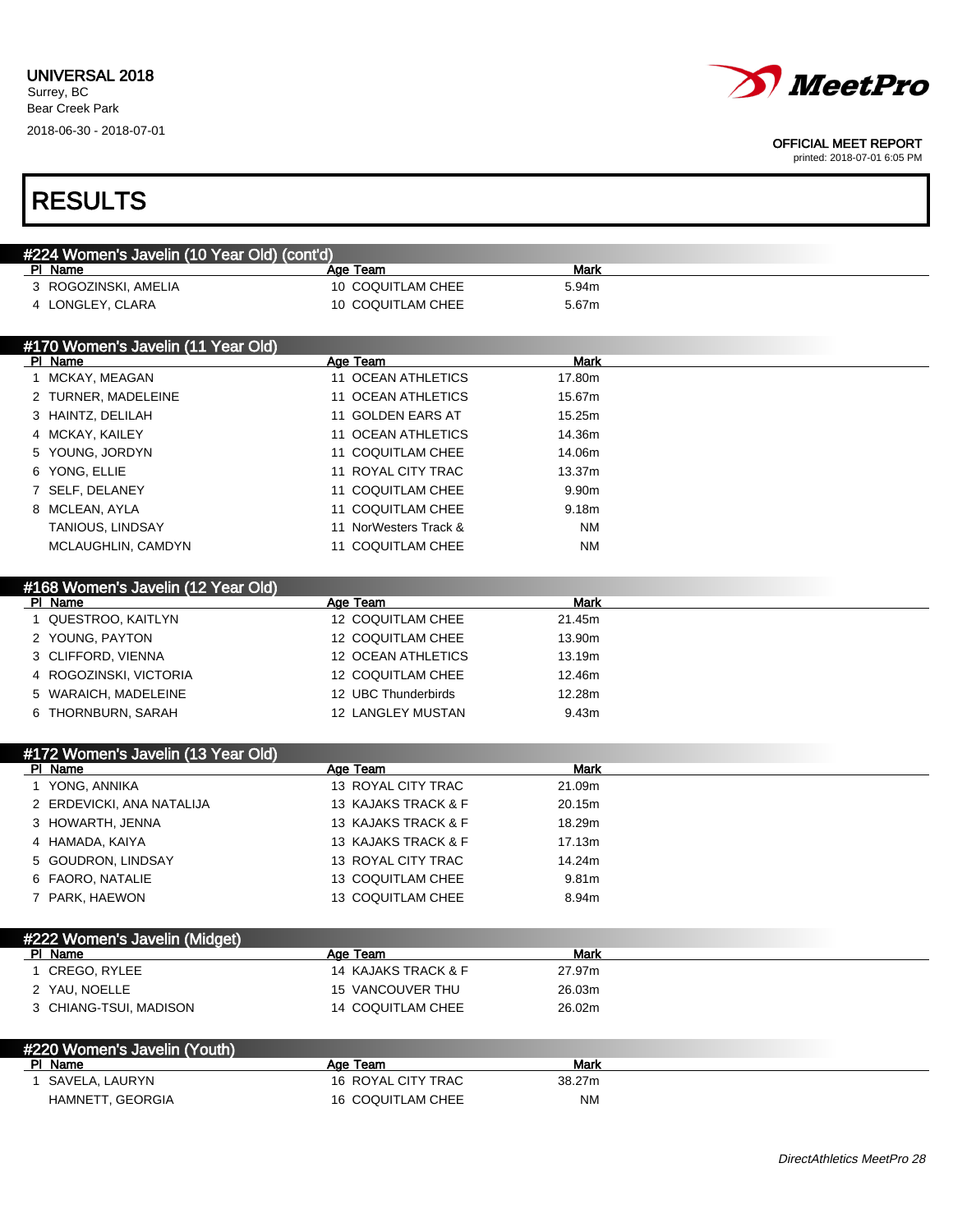

| #242 Women's Javelin (Class F11)  |                       |                          |
|-----------------------------------|-----------------------|--------------------------|
| PI Name                           | Age Team              | <b>Mark</b>              |
| 1 MURBY, NESS                     | 33 UNATTACHED BRI     | 22.60m                   |
| #66 Men's 60 Meters (9 Year Old)  |                       |                          |
| <b>Prelims</b>                    | Wind: (+0.6)          |                          |
| PI Name                           | Age Team              | Time                     |
| 1 TATEH, ACHELEKE                 | 9 UNIVERSAL ATHLE     | 9.74q                    |
| 2 MARWAHA, MAAHI                  | 9 LANGLEY MUSTAN      | 9.84q                    |
| 3 BILLARD, JACOB                  | 9 ROYAL CITY TRAC     | 10.14q                   |
| 4 TSOK, MATTHEW                   | 9 COQUITLAM CHEE      | 10.49q                   |
| 5 VIRK, DILRAJ                    | 9 UNIVERSAL ATHLE     | 11.00q                   |
| 6 MORELAND, FINN                  | 9 ROYAL CITY TRAC     | 11.09 <sub>q</sub>       |
| 7 LALLI, PARAMPREET               | 9 UNIVERSAL ATHLE     | 12.31q                   |
| DHALIWAL, PREETISH                | 9 UNIVERSAL ATHLE     | <b>DNS</b>               |
|                                   |                       |                          |
| #64 Men's 60 Meters (10 Year Old) |                       |                          |
| <b>Finals</b>                     | Wind: (-0.9)          |                          |
| PI Name                           | Age Team              | Time                     |
| 1 NICKERSON, RYAN                 | 10 KAJAKS TRACK & F   | 8.88                     |
| 2 DACRES, ISAIAH                  | 10 Air Blastoff Lions | 8.89                     |
| 3 SIMMONS, ROMAN                  | 10 VANCOUVER THU      | 9.08                     |
| 4 HEWITT-RICHARDS, BEN            | 10 COQUITLAM CHEE     | 9.33                     |
| 5 SVELANDER, SANTOS               | 10 VALLEY ROYALS T    | 10.08                    |
| 6 SHAFERMAN, NATHANIEL            | 10 COQUITLAM CHEE     | 10.30                    |
| 7 CLARKE, KEIGAN                  | 10 COQUITLAM CHEE     | 10.34                    |
| <b>BHULLAR, TANVIR</b>            | 10 UNIVERSAL ATHLE    | <b>DNS</b>               |
| <b>Prelims</b>                    |                       |                          |
| PI Name                           | Age Team              | Time<br>H(PI)            |
| 1 NICKERSON, RYAN                 | 10 KAJAKS TRACK & F   | $9.16q (+0.1)$<br>1(1)   |
| 2 DACRES, ISAIAH                  | 10 Air Blastoff Lions | 9.17q $(-0.4)$<br>2(1)   |
| 3 SIMMONS, ROMAN                  | 10 VANCOUVER THU      | 9.17q $(-0.4)$<br>2(2)   |
| 4 HEWITT-RICHARDS, BEN            | 10 COQUITLAM CHEE     | $9.55q (-0.4)$<br>2(3)   |
| 5 SVELANDER, SANTOS               | 10 VALLEY ROYALS T    | $10.19q (+0.1)$<br>1(2)  |
| 6 SHAFERMAN, NATHANIEL            | 10 COQUITLAM CHEE     | $10.33q (+0.1)$<br>1(3)  |
| 7 CLARKE, KEIGAN                  | 10 COQUITLAM CHEE     | $10.86q (-0.4)$<br>2(4)  |
| 8 BHULLAR, TANVIR                 | 10 UNIVERSAL ATHLE    | 11.32 $q (+0.1)$<br>1(4) |
| 9 NAGRA, MANJOT                   | 10 UNIVERSAL ATHLE    | $11.42$ $(+0.1)$<br>1(5) |
| SURIYA, DILAN                     | 10 LANGLEY MUSTAN     | <b>DNS</b><br>2          |
| MACNEILL, LACHLAN                 | 10 COQUITLAM CHEE     | <b>DNS</b><br>2          |
| DERVINA, DRIN                     | 10 NEW WEST SPART     | NT<br>1                  |
|                                   |                       |                          |
| <b>HEAT RESULTS</b>               |                       |                          |
| <b>Prelims</b>                    |                       |                          |
| PI Name                           | Age Team              | Time                     |
| Heat 1 of 2                       | Wind: (+0.1)          |                          |
| 1 NICKERSON, RYAN                 | 10 KAJAKS TRACK & F   | 9.16q                    |
|                                   |                       |                          |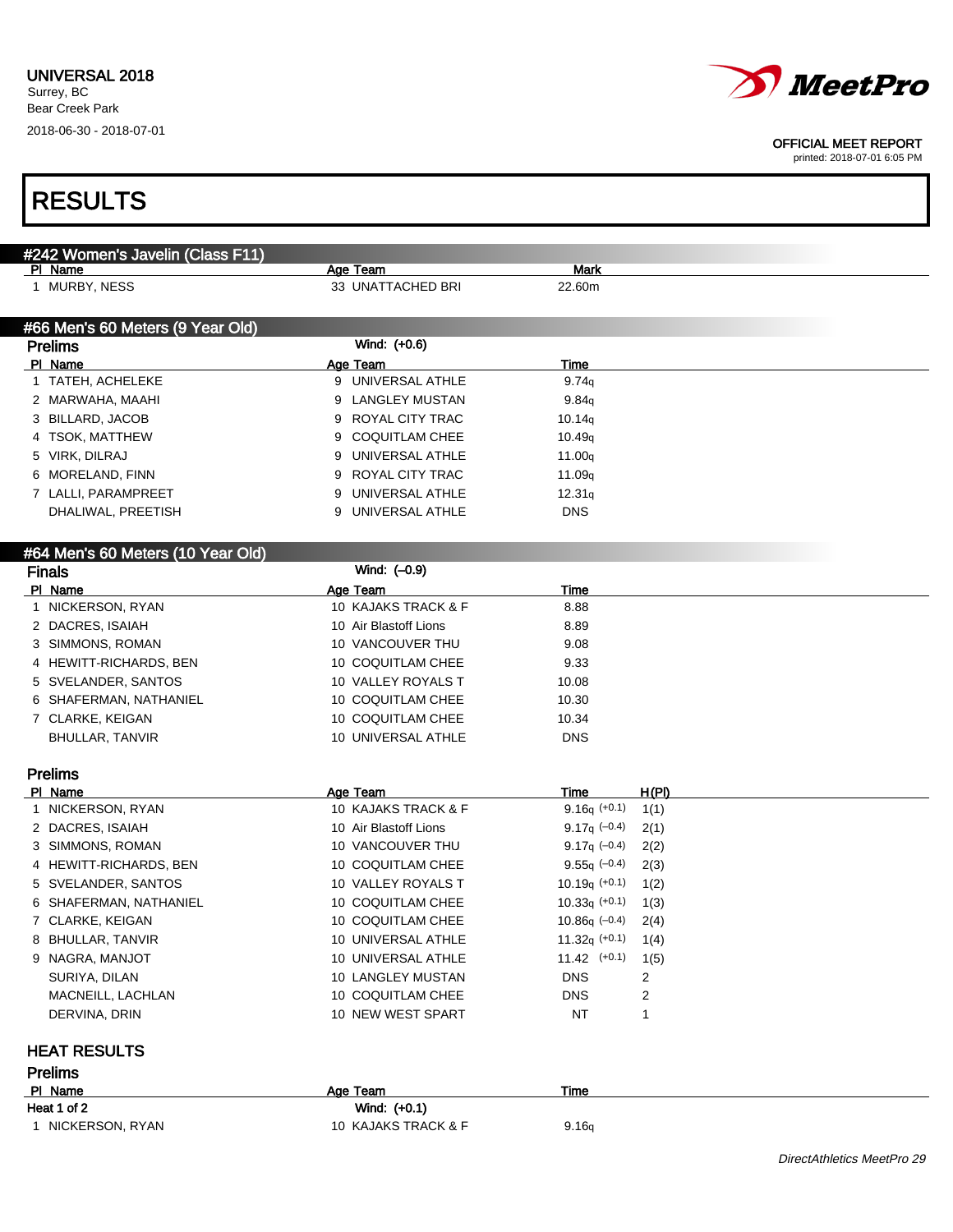

printed: 2018-07-01 6:05 PM

# RESULTS

| #64 Men's 60 Meters (10 Year Old) (cont'd) |                            |                   |  |
|--------------------------------------------|----------------------------|-------------------|--|
| <b>Prelims</b>                             |                            |                   |  |
| PI Name                                    | Age Team                   | Time              |  |
| 2 SVELANDER, SANTOS                        | 10 VALLEY ROYALS T         | 10.19q            |  |
| 3 SHAFERMAN, NATHANIEL                     | 10 COQUITLAM CHEE          | 10.33q            |  |
| 4 BHULLAR, TANVIR                          | 10 UNIVERSAL ATHLE         | 11.32q            |  |
| 5 NAGRA, MANJOT                            | 10 UNIVERSAL ATHLE         | 11.42             |  |
| DERVINA, DRIN                              | 10 NEW WEST SPART          | <b>NT</b>         |  |
| Heat 2 of 2                                | Wind: $(-0.4)$             |                   |  |
| 1 DACRES, ISAIAH                           | 10 Air Blastoff Lions      | 9.17q             |  |
| 2 SIMMONS, ROMAN                           | 10 VANCOUVER THU           | 9.17 <sub>q</sub> |  |
| 3 HEWITT-RICHARDS, BEN                     | 10 COQUITLAM CHEE          | 9.55q             |  |
| 4 CLARKE, KEIGAN                           | 10 COQUITLAM CHEE          | 10.86q            |  |
| SURIYA, DILAN                              | 10 LANGLEY MUSTAN          | <b>DNS</b>        |  |
| MACNEILL, LACHLAN                          | 10 COQUITLAM CHEE          | <b>DNS</b>        |  |
| #62 Men's 60 Meters (11 Year Old)          |                            |                   |  |
| <b>Prelims</b>                             | Wind: (+0.2)               |                   |  |
| PI Name                                    | Age Team                   | Time              |  |
| 1 GEORGILAS, IOSSIF (JOE)                  | 11 Burnaby Striders Tra    | 8.91q             |  |
| 2 YETERIAN, ROMAN                          | 11 VANCOUVER THU           | 9.67q             |  |
| 3 CREGO, NOLAN                             | 11 KAJAKS TRACK & F        | 9.71q             |  |
| 4 CARMAN, DAWSON                           | 11 VALLEY ROYALS T         | 9.94q             |  |
| 5 PADDA, JASON                             | 11 Unattached              | 10.58q            |  |
| 6 MACLACHLAN, EWAN                         | 11 ROYAL CITY TRAC         | 11.87q            |  |
|                                            |                            |                   |  |
| #36 Men's 100 Meters (9 Year Old)          |                            |                   |  |
| <b>Prelims</b>                             | Wind: (+1.5)               |                   |  |
| PI Name                                    | Age Team                   | Time              |  |
| 1 TATEH, ACHELEKE                          | UNIVERSAL ATHLE<br>9       | 15.64g            |  |
| 2 MARWAHA, MAAHI                           | <b>LANGLEY MUSTAN</b><br>9 | 15.92q            |  |
| 3 BILLARD, JACOB                           | 9 ROYAL CITY TRAC          | 16.55q            |  |
| A MODELAND EINNI                           | 0 DAVNI PITV TDAP          | 1700              |  |

| 4 MORELAND, FINN     | 9 ROYAL CITY TRAC | 17.66a             |
|----------------------|-------------------|--------------------|
| 5 STEIGER, WILLIAM   | 9 VALLEY ROYALS T | 18.83 <sub>a</sub> |
| 6 DHALIWAL, PREETISH | 9 UNIVERSAL ATHLE | 19.07a             |
| 7 BOOTH, JESSE       | 9 VALLEY ROYALS T | 19.14a             |
| LALLI, PARAMPREET    | 9 UNIVERSAL ATHLE | NT                 |
|                      |                   |                    |

| #34 Men's 100 Meters (10 Year Old) |                         |       |  |  |
|------------------------------------|-------------------------|-------|--|--|
| <b>Finals</b>                      | Wind: (+1.1)            |       |  |  |
| PI Name                            | Age Team                | Time  |  |  |
| 1 MAGDALINSKI, TYLER               | 10 COQUITLAM CHEE       | 13.87 |  |  |
| 2 DACRES, ISAIAH                   | 10 Air Blastoff Lions   | 14.43 |  |  |
| 3 SIMMONS, ROMAN                   | 10 VANCOUVER THU        | 14.65 |  |  |
| 4 HEWITT-RICHARDS, BEN             | 10 COQUITLAM CHEE       | 14.91 |  |  |
| 5 MAZZIOTTI, MAX                   | 10 Burnaby Striders Tra | 15.58 |  |  |
| 6 STANGER, CAMERON                 | 10 VANCOUVER THU        | 15.75 |  |  |
| 7 FRANSON, CHARLIE                 | 10 VALLEY ROYALS T      | 15.97 |  |  |
| 8 HAMADA, TAI                      | 10 KAJAKS TRACK & F     | 16.77 |  |  |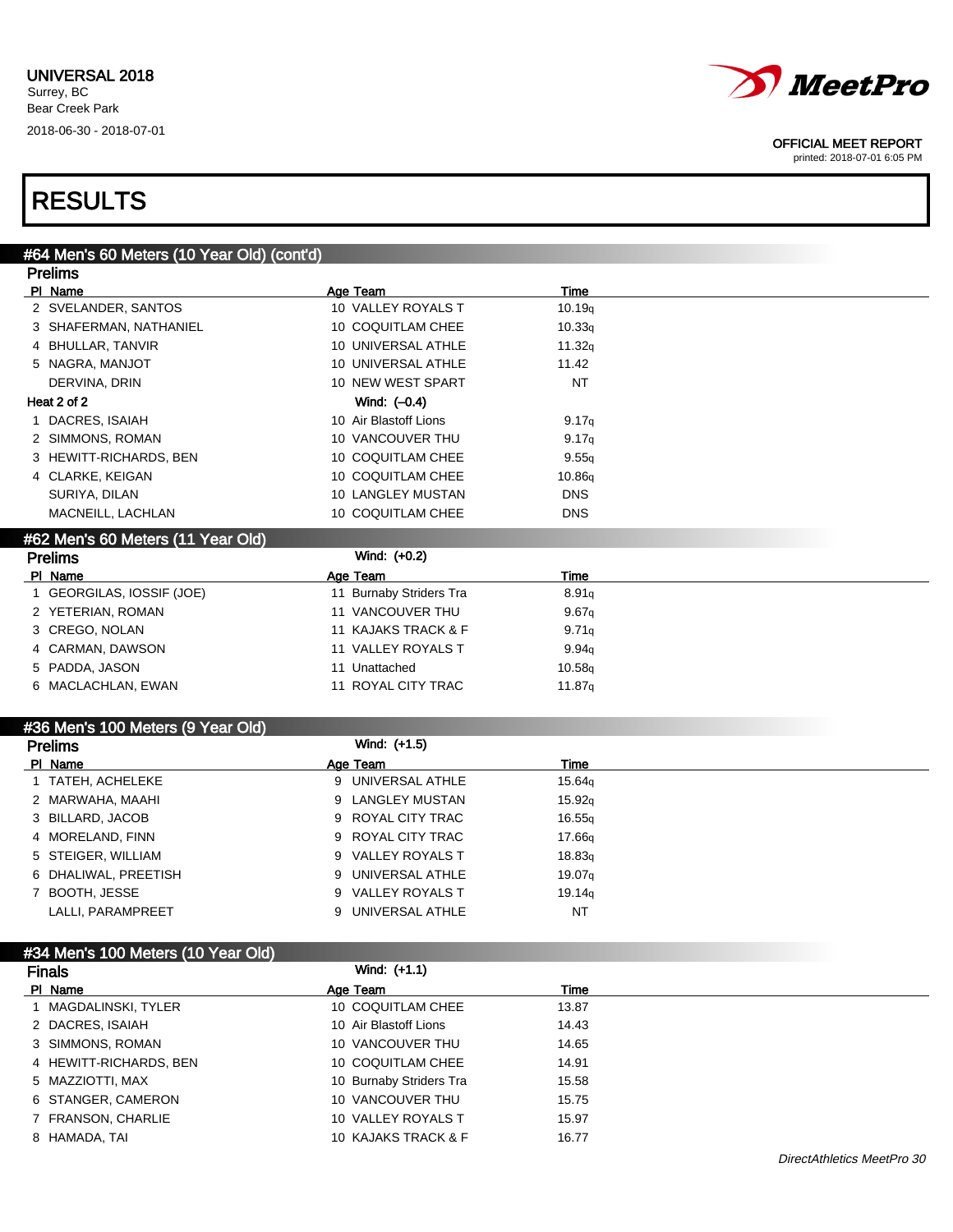

printed: 2018-07-01 6:05 PM

# RESULTS

#### #34 Men's 100 Meters (10 Year Old) (cont'd) Prelims

| <u>Fiellins</u>        |                         |                       |       |
|------------------------|-------------------------|-----------------------|-------|
| PI Name                | Age Team                | Time                  | H(PI) |
| 1 MAGDALINSKI, TYLER   | 10 COQUITLAM CHEE       | 14.19 $\sigma$ (+1.2) | 1(1)  |
| 2 DACRES, ISAIAH       | 10 Air Blastoff Lions   | $14.40q (+0.5)$       | 2(1)  |
| 3 SIMMONS, ROMAN       | 10 VANCOUVER THU        | $14.77q$ (+1.2)       | 1(2)  |
| 4 HEWITT-RICHARDS, BEN | 10 COQUITLAM CHEE       | $15.10q$ (+1.2)       | 1(3)  |
| 5 MAZZIOTTI, MAX       | 10 Burnaby Striders Tra | $15.54q$ (+0.5)       | 2(2)  |
| 6 STANGER, CAMERON     | 10 VANCOUVER THU        | $15.64q$ (+0.5)       | 2(3)  |
| 7 FRANSON, CHARLIE     | 10 VALLEY ROYALS T      | $15.76a$ (+1.2)       | 1(4)  |
| 8 HAMADA, TAI          | 10 KAJAKS TRACK & F     | $16.57q$ (+1.2)       | 1(5)  |
| 9 DERVINA, DRIN        | 10 NEW WEST SPART       | $16.71$ $(+0.5)$      | 2(4)  |
| 10 SURIYA, DILAN       | 10 LANGLEY MUSTAN       | $16.94$ $(+0.5)$      | 2(5)  |
| 11 MYINT, CHRISTIAN    | 10 NANAIMO              | $17.36$ $(+0.5)$      | 2(6)  |
| GREWAL, JAY            | 10 UNIVERSAL ATHLE      | <b>DNS</b>            |       |
|                        |                         |                       |       |

### HEAT RESULTS

| <b>Prelims</b> |
|----------------|
| <b>DI NASA</b> |

| PI Name                | Age Team                | Time               |
|------------------------|-------------------------|--------------------|
| Heat 1 of 2            | Wind: (+1.2)            |                    |
| 1 MAGDALINSKI, TYLER   | 10 COQUITLAM CHEE       | 14.19 <sub>g</sub> |
| 2 SIMMONS, ROMAN       | 10 VANCOUVER THU        | 14.77 <sub>g</sub> |
| 3 HEWITT-RICHARDS, BEN | 10 COQUITLAM CHEE       | 15.10q             |
| 4 FRANSON, CHARLIE     | 10 VALLEY ROYALS T      | 15.76q             |
| 5 HAMADA, TAI          | 10 KAJAKS TRACK & F     | 16.57q             |
| GREWAL, JAY            | 10 UNIVERSAL ATHLE      | <b>DNS</b>         |
| Heat 2 of 2            | Wind: (+0.5)            |                    |
| 1 DACRES, ISAIAH       | 10 Air Blastoff Lions   | 14.40 <sub>g</sub> |
| 2 MAZZIOTTI, MAX       | 10 Burnaby Striders Tra | 15.54q             |
| 3 STANGER, CAMERON     | 10 VANCOUVER THU        | 15.64 <sub>q</sub> |
| 4 DERVINA, DRIN        | 10 NEW WEST SPART       | 16.71              |
| 5 SURIYA, DILAN        | 10 LANGLEY MUSTAN       | 16.94              |
| 6 MYINT, CHRISTIAN     | 10 NANAIMO              | 17.36              |

### #32 Men's 100 Meters (11 Year Old)

Finals Wind: (+1.0)

| PI Name                   | Age Team                | Time       |  |
|---------------------------|-------------------------|------------|--|
| 1 GEORGILAS, IOSSIF (JOE) | 11 Burnaby Striders Tra | 14.11      |  |
| 2 WADE, TRISTAN           | 11 COQUITLAM CHEE       | 14.94      |  |
| 3 WIGHT, LUKE             | 11 VALLEY ROYALS T      | 15.12      |  |
| 4 YETERIAN, ROMAN         | 11 VANCOUVER THU        | 15.42      |  |
| 5 STEIGER, TRISTAN        | 11 VALLEY ROYALS T      | 15.90      |  |
| 6 CREGO, NOLAN            | 11 KAJAKS TRACK & F     | 16.22      |  |
| 7 MATTU, HARJAP           | 11 UNIVERSAL ATHLE      | 17.38      |  |
| <b>BROWN, DANIEL</b>      | 11 WEST VANCOUVE        | <b>DNS</b> |  |
| <b>Prelims</b>            |                         |            |  |

| PI Name                   | Age Team                           | Time                 | H(PI) |
|---------------------------|------------------------------------|----------------------|-------|
| 1 GEORGILAS, IOSSIF (JOE) | <sup>11</sup> Burnaby Striders Tra | $14.28q$ (+1.2) 2(1) |       |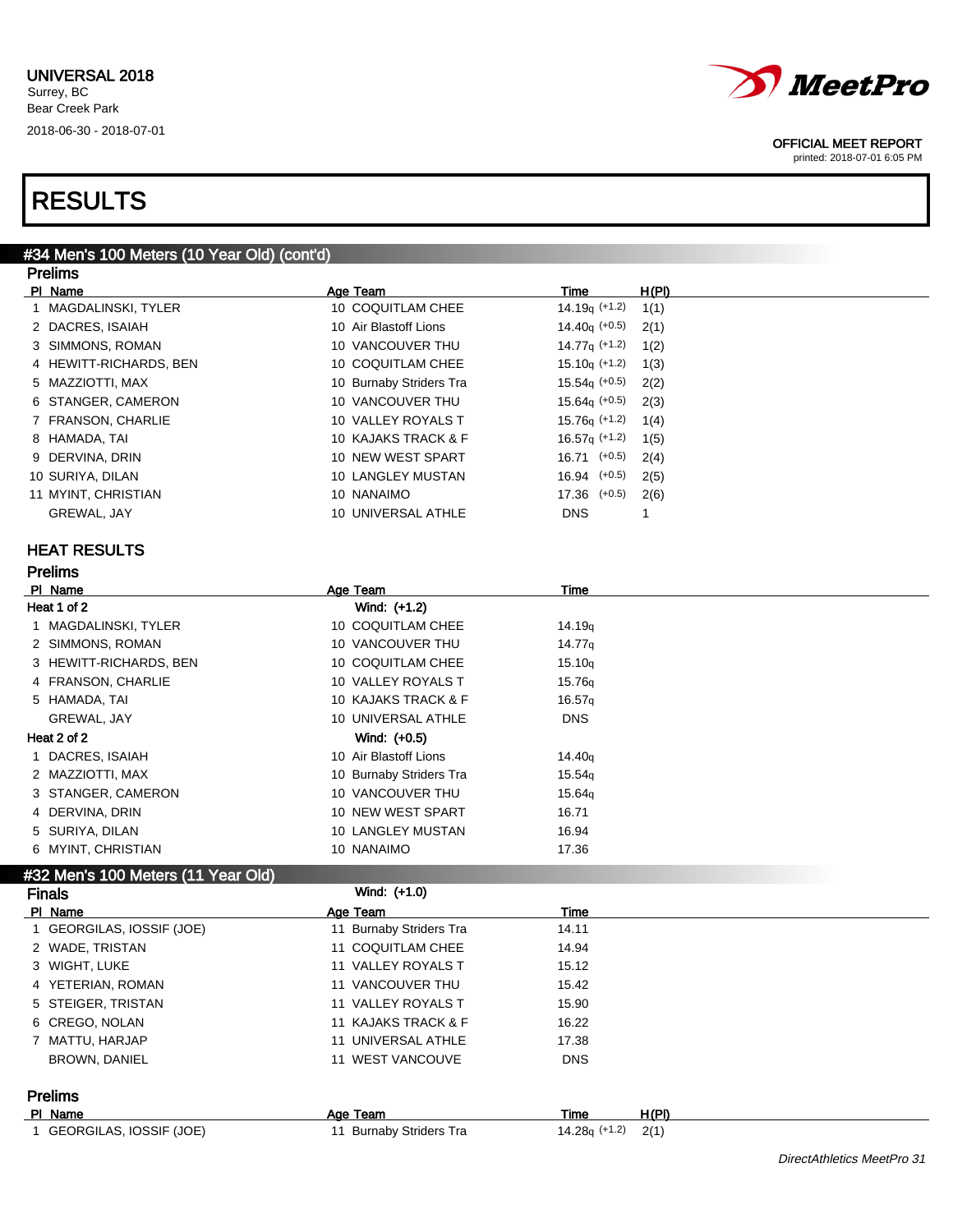

printed: 2018-07-01 6:05 PM

# RESULTS

#### #32 Men's 100 Meters (11 Year Old) (cont'd) **Dralims**

| гтышэ                |                     |                  |       |
|----------------------|---------------------|------------------|-------|
| PI Name              | Age Team            | Time             | H(PI) |
| 2 WADE, TRISTAN      | 11 COQUITLAM CHEE   | $14.93q$ (+1.6)  | 1(1)  |
| 3 WIGHT, LUKE        | 11 VALLEY ROYALS T  | $15.20q (+1.2)$  | 2(2)  |
| 4 YETERIAN, ROMAN    | 11 VANCOUVER THU    | $15.55q (+1.2)$  | 2(3)  |
| 5 CREGO, NOLAN       | 11 KAJAKS TRACK & F | $15.76q (+1.6)$  | 1(2)  |
| 6 BROWN, DANIEL      | 11 WEST VANCOUVE    | $16.14q$ (+1.2)  | 2(4)  |
| 6 STEIGER, TRISTAN   | 11 VALLEY ROYALS T  | $16.14q$ (+1.2)  | 2(4)  |
| 8 MATTU, HARJAP      | 11 UNIVERSAL ATHLE  | $16.63q$ (+1.6)  | 1(3)  |
| 9 PADDA, JASON       | 11 UNATTACHED BRI   | $16.84$ $(+1.6)$ | 1(4)  |
| 10 MACLACHLAN, EWAN  | 11 ROYAL CITY TRAC  | $19.36$ $(+1.6)$ | 1(5)  |
| RODRIGUEZ, SEBASTIAN | 11 COQUITLAM CHEE   | <b>DNS</b>       |       |
| PADDA, JASON         | 11 Unattached       | <b>DNS</b>       | 2     |
|                      |                     |                  |       |

### HEAT RESULTS

Prelims

| PI Name                   | Age Team                | Time               |  |
|---------------------------|-------------------------|--------------------|--|
| Heat 1 of 2               | Wind: (+1.6)            |                    |  |
| 1 WADE, TRISTAN           | 11 COQUITLAM CHEE       | 14.93q             |  |
| 2 CREGO, NOLAN            | 11 KAJAKS TRACK & F     | 15.76 <sub>g</sub> |  |
| 3 MATTU, HARJAP           | 11 UNIVERSAL ATHLE      | 16.63 <sub>g</sub> |  |
| 4 PADDA, JASON            | 11 UNATTACHED BRI       | 16.84              |  |
| 5 MACLACHLAN, EWAN        | 11 ROYAL CITY TRAC      | 19.36              |  |
| RODRIGUEZ, SEBASTIAN      | 11 COQUITLAM CHEE       | <b>DNS</b>         |  |
| Heat 2 of 2               | Wind: (+1.2)            |                    |  |
| 1 GEORGILAS, IOSSIF (JOE) | 11 Burnaby Striders Tra | 14.28 <sub>g</sub> |  |
| 2 WIGHT, LUKE             | 11 VALLEY ROYALS T      | 15.20q             |  |
| 3 YETERIAN, ROMAN         | 11 VANCOUVER THU        | 15.55q             |  |
| 4 BROWN, DANIEL           | 11 WEST VANCOUVE        | 16.14 <sub>g</sub> |  |
| 4 STEIGER, TRISTAN        | 11 VALLEY ROYALS T      | 16.14q             |  |
| PADDA, JASON              | 11 Unattached           | <b>DNS</b>         |  |

### #30 Men's 100 Meters (12 Year Old)

| <b>Prelims</b>              | Wind: (+0.7)          |                    |  |
|-----------------------------|-----------------------|--------------------|--|
| PI Name                     | Age Team              | Time               |  |
| 1 FAGBAMIYE, IYIMI          | 12 UNIVERSAL ATHLE    | 13.30 <sub>g</sub> |  |
| 2 WRIGHT, BENJAMIN          | 12 VALLEY ROYALS T    | 13.44 <sub>g</sub> |  |
| 3 MOLINA, MARK              | 12 VALLEY ROYALS T    | 13.46 <sub>g</sub> |  |
| 4 BAJARUNAS, MARTY          | 12 COQUITLAM CHEE     | 14.90 <sub>g</sub> |  |
| 5 WALKER, LOCH              | 12 NorWesters Track & | 15.07 <sub>q</sub> |  |
| 6 KUKU, DARIN ESEGEMU       | 12 UNIVERSAL ATHLE    | 15.21q             |  |
| 7 ALDABA, B. JALEN BENJAMIN | 12 COQUITLAM CHEE     | 15.57q             |  |
|                             |                       |                    |  |

| #28 Men's 100 Meters (13 Year Old) |                       |                    |  |  |  |
|------------------------------------|-----------------------|--------------------|--|--|--|
| <b>Prelims</b>                     | Wind: (+0.9)          |                    |  |  |  |
| PI Name                            | Age Team              | Time               |  |  |  |
| BRADLEY, JACKSON                   | 13 KAJAKS TRACK & F   | 12.61a             |  |  |  |
| 2 REYES, IAN                       | 13 NorWesters Track & | 12.95 <sub>a</sub> |  |  |  |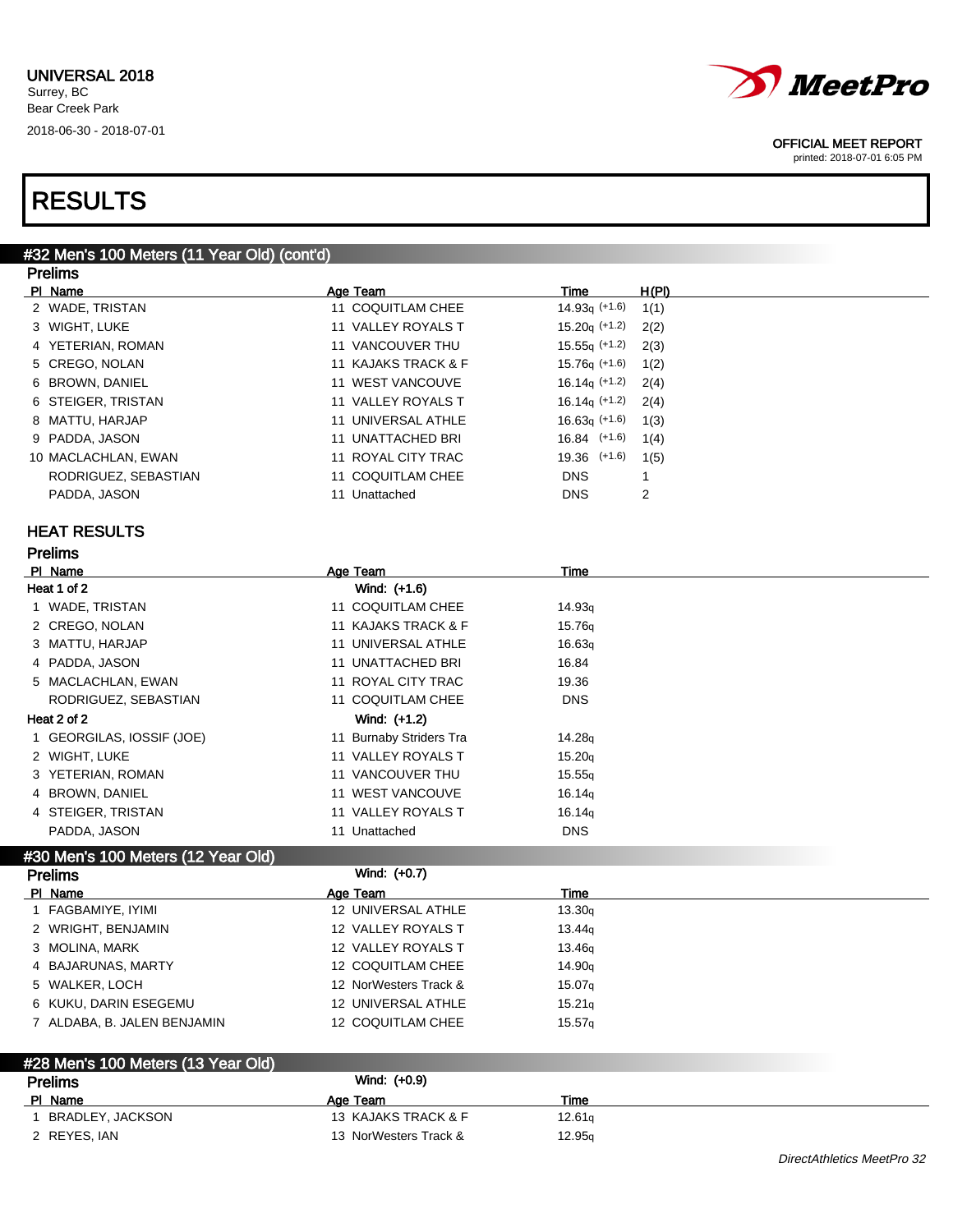

printed: 2018-07-01 6:05 PM

# RESULTS

| #28 Men's 100 Meters (13 Year Old) (cont'd)    |                           |                               |
|------------------------------------------------|---------------------------|-------------------------------|
| <b>Prelims</b>                                 | Wind: (+0.9)              |                               |
| PI Name                                        | Age Team                  | Time                          |
| 3 MCFIE, HOLT                                  | 13 KAJAKS TRACK & F       | 13.18q                        |
| 4 BAL, GURKAMAN                                | 13 UNIVERSAL ATHLE        | 13.45q                        |
| 5 LIM, BRENDAN                                 | 13 Burnaby Striders Tra   | 13.54q                        |
| 6 SILVA, RANUGA                                | 13 OCEAN ATHLETICS        | 13.55q                        |
| 7 LEVINGS, ERIK                                | 13 VALLEY ROYALS T        | 14.28q                        |
| MATTU, HARJAS                                  | 13 UNIVERSAL ATHLE        | DQ                            |
|                                                |                           |                               |
| #26 Men's 100 Meters (Midget)<br><b>Finals</b> | Wind: (+1.6)              |                               |
| PI Name                                        | Age Team                  | Time                          |
| 1 JIANG, ROY                                   | <b>15 OCEAN ATHLETICS</b> | 11.40                         |
| 2 GIBBS, MITCHELL                              | 15 UNIVERSAL ATHLE        | 11.56                         |
| 3 PANESAR, HARVIR                              | 15 KAJAKS TRACK & F       | 11.73                         |
| 4 HSU, BRANDON                                 | 14 Burnaby Striders Tra   | 11.99                         |
| 5 YOON, KYUHYUN                                | 15 UNIVERSAL ATHLE        | 12.10                         |
| 6 HUSSAIN, KAI                                 | 14 GOLDEN EARS AT         | 12.28                         |
| 7 LEONG, COOPER                                | <b>14 CHILLIWACK TRAC</b> | 12.77                         |
| ONG, WEI                                       | 14 UNIVERSAL ATHLE        | <b>NT</b>                     |
|                                                |                           |                               |
| <b>Prelims</b>                                 |                           |                               |
| PI Name                                        | Age Team                  | Time<br>H(PI)                 |
| 1 JIANG, ROY                                   | 15 OCEAN ATHLETICS        | 11.66q $(+0.9)$<br>2(1)       |
| 2 GIBBS, MITCHELL                              | 15 UNIVERSAL ATHLE        | 11.71 $\sigma$ (+0.6)<br>1(1) |
| 3 PANESAR, HARVIR                              | 15 KAJAKS TRACK & F       | 11.91 $\rm q$ (+0.6)<br>1(2)  |
| 4 HSU, BRANDON                                 | 14 Burnaby Striders Tra   | $12.16q (+0.9)$<br>2(2)       |
| 5 HUSSAIN, KAI                                 | 14 GOLDEN EARS AT         | $12.22q (+0.9)$<br>2(3)       |
| 6 YOON, KYUHYUN                                | 15 UNIVERSAL ATHLE        | $12.25q (+0.9)$<br>2(4)       |
| 7 LEONG, COOPER                                | <b>14 CHILLIWACK TRAC</b> | $12.78q (+0.6)$<br>1(3)       |
| 8 ONG, WEI                                     | 14 UNIVERSAL ATHLE        | $13.09q$ (+0.6)<br>1(4)       |
| 9 CURTIS, ALEX                                 | 15 GOLDEN EARS AT         | $13.48$ (+0.9)<br>2(5)        |
| 10 MUELLER, ERICH                              | 15 UNIVERSAL ATHLE        | $13.49$ $(+0.9)$<br>2(6)      |
| 11 BASRA, PARMVEER                             | 14 UNIVERSAL ATHLE        | $13.52$ $(+0.6)$<br>1(5)      |
| 12 VIRDI, JASMEET                              | 14 UNIVERSAL ATHLE        | 13.88 (+0.9)<br>2(7)          |
| GILL, MANAV                                    | 14 UNIVERSAL ATHLE        | <b>DNS</b><br>1               |
| <b>HEAT RESULTS</b>                            |                           |                               |
| <b>Prelims</b>                                 |                           |                               |
| PI Name<br>Heat 1 of 2                         | Age Team<br>Wind: (+0.6)  | Time                          |

| - PI Name         | Ade ream                  | i ine              |
|-------------------|---------------------------|--------------------|
| Heat 1 of 2       | Wind: (+0.6)              |                    |
| I GIBBS. MITCHELL | 15 UNIVERSAL ATHLE        | 11.71 <sub>g</sub> |
| 2 PANESAR, HARVIR | 15 KAJAKS TRACK & F       | 11.91q             |
| 3 LEONG, COOPER   | <b>14 CHILLIWACK TRAC</b> | 12.78 <sub>q</sub> |
| 4 ONG. WEI        | 14 UNIVERSAL ATHLE        | 13.09 <sub>q</sub> |
| 5 BASRA, PARMVEER | 14 UNIVERSAL ATHLE        | 13.52              |
| GILL, MANAV       | 14 UNIVERSAL ATHLE        | <b>DNS</b>         |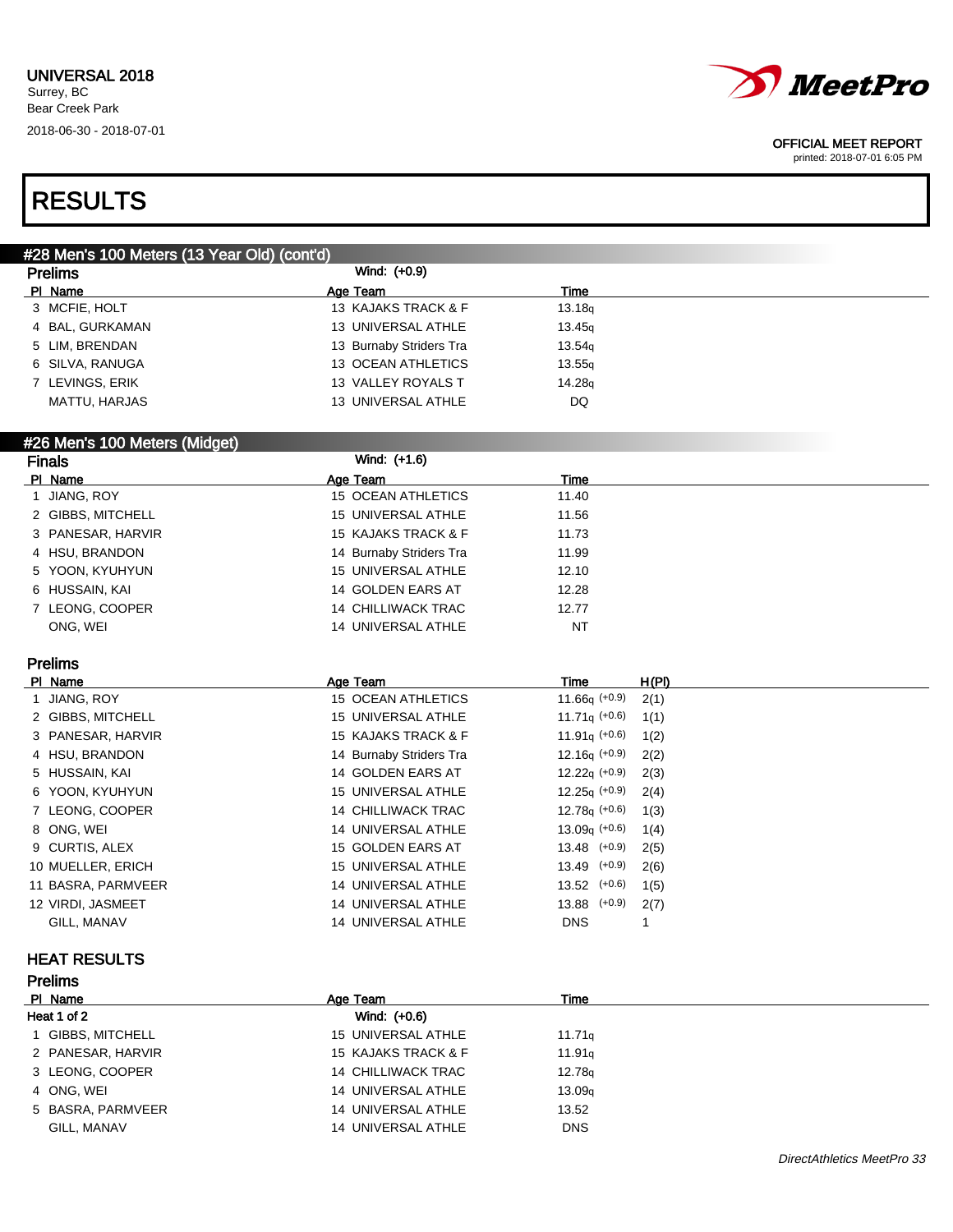

printed: 2018-07-01 6:05 PM

# RESULTS

| #26 Men's 100 Meters (Midget) (cont'd) |  |  |
|----------------------------------------|--|--|
| Prolime                                |  |  |

| PI Name<br>Age Team<br>Time<br>Wind: (+0.9)<br>Heat 2 of 2<br>15 OCEAN ATHLETICS<br>1 JIANG, ROY<br>11.66q<br>14 Burnaby Striders Tra<br>12.16q<br>2 HSU, BRANDON<br>3 HUSSAIN, KAI<br>14 GOLDEN EARS AT<br>12.22q<br>4 YOON, KYUHYUN<br>15 UNIVERSAL ATHLE<br>12.25q<br>15 GOLDEN EARS AT<br>5 CURTIS, ALEX<br>13.48<br>6 MUELLER, ERICH<br>15 UNIVERSAL ATHLE<br>13.49<br>7 VIRDI, JASMEET<br>14 UNIVERSAL ATHLE<br>13.88<br>#24 Men's 100 Meters (Youth)<br>Wind: (+0.8)<br><b>Finals</b><br>PI Name<br>Age Team<br><b>Time</b><br>1 PENSON-MCCOY, JESAIAH<br>17 SOUTH FRASER T<br>11.04<br>17 UNIVERSAL ATHLE<br>11.40<br>2 IYUMVA, CEDRIC<br>17 UNIVERSAL ATHLE<br>3 GILL, JAGMEET<br>11.44<br>19 CHILLIWACK TRAC<br>4 PARSONS, TYLER<br>11.55<br>17 COMOX VALLEY C<br>5 STEWART, SHANE<br>11.69<br>6 TOEWS, JONATHAN<br>16 COASTAL TRACK C<br>11.83<br>16 COQUITLAM CHEE<br>11.95<br>7 LAUGHLIN, JOSHUA<br>17 UNIVERSAL ATHLE<br><b>DNS</b><br>SIDHU, TANVEER<br><b>Prelims</b><br>H(PI)<br>PI Name<br>Age Team<br>Time<br>17 SOUTH FRASER T<br>1 PENSON-MCCOY, JESAIAH<br>$11.17q (+1.1)$<br>2(1)<br>$11.52q$ (+1.1)<br>2 PARSONS, TYLER<br>19 CHILLIWACK TRAC<br>2(2)<br>$11.52q (+1.1)$<br>3 GILL, JAGMEET<br>17 UNIVERSAL ATHLE<br>2(3)<br>$11.55q (+0.6)$<br>4 IYUMVA, CEDRIC<br>17 UNIVERSAL ATHLE<br>1(1)<br>$11.78q (+0.6)$<br>16 COASTAL TRACK C<br>5 TOEWS, JONATHAN<br>1(2)<br>$11.80q (+1.1)$<br>6 STEWART, SHANE<br>17 COMOX VALLEY C<br>2(4)<br>$11.81q (+1.1)$<br>7 SIDHU, TANVEER<br>17 UNIVERSAL ATHLE<br>2(5)<br>16 COQUITLAM CHEE<br>$11.83q (+0.6)$<br>8 LAUGHLIN, JOSHUA<br>1(3)<br>17 UNIVERSAL ATHLE<br>$11.86$ $(+0.6)$<br>9 SANDHU, MANSUKH<br>1(4)<br>$11.94$ (+1.1)<br>10 FAN, GAVIN<br>17 ROYAL CITY TRAC<br>2(6)<br>17 KAJAKS TRACK & F<br>$12.61$ $(+0.6)$<br>11 ZHOU, VICTOR<br>1(5)<br>17 UNIVERSAL ATHLE<br><b>DNS</b><br>SEN, SETHAVAN<br>1<br>17 COQUITLAM CHEE<br><b>DNS</b><br>$\overline{c}$<br>WANG, ADAM<br><b>HEAT RESULTS</b> | гісшіз |  |  |
|-------------------------------------------------------------------------------------------------------------------------------------------------------------------------------------------------------------------------------------------------------------------------------------------------------------------------------------------------------------------------------------------------------------------------------------------------------------------------------------------------------------------------------------------------------------------------------------------------------------------------------------------------------------------------------------------------------------------------------------------------------------------------------------------------------------------------------------------------------------------------------------------------------------------------------------------------------------------------------------------------------------------------------------------------------------------------------------------------------------------------------------------------------------------------------------------------------------------------------------------------------------------------------------------------------------------------------------------------------------------------------------------------------------------------------------------------------------------------------------------------------------------------------------------------------------------------------------------------------------------------------------------------------------------------------------------------------------------------------------------------------------------------------------------------------------------------------------------------------------------------------------------------------------------------------------------------------------------------------|--------|--|--|
|                                                                                                                                                                                                                                                                                                                                                                                                                                                                                                                                                                                                                                                                                                                                                                                                                                                                                                                                                                                                                                                                                                                                                                                                                                                                                                                                                                                                                                                                                                                                                                                                                                                                                                                                                                                                                                                                                                                                                                               |        |  |  |
|                                                                                                                                                                                                                                                                                                                                                                                                                                                                                                                                                                                                                                                                                                                                                                                                                                                                                                                                                                                                                                                                                                                                                                                                                                                                                                                                                                                                                                                                                                                                                                                                                                                                                                                                                                                                                                                                                                                                                                               |        |  |  |
|                                                                                                                                                                                                                                                                                                                                                                                                                                                                                                                                                                                                                                                                                                                                                                                                                                                                                                                                                                                                                                                                                                                                                                                                                                                                                                                                                                                                                                                                                                                                                                                                                                                                                                                                                                                                                                                                                                                                                                               |        |  |  |
|                                                                                                                                                                                                                                                                                                                                                                                                                                                                                                                                                                                                                                                                                                                                                                                                                                                                                                                                                                                                                                                                                                                                                                                                                                                                                                                                                                                                                                                                                                                                                                                                                                                                                                                                                                                                                                                                                                                                                                               |        |  |  |
|                                                                                                                                                                                                                                                                                                                                                                                                                                                                                                                                                                                                                                                                                                                                                                                                                                                                                                                                                                                                                                                                                                                                                                                                                                                                                                                                                                                                                                                                                                                                                                                                                                                                                                                                                                                                                                                                                                                                                                               |        |  |  |
|                                                                                                                                                                                                                                                                                                                                                                                                                                                                                                                                                                                                                                                                                                                                                                                                                                                                                                                                                                                                                                                                                                                                                                                                                                                                                                                                                                                                                                                                                                                                                                                                                                                                                                                                                                                                                                                                                                                                                                               |        |  |  |
|                                                                                                                                                                                                                                                                                                                                                                                                                                                                                                                                                                                                                                                                                                                                                                                                                                                                                                                                                                                                                                                                                                                                                                                                                                                                                                                                                                                                                                                                                                                                                                                                                                                                                                                                                                                                                                                                                                                                                                               |        |  |  |
|                                                                                                                                                                                                                                                                                                                                                                                                                                                                                                                                                                                                                                                                                                                                                                                                                                                                                                                                                                                                                                                                                                                                                                                                                                                                                                                                                                                                                                                                                                                                                                                                                                                                                                                                                                                                                                                                                                                                                                               |        |  |  |
|                                                                                                                                                                                                                                                                                                                                                                                                                                                                                                                                                                                                                                                                                                                                                                                                                                                                                                                                                                                                                                                                                                                                                                                                                                                                                                                                                                                                                                                                                                                                                                                                                                                                                                                                                                                                                                                                                                                                                                               |        |  |  |
|                                                                                                                                                                                                                                                                                                                                                                                                                                                                                                                                                                                                                                                                                                                                                                                                                                                                                                                                                                                                                                                                                                                                                                                                                                                                                                                                                                                                                                                                                                                                                                                                                                                                                                                                                                                                                                                                                                                                                                               |        |  |  |
|                                                                                                                                                                                                                                                                                                                                                                                                                                                                                                                                                                                                                                                                                                                                                                                                                                                                                                                                                                                                                                                                                                                                                                                                                                                                                                                                                                                                                                                                                                                                                                                                                                                                                                                                                                                                                                                                                                                                                                               |        |  |  |
|                                                                                                                                                                                                                                                                                                                                                                                                                                                                                                                                                                                                                                                                                                                                                                                                                                                                                                                                                                                                                                                                                                                                                                                                                                                                                                                                                                                                                                                                                                                                                                                                                                                                                                                                                                                                                                                                                                                                                                               |        |  |  |
|                                                                                                                                                                                                                                                                                                                                                                                                                                                                                                                                                                                                                                                                                                                                                                                                                                                                                                                                                                                                                                                                                                                                                                                                                                                                                                                                                                                                                                                                                                                                                                                                                                                                                                                                                                                                                                                                                                                                                                               |        |  |  |
|                                                                                                                                                                                                                                                                                                                                                                                                                                                                                                                                                                                                                                                                                                                                                                                                                                                                                                                                                                                                                                                                                                                                                                                                                                                                                                                                                                                                                                                                                                                                                                                                                                                                                                                                                                                                                                                                                                                                                                               |        |  |  |
|                                                                                                                                                                                                                                                                                                                                                                                                                                                                                                                                                                                                                                                                                                                                                                                                                                                                                                                                                                                                                                                                                                                                                                                                                                                                                                                                                                                                                                                                                                                                                                                                                                                                                                                                                                                                                                                                                                                                                                               |        |  |  |
|                                                                                                                                                                                                                                                                                                                                                                                                                                                                                                                                                                                                                                                                                                                                                                                                                                                                                                                                                                                                                                                                                                                                                                                                                                                                                                                                                                                                                                                                                                                                                                                                                                                                                                                                                                                                                                                                                                                                                                               |        |  |  |
|                                                                                                                                                                                                                                                                                                                                                                                                                                                                                                                                                                                                                                                                                                                                                                                                                                                                                                                                                                                                                                                                                                                                                                                                                                                                                                                                                                                                                                                                                                                                                                                                                                                                                                                                                                                                                                                                                                                                                                               |        |  |  |
|                                                                                                                                                                                                                                                                                                                                                                                                                                                                                                                                                                                                                                                                                                                                                                                                                                                                                                                                                                                                                                                                                                                                                                                                                                                                                                                                                                                                                                                                                                                                                                                                                                                                                                                                                                                                                                                                                                                                                                               |        |  |  |
|                                                                                                                                                                                                                                                                                                                                                                                                                                                                                                                                                                                                                                                                                                                                                                                                                                                                                                                                                                                                                                                                                                                                                                                                                                                                                                                                                                                                                                                                                                                                                                                                                                                                                                                                                                                                                                                                                                                                                                               |        |  |  |
|                                                                                                                                                                                                                                                                                                                                                                                                                                                                                                                                                                                                                                                                                                                                                                                                                                                                                                                                                                                                                                                                                                                                                                                                                                                                                                                                                                                                                                                                                                                                                                                                                                                                                                                                                                                                                                                                                                                                                                               |        |  |  |
|                                                                                                                                                                                                                                                                                                                                                                                                                                                                                                                                                                                                                                                                                                                                                                                                                                                                                                                                                                                                                                                                                                                                                                                                                                                                                                                                                                                                                                                                                                                                                                                                                                                                                                                                                                                                                                                                                                                                                                               |        |  |  |
|                                                                                                                                                                                                                                                                                                                                                                                                                                                                                                                                                                                                                                                                                                                                                                                                                                                                                                                                                                                                                                                                                                                                                                                                                                                                                                                                                                                                                                                                                                                                                                                                                                                                                                                                                                                                                                                                                                                                                                               |        |  |  |
|                                                                                                                                                                                                                                                                                                                                                                                                                                                                                                                                                                                                                                                                                                                                                                                                                                                                                                                                                                                                                                                                                                                                                                                                                                                                                                                                                                                                                                                                                                                                                                                                                                                                                                                                                                                                                                                                                                                                                                               |        |  |  |
|                                                                                                                                                                                                                                                                                                                                                                                                                                                                                                                                                                                                                                                                                                                                                                                                                                                                                                                                                                                                                                                                                                                                                                                                                                                                                                                                                                                                                                                                                                                                                                                                                                                                                                                                                                                                                                                                                                                                                                               |        |  |  |
|                                                                                                                                                                                                                                                                                                                                                                                                                                                                                                                                                                                                                                                                                                                                                                                                                                                                                                                                                                                                                                                                                                                                                                                                                                                                                                                                                                                                                                                                                                                                                                                                                                                                                                                                                                                                                                                                                                                                                                               |        |  |  |
|                                                                                                                                                                                                                                                                                                                                                                                                                                                                                                                                                                                                                                                                                                                                                                                                                                                                                                                                                                                                                                                                                                                                                                                                                                                                                                                                                                                                                                                                                                                                                                                                                                                                                                                                                                                                                                                                                                                                                                               |        |  |  |
|                                                                                                                                                                                                                                                                                                                                                                                                                                                                                                                                                                                                                                                                                                                                                                                                                                                                                                                                                                                                                                                                                                                                                                                                                                                                                                                                                                                                                                                                                                                                                                                                                                                                                                                                                                                                                                                                                                                                                                               |        |  |  |
|                                                                                                                                                                                                                                                                                                                                                                                                                                                                                                                                                                                                                                                                                                                                                                                                                                                                                                                                                                                                                                                                                                                                                                                                                                                                                                                                                                                                                                                                                                                                                                                                                                                                                                                                                                                                                                                                                                                                                                               |        |  |  |
|                                                                                                                                                                                                                                                                                                                                                                                                                                                                                                                                                                                                                                                                                                                                                                                                                                                                                                                                                                                                                                                                                                                                                                                                                                                                                                                                                                                                                                                                                                                                                                                                                                                                                                                                                                                                                                                                                                                                                                               |        |  |  |
|                                                                                                                                                                                                                                                                                                                                                                                                                                                                                                                                                                                                                                                                                                                                                                                                                                                                                                                                                                                                                                                                                                                                                                                                                                                                                                                                                                                                                                                                                                                                                                                                                                                                                                                                                                                                                                                                                                                                                                               |        |  |  |
|                                                                                                                                                                                                                                                                                                                                                                                                                                                                                                                                                                                                                                                                                                                                                                                                                                                                                                                                                                                                                                                                                                                                                                                                                                                                                                                                                                                                                                                                                                                                                                                                                                                                                                                                                                                                                                                                                                                                                                               |        |  |  |
|                                                                                                                                                                                                                                                                                                                                                                                                                                                                                                                                                                                                                                                                                                                                                                                                                                                                                                                                                                                                                                                                                                                                                                                                                                                                                                                                                                                                                                                                                                                                                                                                                                                                                                                                                                                                                                                                                                                                                                               |        |  |  |
|                                                                                                                                                                                                                                                                                                                                                                                                                                                                                                                                                                                                                                                                                                                                                                                                                                                                                                                                                                                                                                                                                                                                                                                                                                                                                                                                                                                                                                                                                                                                                                                                                                                                                                                                                                                                                                                                                                                                                                               |        |  |  |
|                                                                                                                                                                                                                                                                                                                                                                                                                                                                                                                                                                                                                                                                                                                                                                                                                                                                                                                                                                                                                                                                                                                                                                                                                                                                                                                                                                                                                                                                                                                                                                                                                                                                                                                                                                                                                                                                                                                                                                               |        |  |  |
|                                                                                                                                                                                                                                                                                                                                                                                                                                                                                                                                                                                                                                                                                                                                                                                                                                                                                                                                                                                                                                                                                                                                                                                                                                                                                                                                                                                                                                                                                                                                                                                                                                                                                                                                                                                                                                                                                                                                                                               |        |  |  |
|                                                                                                                                                                                                                                                                                                                                                                                                                                                                                                                                                                                                                                                                                                                                                                                                                                                                                                                                                                                                                                                                                                                                                                                                                                                                                                                                                                                                                                                                                                                                                                                                                                                                                                                                                                                                                                                                                                                                                                               |        |  |  |

### Prelims Pl Name Time Age Team Age Team Time Time Heat 1 of 2 Wind: (+0.6) 1 IYUMVA, CEDRIC 11.55q 17 UNIVERSAL ATHLE 11.55q 2 TOEWS, JONATHAN 16 COASTAL TRACK C 11.78q 3 LAUGHLIN, JOSHUA 16 COQUITLAM CHEE 11.83q 4 SANDHU, MANSUKH 17 UNIVERSAL ATHLE 11.86 5 ZHOU, VICTOR 17 KAJAKS TRACK & F 12.61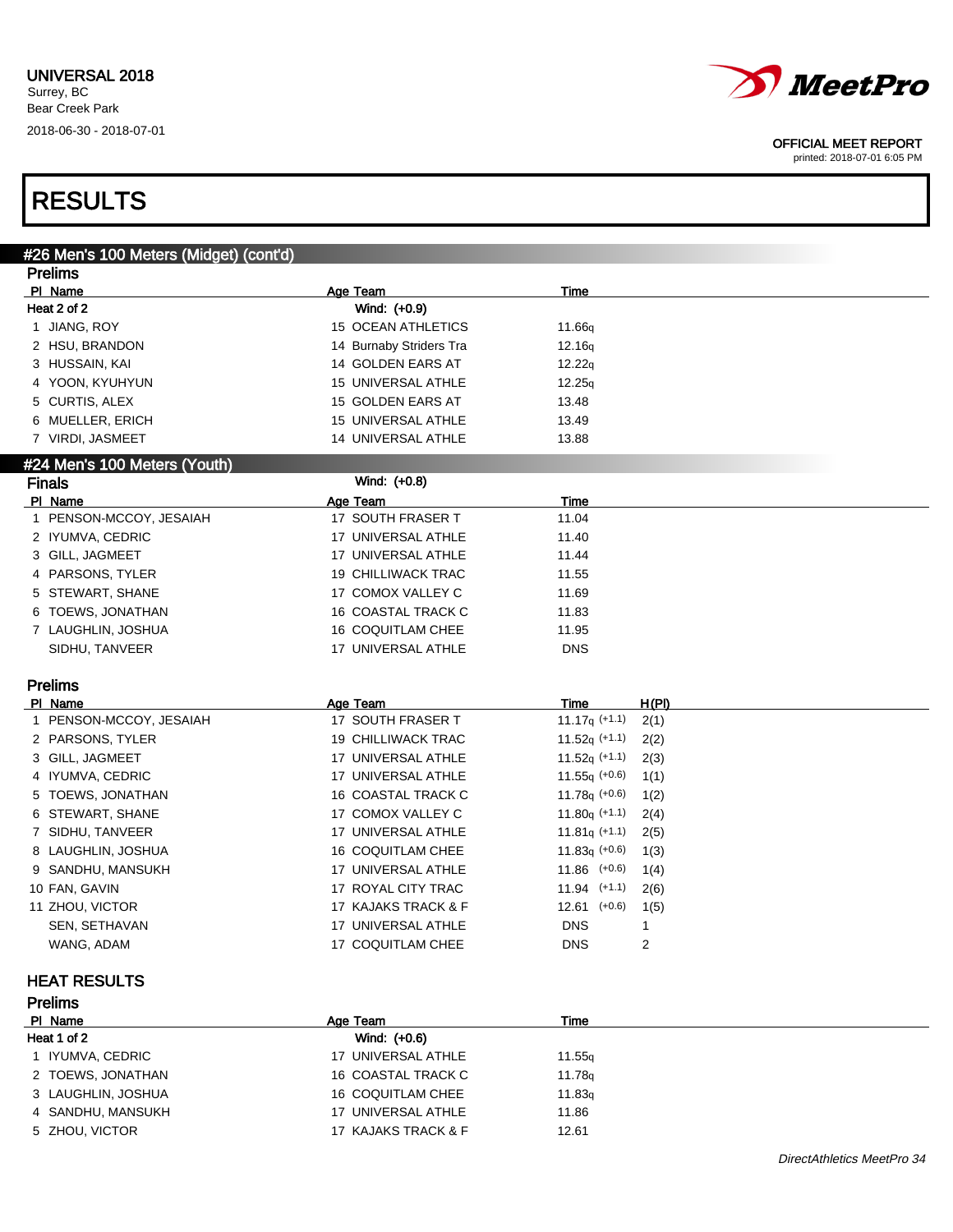

printed: 2018-07-01 6:05 PM

# RESULTS

#### #24 Men's 100 Meters (Youth) (cont'd) Prelims

| טוווויטו                      |                           |                    |  |
|-------------------------------|---------------------------|--------------------|--|
| PI Name                       | Age Team                  | Time               |  |
| SEN, SETHAVAN                 | 17 UNIVERSAL ATHLE        | <b>DNS</b>         |  |
| Heat 2 of 2                   | Wind: (+1.1)              |                    |  |
| 1 PENSON-MCCOY, JESAIAH       | 17 SOUTH FRASER T         | 11.17q             |  |
| 2 PARSONS, TYLER              | <b>19 CHILLIWACK TRAC</b> | 11.52q             |  |
| 3 GILL, JAGMEET               | 17 UNIVERSAL ATHLE        | 11.52q             |  |
| 4 STEWART, SHANE              | 17 COMOX VALLEY C         | 11.80g             |  |
| 5 SIDHU, TANVEER              | 17 UNIVERSAL ATHLE        | 11.81q             |  |
| 6 FAN, GAVIN                  | 17 ROYAL CITY TRAC        | 11.94              |  |
| WANG, ADAM                    | 17 COQUITLAM CHEE         | <b>DNS</b>         |  |
| #22 Men's 100 Meters (Junior) |                           |                    |  |
| <b>Prelims</b>                | Wind: (+1.0)              |                    |  |
| PI Name                       | Age Team                  | Time               |  |
| 1 BAINS, GURKEET              | 18 Unattached             | 11.75q             |  |
| 2 ERASO, JUAN                 | <b>18 CHILLIWACK TRAC</b> | 11.77q             |  |
| 3 DAVIS, SHEMAR               | 18 UNIVERSAL ATHLE        | 11.79 <sub>q</sub> |  |
| 4 JANG, KYLE                  | <b>19 VANCOUVER THU</b>   | 11.91q             |  |
| <b>BLACKMAN, KENNY</b>        | 20 UNIVERSAL ATHLE        | <b>DNS</b>         |  |
|                               |                           |                    |  |

### #20 Men's 100 Meters (Open)

| <b>Finals</b>              | Wind: (+1.0)       |            |  |
|----------------------------|--------------------|------------|--|
| PI Name                    | Age Team           | Time       |  |
| 1 SANDHU, AMARVEER         | 20 UNIVERSAL ATHLE | 10.94      |  |
| 2 BLACKMAN, KENNY          | 20 UNIVERSAL ATHLE | 11.08      |  |
| 3 SINGH, RAMANDEEP         | 24 UNIVERSAL ATHLE | 11.30      |  |
| 4 OTT, ANDREW              | 27 VALLEY ROYALS T | 11.47      |  |
| 5 GILL, SUNNY              | 27 VALLEY ROYALS T | 12.21      |  |
| <b>BELLEFONTAINE, MATT</b> | 24 COQUITLAM CHEE  | <b>DNS</b> |  |
| MCCANN, SANCHO             | 36 VANCOUVER THU   | <b>DNS</b> |  |
| ZAMAN, SAIF                | 20 VANCOUVER THU   | <b>DNS</b> |  |

| <b>Prelims</b>         |                    |                  |       |
|------------------------|--------------------|------------------|-------|
| PI Name                | Age Team           | Time             | H(PI) |
| 1 SANDHU, AMARVEER     | 20 UNIVERSAL ATHLE | $11.17q$ (+0.4)  | 2(1)  |
| 2 ZAMAN, SAIF          | 20 VANCOUVER THU   | $11.24a$ (+0.1)  | 1(1)  |
| 3 BLACKMAN, KENNY      | 20 UNIVERSAL ATHLE | $11.26q (+0.1)$  | 1(2)  |
| 4 SINGH, RAMANDEEP     | 24 UNIVERSAL ATHLE | $11.47q$ (+0.1)  | 1(3)  |
| 5 OTT, ANDREW          | 27 VALLEY ROYALS T | $11.63q$ (+0.4)  | 2(2)  |
| 6 MCCANN, SANCHO       | 36 VANCOUVER THU   | $12.07q$ (+0.4)  | 2(3)  |
| 7 GILL, SUNNY          | 27 VALLEY ROYALS T | $12.29q$ (+0.1)  | 1(4)  |
| 8 BELLEFONTAINE, MATT  | 24 COQUITLAM CHEE  | $12.37q$ (+0.1)  | 1(5)  |
| 9 WIGHT, TREVOR        | 44 VALLEY ROYALS T | $12.55$ $(+0.4)$ | 2(4)  |
| 10 RANDHAWA, JASMIN    | 20 NEW WEST SPART  | $12.87$ $(+0.4)$ | 2(5)  |
| 11 TODD, MICHAEL       | 60 WEST VANCOUVE   | $13.48$ $(+0.4)$ | 2(6)  |
| 12 ROBINSMITH, MICHAEL | 56 ROYAL CITY TRAC | $17.65$ $(+0.4)$ | 2(7)  |
| PELESHATY, CHASE       | 27 COQUITLAM CHEE  | <b>DNS</b>       |       |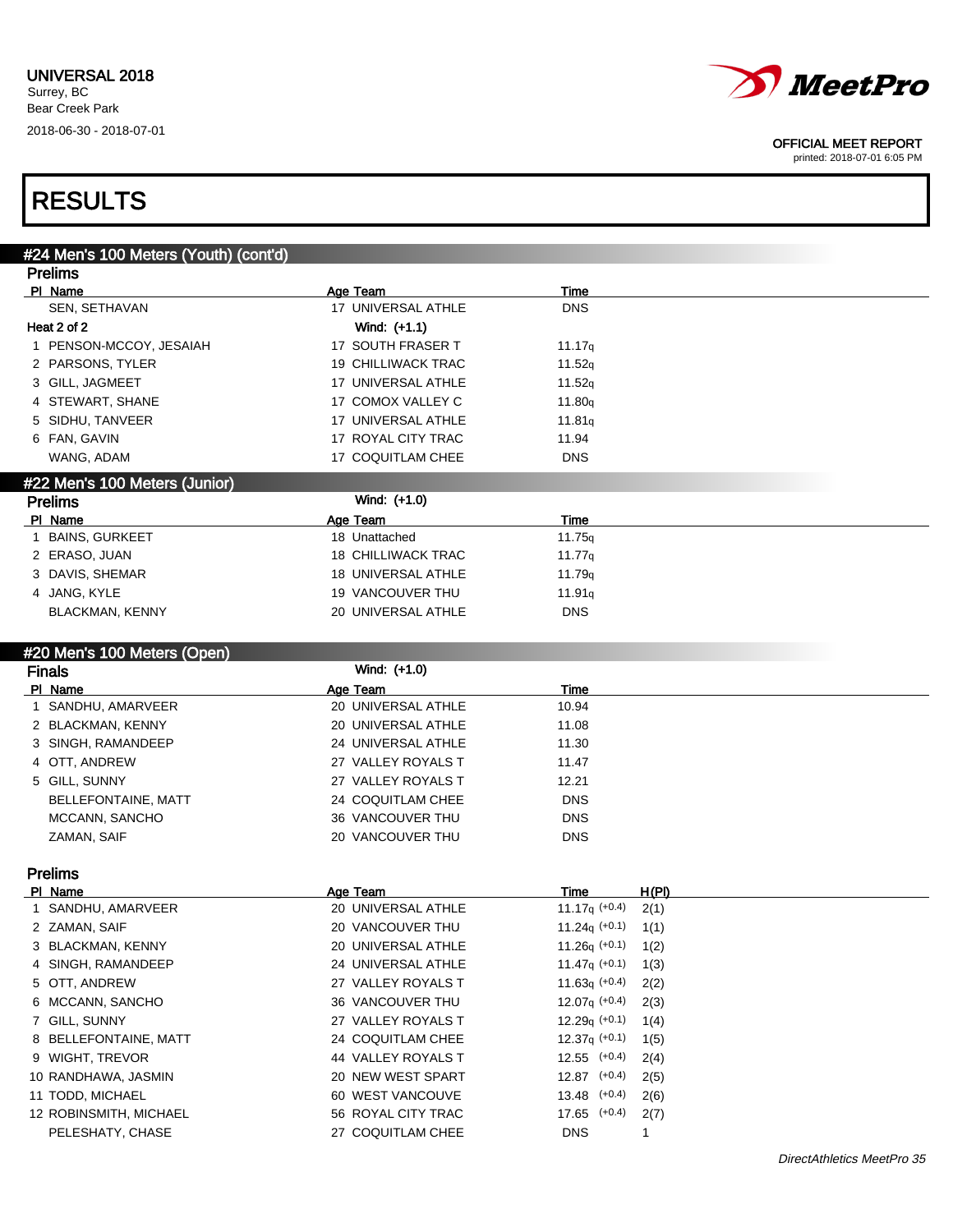

printed: 2018-07-01 6:05 PM

## RESULTS

|   | #20 Men's 100 Meters (Open) (cont'd) |                         |                    |                      |       |
|---|--------------------------------------|-------------------------|--------------------|----------------------|-------|
|   | <b>HEAT RESULTS</b>                  |                         |                    |                      |       |
|   | <b>Prelims</b>                       |                         |                    |                      |       |
|   | PI Name                              | Age Team                | <b>Time</b>        |                      |       |
|   | Heat 1 of 2                          | Wind: (+0.1)            |                    |                      |       |
|   | 1 ZAMAN, SAIF                        | 20 VANCOUVER THU        | 11.24q             |                      |       |
|   | 2 BLACKMAN, KENNY                    | 20 UNIVERSAL ATHLE      | 11.26g             |                      |       |
|   | 3 SINGH, RAMANDEEP                   | 24 UNIVERSAL ATHLE      | 11.47q             |                      |       |
|   | 4 GILL, SUNNY                        | 27 VALLEY ROYALS T      | 12.29q             |                      |       |
|   | 5 BELLEFONTAINE, MATT                | 24 COQUITLAM CHEE       | 12.37 <sub>q</sub> |                      |       |
|   | PELESHATY, CHASE                     | 27 COQUITLAM CHEE       | <b>DNS</b>         |                      |       |
|   | Heat 2 of 2                          | Wind: (+0.4)            |                    |                      |       |
|   | 1 SANDHU, AMARVEER                   | 20 UNIVERSAL ATHLE      | 11.17q             |                      |       |
|   | 2 OTT, ANDREW                        | 27 VALLEY ROYALS T      | 11.63q             |                      |       |
|   | 3 MCCANN, SANCHO                     | 36 VANCOUVER THU        | 12.07q             |                      |       |
|   | 4 WIGHT, TREVOR                      | 44 VALLEY ROYALS T      | 12.55              |                      |       |
|   | 5 RANDHAWA, JASMIN                   | 20 NEW WEST SPART       | 12.87              |                      |       |
|   | 6 TODD, MICHAEL                      | 60 WEST VANCOUVE        | 13.48              |                      |       |
|   | 7 ROBINSMITH, MICHAEL                | 56 ROYAL CITY TRAC      | 17.65              |                      |       |
|   | #90 Men's 200 Meters (11 Year Old)   |                         |                    |                      |       |
|   |                                      | Wind: (-0.3)            |                    |                      |       |
|   | PI Name                              | Age Team                | <b>Time</b>        |                      |       |
|   | 1 GEORGILAS, IOSSIF (JOE)            | 11 Burnaby Striders Tra | 29.75              |                      |       |
|   | 2 WADE, TRISTAN                      | 11 COQUITLAM CHEE       | 31.14              |                      |       |
|   | 3 COLE, GRIFFIN                      | 11 VANCOUVER THU        | 31.70              |                      |       |
|   | 4 YETERIAN, ROMAN                    | 11 VANCOUVER THU        | 33.00              |                      |       |
|   |                                      |                         |                    |                      |       |
|   | #88 Men's 200 Meters (12 Year Old)   |                         |                    |                      |       |
|   | PI Name                              | Age Team                | Time               |                      | H(PI) |
|   | 1 MOLINA, MARK                       | 12 VALLEY ROYALS T      |                    | 27.11 (-0.3)         | 2(1)  |
|   | 2 FAGBAMIYE, IYIMI                   | 12 UNIVERSAL ATHLE      |                    | $27.12 \quad (-0.3)$ | 2(2)  |
|   | 3 WRIGHT, BENJAMIN                   | 12 VALLEY ROYALS T      |                    | $27.27$ $(-0.3)$     | 2(3)  |
|   | 4 EVANS, AIDAN                       | 12 GOLDEN EARS AT       |                    | $29.24 \quad (-0.3)$ | 2(4)  |
|   | 5 O'BRIEN, BRENDAN                   | 12 OCEAN ATHLETICS      |                    | 29.86 (+0.6)         | 1(1)  |
|   | 6 WALKER, LOCH                       | 12 NorWesters Track &   |                    | $30.82$ $(+0.6)$     | 1(2)  |
|   | 7 GILL, SAHIB                        | 12 UNIVERSAL ATHLE      |                    | $31.26$ (+0.6)       | 1(3)  |
| 8 | PANKRATZ, KAEL                       | 12 COQUITLAM CHEE       |                    | $31.31$ (+0.6)       | 1(4)  |

| 9 ALDABA, B. JALEN BENJAMIN | 12 COQUITLAM CHEE   |       | $31.89$ (+0.6) 1(            |                |
|-----------------------------|---------------------|-------|------------------------------|----------------|
| 10 KUKU, DARIN ESEGEMU      | 12 UNIVERSAL ATHLE  |       | $33.16 \left(-0.3\right)$ 2( |                |
| 11 MANNING, RILEY           | 12 COQUITLAM CHEE   |       | 40.85 $(-0.3)$ 2(            |                |
| MANDIC. DANIEL              | 12 UBC Thunderbirds | DNS - |                              | $\overline{1}$ |

### SECTION RESULTS

| PI Name          | Age Team              | Time  |
|------------------|-----------------------|-------|
| Section 1 of 2   | Wind: (+0.6)          |       |
| O'BRIEN, BRENDAN | 12 OCEAN ATHLETICS    | 29.86 |
| 2 WALKER, LOCH   | 12 NorWesters Track & | 30.82 |
| 3 GILL, SAHIB    | 12 UNIVERSAL ATHLE    | 31.26 |

 $31.89$   $(+0.6)$  1(5)  $33.16 \quad (-0.3) \quad 2(5)$  $40.85$   $(-0.3)$   $2(6)$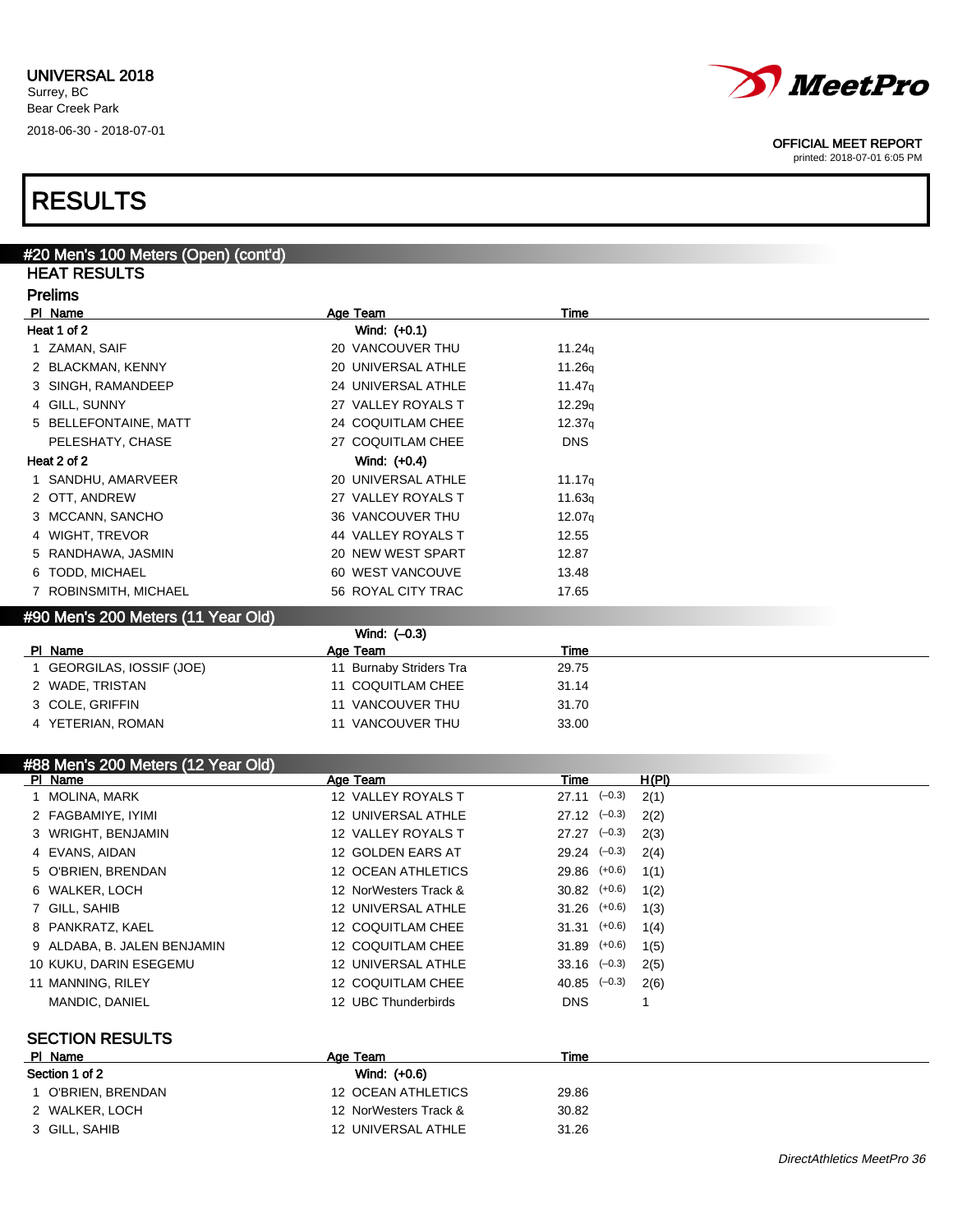

printed: 2018-07-01 6:05 PM

# RESULTS

| #88 Men's 200 Meters (12 Year Old) (cont'd)<br>PI Name | Age Team                  | <b>Time</b>      |                |
|--------------------------------------------------------|---------------------------|------------------|----------------|
| 4 PANKRATZ, KAEL                                       | 12 COQUITLAM CHEE         | 31.31            |                |
| 5 ALDABA, B. JALEN BENJAMIN                            | 12 COQUITLAM CHEE         | 31.89            |                |
| MANDIC, DANIEL                                         | 12 UBC Thunderbirds       | <b>DNS</b>       |                |
| Section 2 of 2                                         | Wind: $(-0.3)$            |                  |                |
| 1 MOLINA, MARK                                         | 12 VALLEY ROYALS T        | 27.11            |                |
| 2 FAGBAMIYE, IYIMI                                     | 12 UNIVERSAL ATHLE        | 27.12            |                |
| 3 WRIGHT, BENJAMIN                                     | 12 VALLEY ROYALS T        | 27.27            |                |
| 4 EVANS, AIDAN                                         | 12 GOLDEN EARS AT         | 29.24            |                |
| 5 KUKU, DARIN ESEGEMU                                  | 12 UNIVERSAL ATHLE        | 33.16            |                |
| 6 MANNING, RILEY                                       | 12 COQUITLAM CHEE         | 40.85            |                |
|                                                        |                           |                  |                |
| #86 Men's 200 Meters (13 Year Old)                     | Wind: (-0.8)              |                  |                |
| PI Name                                                | Age Team                  | Time             |                |
| 1 BRADLEY, JACKSON                                     | 13 KAJAKS TRACK & F       | 25.38            |                |
| 2 REYES, IAN                                           | 13 NorWesters Track &     | 26.83            |                |
| 3 MCFIE, HOLT                                          | 13 KAJAKS TRACK & F       | 27.21            |                |
| 4 SILVA, RANUGA                                        | 13 OCEAN ATHLETICS        | 27.74            |                |
| 5 LIM, BRENDAN                                         | 13 Burnaby Striders Tra   | 27.74            |                |
| 6 EGHAN, KOFI                                          | 13 COQUITLAM CHEE         | 28.30            |                |
| HWANG, KIERAN                                          | 13 COQUITLAM CHEE         | <b>DNS</b>       |                |
|                                                        |                           |                  |                |
| #84 Men's 200 Meters (Midget)                          |                           |                  |                |
| PI Name                                                | Age Team                  | Time             | H(PI)          |
| 1 JIANG, ROY                                           | <b>15 OCEAN ATHLETICS</b> | $23.11$ (+1.6)   | 2(1)           |
| 2 GIBBS, MITCHELL                                      | 15 UNIVERSAL ATHLE        | $23.80$ (+1.6)   | 2(2)           |
| 3 PANESAR, HARVIR                                      | 15 KAJAKS TRACK & F       | $23.85$ (+1.6)   | 2(3)           |
| 4 HSU, BRANDON                                         | 14 Burnaby Striders Tra   | 24.02 (+1.6)     | 2(4)           |
| 5 YOON, KYUHYUN                                        | 15 UNIVERSAL ATHLE        | 24.49 (+1.6)     | 2(5)           |
| 6 CHAN, NATHAN                                         | 15 UNIVERSAL ATHLE        | 24.62 (+1.6)     | 2(6)           |
| 7 HUSSAIN, KAI                                         | 14 GOLDEN EARS AT         | 24.88 (+1.6)     | 2(7)           |
| 8 LEONG, COOPER                                        | <b>14 CHILLIWACK TRAC</b> | $25.83$ $(+1.1)$ | 1(1)           |
| 9 TANSKY, ETHAN                                        | 14 COMOX VALLEY C         | $26.22$ (+1.1)   | 1(2)           |
| 10 KARULETWA, NIGEL                                    | 15 UNATTACHED BRI         | $26.43$ $(+1.1)$ | 1(3)           |
| 11 UNDERWOOD, EMMIT                                    | 15 GOLDEN EARS AT         | $27.00$ $(+1.1)$ | 1(4)           |
| 12 CURTIS, ALEX                                        | 15 GOLDEN EARS AT         | $27.16$ (+1.1)   | 1(5)           |
| 13 VIRDI, JASMEET                                      | 14 UNIVERSAL ATHLE        | 28.21 (+1.1)     | 1(6)           |
| BASRA, PARMVEER                                        | 14 UNIVERSAL ATHLE        | <b>DNS</b>       | 1              |
| GILL, MANAV                                            | 14 UNIVERSAL ATHLE        | <b>DNS</b>       | $\overline{c}$ |
| <b>SECTION RESULTS</b>                                 |                           |                  |                |
| PI Name                                                | Age Team                  | Time             |                |
| Section 1 of 2                                         | Wind: (+1.1)              |                  |                |
| 1 LEONG, COOPER                                        | 14 CHILLIWACK TRAC        | 25.83            |                |
| 2 TANSKY, ETHAN                                        | 14 COMOX VALLEY C         | 26.22            |                |
| 3 KARULETWA, NIGEL                                     | 15 UNATTACHED BRI         | 26.43            |                |
| 4 UNDERWOOD, EMMIT                                     | 15 GOLDEN EARS AT         | 27.00            |                |
|                                                        |                           |                  |                |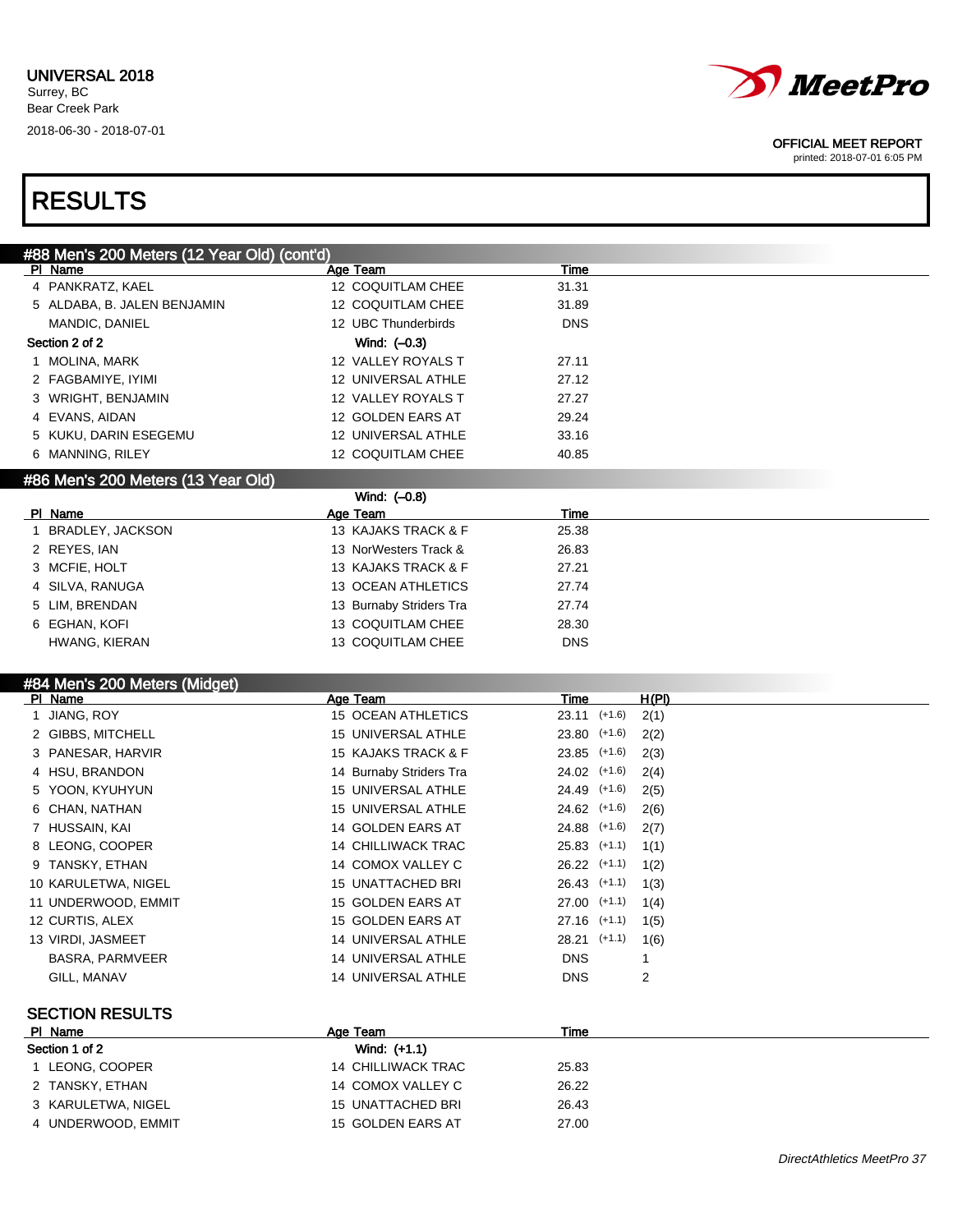

printed: 2018-07-01 6:05 PM

## RESULTS

| #84 Men's 200 Meters (Midget) (cont'd) |                           |            |  |
|----------------------------------------|---------------------------|------------|--|
| PI Name                                | Age Team                  | Time       |  |
| 5 CURTIS, ALEX                         | 15 GOLDEN EARS AT         | 27.16      |  |
| 6 VIRDI, JASMEET                       | 14 UNIVERSAL ATHLE        | 28.21      |  |
| BASRA, PARMVEER                        | <b>14 UNIVERSAL ATHLE</b> | <b>DNS</b> |  |
| Section 2 of 2                         | Wind: (+1.6)              |            |  |
| 1 JIANG, ROY                           | 15 OCEAN ATHLETICS        | 23.11      |  |
| 2 GIBBS, MITCHELL                      | 15 UNIVERSAL ATHLE        | 23.80      |  |
| 3 PANESAR, HARVIR                      | 15 KAJAKS TRACK & F       | 23.85      |  |
| 4 HSU, BRANDON                         | 14 Burnaby Striders Tra   | 24.02      |  |
| 5 YOON, KYUHYUN                        | 15 UNIVERSAL ATHLE        | 24.49      |  |
| 6 CHAN, NATHAN                         | 15 UNIVERSAL ATHLE        | 24.62      |  |
| 7 HUSSAIN, KAI                         | 14 GOLDEN EARS AT         | 24.88      |  |
| GILL, MANAV                            | 14 UNIVERSAL ATHLE        | <b>DNS</b> |  |
| #82 Men's 200 Meters (Youth)           |                           |            |  |
|                                        | Wind: (+0.3)              |            |  |
| PI Name                                | Age Team                  | Time       |  |
| 1 PENSON-MCCOY, JESAIAH                | 17 SOUTH FRASER T         | 22.25      |  |
| 2 BRADLEY, CARSON                      | 17 KAJAKS TRACK & F       | 22.87      |  |
| 3 LAUGHLIN, JOSHUA                     | 16 COQUITLAM CHEE         | 23.76      |  |
| 4 SANDHU, MANSUKH                      | 17 UNIVERSAL ATHLE        | 23.96      |  |
| 5 SIDHU, TANVEER                       | 17 UNIVERSAL ATHLE        | 24.09      |  |
| 6 TOEWS, JONATHAN                      | 16 COASTAL TRACK C        | 24.48      |  |
| 7 FAN, GAVIN                           | 17 ROYAL CITY TRAC        | 24.59      |  |
| 8 ZHOU, VICTOR                         | 17 KAJAKS TRACK & F       | 25.59      |  |
|                                        |                           |            |  |
| #80 Men's 200 Meters (Junior)          |                           |            |  |
|                                        | Wind: (-0.9)              |            |  |
| PI Name                                | Age Team                  | Time       |  |
| 1 ERASO, JUAN                          | 18 CHILLIWACK TRAC        | 23.59      |  |
| 2 PARSONS, TYLER                       | 19 CHILLIWACK TRAC        | 23.67      |  |
| 3 DAVIS, SHEMAR                        | 18 UNIVERSAL ATHLE        | 23.73      |  |
| WEZEMAN, BENJAMIN (BEN)                | 19 COQUITLAM CHEE         | <b>DNS</b> |  |
|                                        |                           |            |  |
| #78 Men's 200 Meters (Open)            |                           |            |  |
|                                        | Wind: (+0.6)              |            |  |
| PI Name                                | Age Team                  | Time       |  |
| 1 ZAMAN, SAIF                          | 20 VANCOUVER THU          | 22.39      |  |
| 2 SINGH, RAMANDEEP                     | 24 UNIVERSAL ATHLE        | 23.02      |  |
| 3 PINSKY, DAVID                        | 22 COQUITLAM CHEE         | 23.50      |  |
| 4 CONRAD, BEN                          | 22 UNATTACHED NOV         | 23.92      |  |
| 5 MCCANN, SANCHO                       | 36 VANCOUVER THU          | 24.74      |  |
|                                        |                           |            |  |
| #244 Men's 300 Meters (12 Year Old)    |                           |            |  |
| PI Name                                | Age Team                  | Time       |  |
| 1 KANAGAWA, NIKO                       | 12 COQUITLAM CHEE         | 46.51      |  |

2 O'BRIEN, BRENDAN 12 OCEAN ATHLETICS 46.60 3 HOLMES, MAX 12 ROYAL CITY TRAC 50.16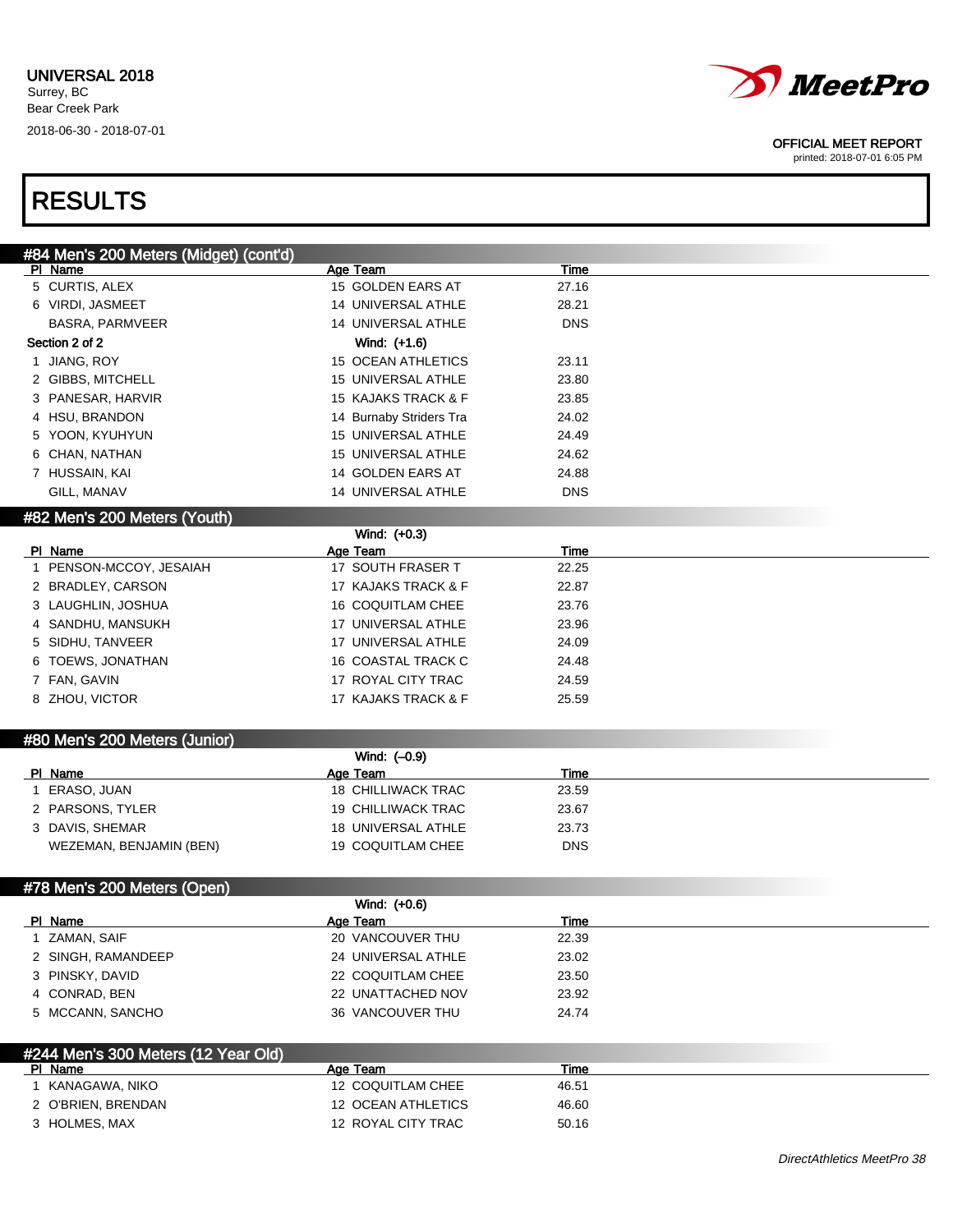

| <b>RESULTS</b>                               |                                         |                     |       |  |
|----------------------------------------------|-----------------------------------------|---------------------|-------|--|
| #244 Men's 300 Meters (12 Year Old) (cont'd) |                                         |                     |       |  |
| PI Name                                      | Age Team                                | Time                |       |  |
| 4 WILCH, JOHNATHAN                           | 12 OCEAN ATHLETICS                      | 53.42               |       |  |
| HAINTZ, KYNAN                                | 12 GOLDEN EARS AT                       | <b>DNS</b>          |       |  |
| #54 Men's 300 Meters (13 Year Old)           |                                         |                     |       |  |
| PI Name                                      | <b>Age Team</b>                         | Time                |       |  |
| 1 LEE, CAIDEN                                | 13 OCEAN ATHLETICS                      | 41.98               |       |  |
| 2 LIM, BRENDAN                               | 13 Burnaby Striders Tra                 | 44.18               |       |  |
| 3 EGHAN, KOFI                                | 13 COQUITLAM CHEE                       | 45.27               |       |  |
| 4 DHALIWAL, SUKHMANDEEP<br>MARTIN, JAYDEN    | 13 UNIVERSAL ATHLE<br>13 SOUTH FRASER T | 54.05<br><b>DNS</b> |       |  |
|                                              |                                         |                     |       |  |
| #52 Men's 300 Meters (Midget)<br>PI Name     |                                         | Time                | H(PI) |  |
| 1 CHAN, NATHAN                               | Age Team<br>15 UNIVERSAL ATHLE          | 38.94               | 2(1)  |  |
| 2 YOON, KYUHYUN                              | 15 UNIVERSAL ATHLE                      | 39.45               | 2(2)  |  |
| 3 GILL, ROBIN                                | 15 UNIVERSAL ATHLE                      | 39.74               | 2(3)  |  |
| 4 WERGELAND, BENJAMIN                        | <b>15 LANGLEY MUSTAN</b>                | 41.20               | 1(1)  |  |
| 5 MANSELL, ELICHAI                           | 15 UNIVERSAL ATHLE                      | 41.36               | 2(4)  |  |
| 6 KARULETWA, NIGEL                           | <b>15 UNATTACHED BRI</b>                | 41.56               | 1(2)  |  |
| 7 TANSKY, ETHAN                              | 14 COMOX VALLEY C                       | 42.01               | 1(3)  |  |
| 8 LEONG, COOPER                              | <b>14 CHILLIWACK TRAC</b>               | 42.11               | 2(5)  |  |
| 9 UNDERWOOD, EMMIT                           | 15 GOLDEN EARS AT                       | 42.83               | 1(4)  |  |
| <b>SECTION RESULTS</b>                       |                                         |                     |       |  |
| PI Name                                      | Age Team                                | <b>Time</b>         |       |  |
| Section 1 of 2                               |                                         |                     |       |  |
| 1 WERGELAND, BENJAMIN                        | 15 LANGLEY MUSTAN                       | 41.20               |       |  |
| 2 KARULETWA, NIGEL                           | 15 UNATTACHED BRI                       | 41.56               |       |  |
| 3 TANSKY, ETHAN                              | 14 COMOX VALLEY C                       | 42.01               |       |  |
| 4 UNDERWOOD, EMMIT                           | 15 GOLDEN EARS AT                       | 42.83               |       |  |
| Section 2 of 2                               |                                         |                     |       |  |
| 1 CHAN, NATHAN                               | 15 UNIVERSAL ATHLE                      | 38.94               |       |  |
| 2 YOON, KYUHYUN                              | 15 UNIVERSAL ATHLE                      | 39.45               |       |  |
| 3 GILL, ROBIN                                | 15 UNIVERSAL ATHLE                      | 39.74               |       |  |
| 4 MANSELL, ELICHAI                           | 15 UNIVERSAL ATHLE                      | 41.36               |       |  |
| 5 LEONG, COOPER                              | 14 CHILLIWACK TRAC                      | 42.11               |       |  |
| #60 Men's 400 Meters (Youth)                 |                                         |                     |       |  |
| PI Name                                      | Age Team                                | Time                |       |  |
| 1 BRADLEY, CARSON                            | 17 KAJAKS TRACK & F                     | 50.76               |       |  |
| 2 ROSS, BENJAMIN                             | 17 VANCOUVER THU                        | 54.54               |       |  |
| 3 LAUGHLIN, JOSHUA                           | 16 COQUITLAM CHEE<br>16 ROYAL CITY TRAC | 56.18               |       |  |
| 4 ARCADI, KARL                               |                                         | 57.86               |       |  |
| 5 ZHOU, VICTOR                               | 17 KAJAKS TRACK & F                     | 59.41               |       |  |
| 6 MCKAY, FRASER                              | 16 OCEAN ATHLETICS                      | 1:02.86             |       |  |
| MANN, AMARDEEP                               | 16 CHILLIWACK TRAC                      | <b>DNS</b>          |       |  |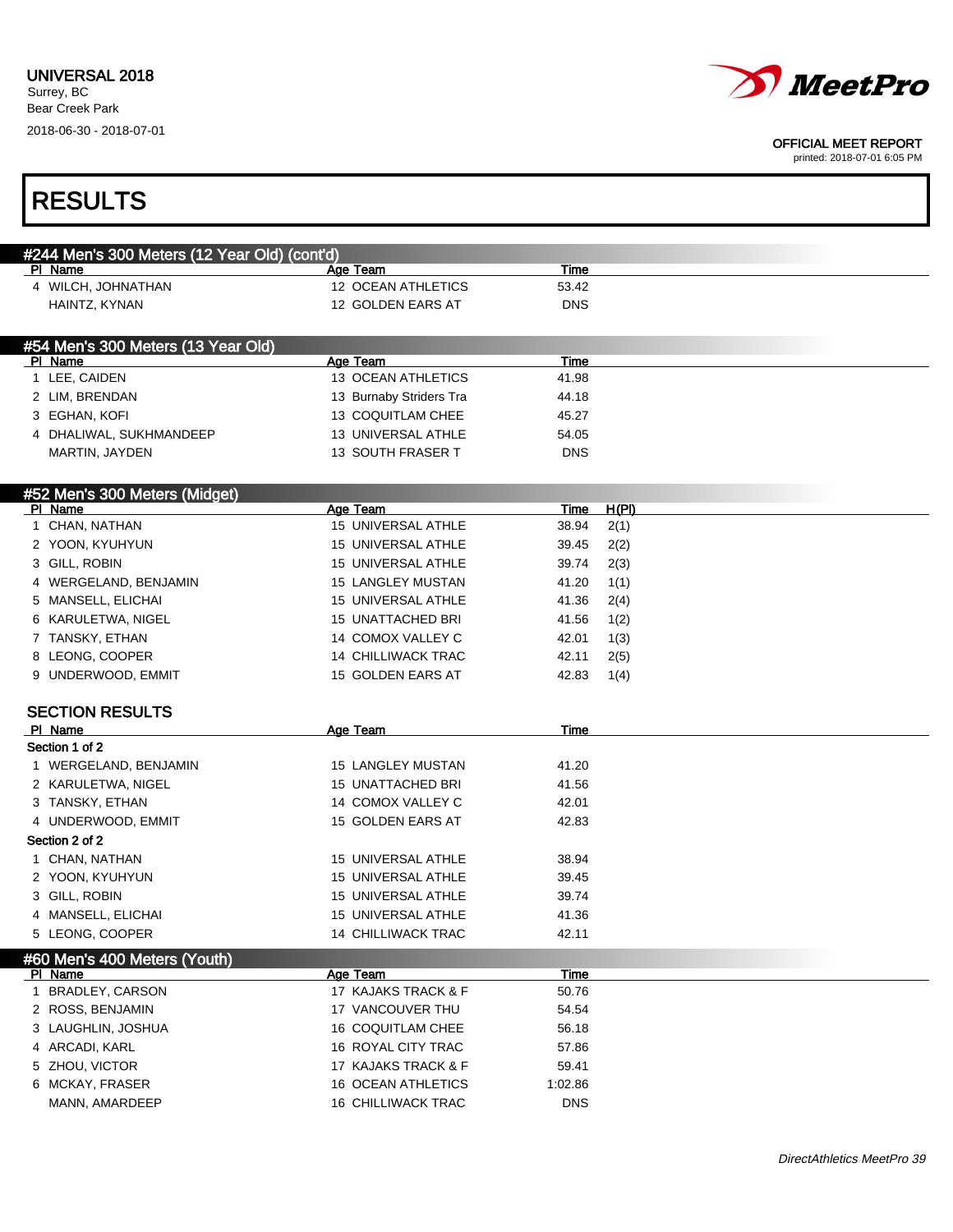

printed: 2018-07-01 6:05 PM

# RESULTS

| #58 Men's 400 Meters (Junior) |                           |            |  |
|-------------------------------|---------------------------|------------|--|
| PI Name                       | Age Team                  | Time       |  |
| DAVIS, SHEMAR                 | <b>18 UNIVERSAL ATHLE</b> | 52.59      |  |
| 2 ERASO, JUAN                 | <b>18 CHILLIWACK TRAC</b> | 52.61      |  |
| 3 KEHLER, JAMES               | 18 VALLEY ROYALS T        | 54.29      |  |
| WEZEMAN, BENJAMIN (BEN)       | 19 COQUITLAM CHEE         | <b>DNS</b> |  |
|                               |                           |            |  |
| #56 Men's 400 Meters (Open)   |                           |            |  |
| PI Name                       | Age Team                  | Time       |  |
| KITS, AIDAN                   | 22 UNATTACHED BRI         | 50.99      |  |
| 2 GRONEVELDT, RAPHAEL         | 27 COQUITLAM CHEE         | 52.23      |  |
| 3 CONRAD, BEN                 | 22 UNATTACHED NOV         | 53.64      |  |
| 4 PELESHATY, CHASE            | 27 COQUITLAM CHEE         | 53.88      |  |
| 5 RANDHAWA, JASMIN            | 20 NEW WEST SPART         | 56.77      |  |
| GEE, ARTHUR                   | 74 GREYHOUNDS MA          | <b>DNS</b> |  |
| CHOU, BRYCE                   | 24 UBC Thunderbirds       | <b>DNS</b> |  |
| <b>BELLEFONTAINE, MATT</b>    | 24 COQUITLAM CHEE         | <b>DNS</b> |  |
|                               |                           |            |  |

| #108 Men's 600 Meters (9 Year Old) |                    |         |  |
|------------------------------------|--------------------|---------|--|
| PI Name                            | Age Team           | Time    |  |
| MARWAHA, MAAHI                     | 9 LANGLEY MUSTAN   | 2:04.36 |  |
| 2 TSOK, MATTHEW                    | 9 COQUITLAM CHEE   | 2:04.79 |  |
| 3 MIRISKLAVOS, JASON               | Unattached         | 2:07.04 |  |
| 4 WOODE, NOLAN                     | Air Blastoff Lions | 2:13.99 |  |
| 5 MORELAND, FINN                   | 9 ROYAL CITY TRAC  | 2:26.35 |  |
|                                    |                    |         |  |

### #106 Men's 600 Meters (10 Year Old)

| PI Name                | Age Team              | Time       |  |
|------------------------|-----------------------|------------|--|
| MAGDALINSKI, TYLER     | 10 COQUITLAM CHEE     | 1:42.38    |  |
| 2 DACRES, ISAIAH       | 10 Air Blastoff Lions | 2:01.99    |  |
| 3 PETRIW, DEAN         | 10 COQUITLAM CHEE     | 2:06.21    |  |
| 4 MYINT, CHRISTIAN     | 10 NANAIMO            | 2:14.20    |  |
| 5 CLARKE, KEIGAN       | 10 COQUITLAM CHEE     | 2:17.27    |  |
| 6 SHAFERMAN, NATHANIEL | 10 COQUITLAM CHEE     | 2:18.02    |  |
| KING, CHARLIE          | 10 OCEAN ATHLETICS    | <b>DNS</b> |  |
| <b>CLARKE, ELIJAH</b>  | 10 VANCOUVER THU      | <b>DNS</b> |  |
| MACNEILL, LACHLAN      | 10 COQUITLAM CHEE     | <b>DNS</b> |  |

| #104 Men's 600 Meters (11 Year Old) |                   |             |  |  |  |
|-------------------------------------|-------------------|-------------|--|--|--|
| PI Name                             | Age Team          | <b>Time</b> |  |  |  |
| WADE. TRISTAN                       | 11 COQUITLAM CHEE | 1:46.05     |  |  |  |
| 2 SADA, BERNARDO                    | 11 LANGLEY MUSTAN | 1:46.27     |  |  |  |
| 3 COLE, GRIFFIN                     | 11 VANCOUVER THU  | 1:58.11     |  |  |  |

| #102 Men's 800 Meters (12 Year Old) |                    |         |  |
|-------------------------------------|--------------------|---------|--|
| PI.<br>Name                         | Age Team           | Time    |  |
| NICOL. CONNOR                       | 12 OCEAN ATHLETICS | 2:20.62 |  |
| 2 O'BRIEN, BRENDAN                  | 12 OCEAN ATHLETICS | 2:22.83 |  |
| 3 EVANS, AIDAN                      | 12 GOLDEN EARS AT  | 2:25.96 |  |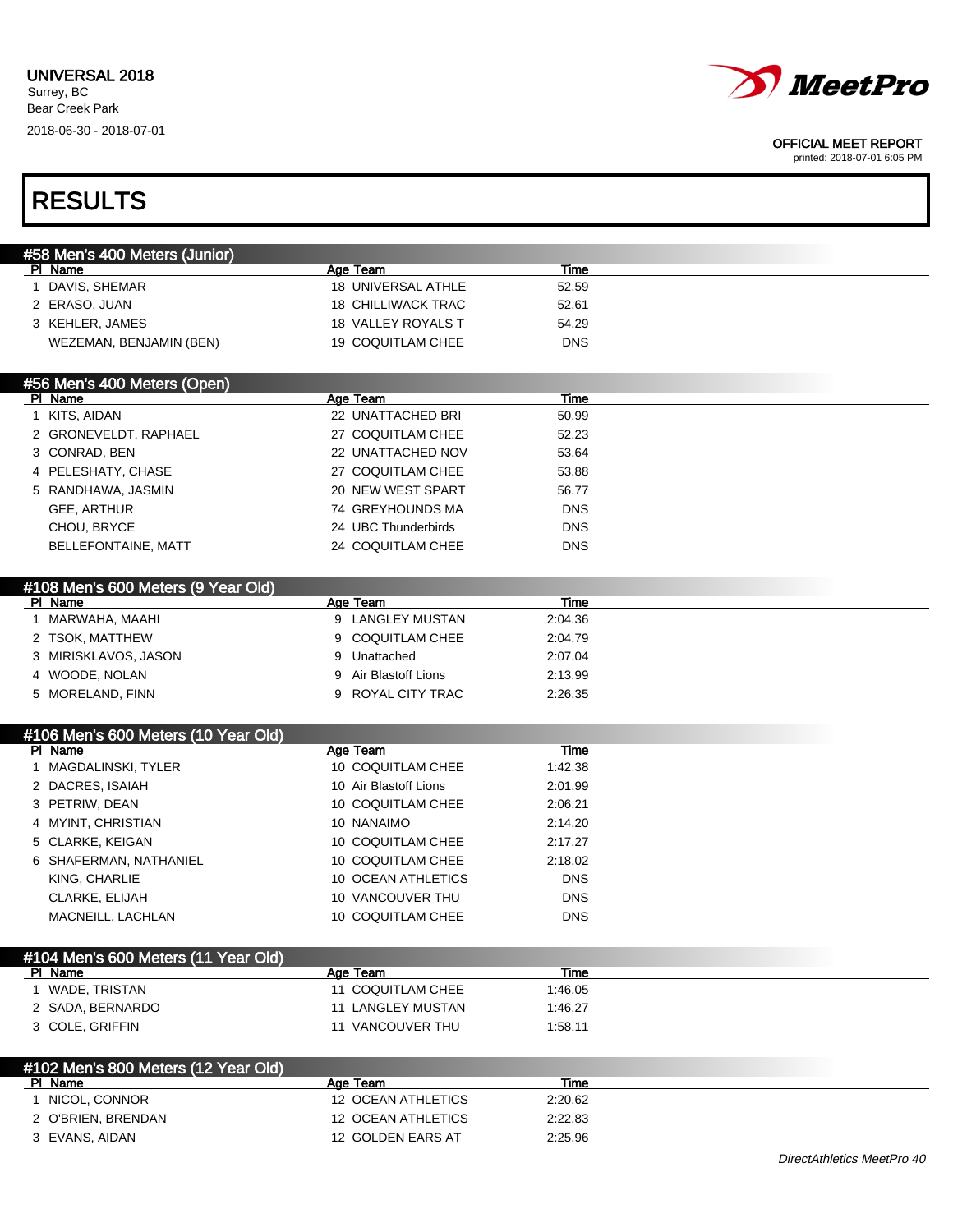

printed: 2018-07-01 6:05 PM

# RESULTS

| #100 Men's 800 Meters (13 Year Old) |                    |         |  |  |  |
|-------------------------------------|--------------------|---------|--|--|--|
| PI Name                             | Age Team           | Time    |  |  |  |
| LEE. CAIDEN                         | 13 OCEAN ATHLETICS | 2:12.07 |  |  |  |
| 2 LIBERMAN, STRACHAN                | 13 COQUITLAM CHEE  | 2:17.16 |  |  |  |
| 3 HORLOCK, BRAYDEN                  | 13 VANCOUVER THU   | 2:22.72 |  |  |  |
| 4 MIRISKLAVAS, ALEXANDER            | 13 Unattached      | 2:28.45 |  |  |  |

| #98 Men's 800 Meters (Midget) |                    |            |  |  |
|-------------------------------|--------------------|------------|--|--|
| PI Name                       | Age Team           | Time       |  |  |
| GOUDRON, RYAN                 | 15 ROYAL CITY TRAC | 2:05.67    |  |  |
| 2 MAWJI, DARIUS               | 15 COQUITLAM CHEE  | 2:10.77    |  |  |
| 3 CREVIER, CONNOR`            | 14 CHILLIWACK TRAC | 2:13.36    |  |  |
| 4 RUCKMAN-UTTING, HENRY       | 15 ROYAL CITY TRAC | 2:13.74    |  |  |
| 5 PAETZEL, PAUL               | 15 VANCOUVER OLY   | 2:14.73    |  |  |
| 6 KARULETWA, NIGEL            | 15 UNATTACHED BRI  | 2:23.63    |  |  |
| 7 MAURICE, FRANCOIS           | 14 HERSHEY HARRIE  | 2.24.43    |  |  |
| 8 MEIER, ANDREW               | 15 LANGLEY MUSTAN  | 2:25.22    |  |  |
| KING, WILLIAM                 | 14 OCEAN ATHLETICS | <b>DNS</b> |  |  |
| WALL, JACOB                   | 14 GOLDEN EARS AT  | <b>DNS</b> |  |  |
| GILL, ROBIN                   | 15 UNIVERSAL ATHLE | <b>DNS</b> |  |  |

| #96 Men's 800 Meters (Youth) |                    |         |  |
|------------------------------|--------------------|---------|--|
| PI Name                      | Age Team           | Time    |  |
| ROSS, BENJAMIN               | 17 VANCOUVER THU   | 2:05.37 |  |
| 2 ROBINSON, IAN              | 17 VANCOUVER THU   | 2:07.54 |  |
| 3 ARCADI, KARL               | 16 ROYAL CITY TRAC | 2:12.14 |  |
| 4 ZIMMERMAN, JOSHUA          | 16 HERSHEY HARRIE  | 2:12.81 |  |
| 5 CARSIENCE, JOSHUA          | 16 VALLEY ROYALS T | 2:19.76 |  |
| 6 MCKAY, FRASER              | 16 OCEAN ATHLETICS | 2:33.52 |  |

### #94 Men's 800 Meters (Junior)

| Name<br>DІ     | Age Team           | Time    |  |
|----------------|--------------------|---------|--|
| HARRIS, LUKE   | 19 HERSHEY HARRIE  | 1:58.80 |  |
| 2 PAETZEL, BEN | 19 VANCOUVER OLY   | 1:58.94 |  |
| 3 WRIGHT, OWEN | 19 CHILLIWACK TRAC | 1:59.20 |  |

| #92 Men's 800 Meters (Open) |                   |         |  |
|-----------------------------|-------------------|---------|--|
| PI Name                     | Age Team          | Time    |  |
| BIRO, STEFAN                | 20 HERSHEY HARRIE | 1:56.85 |  |
| 2 GEARY TANNER              | 20 UNATTACHED BRI | 1:57.96 |  |
| 3 KITS, AIDAN               | 22 UNATTACHED BRI | 1:58.11 |  |
| 4 CRESSMAN, DAVE            | 50 UNATTACHED BRI | 2:20.05 |  |

| #6 Men's 1000 Meters (9 Year Old) |                      |             |  |  |
|-----------------------------------|----------------------|-------------|--|--|
| PI.<br>Name                       | Age Team             | <b>Time</b> |  |  |
| WOODE, NOLAN                      | 9 Air Blastoff Lions | 3:55.77     |  |  |
| 2 MIRISKLAVOS, JASON              | Unattached<br>9.     | 4:00.66     |  |  |
| 3 STEIGER, WILLIAM                | 9 VALLEY ROYALS T    | 4:15.00     |  |  |
| 4 BOOTH, JESSE                    | 9 VALLEY ROYALS T    | 4:42.91     |  |  |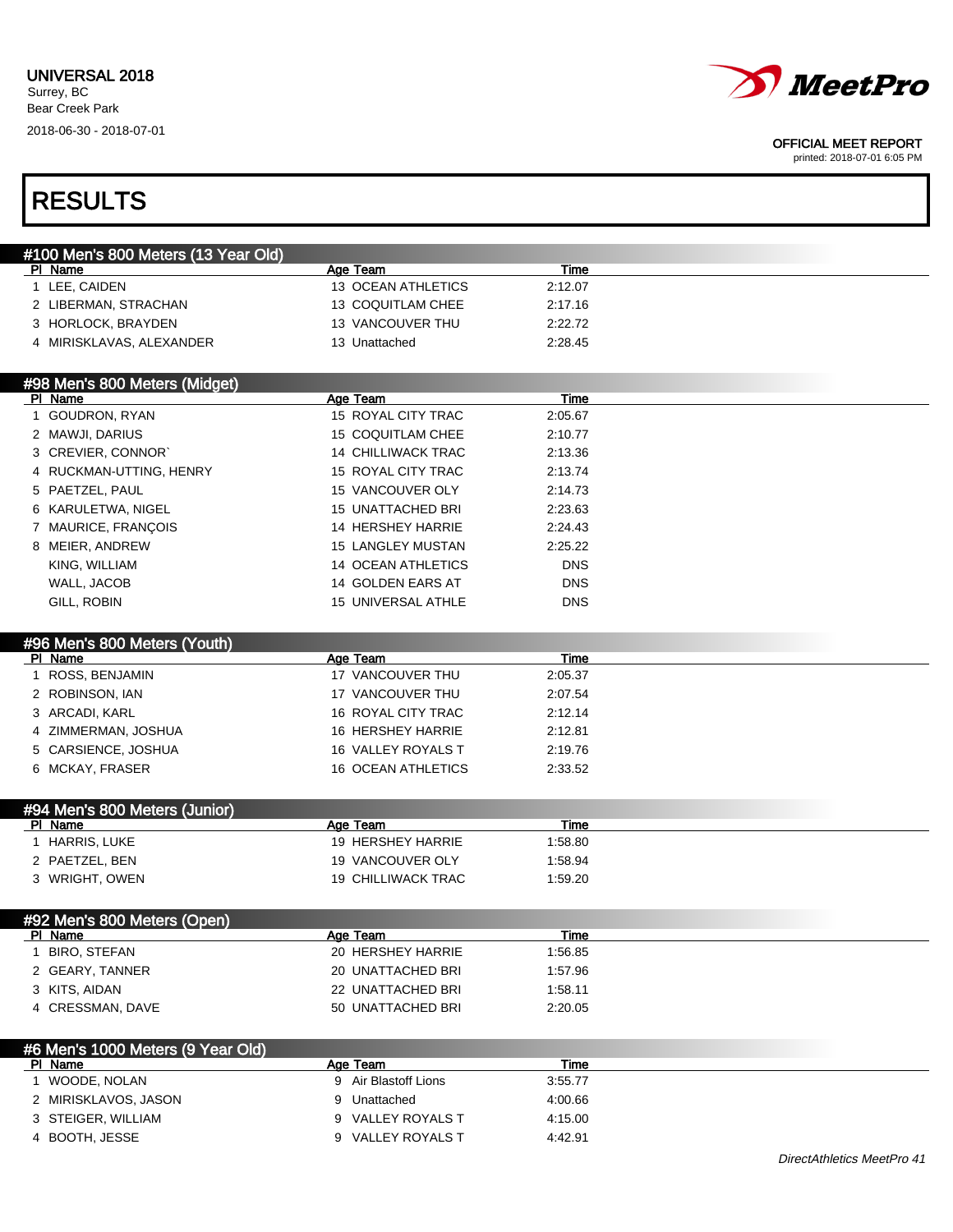

| <b>RESULTS</b>                             |                                           |                       |  |
|--------------------------------------------|-------------------------------------------|-----------------------|--|
| #6 Men's 1000 Meters (9 Year Old) (cont'd) |                                           |                       |  |
| PI Name                                    | Age Team                                  | Time                  |  |
| 5 MA, MILTON                               | 9 Unattached                              | 4:46.28               |  |
| #4 Men's 1000 Meters (10 Year Old)         |                                           |                       |  |
| PI Name<br>1 CALOGERO, MASSIMO             | Age Team<br>10 ROYAL CITY TRAC            | Time<br>3:41.01       |  |
| 2 PETRIW, DEAN                             | 10 COQUITLAM CHEE                         | 3:53.14               |  |
| 3 MYINT, CHRISTIAN                         | 10 NANAIMO                                | 4:02.88               |  |
| 4 HAMADA, TAI                              | 10 KAJAKS TRACK & F                       | 4:03.05               |  |
| KING, CHARLIE                              | 10 OCEAN ATHLETICS                        | <b>DNS</b>            |  |
| NIVEN, ALEXANDER                           | 10 COQUITLAM CHEE                         | <b>DNS</b>            |  |
| THIELE-CROCKER, BILLY                      | 10 COQUITLAM CHEE                         | <b>DNS</b>            |  |
| CLARKE, ELIJAH                             | 10 VANCOUVER THU                          | <b>DNS</b>            |  |
|                                            |                                           |                       |  |
| #2 Men's 1000 Meters (11 Year Old)         |                                           |                       |  |
| PI Name<br>1 WADE, TRISTAN                 | Age Team<br>11 COQUITLAM CHEE             | Time<br>3:22.16       |  |
| 2 COLE, GRIFFIN                            | 11 VANCOUVER THU                          | 3:34.48               |  |
| 3 STEIGER, TRISTAN                         | 11 VALLEY ROYALS T                        | 3:36.26               |  |
| RODRIGUEZ, SEBASTIAN                       | 11 COQUITLAM CHEE                         | <b>DNS</b>            |  |
|                                            |                                           |                       |  |
| #12 Men's 1200 Meters (12 Year Old)        |                                           |                       |  |
| PI Name                                    | Age Team                                  | Time                  |  |
| NICOL, CONNOR                              | 12 OCEAN ATHLETICS                        | 3:48.65               |  |
| O'BRIEN, BRENDAN                           | 12 OCEAN ATHLETICS                        | 3:50.15               |  |
| HODGSON, JAMES                             | 12 OCEAN ATHLETICS                        | 3:54.58               |  |
| MARTLAND, KAI                              | 12 VANCOUVER THU                          | 3:58.32               |  |
| HOLMES, MAX                                | 12 ROYAL CITY TRAC                        | 3:58.45               |  |
| WASSENAAR, ARIE                            | 12 VALLEY ROYALS T                        | 4:15.45               |  |
| BRYAN, NOLAN<br>BOMFORD-MOORE, LIAM        | 12 ROYAL CITY TRAC<br>12 KAJAKS TRACK & F | 4:15.59               |  |
| EVANS, AIDAN                               | 12 GOLDEN EARS AT                         | 4:40.54<br><b>DNS</b> |  |
| TAKHAR, SAIHAJPAL                          | 12 VALLEY ROYALS T                        | <b>DNS</b>            |  |
|                                            |                                           |                       |  |
| #10 Men's 1200 Meters (13 Year Old)        |                                           |                       |  |
| PI Name                                    | Age Team                                  | Time                  |  |
| 1 LEE, CAIDEN                              | 13 OCEAN ATHLETICS                        | 3:32.65               |  |
| 2 LIBERMAN, STRACHAN                       | 13 COQUITLAM CHEE                         | 3:40.18               |  |
| 3 CHANG, ORION                             | 13 KAJAKS TRACK & F                       | 4:16.67               |  |
| MIRISKLAVAS, ALEXANDER                     | 13 Unattached                             | <b>DNS</b>            |  |
| #8 Men's 1200 Meters (Midget)              |                                           |                       |  |
| PI Name                                    | Age Team                                  | Time                  |  |
| 1 GOUDRON, RYAN                            | 15 ROYAL CITY TRAC                        | 3:28.37               |  |
| 2 PAETZEL, PAUL                            |                                           |                       |  |
|                                            | 15 VANCOUVER OLY                          | 3:32.37               |  |
| 3 CREVIER, CONNOR`                         | <b>14 CHILLIWACK TRAC</b>                 | 3:35.09               |  |
| 4 MEADOWS, DEVON<br>5 ROBERTSON, LUCAS     | 14 COQUITLAM CHEE<br>15 HERSHEY HARRIE    | 3:37.12<br>3:42.10    |  |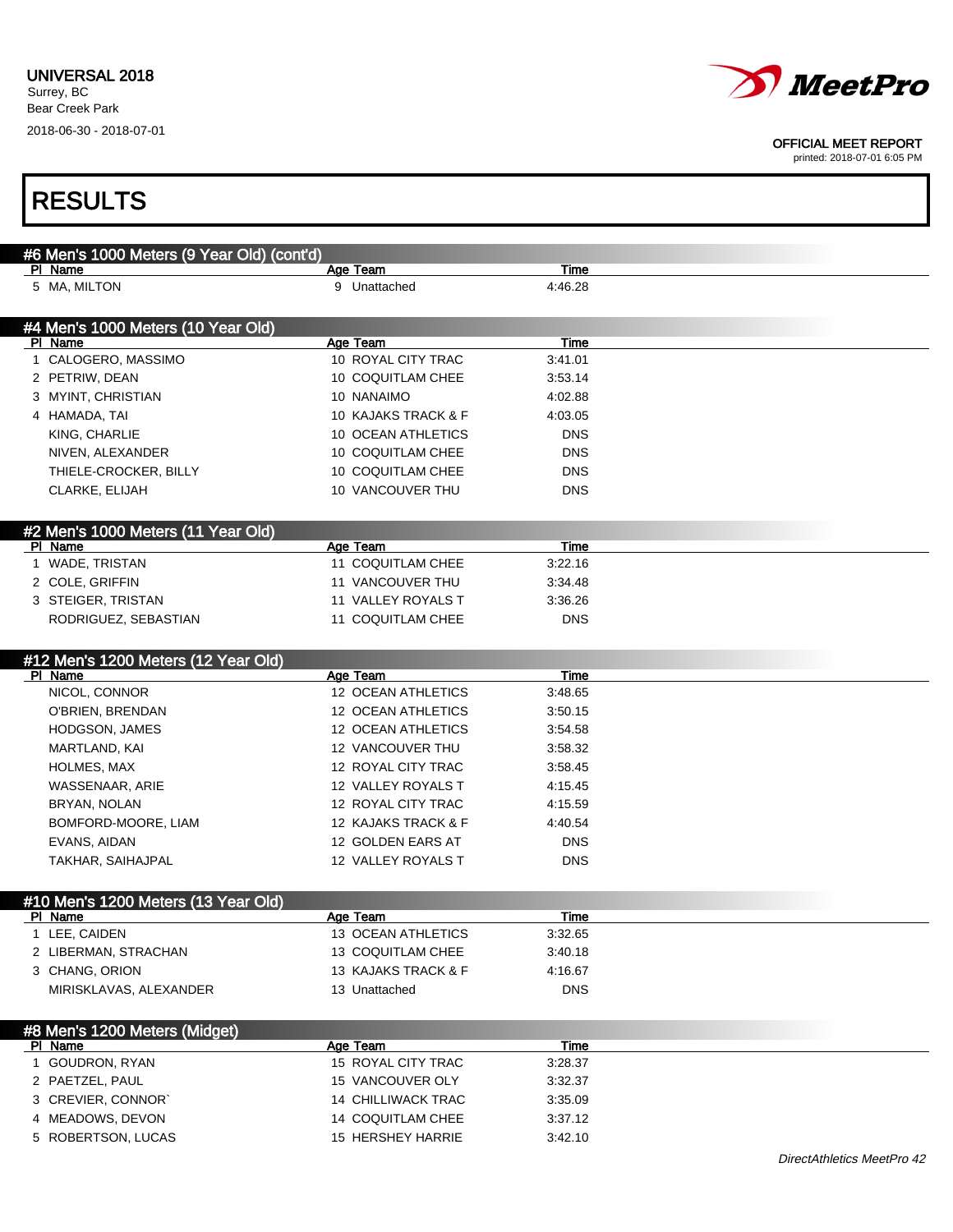

printed: 2018-07-01 6:05 PM

# RESULTS

| #8 Men's 1200 Meters (Midget) (cont'd)    |                               |             |  |
|-------------------------------------------|-------------------------------|-------------|--|
| PI Name                                   | Age Team                      | <b>Time</b> |  |
| 6 MAURICE, FRANÇOIS                       | 14 HERSHEY HARRIE             | 3:49.58     |  |
| KING, WILLIAM                             | <b>14 OCEAN ATHLETICS</b>     | <b>DNS</b>  |  |
|                                           |                               |             |  |
| #18 Men's 1500 Meters (Youth)             |                               |             |  |
| PI Name                                   | Age Team                      | Time        |  |
| 1 FARLINGER, ALEXANDER                    | 17 HERSHEY HARRIE             | 4:13.69     |  |
| 2 MANN, AMARDEEP                          | <b>16 CHILLIWACK TRAC</b>     | 4:23.53     |  |
| 3 DANNATT, JACK                           | 16 HERSHEY HARRIE             | 4:24.51     |  |
| 4 KWON, HYEOKMIN                          | 17 HERSHEY HARRIE             | 4:30.11     |  |
| 5 SMITH, LUCAS                            | 17 UNATTACHED BRI             | 4:33.12     |  |
| 6 ZIMMERMAN, JOSHUA                       | 16 HERSHEY HARRIE             | 4:46.03     |  |
| 7 MANN, TARANPREET                        | <b>16 CHILLIWACK TRAC</b>     | 4:50.61     |  |
| 8 MCKAY, FRASER                           | 16 OCEAN ATHLETICS            | 5:26.70     |  |
|                                           |                               |             |  |
| #16 Men's 1500 Meters (Junior)            |                               |             |  |
| PI Name                                   | Age Team                      | Time        |  |
| 1 DOHERTY, AIDAN                          | <b>18 HERSHEY HARRIE</b>      | 4:03.82     |  |
| 2 PAETZEL, BEN                            | 19 VANCOUVER OLY              | 4:05.69     |  |
| 3 ROBERTS, GRAEME                         | 18 GOLDEN EARS AT             | 4:06.40     |  |
| 4 GAUCHER, NATHAN                         | 19 COQUITLAM CHEE             | 4:09.52     |  |
| 5 WRIGHT, OWEN                            | <b>19 CHILLIWACK TRAC</b>     | 4:20.74     |  |
| 6 HENDERSON, ROSS                         | <b>18 HERSHEY HARRIE</b>      | 4:28.34     |  |
|                                           |                               |             |  |
| #14 Men's 1500 Meters (Open)              |                               |             |  |
| PI Name                                   | Age Team                      | Time        |  |
| 1 BIRO, STEFAN                            | 20 HERSHEY HARRIE             | 4:04.53     |  |
| 2 PAULSEN, SEAN                           | 22 UNATTACHED BRI             | 4:18.57     |  |
|                                           |                               |             |  |
| #70 Men's 2000 Meters (13 Year Old)       |                               |             |  |
| PI Name                                   | Age Team                      | Time        |  |
| 1 LEE, CAIDEN                             | 13 OCEAN ATHLETICS            | 6:22.65     |  |
| 2 WHEELER, COLE                           | 13 COQUITLAM CHEE             | 7:45.91     |  |
|                                           |                               |             |  |
| #68 Men's 2000 Meters (Midget)            |                               |             |  |
| PI Name                                   | Age Team                      | Time        |  |
| 1 GOUDRON, RYAN                           | 15 ROYAL CITY TRAC            | 6:19.53     |  |
| 2 MEADOWS, DEVON                          | 14 COQUITLAM CHEE             | 6:27.07     |  |
|                                           |                               |             |  |
|                                           |                               |             |  |
|                                           |                               |             |  |
| #72 Men's 3000 Meters (Junior)<br>PI Name |                               | Time        |  |
| 1 GAUCHER, NATHAN                         | Age Team<br>19 COQUITLAM CHEE | 9:03.30     |  |
|                                           |                               |             |  |
|                                           |                               |             |  |
| #76 Men's 3000 Meters (Open)<br>PI Name   | Age Team                      | Time        |  |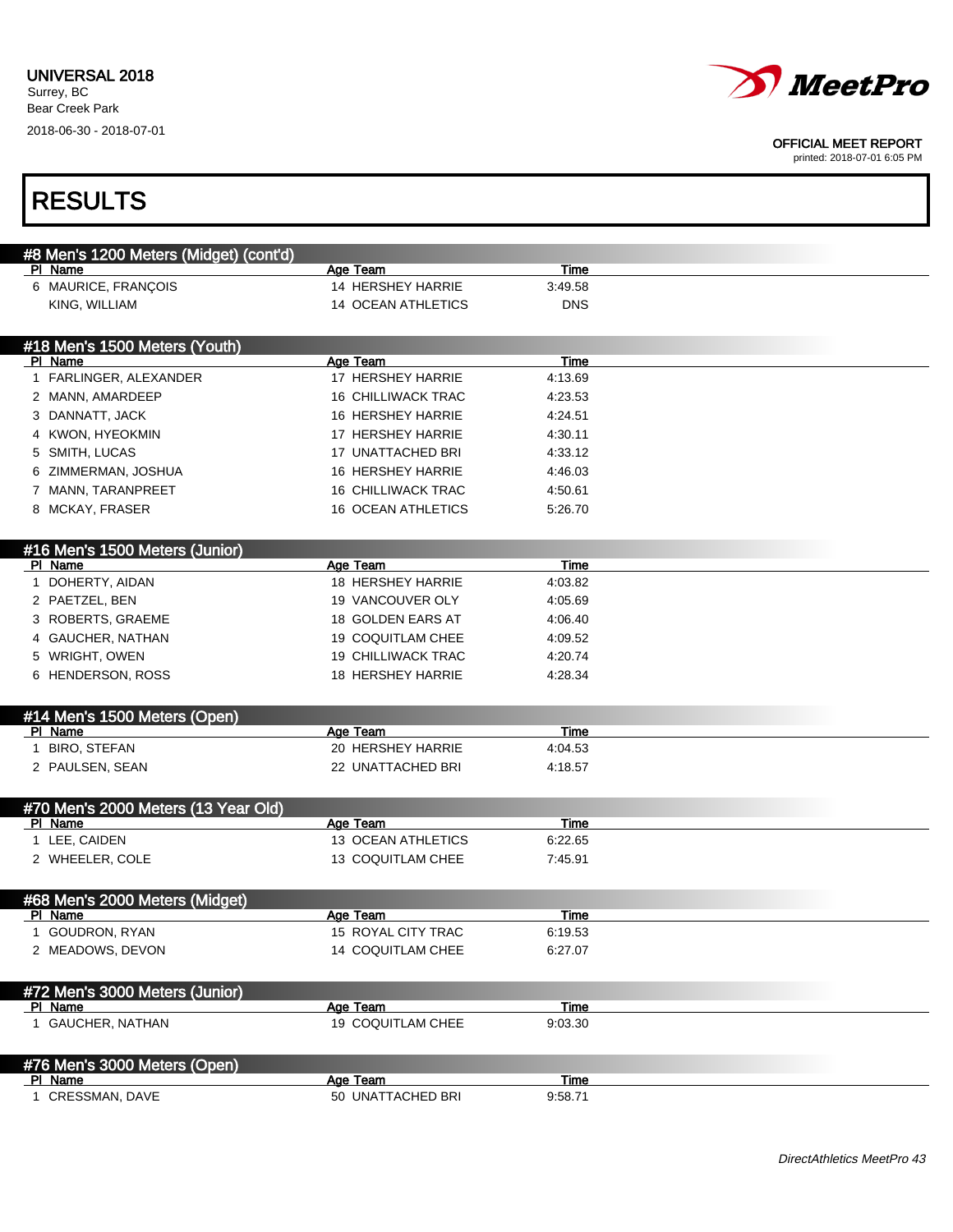

printed: 2018-07-01 6:05 PM

## RESULTS

### #126 Men's 60m Hurdles (9 Year Old)

|                      | Wind: (+0.0)      |       |
|----------------------|-------------------|-------|
| PI Name              | Age Team          | Time  |
| 1 TATEH, ACHELEKE    | 9 UNIVERSAL ATHLE | 11.47 |
| 2 MARWAHA, MAAHI     | 9 LANGLEY MUSTAN  | 12.91 |
| 3 TSOK, MATTHEW      | 9 COQUITLAM CHEE  | 13.22 |
| 4 DHALIWAL, PREETISH | 9 UNIVERSAL ATHLE | 14.49 |

### #124 Men's 60m Hurdles (10 Year Old)

|                   | Wind: (+0.0)       |       |  |
|-------------------|--------------------|-------|--|
| PI Name           | Age Team           | Time  |  |
| SIMMONS, ROMAN    | 10 VANCOUVER THU   | 10.76 |  |
| 2 PETRIW, DEAN    | 10 COQUITLAM CHEE  | 11.51 |  |
| 3 CLARKE, KEIGAN  | 10 COQUITLAM CHEE  | 12.58 |  |
| 4 SURIYA, DILAN   | 10 LANGLEY MUSTAN  | 13.08 |  |
| 5 DERVINA, DRIN   | 10 NEW WEST SPART  | 13.78 |  |
| 6 BHULLAR, TANVIR | 10 UNIVERSAL ATHLE | 13.79 |  |
| 7 NAGRA, MANJOT   | 10 UNIVERSAL ATHLE | 13.84 |  |

### #122 Men's 60m Hurdles (11 Year Old)

|                      | Wind: (+0.0)          |       |  |
|----------------------|-----------------------|-------|--|
| PI.<br>Name          | Age Team              | Time  |  |
| PETCU, DENIS GABRIEL | 11 NEW WEST SPART     | 10.63 |  |
| 2 MOHLMANN, STEVEN   | 11 COQUITLAM CHEE     | 11.27 |  |
| 3 YETERIAN, ROMAN    | 11 VANCOUVER THU      | 11.82 |  |
| 4 MILLARD, WILLIAM   | 11 NorWesters Track & | 11.92 |  |

### #120 Men's 80m Hurdles (12 Year Old)

|                    | Wind: (+0.7)        |            |  |
|--------------------|---------------------|------------|--|
| PI Name            | Age Team            | Time       |  |
| FAGBAMIYE, IYIMI   | 12 UNIVERSAL ATHLE  | 13.31      |  |
| 2 GILL, SAHIB      | 12 UNIVERSAL ATHLE  | 15.45      |  |
| 3 WILCH, JOHNATHAN | 12 OCEAN ATHLETICS  | 16.26      |  |
| MANDIC, DANIEL     | 12 UBC Thunderbirds | <b>DNS</b> |  |

### #117 Men's 80m Hurdles (13 Year Old)

|                 | Wind: (+0.9)          |             |  |
|-----------------|-----------------------|-------------|--|
| PI Name         | Age Team              | <b>Time</b> |  |
| 1 LEE, CAIDEN   | 13 OCEAN ATHLETICS    | 12.14       |  |
| SCHERK, MICHAEL | 13 NorWesters Track & | 12.14       |  |
| 3 TURNER, AIDAN | 13 OCEAN ATHLETICS    | 12.67       |  |
| 4 REYES, IAN    | 13 NorWesters Track & | 12.76       |  |
| 5 FENG, ROCH    | 13 VANCOUVER THU      | 15.20       |  |
| EDER, GRAEME    | 13 COQUITLAM CHEE     | <b>DNS</b>  |  |
|                 |                       |             |  |

### #114 Men's 100m Hurdles (Midget)

|                        | Wind: (-1.4)     |       |  |
|------------------------|------------------|-------|--|
| PI Name                | Age Team         | Time  |  |
| 1 MA, QUAN TING THOMAS | 15 VANCOUVER OLY | 13.88 |  |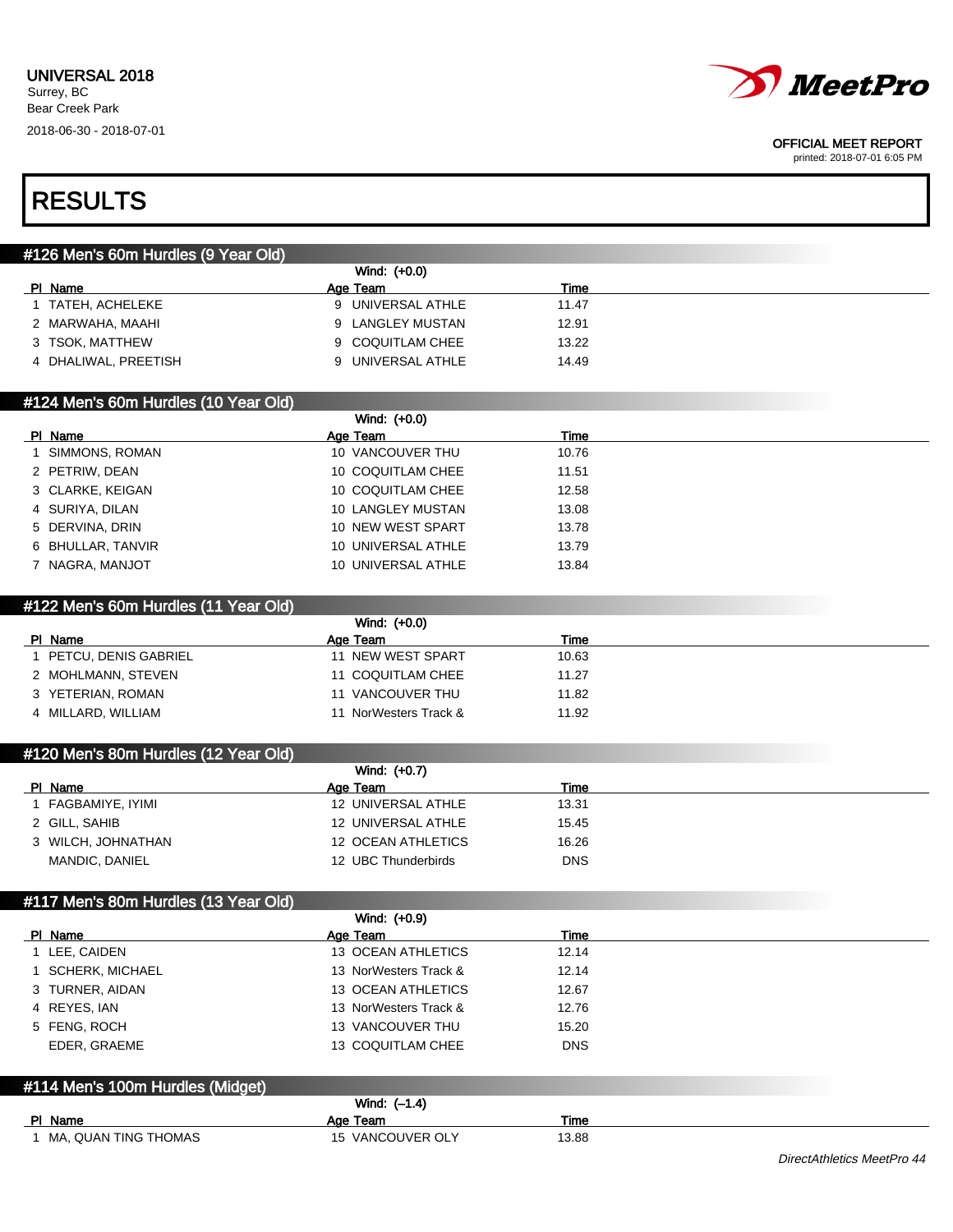

| <b>RESULTS</b>                            |                                        |                |  |
|-------------------------------------------|----------------------------------------|----------------|--|
| #114 Men's 100m Hurdles (Midget) (cont'd) |                                        |                |  |
|                                           | Wind: $(-1.4)$                         |                |  |
| 2 ANIAMAKA, PRAISE                        | 15 UNIVERSAL ATHLE                     | 14.58          |  |
| #111 Men's 110m Hurdles (Youth)           |                                        |                |  |
|                                           | Wind: (+0.2)                           |                |  |
| PI Name                                   | Age Team                               | <b>Time</b>    |  |
| 1 STEWART, SHANE                          | 17 COMOX VALLEY C                      | 15.38          |  |
| 2 TRUSTHAM, HARRISON                      | 16 VALLEY ROYALS T                     | 15.43          |  |
| 3 FENG, ANDREW                            | 17 VANCOUVER THU                       | 16.64          |  |
| #50 Men's 200m Hurdles (12 Year Old)      |                                        |                |  |
|                                           | Wind: (+0.0)                           |                |  |
| PI Name<br>1 FAGBAMIYE, IYIMI             | Age Team<br>12 UNIVERSAL ATHLE         | Time<br>28.86  |  |
| 2 MOLINA, MARK                            | 12 VALLEY ROYALS T                     | 28.99          |  |
| 3 HODGSON, JAMES                          | <b>12 OCEAN ATHLETICS</b>              | 32.61          |  |
| 4 GILL, SAHIB                             | 12 UNIVERSAL ATHLE                     | 33.48          |  |
| 5 HAINTZ, KYNAN                           | 12 GOLDEN EARS AT                      | 41.14          |  |
|                                           |                                        |                |  |
| #48 Men's 200m Hurdles (13 Year Old)      | Wind: (+1.1)                           |                |  |
| PI Name                                   | Age Team                               | Time           |  |
| 1 LEE, CAIDEN                             | 13 OCEAN ATHLETICS                     | 27.64          |  |
| 2 SCHERK, MICHAEL                         | 13 NorWesters Track &                  | 28.86          |  |
| 3 PANKRATZ, KOHEN                         | 13 COQUITLAM CHEE                      | 30.49          |  |
| 4 ANIAMAKA, DIVINE                        | 13 UNIVERSAL ATHLE                     | 31.46          |  |
| TURNER, AIDAN                             | 13 OCEAN ATHLETICS                     | <b>DNS</b>     |  |
| #46 Men's 200m Hurdles (Midget)           |                                        |                |  |
|                                           | Wind: (+1.8)                           |                |  |
| PI Name                                   | Age Team                               | Time           |  |
| MA, QUAN TING THOMAS                      | 15 VANCOUVER OLY                       | 25.16          |  |
| ANIAMAKA, PRAISE                          | 15 UNIVERSAL ATHLE                     | 25.75          |  |
| MANSELL, ELICHAI                          | 15 UNIVERSAL ATHLE                     | 28.39          |  |
| CHAN, NATHAN                              | 15 UNIVERSAL ATHLE                     | 30.20          |  |
| #44 Men's 300m Hurdles (Midget)           |                                        |                |  |
| PI Name<br>1 MEIER, ANDREW                | Age Team                               | Time           |  |
|                                           | 15 LANGLEY MUSTAN<br>14 COMOX VALLEY C | 46.03<br>46.92 |  |
| 2 TANSKY, ETHAN<br>WERGELAND, BENJAMIN    | 15 LANGLEY MUSTAN                      | <b>DNS</b>     |  |
|                                           |                                        |                |  |
| #39 Men's 400m Hurdles (Youth)<br>PI Name | Age Team                               | <b>Time</b>    |  |
| 1 ALLEN, FELIX                            | 16 LANGLEY MUSTAN                      | 57.90          |  |
| 2 LUCCOCK, BRENDAN                        | 16 OCEAN ATHLETICS                     | 1:00.66        |  |
| 3 BELCHER, JEREMY                         | 17 ROYAL CITY TRAC                     | 1:02.33        |  |
| 4 HARRISON, OLIVER                        | 16 LANGLEY MUSTAN                      | 1:04.70        |  |
|                                           |                                        |                |  |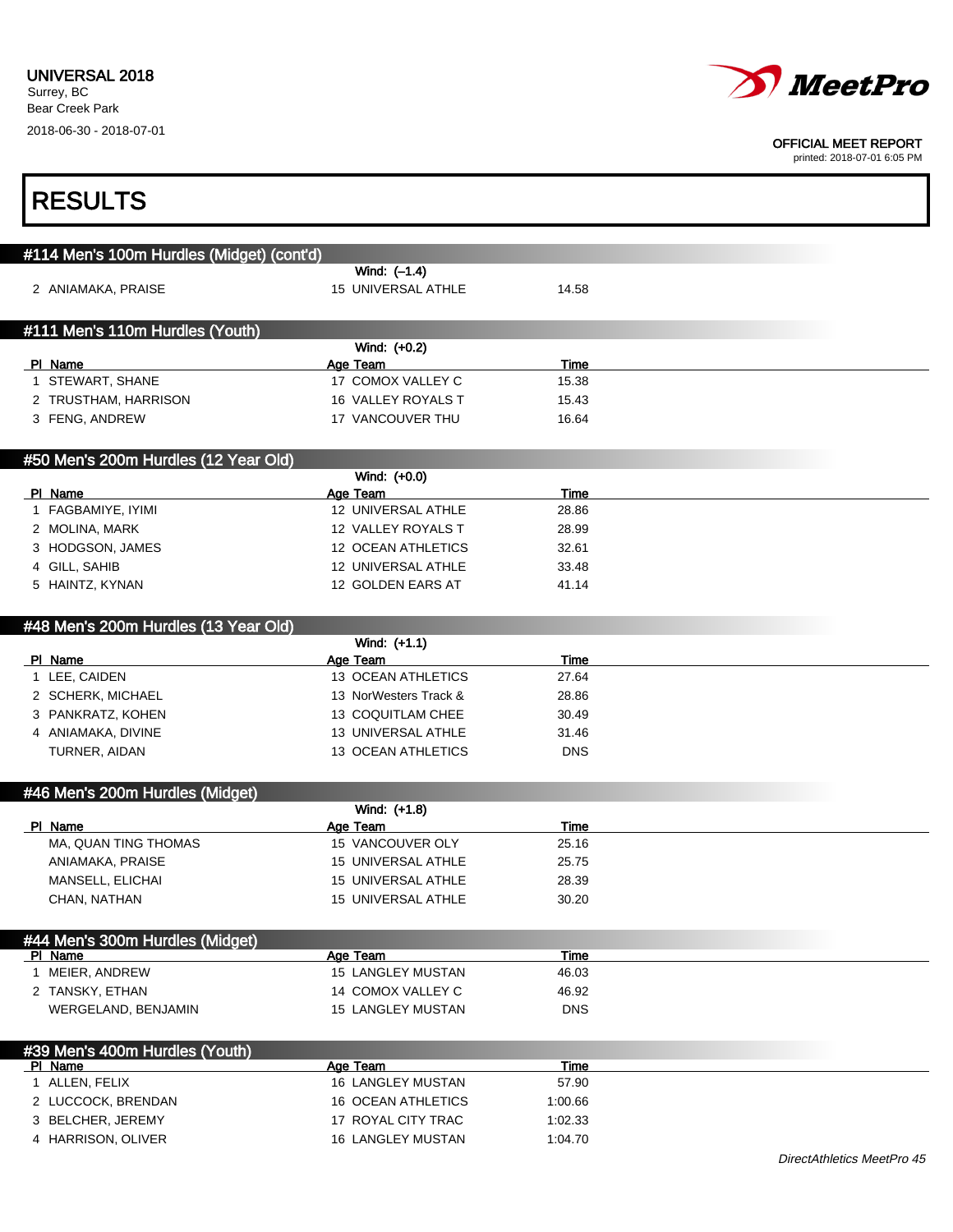

| <b>RESULTS</b>                                |                                         |                   |                            |
|-----------------------------------------------|-----------------------------------------|-------------------|----------------------------|
| #38 Men's 400m Hurdles (Junior)               |                                         |                   |                            |
| PI Name                                       | Age Team                                | Time              |                            |
| 1 LUDWAR, COLTON                              | 18 UNIVERSAL ATHLE                      | 1:02.88           |                            |
| #37 Men's 400m Hurdles (Open)                 |                                         |                   |                            |
| PI Name                                       | Age Team<br>22 UNATTACHED NOV           | Time              |                            |
| CONRAD, BEN                                   |                                         | <b>NT</b>         |                            |
| #132 Men's High Jump (9 Year Old)             |                                         |                   |                            |
| PI Name<br>1 CRAWFORD, ALLAN                  | Age Team<br>9 VANCOUVER THU             | Mark<br>1.05m     |                            |
| 2 BILLARD, JACOB                              | 9 ROYAL CITY TRAC                       | 1.05m             |                            |
| 3 MARWAHA, MAAHI                              | 9 LANGLEY MUSTAN                        | 1.00 <sub>m</sub> |                            |
| 4 BOOTH, JESSE                                | 9 VALLEY ROYALS T                       | 0.75m             |                            |
| MORELAND, FINN                                | 9 ROYAL CITY TRAC                       | NΗ                |                            |
|                                               |                                         |                   |                            |
| #138 Men's High Jump (10 Year Old)<br>PI Name | Age Team                                | <b>Mark</b>       |                            |
| 1 MACNEILL, LACHLAN                           | 10 COQUITLAM CHEE                       | 1.20m             |                            |
| 2 MYINT, CHRISTIAN                            | 10 NANAIMO                              | 1.00m             |                            |
| CLARKE, ELIJAH                                | 10 VANCOUVER THU                        | <b>NH</b>         |                            |
| #195 Men's High Jump (11 Year Old)            |                                         |                   |                            |
| PI Name                                       | Age Team                                | <b>Mark</b>       |                            |
| 1 COLE, GRIFFIN                               | 11 VANCOUVER THU                        | 1.30m             |                            |
| 1 SADA, BERNARDO                              | 11 LANGLEY MUSTAN                       | 1.30 <sub>m</sub> |                            |
| 3 CARMAN, DAWSON                              | 11 VALLEY ROYALS T                      | 1.25m             |                            |
| #133 Men's High Jump (12 Year Old)            |                                         |                   |                            |
| PI Name                                       | <b>Age Team</b>                         | Mark              |                            |
| 1 NICOL, CONNOR                               | 12 OCEAN ATHLETICS                      | 1.48m             |                            |
| 2 BAJARUNAS, MARTY                            | 12 COQUITLAM CHEE                       | 1.35m             |                            |
| 3 GILL, SAHIB                                 | 12 UNIVERSAL ATHLE                      | 1.30m             |                            |
| 4 CRAWFORD, WILLIAM                           | 12 VANCOUVER THU                        | 1.25m             |                            |
| 5 WASSENAAR, ARIE                             | 12 VALLEY ROYALS T                      | 1.20m             |                            |
| TAKHAR, FATEHPAL                              | 12 VALLEY ROYALS T                      | <b>NH</b>         |                            |
| SCOTT-MONCRIEFF, KIERAN                       | 12 COQUITLAM CHEE                       | <b>NH</b>         |                            |
| TAKHAR, SAIHAJPAL                             | 12 VALLEY ROYALS T                      | <b>NH</b>         |                            |
| #193 Men's High Jump (13 Year Old)            |                                         |                   |                            |
| PI Name<br>1 CARR, BEN                        | Age Team<br>13 OCEAN ATHLETICS          | Mark<br>1.55m     |                            |
|                                               | 13 OCEAN ATHLETICS                      |                   |                            |
| 2 CARR, ANDREW<br>3 SCHERK, MICHAEL           | 13 NorWesters Track &                   | 1.55m<br>1.55m    |                            |
|                                               | 13 ROYAL CITY TRAC                      |                   |                            |
| 4 TUURA, LEVI                                 | 13 OCEAN ATHLETICS                      | 1.55m             |                            |
| 5 TURNER, AIDAN                               | 13 VANCOUVER THU                        | 1.55m             |                            |
| 6 HORLOCK, BRAYDEN                            |                                         | 1.45m             |                            |
| 7 PANKRATZ, KOHEN                             | 13 COQUITLAM CHEE<br>13 UNIVERSAL ATHLE | 1.40m             |                            |
| 7 ANIAMAKA, DIVINE                            |                                         | 1.40m             |                            |
|                                               |                                         |                   | DirectAthletics MeetPro 46 |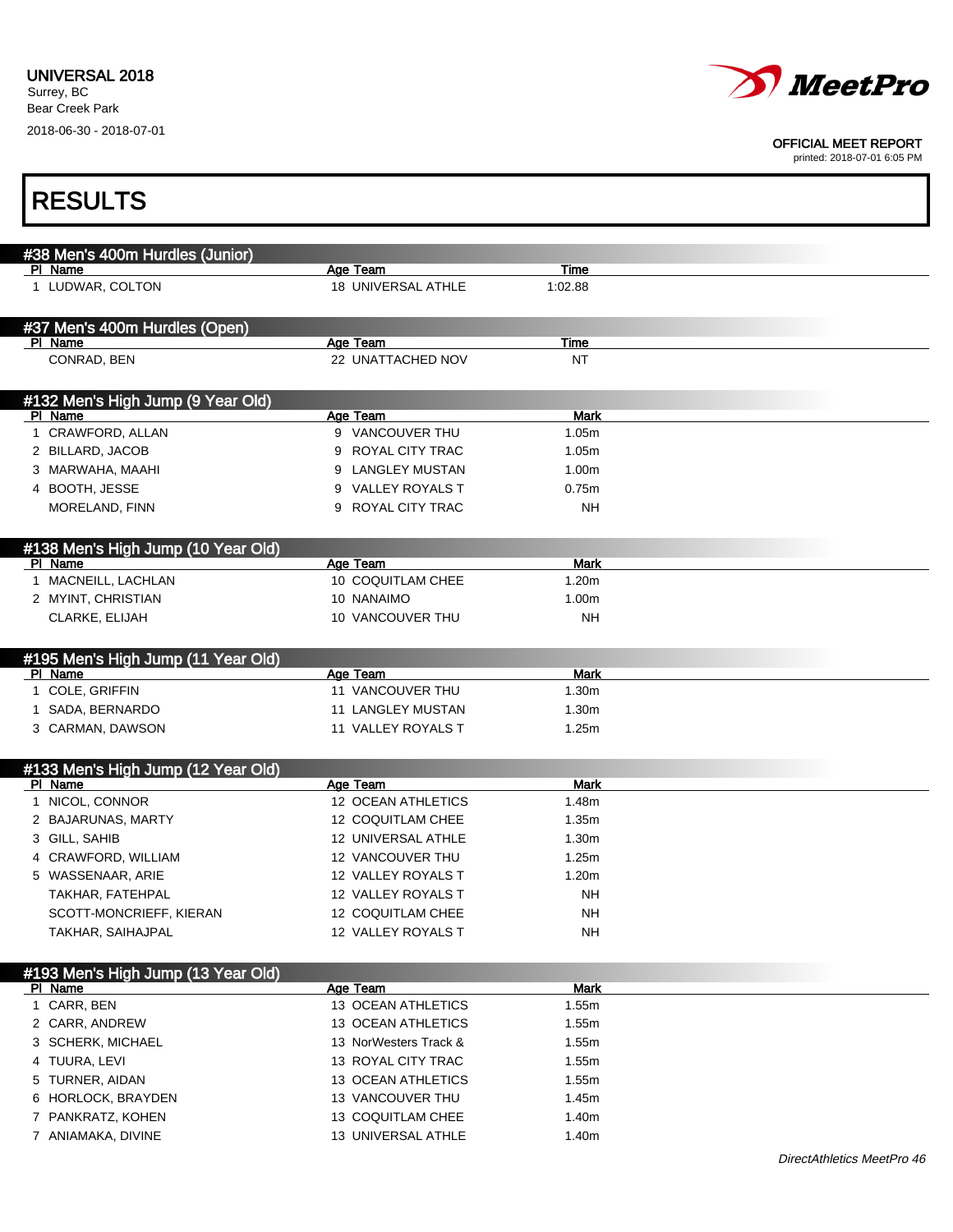

| <b>RESULTS</b>                                         |                              |                             |  |
|--------------------------------------------------------|------------------------------|-----------------------------|--|
|                                                        |                              |                             |  |
| #193 Men's High Jump (13 Year Old) (cont'd)<br>PI Name | Age Team                     | <b>Mark</b>                 |  |
| 9 EDER, GRAEME                                         | 13 COQUITLAM CHEE            | 1.35m                       |  |
| 10 WHEELER, COLE                                       | 13 COQUITLAM CHEE            | 1.25m                       |  |
|                                                        |                              |                             |  |
| #129 Men's High Jump (Midget)                          |                              |                             |  |
| PI Name                                                | Age Team                     | <b>Mark</b>                 |  |
| 1 MCEACHERN, NOLAN                                     | 15 GOLDEN EARS AT            | 1.80m                       |  |
| 2 WERGELAND, BENJAMIN                                  | <b>15 LANGLEY MUSTAN</b>     | 1.60m                       |  |
| 3 KORDAS, GEORGE                                       | 14 OCEAN ATHLETICS           | 1.55m                       |  |
| 4 DEWITH, CAMERON                                      | 14 ROYAL CITY TRAC           | 1.45m                       |  |
| CARR, JON                                              | 15 OCEAN ATHLETICS           | <b>NH</b>                   |  |
| #141 Men's High Jump (Youth)                           |                              |                             |  |
| PI Name                                                | Age Team                     | Mark                        |  |
| 1 ESPEDIDO, LIAM                                       | 16 VALLEY ROYALS T           | 1.85m                       |  |
| 2 SCHMIDT, JAKE                                        | <b>16 LANGLEY MUSTAN</b>     | 1.75m                       |  |
| 3 DENMAN, RYAN                                         | 17 OCEAN ATHLETICS           | 1.70m                       |  |
| 4 ROEMER, BENJAMIN                                     | <b>16 LANGLEY MUSTAN</b>     | 1.70m                       |  |
|                                                        |                              |                             |  |
| #197 Men's Long Jump (9 Year Old)                      |                              |                             |  |
| PI Name<br>1 MARWAHA, MAAHI                            | Age Team<br>9 LANGLEY MUSTAN | <b>Mark</b><br>$3.41m$ (NW) |  |
| 2 BILLARD, JACOB                                       | ROYAL CITY TRAC<br>9         | $2.63m$ (NW)                |  |
| 3 MORELAND, FINN                                       | ROYAL CITY TRAC<br>9         | $2.51m$ (NW)                |  |
|                                                        |                              |                             |  |
| #145 Men's Long Jump (10 Year Old)                     |                              |                             |  |
| PI_Name                                                | Age Team                     | <b>Mark</b>                 |  |
| 1J MACNEILL, LACHLAN                                   | 10 COQUITLAM CHEE            | $3.83m$ (NW)                |  |
| 2J MAZZIOTTI, MAX                                      | 10 Burnaby Striders Tra      | $3.81m$ (NW)                |  |
| 3J DACRES, ISAIAH                                      | 10 Air Blastoff Lions        | 3.79m (NW)                  |  |
| 4J BELLO, JACK                                         | 10 KAJAKS TRACK & F          | 3.76m (NW)                  |  |
| 5J HEWITT-RICHARDS, BEN                                | 10 COQUITLAM CHEE            | 3.74m (NW)                  |  |
| 6J SIMMONS, ROMAN                                      | 10 VANCOUVER THU             | 3.58m (NW)                  |  |
| 7J STANGER, CAMERON                                    | 10 VANCOUVER THU             | 3.42m (NW)                  |  |
| 8J FRANSON, CHARLIE                                    | 10 VALLEY ROYALS T           | $3.21m$ (NW)                |  |
| 9J SURIYA, DILAN                                       | 10 LANGLEY MUSTAN            | 2.93m (NW)                  |  |
| 10J MYINT, CHRISTIAN                                   | 10 NANAIMO                   | 2.89m (NW)                  |  |
| 11J SHAFERMAN, NATHANIEL                               | 10 COQUITLAM CHEE            | $2.81m$ (NW)                |  |
| 12J NAGRA, MANJOT                                      | 10 UNIVERSAL ATHLE           | 2.70m (NW)                  |  |
| 13J BHULLAR, TANVIR                                    | 10 UNIVERSAL ATHLE           | $2.51m$ (NW)                |  |
| 14J LONGLEY, CHASE                                     | 10 LANGLEY MUSTAN            | $2.39m$ (NW)                |  |
| GREWAL, JAY                                            | 10 UNIVERSAL ATHLE           | DNS                         |  |
| NIVEN, ALEXANDER                                       | 10 COQUITLAM CHEE            | DNS                         |  |
| CLARKE, ELIJAH                                         | 10 VANCOUVER THU             | DNS                         |  |
| THIELE-CROCKER, BILLY                                  | 10 COQUITLAM CHEE            | DNS                         |  |
|                                                        |                              |                             |  |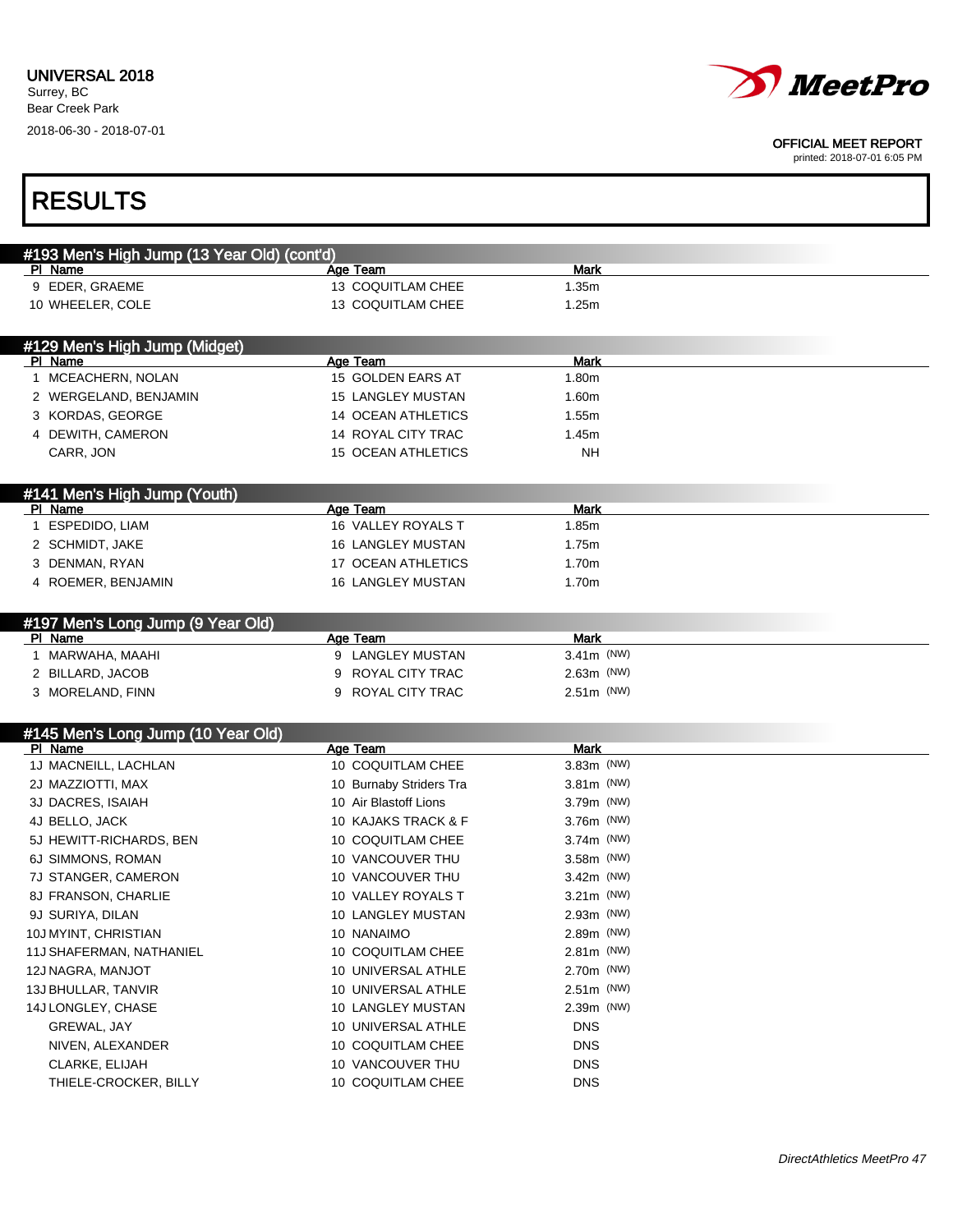

printed: 2018-07-01 6:05 PM

DirectAthletics MeetPro 48

# RESULTS

| #143 Men's Long Jump (11 Year Old) |                         |               |  |
|------------------------------------|-------------------------|---------------|--|
| PI Name                            | Age Team                | <b>Mark</b>   |  |
| 1 GEORGILAS, IOSSIF (JOE)          | 11 Burnaby Striders Tra | 4.24 $m$ (NW) |  |
| 2 PETCU, DENIS GABRIEL             | 11 NEW WEST SPART       | 4.22 $m$ (NW) |  |
| 3 COLE, GRIFFIN                    | 11 VANCOUVER THU        | $3.65m$ (NW)  |  |
| 3 WIGHT, LUKE                      | 11 VALLEY ROYALS T      | $3.65m$ (NW)  |  |
| 5 CREGO, NOLAN                     | 11 KAJAKS TRACK & F     | $3.40m$ (NW)  |  |
| 6 MOHLMANN, STEVEN                 | 11 COQUITLAM CHEE       | $3.29m$ (NW)  |  |
| 7 YETERIAN, ROMAN                  | 11 VANCOUVER THU        | $3.22m$ (NW)  |  |
| 8 MATTU, HARJAP                    | 11 UNIVERSAL ATHLE      | $2.98m$ (NW)  |  |
| 9 MACLACHLAN, EWAN                 | 11 ROYAL CITY TRAC      | $2.40m$ (NW)  |  |
|                                    |                         |               |  |

| #201 Men's Long Jump (12 Year Old) |  |
|------------------------------------|--|
|------------------------------------|--|

| PI Name                     | Age Team              | <b>Mark</b>   |  |
|-----------------------------|-----------------------|---------------|--|
| WRIGHT, BENJAMIN            | 12 VALLEY ROYALS T    | 4.73 $m$ (NW) |  |
| 2 MOLINA, MARK              | 12 VALLEY ROYALS T    | 4.44m (NW)    |  |
| 3 KANAGAWA, NIKO            | 12 COQUITLAM CHEE     | 4.09 $m$ (NW) |  |
| 4J WALKER, LOCH             | 12 NorWesters Track & | $3.77m$ (NW)  |  |
| 5J O'BRIEN, BRENDAN         | 12 OCEAN ATHLETICS    | $3.77m$ (NW)  |  |
| 6 KUKU, DARIN ESEGEMU       | 12 UNIVERSAL ATHLE    | $3.70m$ (NW)  |  |
| 7 ALDABA, B. JALEN BENJAMIN | 12 COQUITLAM CHEE     | $3.58m$ (NW)  |  |

### #147 Men's Long Jump (13 Year Old)

| PI Name                 | Age Team                | Mark         |
|-------------------------|-------------------------|--------------|
| 1 CHEUNG, CLARENCE      | 13 VANCOUVER THU        | 5.17m (NW)   |
| 2 SCHERK, MICHAEL       | 13 NorWesters Track &   | 4.99m (NW)   |
| 3 REYES, IAN            | 13 NorWesters Track &   | 4.92m (NW)   |
| 4 TURNER, AIDAN         | 13 OCEAN ATHLETICS      | 4.88m (NW)   |
| 5 SILVA, RANUGA         | 13 OCEAN ATHLETICS      | 4.47m (NW)   |
| 6 EGHAN, KOFI           | 13 COQUITLAM CHEE       | 4.42m (NW)   |
| 7 LIM, BRENDAN          | 13 Burnaby Striders Tra | $3.98m$ (NW) |
| 8 LEVINGS, ERIK         | 13 VALLEY ROYALS T      | $3.91m$ (NW) |
| 9 DHALIWAL, SUKHMANDEEP | 13 UNIVERSAL ATHLE      | $3.31m$ (NW) |
| 10J MATTU, HARJAS       | 13 UNIVERSAL ATHLE      | $3.22m$ (NW) |
| TUURA, LEVI             | 13 ROYAL CITY TRAC      | <b>NM</b>    |
| HWANG, KIERAN           | 13 COQUITLAM CHEE       | <b>NM</b>    |
| MARTIN, JAYDEN          | 13 SOUTH FRASER T       | <b>NM</b>    |

| #199 Men's Long Jump (Midget) |                    |              |  |
|-------------------------------|--------------------|--------------|--|
| PI Name                       | Age Team           | Mark         |  |
| GIBBS, MITCHELL               | 15 UNIVERSAL ATHLE | $6.36m$ (NW) |  |
| 2 UNDERWOOD, EMMIT            | 15 GOLDEN EARS AT  | 4.62m (NW)   |  |
| DENMAN, JUSTEN                | 14 OCEAN ATHLETICS | <b>NM</b>    |  |

| #207 Men's Long Jump (Youth) |                    |                |  |
|------------------------------|--------------------|----------------|--|
| PI Name                      | Age Team           | Mark           |  |
| DENMAN, RYAN                 | 17 OCEAN ATHLETICS | $6.24m (+0.0)$ |  |
| 2 NICOL, BOB                 | 16 LANGLEY MUSTAN  | $5.81m (+0.0)$ |  |
| 3 MCKAY, FRASER              | 16 OCEAN ATHLETICS | $4.64m (+1.0)$ |  |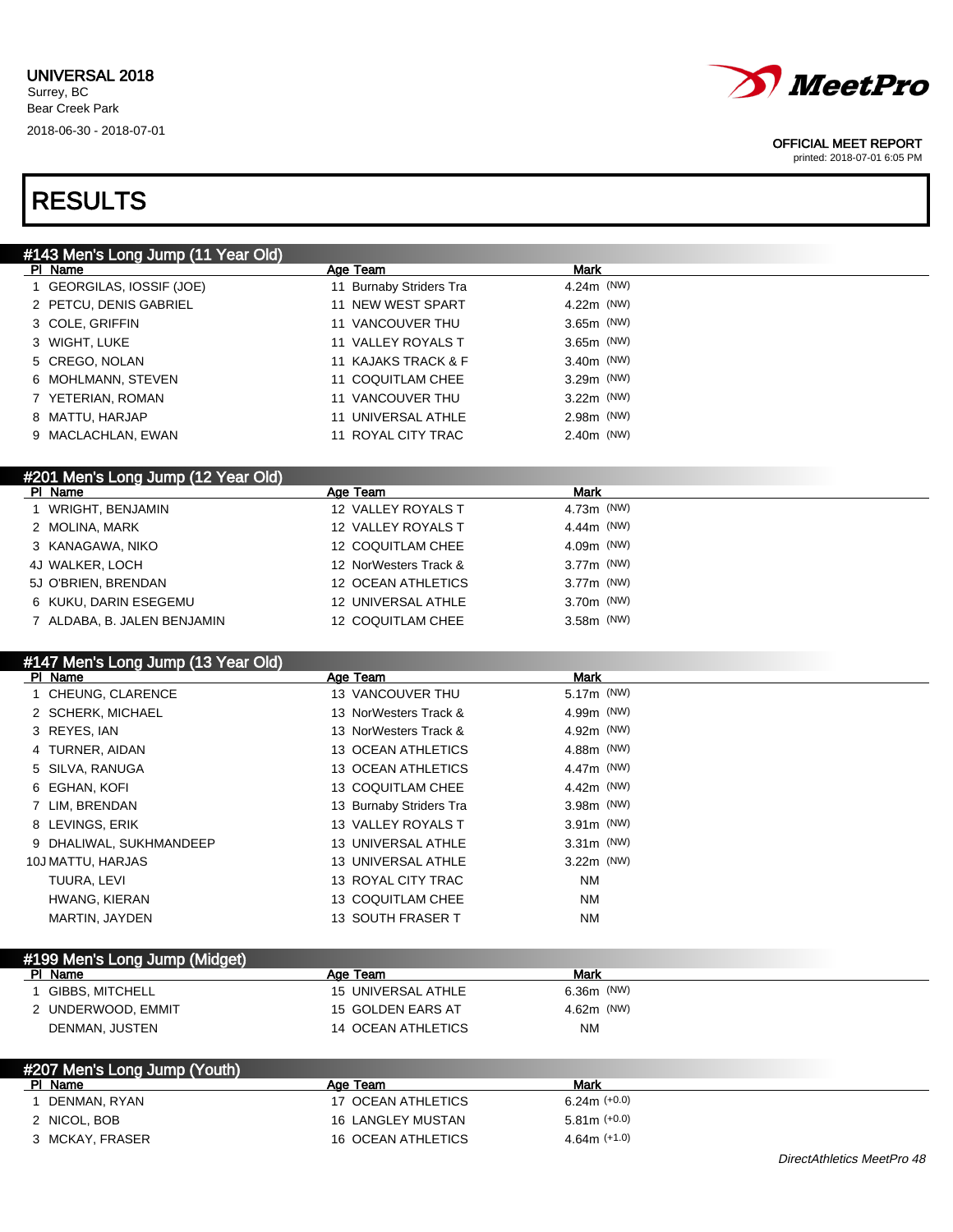

printed: 2018-07-01 6:05 PM

| <b>RESULTS</b>                           |                                |                         |  |
|------------------------------------------|--------------------------------|-------------------------|--|
| #207 Men's Long Jump (Youth) (cont'd)    |                                |                         |  |
| PI Name                                  | Age Team                       | Mark                    |  |
| SEVERY, JADEN                            | 17 COQUITLAM CHEE              | <b>NM</b>               |  |
| HAN, BRENDAN                             | 16 NorWesters Track &          | <b>NM</b>               |  |
|                                          |                                |                         |  |
| #209 Men's Triple Jump (13 Year Old)     |                                |                         |  |
| PI Name                                  | Age Team                       | Mark                    |  |
| 1 SCHERK, MICHAEL                        | 13 NorWesters Track &          | 11.01 $m$ (NW)          |  |
| 2 CARR, BEN                              | 13 OCEAN ATHLETICS             | 10.91m (NW)             |  |
| 3 REYES, IAN                             | 13 NorWesters Track &          | 10.63m (NW)             |  |
| 4 BRADLEY, JACKSON                       | 13 KAJAKS TRACK & F            | 10.56m (NW)             |  |
| 5 ANIAMAKA, DIVINE                       | 13 UNIVERSAL ATHLE             | $9.76m$ (NW)            |  |
| #155 Men's Triple Jump (Midget)          |                                |                         |  |
| PI Name                                  | Age Team                       | Mark                    |  |
| 1 ANIAMAKA, PRAISE                       | 15 UNIVERSAL ATHLE             | 13.47m $(-0.2)$         |  |
| 2 CARR, JON                              | <b>15 OCEAN ATHLETICS</b>      | $8.01m (+0.5)$          |  |
|                                          |                                |                         |  |
| #153 Men's Triple Jump (Youth)           |                                |                         |  |
| PI Name                                  | Age Team<br>17 ROYAL CITY TRAC | Mark<br>$11.41m (+1.3)$ |  |
| BELCHER, JEREMY<br>HAN, BRENDAN          | 16 NorWesters Track &          | $11.31m$ (+0.0)         |  |
|                                          |                                |                         |  |
| #152 Men's Triple Jump (Junior)          |                                |                         |  |
| PI Name                                  | Age Team                       | Mark                    |  |
| 1 KEHLER, JAMES                          | 18 VALLEY ROYALS T             | $12.02m$ (+0.2)         |  |
|                                          |                                |                         |  |
| #151 Men's Triple Jump (Open)<br>PI Name | Age Team                       | Mark                    |  |
| <b>GEE, ARTHUR</b>                       | 74 GREYHOUNDS MA               | <b>NM</b>               |  |
|                                          |                                |                         |  |
| #157 Men's Shot Put (9 Year Old)         |                                |                         |  |
| PI Name                                  | Age Team                       | <b>Mark</b>             |  |
| 1 CHYLD, DAVIN                           | 9 UNATTACHED BRI               | 5.51m                   |  |
| 3 CRAWFORD, ALLAN                        | 9 VANCOUVER THU                | 5.07m                   |  |
| 4 MARWAHA, MAAHI                         | 9 LANGLEY MUSTAN               | 4.56m                   |  |
| 5 BOOTH, JESSE                           | 9 VALLEY ROYALS T              | 3.77m                   |  |
| 6 BILLARD, JACOB                         | 9 ROYAL CITY TRAC              | 3.74m                   |  |
| 7 STEIGER, WILLIAM                       | 9 VALLEY ROYALS T              | 2.79m                   |  |
| #159 Men's Shot Put (10 Year Old)        |                                |                         |  |
| <b>PI</b> Name                           | Age Team                       | Mark                    |  |
| 1 NICKERSON, RYAN                        | 10 KAJAKS TRACK & F            | 9.38m                   |  |
| 2 LONGLEY, CHASE                         | 10 LANGLEY MUSTAN              | 6.44m                   |  |
| 3 SIMMONS, ROMAN                         | 10 VANCOUVER THU               | 6.38m                   |  |
| 4 SURIYA, DILAN                          | 10 LANGLEY MUSTAN              | 6.26m                   |  |
| 5 FRANSON, CHARLIE                       | 10 VALLEY ROYALS T             | 5.92m                   |  |
| 6 STANGER, CAMERON                       | 10 VANCOUVER THU               | 5.65m                   |  |

7 NAGRA, MANJOT 10 UNIVERSAL ATHLE 4.34m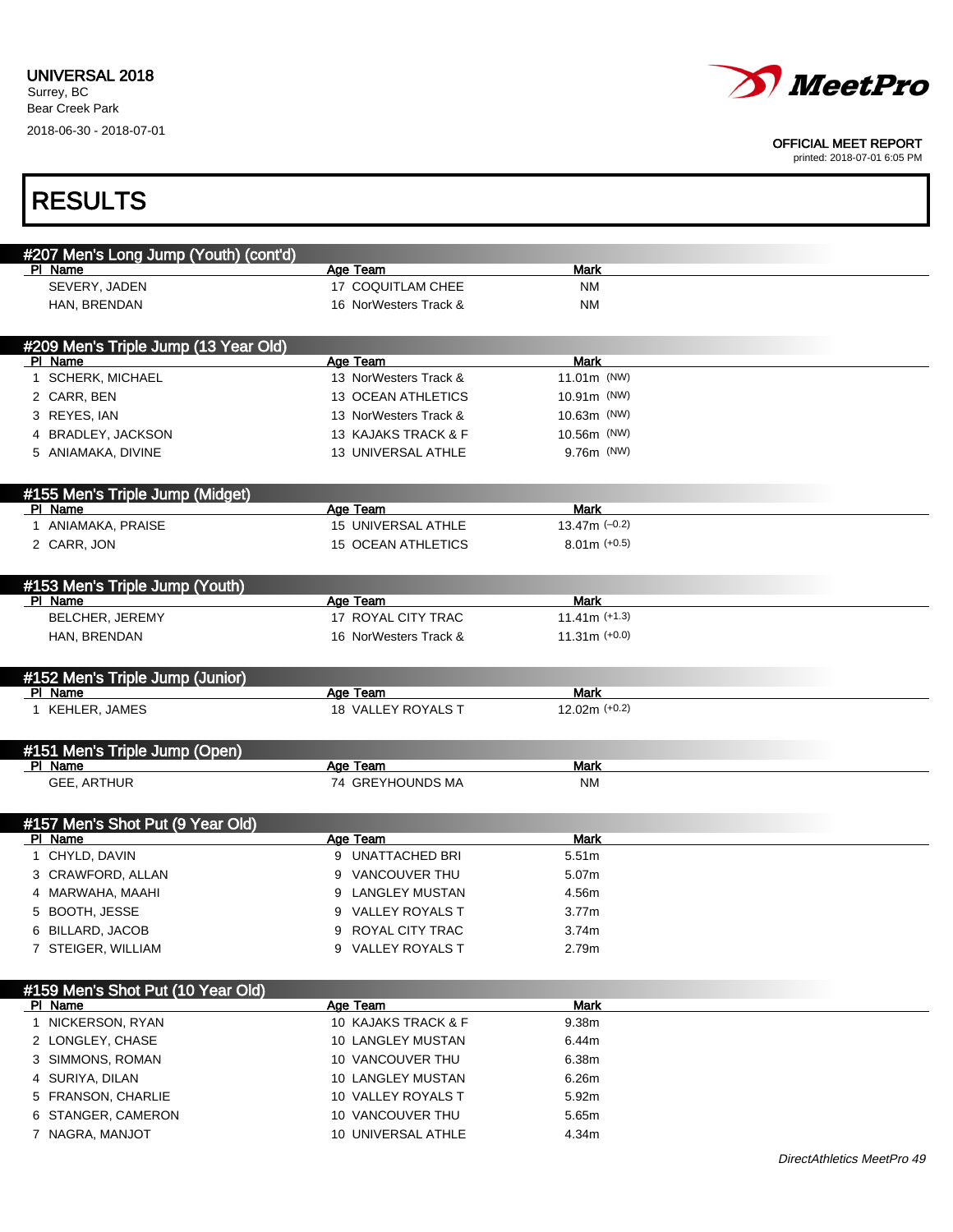

#### OFFICIAL MEET REPORT

| <b>RESULTS</b>                               |                                            |                           |  |
|----------------------------------------------|--------------------------------------------|---------------------------|--|
| #159 Men's Shot Put (10 Year Old) (cont'd)   |                                            |                           |  |
| PI Name                                      | Age Team                                   | <b>Mark</b>               |  |
| NIVEN, ALEXANDER                             | 10 COQUITLAM CHEE                          | <b>FOUL</b>               |  |
| #211 Men's Shot Put (11 Year Old)            |                                            |                           |  |
| PI Name                                      | Age Team<br>11 KAJAKS TRACK & F            | <b>Mark</b>               |  |
| 1 CREGO, NOLAN<br>2 MAN, LAWRENCE            |                                            | 9.56m                     |  |
|                                              | 11 KAJAKS TRACK & F                        | 9.46m                     |  |
| 3 ANSELL, AIDAN                              | 11 VALLEY ROYALS T                         | 8.66m<br>8.56m            |  |
| 4 YETERIAN, ROMAN                            | 11 VANCOUVER THU                           |                           |  |
| 5 CARMAN, DAWSON                             | 11 VALLEY ROYALS T                         | 7.01m                     |  |
| 6 MATTU, HARJAP                              | 11 UNIVERSAL ATHLE                         | 6.14m                     |  |
| 7 MACLACHLAN, EWAN                           | 11 ROYAL CITY TRAC                         | 4.27m                     |  |
| #215 Men's Shot Put (12 Year Old)            |                                            |                           |  |
| PI Name<br>1 PITTINI, MARCUS                 | Age Team<br>12 COQUITLAM CHEE              | Mark<br>9.21 <sub>m</sub> |  |
| 2 O'BRIEN, BRENDAN                           | 12 OCEAN ATHLETICS                         | 4.48m                     |  |
|                                              |                                            |                           |  |
| #213 Men's Shot Put (13 Year Old)<br>PI Name | Age Team                                   | <b>Mark</b>               |  |
| 1 CARR, ANDREW                               | 13 OCEAN ATHLETICS                         | 11.18m                    |  |
| 2J SANDU, EVANDER                            | 13 SOUTH FRASER T                          | 10.94m                    |  |
| 3J EDER, GRAEME                              | 13 COQUITLAM CHEE                          | 10.83m                    |  |
| 4J MARRERO, DEVEN                            | 13 South Surrey Athleti                    | 10.44m                    |  |
| 5J TUURA, LEVI                               | 13 ROYAL CITY TRAC                         | 9.08m                     |  |
| 6J SCHERK, MICHAEL                           | 13 NorWesters Track &                      | 7.10m                     |  |
| 7J MATTU, HARJAS                             | 13 UNIVERSAL ATHLE                         | 6.60m                     |  |
| 8J DHALIWAL, SUKHMANDEEP                     | 13 UNIVERSAL ATHLE                         | 4.78m                     |  |
| #167 Men's Shot Put (Midget)                 |                                            |                           |  |
| PI Name                                      | Age Team                                   | <b>Mark</b>               |  |
| 1 ULIANA, MATTHEW                            | 14 VANCOUVER THU                           | 13.28m                    |  |
| 2 HUSSAIN, KAI                               | 14 GOLDEN EARS AT                          | 13.10m                    |  |
| 3 HEROLD, LUCAS                              | 14 KAJAKS TRACK & F                        | 12.70m                    |  |
| 4 LONGLEY, ETHAN                             | 14 South Surrey Athleti                    | 10.68m                    |  |
| NIJJAR, CHARANJIT                            | 15 UNIVERSAL ATHLE                         | <b>NM</b>                 |  |
| <b>GARCHA, ROHTAB</b>                        | 14 KAJAKS TRACK & F                        | <b>NM</b>                 |  |
| #165 Men's Shot Put (Youth)                  |                                            |                           |  |
| PI Name                                      | <b>Age Team</b>                            | <b>Mark</b>               |  |
| 1 SOBTI, DRUV<br>2 BHANDAL, IQAM             | 17 KAJAKS TRACK & F<br>17 KAJAKS TRACK & F | 16.37m<br>13.58m          |  |
|                                              |                                            |                           |  |
| #164 Men's Shot Put (Junior)                 |                                            |                           |  |
| PI Name                                      | Age Team                                   | <b>Mark</b>               |  |
| 1 DAHL, ERIK                                 | 18 KAJAKS TRACK & F                        | 11.66m                    |  |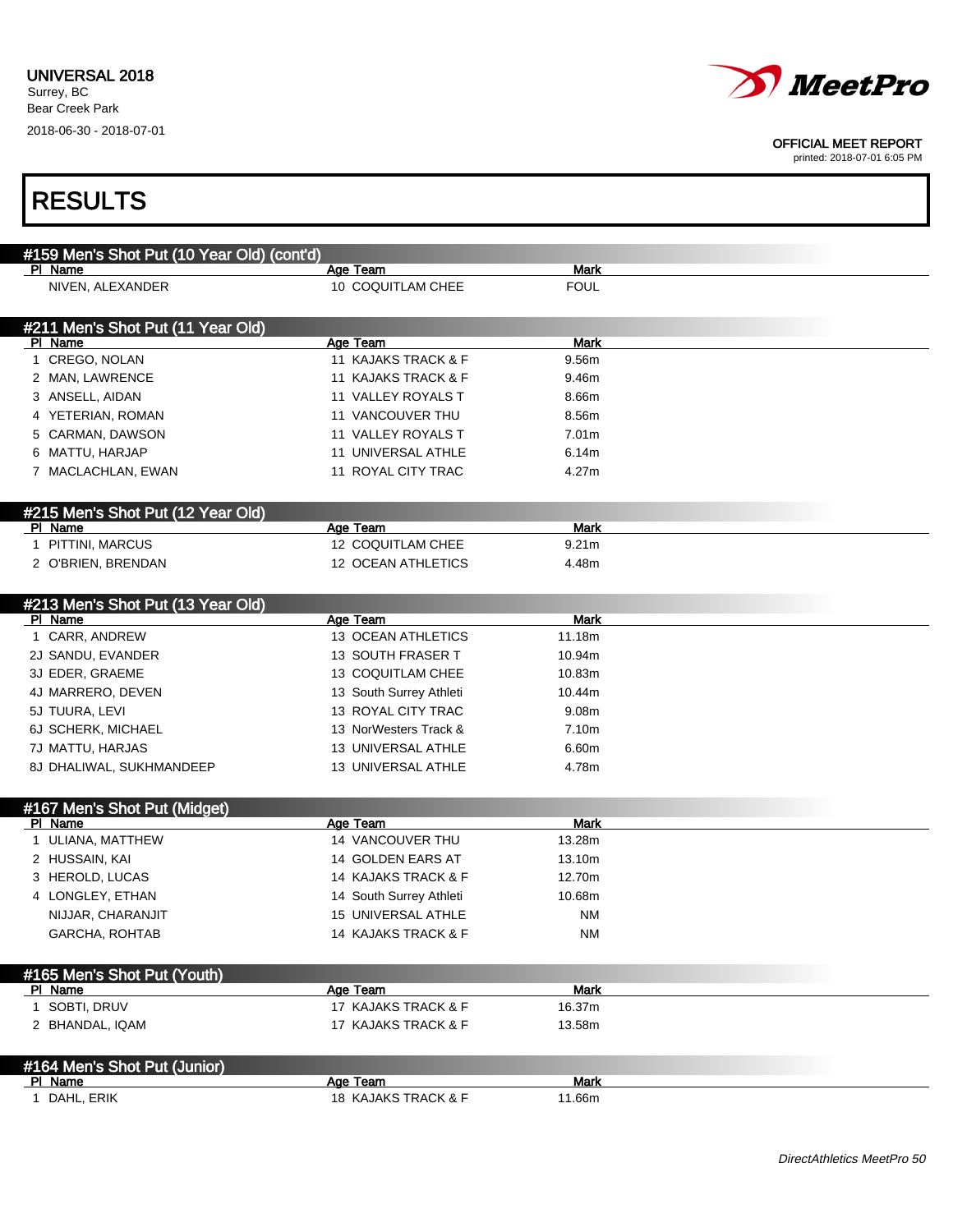Г



#### OFFICIAL MEET REPORT

printed: 2018-07-01 6:05 PM

٦

| <b>RESULTS</b>                  |                           |             |  |
|---------------------------------|---------------------------|-------------|--|
|                                 |                           |             |  |
| #163 Men's Shot Put (Open)      |                           |             |  |
| PI Name                         | Age Team                  | <b>Mark</b> |  |
| 1 PRZYSTUPA, MICHAEL            | 25 VANCOUVER THU          | 9.70m       |  |
| <b>GEE, ARTHUR</b>              | 74 GREYHOUNDS MA          | <b>NM</b>   |  |
| #179 Men's Discus (10 Year Old) |                           |             |  |
| PI Name                         | Age Team                  | <b>Mark</b> |  |
| 1 LONGLEY, CHASE                | 10 LANGLEY MUSTAN         | 11.52m      |  |
| 2 MYINT, CHRISTIAN              | 10 NANAIMO                | 10.97m      |  |
| #176 Men's Discus (11 Year Old) |                           |             |  |
| PI Name                         | Age Team                  | Mark        |  |
| 1 CREGO, NOLAN                  | 11 KAJAKS TRACK & F       | 23.94m      |  |
| 2 ANSELL, AIDAN                 | 11 VALLEY ROYALS T        | 22.38m      |  |
| 3 MAN, LAWRENCE                 | 11 KAJAKS TRACK & F       | 22.31m      |  |
| 4 YETERIAN, ROMAN               | 11 VANCOUVER THU          | 20.92m      |  |
| #227 Men's Discus (12 Year Old) |                           |             |  |
| PI Name                         | Age Team                  | <b>Mark</b> |  |
| 1 PITTINI, MARCUS               | 12 COQUITLAM CHEE         | 23.87m      |  |
| 2 WALKER, LOCH                  | 12 NorWesters Track &     | 17.47m      |  |
| 3 MANNING, RILEY                | 12 COQUITLAM CHEE         | 9.76m       |  |
| HAINTZ, KYNAN                   | 12 GOLDEN EARS AT         | <b>NM</b>   |  |
| #175 Men's Discus (13 Year Old) |                           |             |  |
| PI Name                         | Age Team                  | <b>Mark</b> |  |
| 1 BRADLEY, JACKSON              | 13 KAJAKS TRACK & F       | 31.75m      |  |
| 2 MARRERO, DEVEN                | 13 South Surrey Athleti   | 30.76m      |  |
| 3 DHILLON, JOVAN                | <b>13 UNIVERSAL ATHLE</b> | 26.76m      |  |
| 4 REYES, IAN                    | 13 NorWesters Track &     | 21.46m      |  |
| 5 PANKRATZ, KOHEN               | 13 COQUITLAM CHEE         | 16.81m      |  |
| 6 LEVINGS, ERIK                 | 13 VALLEY ROYALS T        | 11.47m      |  |
| #235 Men's Discus (Midget)      |                           |             |  |
| PI Name                         | Age Team                  | Mark        |  |
| 1 ULIANA, MATTHEW               | 14 VANCOUVER THU          | 49.05m      |  |
| 2 HEROLD, LUCAS                 | 14 KAJAKS TRACK & F       | 41.20m      |  |
| 3 LONGLEY, ETHAN                | 14 South Surrey Athleti   | 31.53m      |  |
| 4 GARCHA, ROHTAB                | 14 KAJAKS TRACK & F       | 28.47m      |  |
| PERRAS, TRENT                   | 15 CAMPBELL RIVER         | <b>NM</b>   |  |
| NIJJAR, CHARANJIT               | 15 UNIVERSAL ATHLE        | ΝM          |  |
| #233 Men's Discus (Youth)       |                           |             |  |
| PI Name                         | Age Team                  | <b>Mark</b> |  |
| 1 SOBTI, DRUV                   | 17 KAJAKS TRACK & F       | 37.49m      |  |
| 2 HOLLOWAY, RYAN                | 17 ROYAL CITY TRAC        | 29.56m      |  |
|                                 |                           |             |  |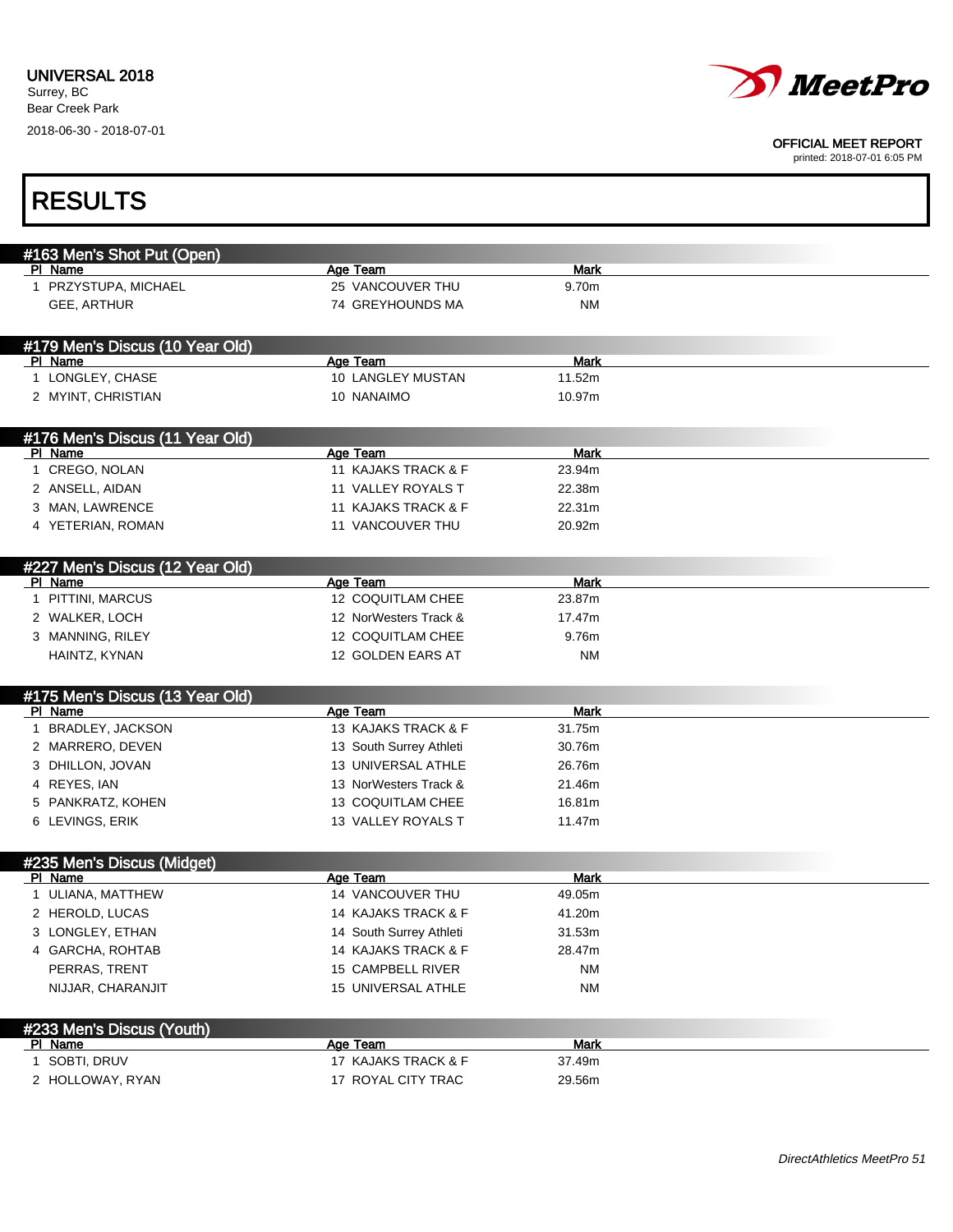

#### OFFICIAL MEET REPORT

| <b>RESULTS</b>                              |                              |                       |  |
|---------------------------------------------|------------------------------|-----------------------|--|
| #231 Men's Discus (Junior)                  |                              |                       |  |
| PI Name<br>1 ILICIC, LUC                    | Age Team<br>18 VANCOUVER THU | <b>Mark</b><br>44.42m |  |
| 2 DAHL, ERIK                                | 18 KAJAKS TRACK & F          | 39.18m                |  |
|                                             |                              |                       |  |
| #229 Men's Discus (Open)                    |                              |                       |  |
| PI Name                                     | Age Team                     | <b>Mark</b>           |  |
| 1 RUSSELL, NICHOLAS                         | 25 KAJAKS TRACK & F          | 46.32m                |  |
| 2 LI, ANDREW                                | 21 KAJAKS TRACK & F          | 43.20m                |  |
| 3 SANGHA, RANJIT                            | 40 UNIVERSAL ATHLE           | 17.49m                |  |
| 4 AULAKH, GURPREET                          | 36 UNIVERSAL ATHLE           | 14.28m                |  |
| #181 Men's Hammer (12 Year Old)             |                              |                       |  |
| PI Name                                     | Age Team                     | <b>Mark</b>           |  |
| 1 WALKER, LOCH                              | 12 NorWesters Track &        | 17.24m                |  |
| 2 HAINTZ, KYNAN                             | 12 GOLDEN EARS AT            | 11.61m                |  |
| #183 Men's Hammer (13 Year Old)             |                              |                       |  |
| PI Name                                     | Age Team                     | <b>Mark</b>           |  |
| 1 MARRERO, DEVEN                            | 13 South Surrey Athleti      | 38.20m                |  |
| 2 DHILLON, JOVAN                            | 13 UNIVERSAL ATHLE           | 25.83m                |  |
| #185 Men's Hammer (Midget)                  |                              |                       |  |
| PI Name                                     | Age Team                     | <b>Mark</b>           |  |
| 1 WESNOSKI, ROCCO                           | 14 OCEAN ATHLETICS           | 51.21m                |  |
| 2 ULIANA, MATTHEW                           | 14 VANCOUVER THU             | 46.94m                |  |
| 3 HEROLD, LUCAS                             | 14 KAJAKS TRACK & F          | 40.66m                |  |
| 4 LONGLEY, ETHAN                            | 14 South Surrey Athleti      | 40.02m                |  |
| 5 GARCHA, ROHTAB                            | 14 KAJAKS TRACK & F          | 24.51m                |  |
| #187 Men's Hammer (Youth)                   |                              |                       |  |
| PI Name                                     | Age Team                     | <b>Mark</b>           |  |
| 1 BHANDAL, IQAM                             | 17 KAJAKS TRACK & F          | 51.16m                |  |
|                                             |                              |                       |  |
| #189 Men's Hammer (Junior)<br>PI Name       | Age Team                     | Mark                  |  |
| 1 HAMILTON, ROWAN                           | 18 VALLEY ROYALS T           | 65.86m                |  |
| GONDARA, VIKRAMJIT                          | 20 VALLEY ROYALS T           | NM                    |  |
| #191 Men's Hammer (Open)                    |                              |                       |  |
| PI Name                                     | Age Team                     | <b>Mark</b>           |  |
| 1 GONDARA, VIKRAMJIT                        | 20 VALLEY ROYALS T           | 58.16m                |  |
| 2 YEP, SEBASTIAN                            | 21 KAJAKS TRACK & F          | 57.63m                |  |
| 3 WU, TIGER                                 | 20 UNATTACHED BRI            | 46.84m                |  |
|                                             |                              |                       |  |
| #225 Men's Javelin (10 Year Old)<br>PI Name | Age Team                     | <b>Mark</b>           |  |
| 1 HEWITT-RICHARDS, BEN                      | 10 COQUITLAM CHEE            | 11.00m                |  |
| 2 LONGLEY, CHASE                            | 10 LANGLEY MUSTAN            | 9.62m                 |  |
|                                             |                              |                       |  |